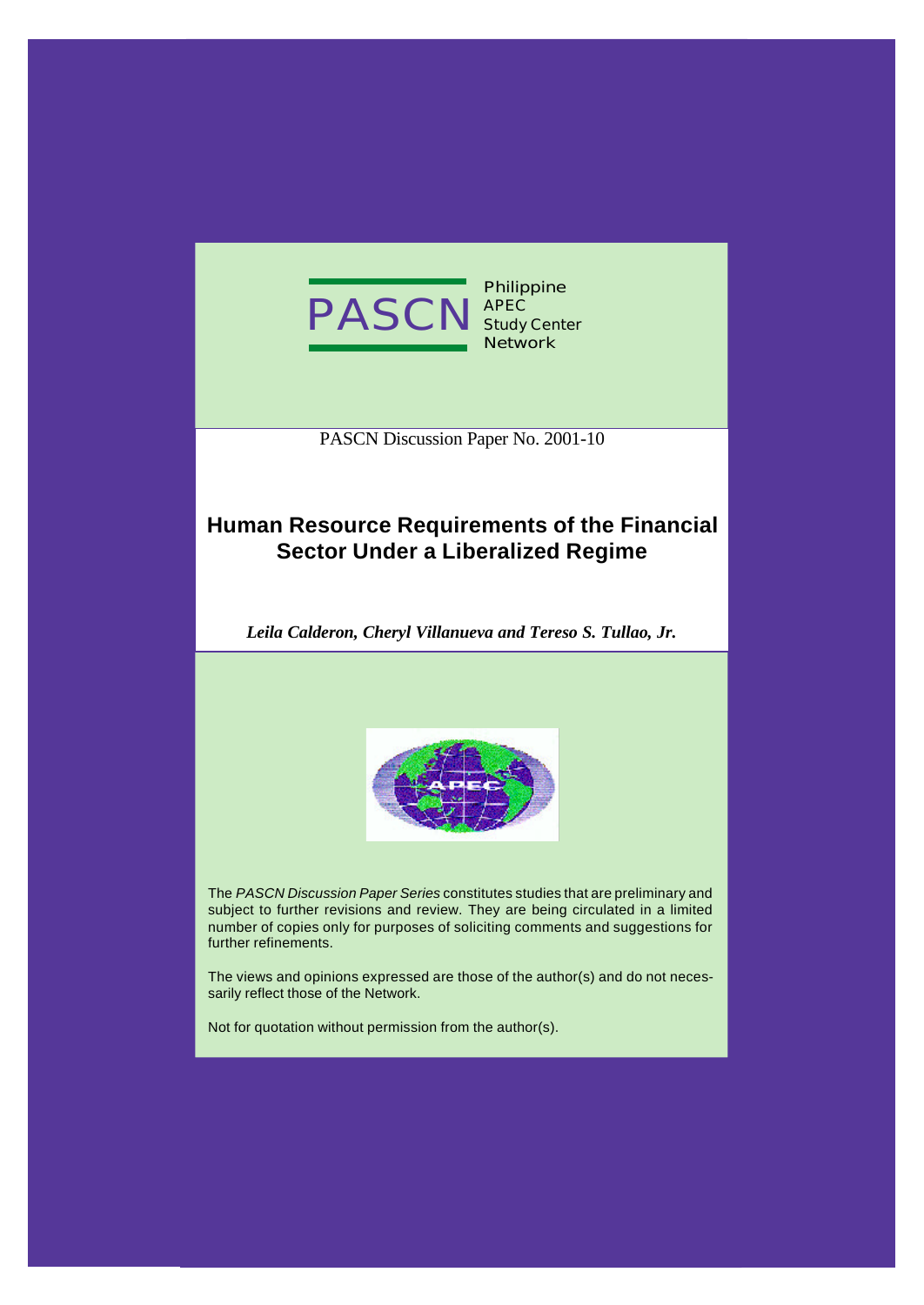

**PHILIPPINE** S TUDY C ENTER **NETWORK** 

PASCN Discussion Paper No. 2001-10

# **Human Resource Requirements of the Financial Sector Under a Liberalized Regime**

*Leila Calderon, Cheryl Villanueva and Tereso S. Tullao, Jr.*  De La Salle University-Manila

# January 2002

The *PASCN Discussion Paper Series* constitutes studies that are preliminary and subject to further revisions and review. They are being circulated in a limited number of copies only for purposes of soliciting comments and suggestions for further refinements.

The views and opinions expressed are those of the author(s) and do not necessarily reflect those of the Network.

Not for quotation without permission from the author(s).

For comments, suggestions or further inquiries, please contact:

**The PASCN Secretariat** Philippine Institute for Development Studies NEDA sa Makati Building, 106 Amorsolo Street Legaspi Village, Makati City, Philippines Tel. Nos. 893-9588 and 892-5817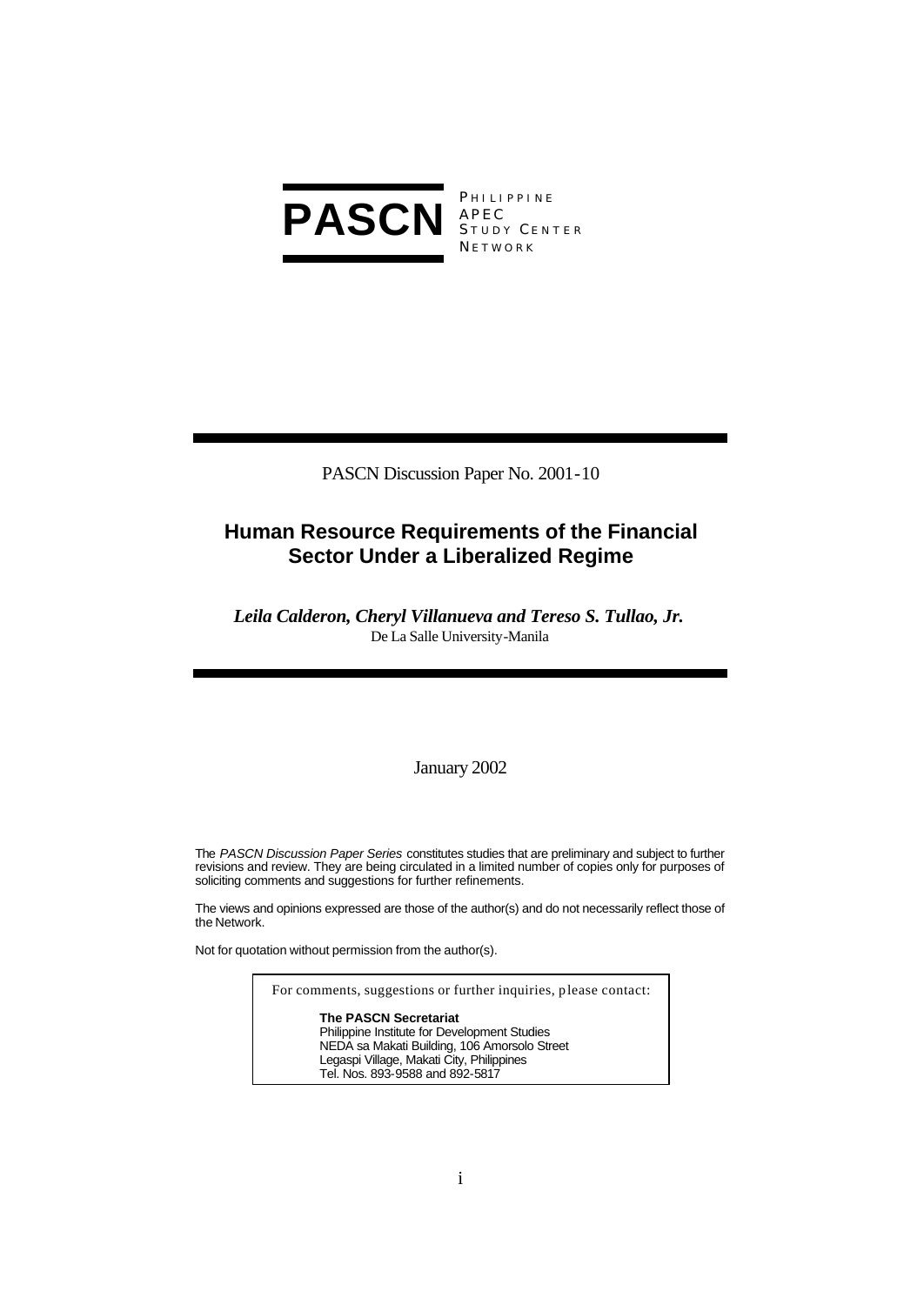# **Table of Contents**

| Table of Contents  |                                                                          | $\mathbf{i}$                               |
|--------------------|--------------------------------------------------------------------------|--------------------------------------------|
| List of Appendices |                                                                          | $\ddot{\mathbf{i}}$                        |
| Abstract           |                                                                          |                                            |
|                    | <b>Executive Summary</b>                                                 | $\dddot{\mathbf{m}}$                       |
|                    | <b>CHAPTER 1</b> Introduction                                            | $\mathbf{1}$                               |
| 1.1                | Objectives of the Study                                                  |                                            |
| 1.2                | Significance of the Study                                                | $\begin{array}{c} 2 \\ 2 \\ 3 \end{array}$ |
|                    | 1.3 Review of Related Literature                                         |                                            |
|                    | CHAPTER 2. The GATS and Financial Liberalization in the Philippines      | 6                                          |
| 2.1                | An Overview of the General Agreement Trade and Services (GATS)           | 6                                          |
| 2.2                | Initial Commitments of the Philippines under GATS                        | $\tau$                                     |
| 2.3                | Specific Commitments in the Financial Sector                             | 8                                          |
| 2.4                | Financial Liberalization in the Philippines                              | 10                                         |
| 2.5                | General Banking of Law 2000                                              | 12                                         |
| 2.6                | <b>Securities Regulation Code</b>                                        | 13                                         |
| 2.7                | Liberalization of Insurance Markets                                      | 14                                         |
| 2.8                | Impact of Legislation and Reforms on the Removal of Country's            | 15                                         |
|                    | <b>Limitation on Market Access and National Treatment</b>                |                                            |
|                    | <b>CHAPTER III.</b> Demand for Professionals in the Financial Sector     | 17                                         |
|                    | 3.1 Economic contribution of the Financial Sector                        | 17                                         |
|                    | 3.2 Human Resource Requirements in the Financial Sector                  | 17                                         |
|                    | 3.3 Summary of Key Informants                                            | 24                                         |
|                    | <b>CHAPTER IV.</b> Supply of Professionals in the Financial Sector       | 30                                         |
|                    | 4.1 Review of Finance-Related Courses in Higher Educational Institutions | 30                                         |
|                    | 4.2 Non-Degree Training Programs of Professionals in Finance             | 36                                         |
|                    | 4.3 Comparative Analysis Between Degree and Non-Degree Programs          | 40                                         |
|                    | 4.4 Demand and Supply Analysis of Manpower Requirements                  | 42                                         |
|                    | <b>CHAPTER V.</b> Issues and Concerns                                    | 44                                         |
|                    | 5.1 Adequacy of Existing Training Programs in Finance                    | 44                                         |
|                    | 5.2 Quality of Graduates                                                 | 47                                         |
|                    | 5.3 Matching Industry Needs with Educational Capacity                    | 48                                         |
|                    | 5.4 Human Resources Issues Confronting the Financial Sector              | 51                                         |
|                    | 5.5 Improving Undergraduate Education in Finance                         | 52                                         |
|                    | 5.6 International Cooperation                                            | 53                                         |
|                    | <b>CHAPTER VI. Policy Recommendations</b>                                | 55                                         |
| References         |                                                                          | 56                                         |
| Appendix           |                                                                          | 60                                         |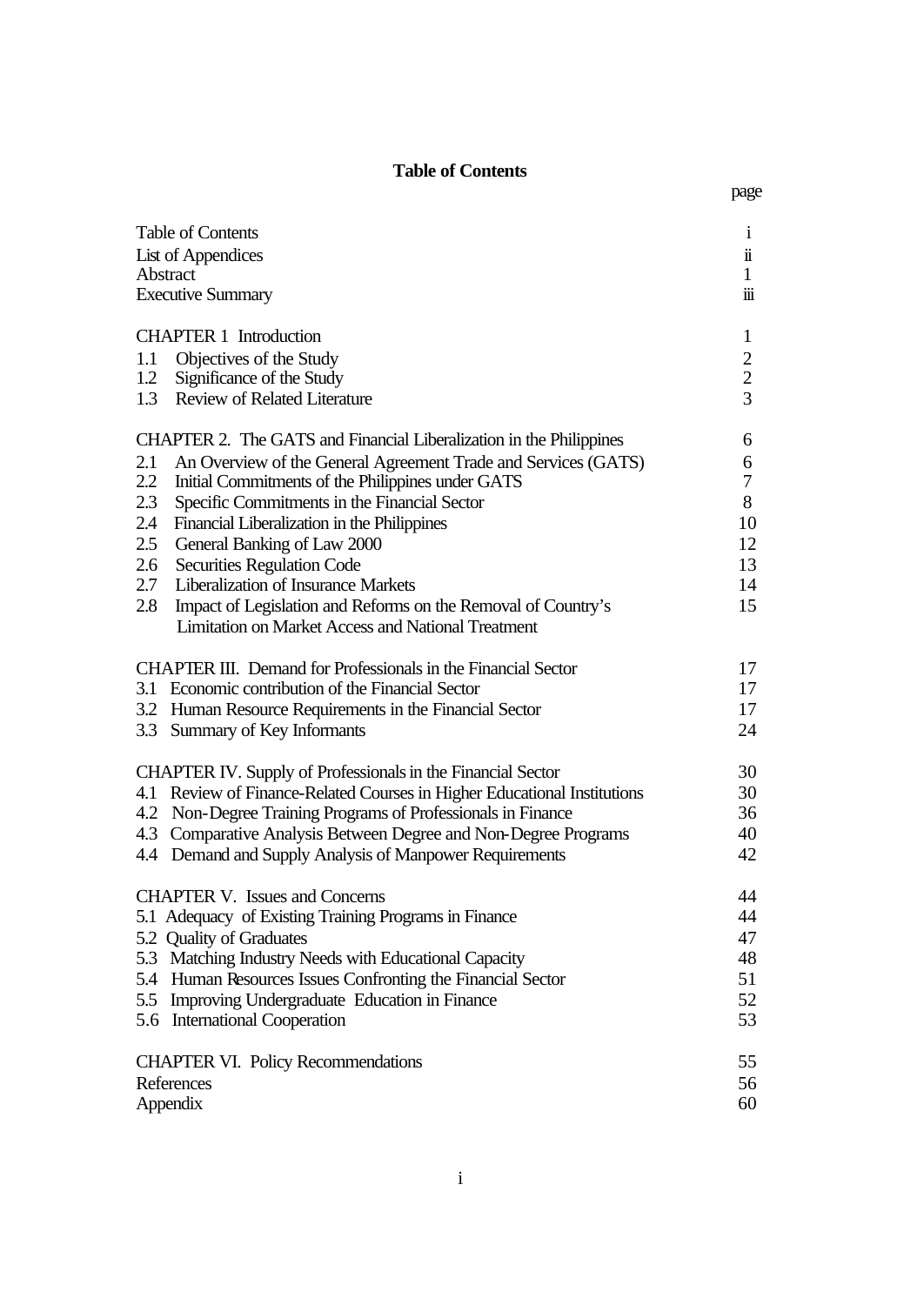# **List of Appendices**

|                                                | page |
|------------------------------------------------|------|
| <b>CHED List of School Program Offerings</b>   | 60   |
| <b>CPA Top Performing Schools</b>              | 83   |
| PASCB Survey on Schools Offering               | 84   |
| <b>Accountancy/Finance Programs</b>            |      |
| <b>MFI</b> Course Descriptions                 | 89   |
| <b>UP MS</b> in Finance                        | 101  |
| <b>FMAT</b> Primer                             | 104  |
| Training Programs in Financial Planning,       | 109  |
| Insurance, Securities Licensing                |      |
| <b>Employed Workers in Financial Sector by</b> | 118  |
| <b>Educational Attainment</b>                  |      |
| Demand and Supply of Manpower                  | 120  |
| Human Resource Requirements of the Financial   | 121  |
| Sector and CHED Curricular Requirements        |      |
|                                                |      |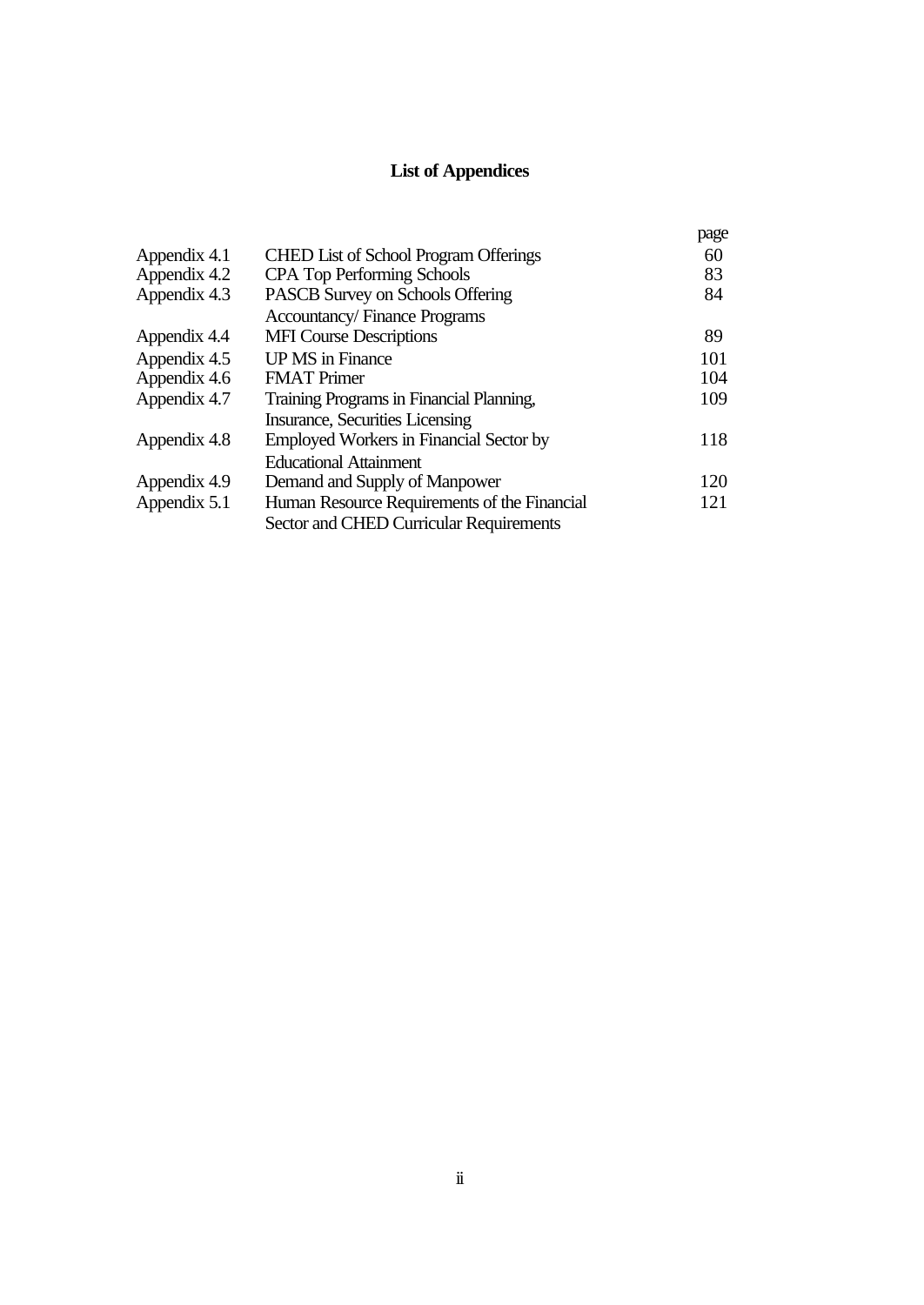#### **EXECUTIVE SUMMARY**

# **I. Introduction**

The financial sector is one the major sectors of the economy that has undergone extensive liberalization and deregulation in recent years. An essential element of success in any liberalization process is the readiness of parties to compete. Readiness can be viewed in terms of the capability of the domestic firms to face foreign competition and the capacity of the host economy to provide the necessary infrastructure to reap the benefits of liberalization.

The study focuses on the analysis of a major component of the soft infrastructure of the economy- the availability and quality of human resources. The study explores on the capability of the country's financial sector to compete in a liberalized setting from a human resource perspective. In particular, it examines whether the country has the sufficient supply of professionals that is capable of meeting the human resource requirements of domestic and foreign financial corporations as the financial sector becomes more integrated in the world market.

# **II. The GATS and Financial Liberalization in the Philippines**

The General Agreement on Trade in Services (GATS) is a multilateral agreement that covers legally enforceable rights to trade internationally in all services except in the exercise of government. Under the agreement there are several obligations and disciplines that member countries agree to follow. But among these general obligations, three major obligations stand out: most favored nation treatment, national treatment and market access.

Upon accession, member countries are required to make commitments along the four modes of supply; and identify their limitations on market access, limitations on national treatment and additional commitments. Given the modes of supply, the member countries identify their horizontal and specific commitments by scheduling their limitations on market access and national treatment.

On horizontal commitments, the Philippines sets limitations on the market access in all sectors under the supply mode of commercial presence. In addition, there is also a limitation in the acquisition of land**.** An important limitation in market access that was scheduled in the supply mode of presence of natural persons is the labor market test.

For sector specific commitments, the Philippines has committed the transport services including the sub-sectors on maritime transport services, air transport services, road transport services, rail transport services, the communications services including courier services and telecommunications services, the financial services including banking and insurance, and the tourism sector. We have not made any commitment in business services including professional services.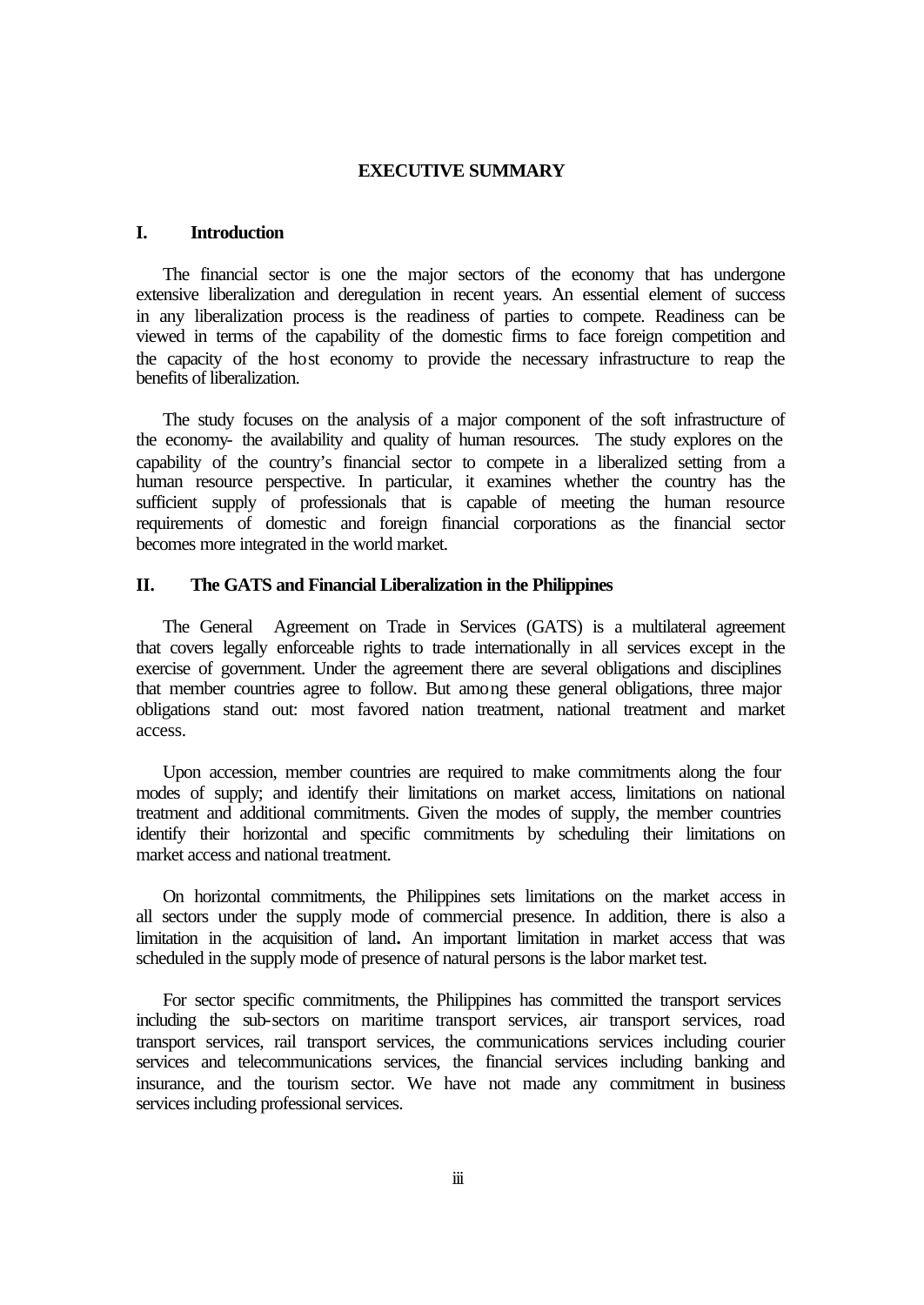When the Philippines acceded to the GATS, it has committed to open up banking operations, services offered by non-bank financial institutions and insurance by allowing foreign players to establish and expand various financial operations. For all sub-sectors, we have declared a general limitation on market access in the supply mode of commercial presence. Limitations listed in the horizontal section of the Philippine commitments also apply in commercial presence and presence of natural persons.

In commercial banking, we have committed the liberalization of the acceptance of deposits and other repayable funds from the public; all types of lending; all payment and money transmission services; trading for own account or for account of customers of money market instruments, foreign exchange, derivative products and interest instruments, participation in issues of all kinds of securities, and asset management.

In financial advisory services we have committed the liberalization of underwriting, guarantees and commitments, credit reference and analysis, investment and portfolio research and advice. We have also made commitments in the other sub-sectors of the financial sector. In insurance we have committed to liberalize the life insurance subsector, the general non-life, marine, casualty motor car, health and accident, burglary, engineering, suretyship fidelity/surety, and bonds.

# **III. Demand for Professionals in the Financial Sector**

The finance industry, which consists of banks, non-banks and insurance companies, has contributed to the economy an estimated gross value added of PHP 130.3 billion in 1998. This amount is approximately 5 percent of the gross domestic product and 9 percent of the gross value added of the services sector. The bulk of income of the industry was coming from the banking sector (72 percent).

The industry employs some 695,000 workers that constitute around 2.4 percent of the total labor force. Although it takes in only a small portion of the labor force, the capacity of the industry to absorb additional employment has been growing rapidly as shown by an average employment growth of 7 percent annually. This employment growth has been attributed to the expansion of the industry due to the liberalization measures implemented in the 1990s.

In terms of the human resource requirements, the competencies needed in the financial sector cover two categories: competencies common to all workers and specific competencies of various workers. The old generalist and administrative competencies for upper-tier workers, procedural competencies for middle-tier workers, and specialized skills for lower-tier workers are being replaced by the new expertise and entrepreneurship for upper-tier workers, customer-assistance and sales competencies for middle-level workers, and the disappearance of low-skill jobs. The desired skills for the future in the industry include among others the learning to learn, communication, personal management , adaptability, group effectiveness and influence.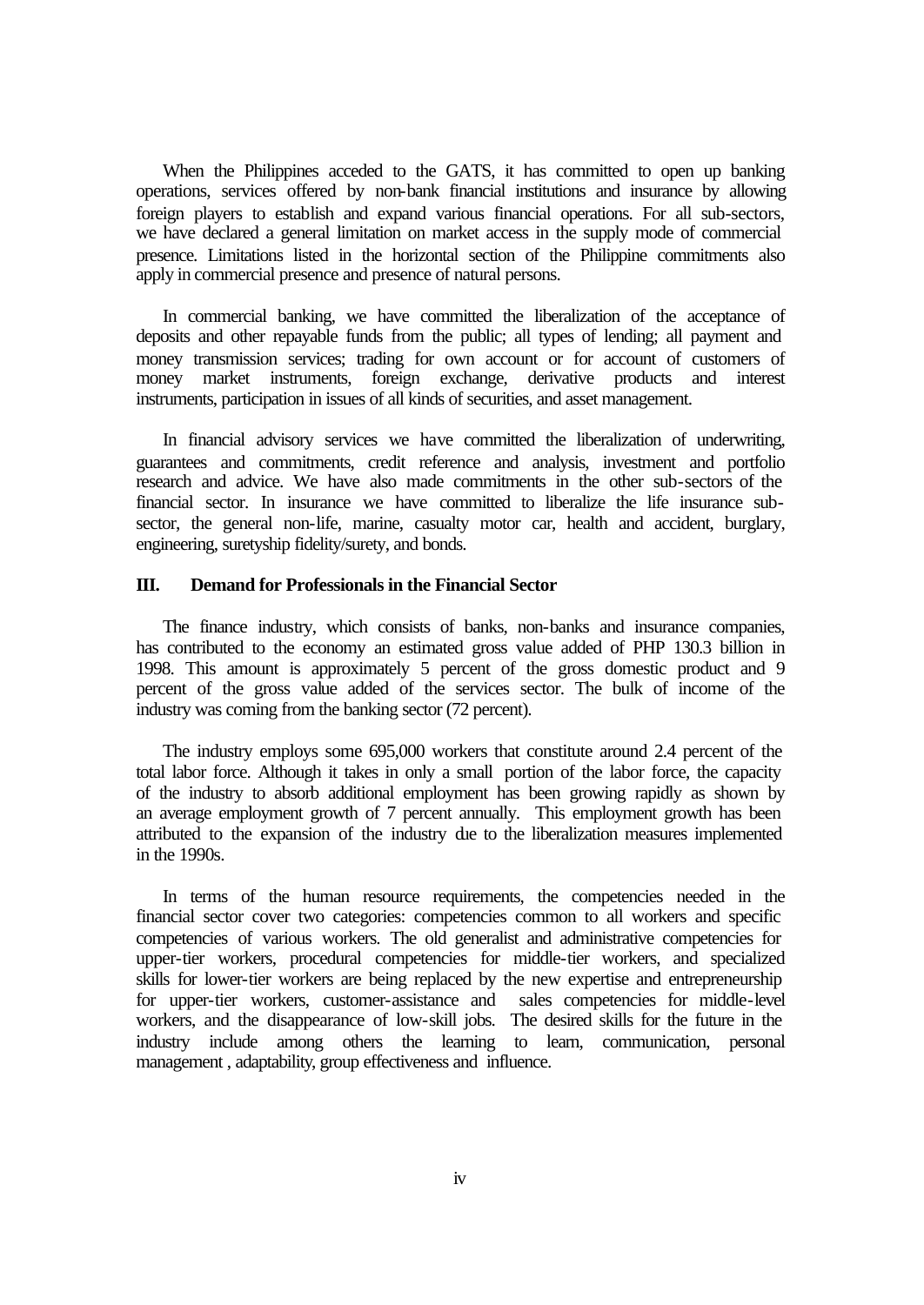According to the Bankers Association of the Philippines (BAP) report on the minimum competencies of college graduates required by the banking industry, oral and written communication skills were cited as the primary requirement of banks for entry level positions. In addition, knowledge of specific banking course electives is required.

According to the key informants in the industry, the human resource requirements are categorized into three: educational qualifications, skills and competencies and personal characteristics. Under skills and competencies, they identified communication skills, analytical skills, computer literacy, background in accounting and finance as the necessary skills in the financial sector. Under personal characteristics, ethical integrity and honesty, industry and high emotional quotient were mentioned as important.

#### **IV. Supply of Professionals in the Financial Sector**

According to the Commission on Higher Education (CHED), there are very few schools offering a degree in banking and finance in the country. The practice in many schools, however, is to incorporate finance as a major course in business management, accountancy, business administration, economics, and other commerce programs. Although the accountancy program in many schools are geared towards the training of certified public accountants and auditors through the passing of the CPA licensure examinations, many accounting graduates as well as a large number of CPAs are attracted to finance-related occupations and jobs.

Like any other major business program, the finance curriculum is composed of three broad categories of courses: general education, business professional courses and core professional courses. Many schools offer academic programs more than the required minimum units for general education, business professional courses and the core professional subjects. Since the CHED curriculum sets only the minimum requirement, schools have the option of offering more courses to enhance their programs.

The quality of academic program is influenced to a great extent by a single factor, the quality of teachers. The qualifications of teachers in the program will determine the type of subject offerings, the content of the course, selection of instructional materials and the delivery of instructional activity.

There are also several colleges and universities all over the country offering graduate programs in business. The most prestigious is the Asian Institute of Management. Other universities offering MBA programs are De La Salle University-Manila, University of the Philippines-Diliman, Ateneo de Manila University, University of Santo Tomas and almost all universities cited by CHED as centers of development in business and management education.

However, there are very few institutions offering graduate programs in finance. The scope of finance courses offered in graduate programs by the leading academic institutions reveals certain thrusts and market niches that they want to address. One weakness of these programs is the inadequate foundation in economics. In many graduate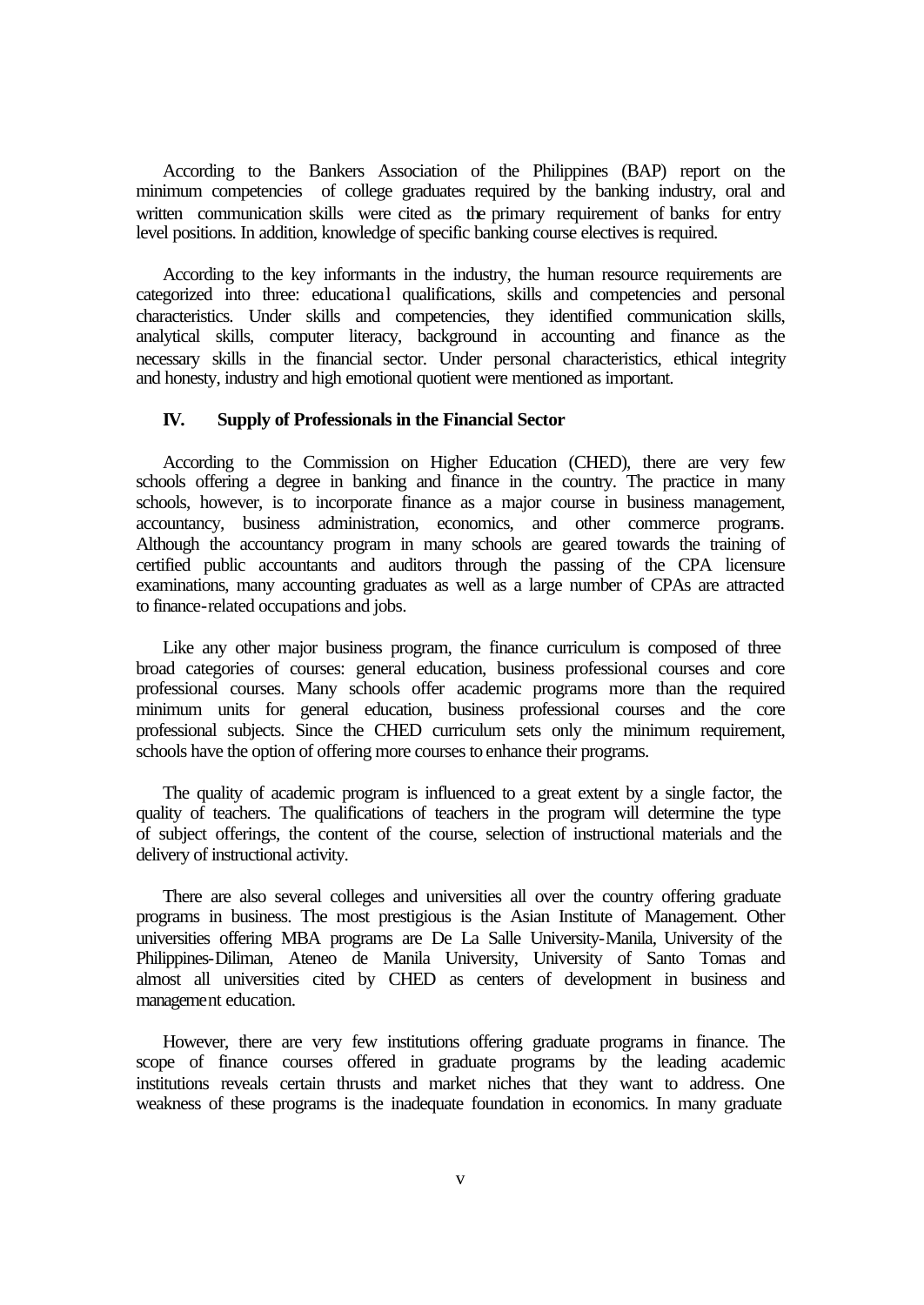courses in finance abroad, a solid foundation in advanced microeconomics and advanced macroeconomics together with the tools of advanced statistics and econometrics is required among the students.

Complementing the degree programs in finance are non-degree programs offered by various organizations and institutions. The Ateneo-Bankers Association of the Philippines Institute of Banking offers periodic seminars on various aspects of banking. The Association for Investment Management and Research (AIMR) together with the AIM offers review sessions for the Chartered Financial Analyst (CFA) exam. The Financial Executives Association of the Philippines (FINEX), on the other hand, has developed the Financial Management and Analysis Test (FMAT). In addition, various internal training programs are conducted by banks, the Insurance Commission, the Securities Commission and the Philippine Stock Exchange to suit the needs of their finance professionals.

#### **V. Issues and Concerns**

#### **5.1. Adequacy of Existing Training Programs in Finance**

There are some positive features contributing to the relevance and potential strength of the undergraduate finance education in some select schools in the Philippines. However, quality and other academic constraints make the undergraduate programs in finance inadequate to meet the demands of a rapidly growing field brought about by globalization and information technology. This deficiency is supposed to be answered by the various graduate programs in finance and related fields. However, in spite of the growth in the financial sector, students in these programs are very few compared to the students in the MBA programs in these universities.

It seems that the emerging role of schools is not primarily the training of human talents with highly specialized skills in finance. What the financial sector needs are individuals with good communication skills and analytical skills or highly trainable and adaptable individuals. If this is the case, our undergraduate programs in finance should be well grounded in the foundation courses that stress the training of students in communication skills, critical analysis and human relations skills. The relevant and appropriate training programs for financial specialists, therefore, are the non-degree continuing professional education programs conducted by several professional organizations. These programs are task-specific, skills-oriented and tailor-made to suit the needs of financial professionals in a rapidly changing financial sector.

#### **5.2. Quality of Graduates**

In many schools, finance students are perceived as second class citizens compared with accounting students. Even in the labor market, this perception continues as many firms hire accounting graduates with special premium for CPAs for finance-related job. Is this a manifestation of screening process in the job market? Does a CPA applicant possess a package of good information on his ability to perform his job adequately? If the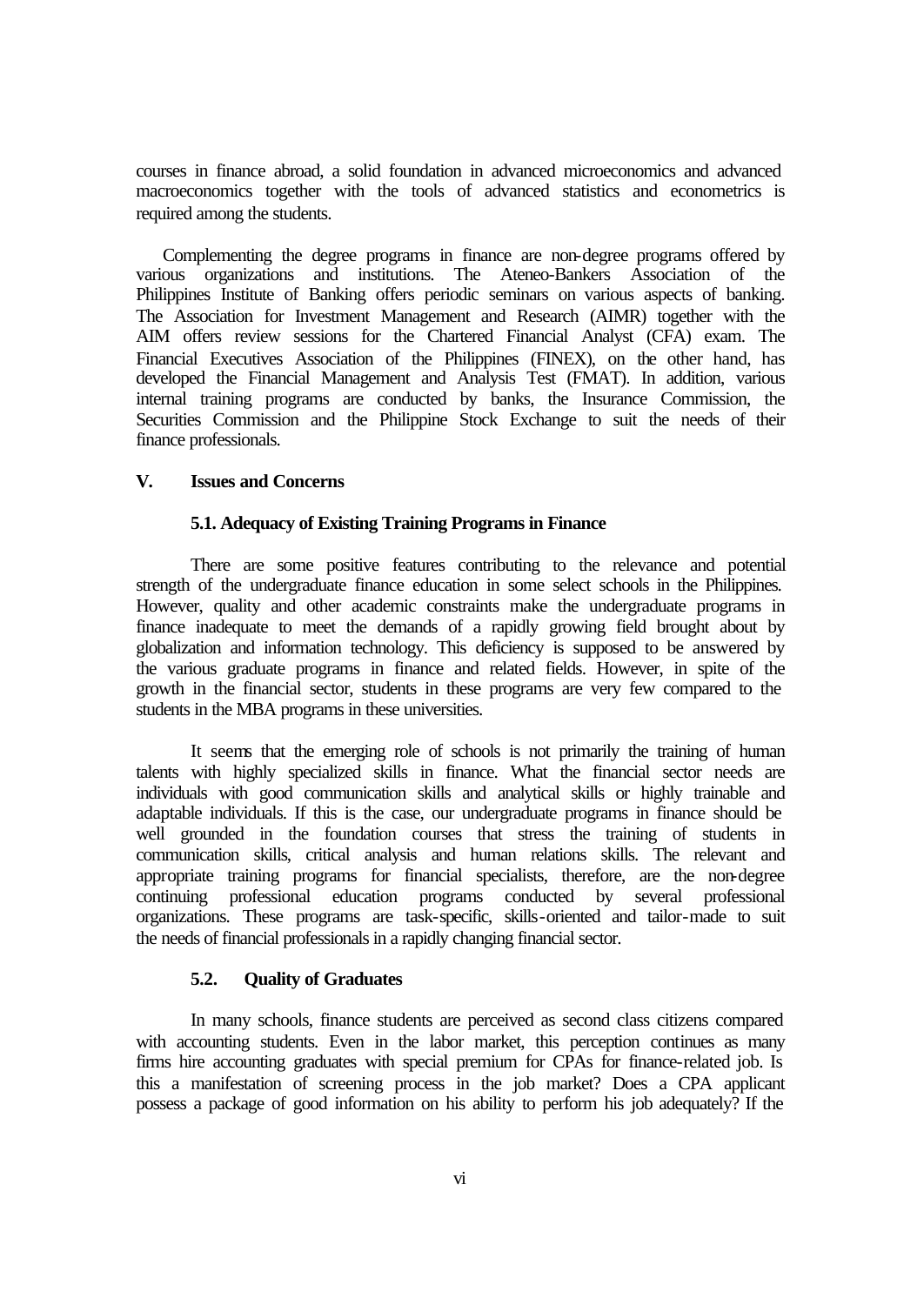labor market for financial services continue to hire CPAs, and MBAs first before considering those with finance degree the latter may end up in the second tier of jobs and firms.

# **5.3. Matching Industry Needs with Educational Capacity**

There is a view in the industry that there is more than enough finance graduates to fill in the available positions but too little graduates who can meet the standards set by the finance industry. Only graduates from the top Philippine universities can meet the industry's criteria. Aside from poor communication skills and lack of computer literacy, the inappropriateness of their knowledge of finance with the requirements of a globalized financial sector are often cited as problems in hiring new graduates. There is a need for the educational system to continually review and upgrade its curriculum to be responsive to the needs of the industry.

#### **5.4 Human resources issues confronting the financial sector**

In terms of **recruitment and selection**, a person with a degree in commerce, accounting, finance, economics and even computer science is usually hired for entry positions in the financial sector. Although there are no professional license requirements, some degree of screening is observed in many banking institutions with preference shown on graduates from top three schools in the Philippines. In terms of **training and** development, there is a need to update and upgrade existing programs. The focus should be towards the developments and requirements of an integrated financial market.

# **5.5. Improving Undergraduate Education in Finance**

Although we believe that an undergraduate education in finance should not be too specialized and be considered as the sole training ground for skills in financial services, there are various ways of improving the program. Aside from the emphasis on the foundation courses, specialized courses in banking should be offered or at least introduced. There is value in improving the undergraduate curriculum in terms of focus, contents and relevance to the needs of the financial sector, however, the key issue is the improvement in the quality of teachers.

#### **5.6**. **International Cooperation**

It is possible that with the liberalization of the financial sector, training programs on the innovations in the field developed by foreign financial institutions may also accompany the entry of foreign service providers. Thus, we should welcome the entry of foreign financial institutions since they serve as conduit in upgrading the skills and competencies of Filipino professionals in the field of finance. Because the need for highly-trained professionals in finance is not only a requirement in the Philippines but also in other countries in the region, it may be wise for professional organizations, in banking, finance and insurance, to establish a consortium arrangement with the key universities in the region for the conduct of specialized training programs in finance.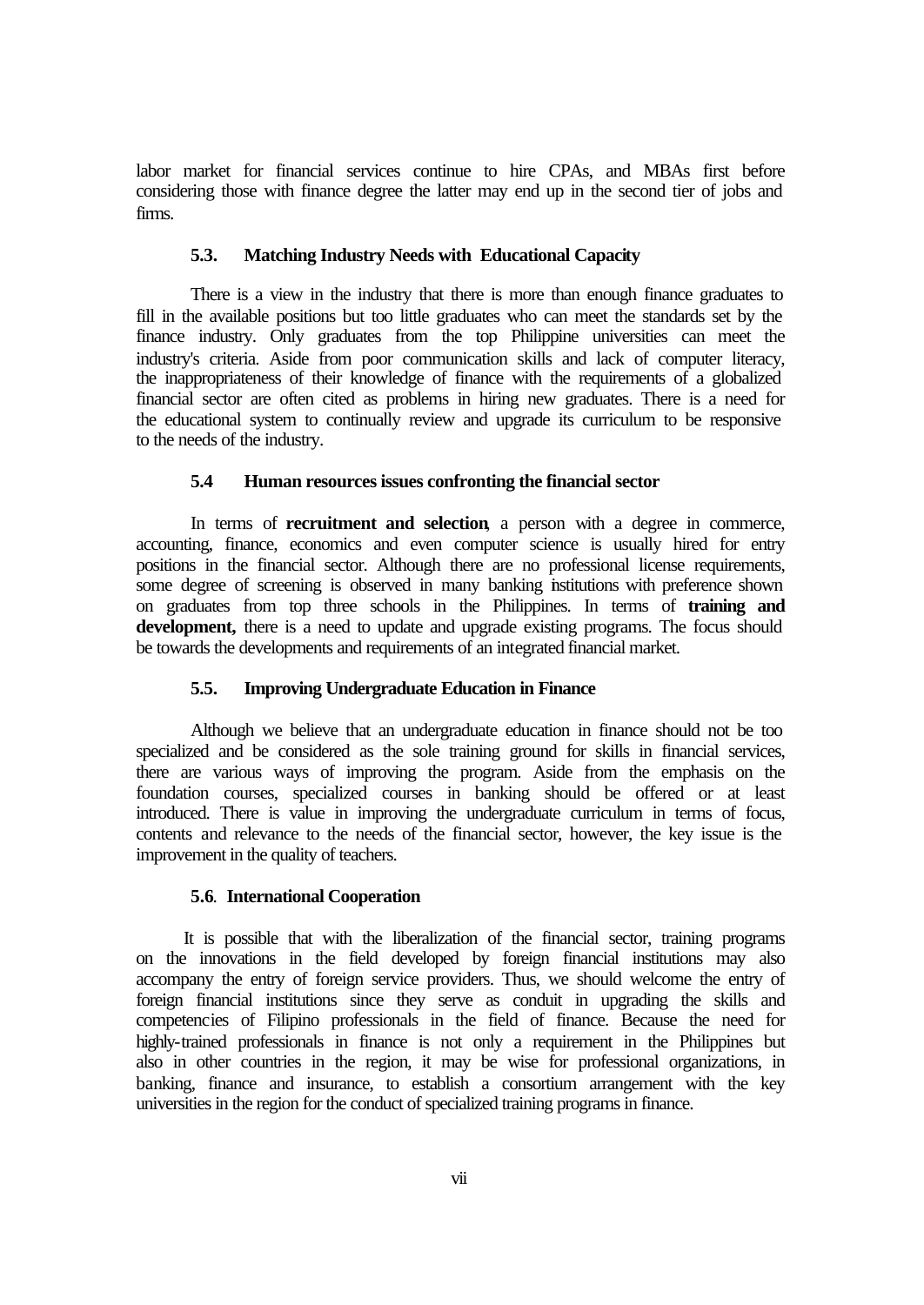#### **VI. Policy Recommendations**

6.1. There is a need to continually review and upgrade the curriculum in finance to reflect the dynamic changes in the financial sector under a liberalized regime.

6.2. There is a need to upgrade to quality of teachers in business and finance through graduate education and continuing professional education.

6.3. Undergraduate programs in finance should be well grounded in courses that train students in communication skills, critical thinking and human relation skills. The training of specialized skills in finance, on the other hand, can be done through nonacademic training programs conducted by professional organizations.

6.4. There is a need to professionalize finance specialists through an examination for financial analyst.

6.5. Upgrading the skills of finance specialist to meet international competition should be matched by an upgrading of compensation package to arrest any egress of professionals.

6.6. The improvement of academic curriculum and quality of teachers should be complemented by a balance mix of full-time faculty and part time teachers.

6.7. Emphasize the role of financial economics in the finance curriculum.

6.8. Refocus the accountancy program away from public accounting by developing a program towards financial accounting or management accounting.

6.9. Professional organizations in banking, finance and insurance should establish consortium arrangement with key universities in the region for the conduct of specialized training programs in finance.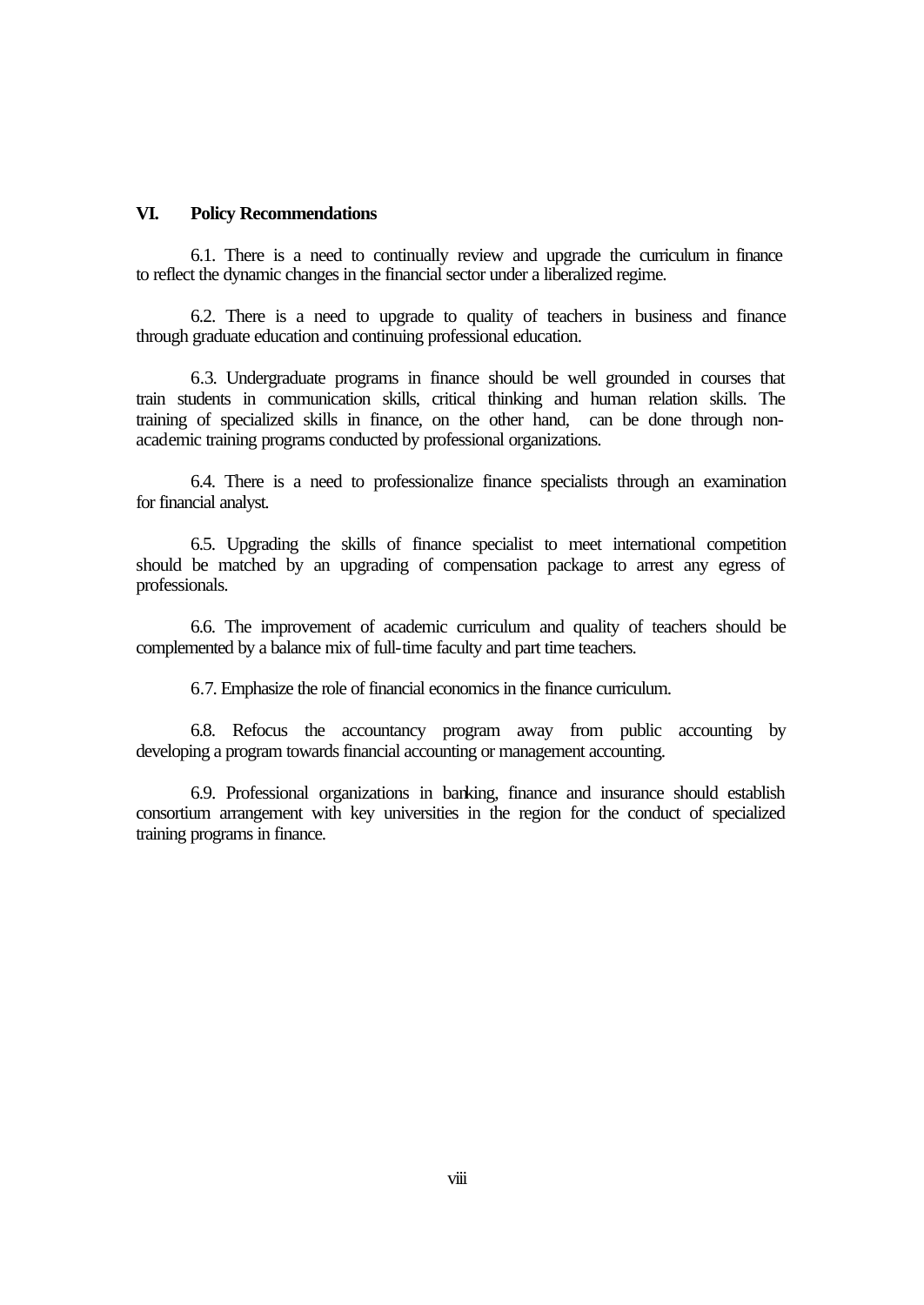# **Human Resource Requirements of the Financial Sector Under a Liberalized Regime \***

Leila Calderon Cheryl Villanueva Tereso S. Tullao, Jr.

#### De La Salle University-Manila

#### **Abstract**

This study looked at the human resource requirements of the financial sector under a liberalized regime within the (GATS) framework. The study covered the personnel requirements of the banking, stock brokerage and insurance sub-sectors. Using key informants, the study identified the human resource requirements of the financial sub-sectors in terms of educational attainment, technical skills and competencies, work experience and personal characteristics. In addition, it reviewed the finance curriculum of various undergraduate and graduate programs in selected academic institutions as well as special training programs offered by various financial organizations. Part of the evaluation is the identification of gaps between the finance curriculum and the requirements of the finance service industry.

# **I. Introduction**

l

The financial sector is one the major sectors of the economy that has undergone extensive liberalization and deregulation in recent years. The country has opened up the sector to international players on various modes of supply subject to certain limitations on market access and national treatment. When the Philippines acceded to the General Agreement on Trade in Services (GATS) under the World Trade Organization, it has committed to open up banking operations, services offered by non-bank financial institutions and insurance by allowing foreign players to establish and expand various financial operations.

An essential element of success in any liberalization process is the readiness of parties to compete. Readiness can be viewed in terms of the capability of the domestic firms to face foreign competition and the capacity of the host economy to provide the necessary infrastructure to reap the benefits of liberalization.

The study focuses on the analysis of a major component of the soft infrastructure of the economy- the availability and quality of human resources. The study explores on

<sup>∗</sup> \* This study was made possible through a research grant from the Philippine APEC Study Center Network (PASCN) given to the Angelo King Institute for Business and Economic Studies research team on *Impact, Risks and Opportunities under Financial Liberalization and Integration: A Macro-Micro Analysis.*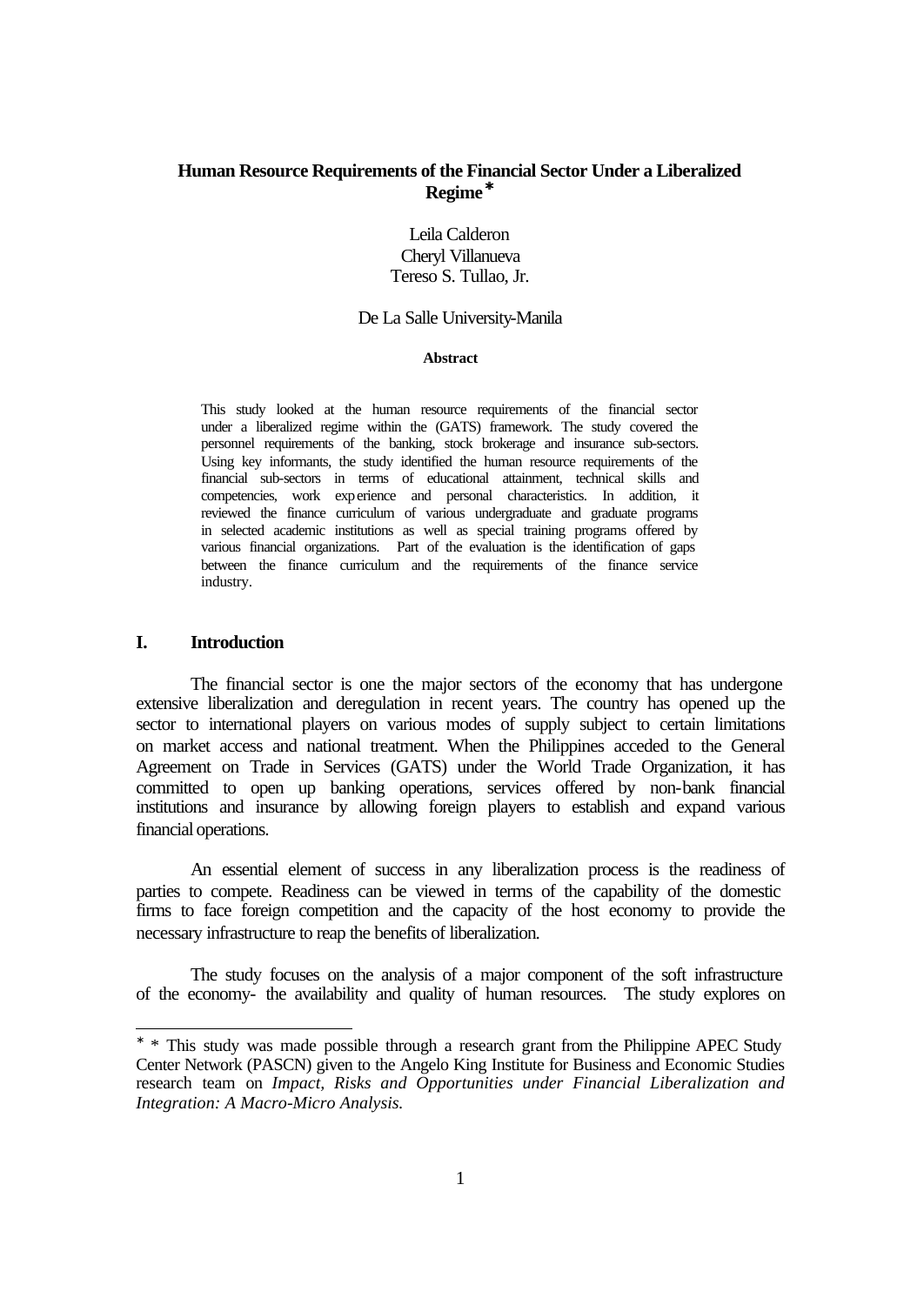the capability of the country's financial sector to compete in a liberalized setting from a human resource perspective. In particular, it examines whether the country has the sufficient supply of professionals who are capable of meeting the human resource requirements of domestic and foreign financial corporations as the financial sector becomes more integrated in the world market. Aside from the number of professionals, the study identifies the various skills and competencies that are needed in a liberalized financial sector. In addition, it examines the current status of various forms of human capital formation, and how it is linked with the human resources requirements of a liberalized financial sector. Lastly, it reviews the programs and plans of academic institutions, finance corporations and professional organizations in preparing our local talents to continually update themselves and prepare for global competition.

# 1.1 **Objectives of the Study**

- I.1.1. Review the changes in the financial services brought about by the liberalization of the sector
- I.1.2. Outline the anticipated changes in the Philippines commitments in the financial services under the GATS
- I.1.3. Identify the skills, competencies and human resource requirements needed to answer these changes in the financial services sector
- I.1.4. Review curriculum offerings of degree courses of selected business schools and the non-degree programs of other institutions in the light of the requirements a liberalized setting in the financial sector
- I.1.5. Design a demand-supply analysis of the skills requirements under a new financial environment
- I.1.6. Identify the role and possible contributions of various academic, finance-related organizations in preparing and upgrading the needed professionals in the financial service sector

# 1.2. **Significance of the Study**

Several studies have been made on the adjustment mechanisms and readiness of domestic firms with the entry of foreign competitors under a liberalized setting. What is overlooked in these studies is the other component of readiness- the availability and quality of infrastructure that will provide the appropriate environment for a liberalization process to prosper. The human wealth of an economy is a major component of this social infrastructure that enables the country to reap the benefits of liberalization and deregulation.

A systematic listing and analysis of the needed skills, competencies and professional manpower needs will be a beneficial input to educational institutions in updating and revising their curriculum to meet human resource requirements of the financial sector. In addition, the study may serve as a basis for formulating a continuing education program that financial institutions and appropriate professional organizations may consider. More importantly, the study can start a collaborative effort on the part of educational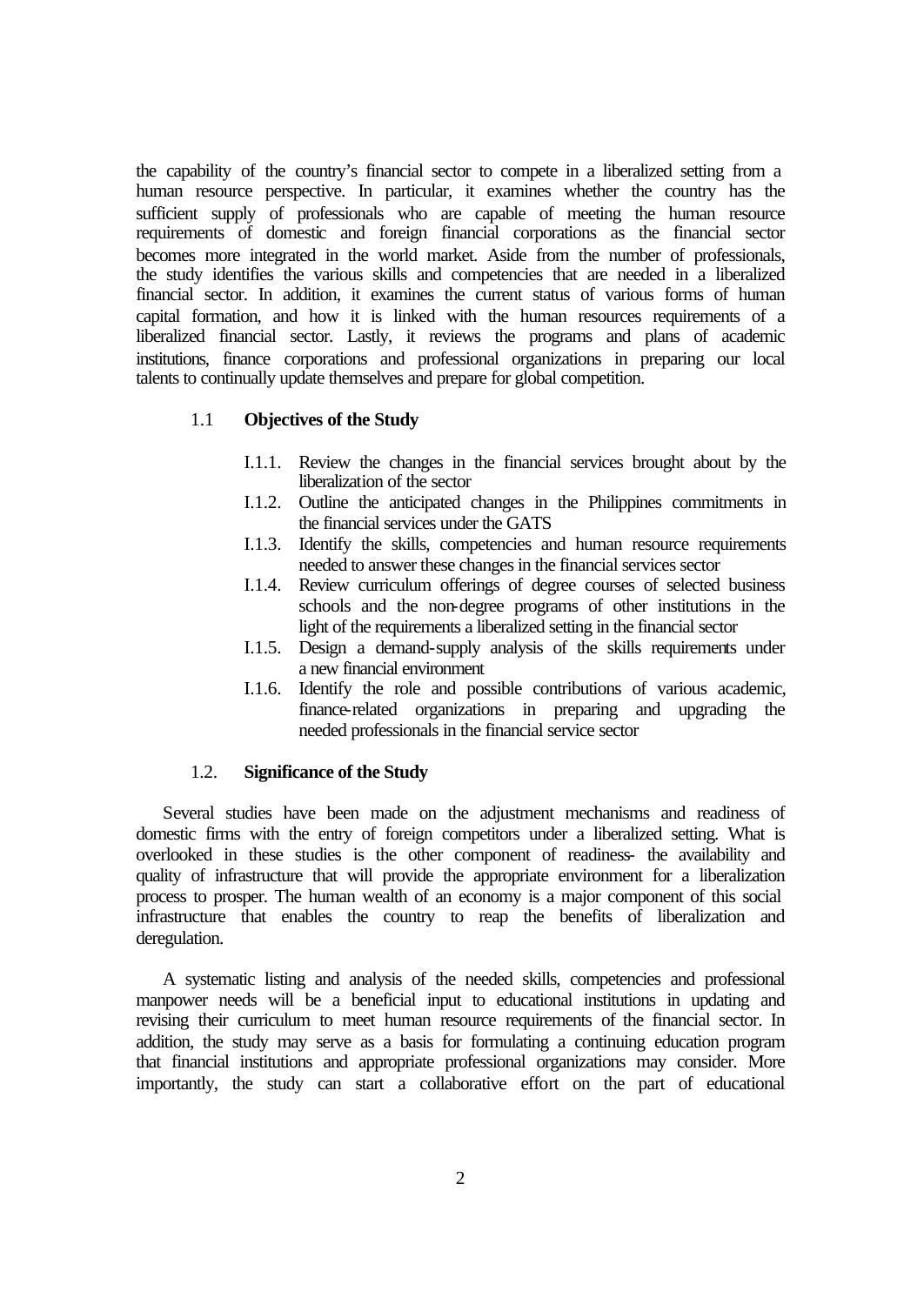institutions, financial corporations and professional organization in mapping out human resource development plan for the financial sector.

# 1.3. **Review of Related Literature**

The link between education and trade can be traced indirectly to the Stolper-Samuleson theorem within the Hecksher-Ohlin trade analysis framework. As an economy adopts a more open trade environment in commodities, the beneficial impact of trade will accrue to the owners of the abundant factors of the country that are used intensively in the production of export commodities. According to this view, laborers in a labor abundant country will be favorably rewarded under a more liberalized trade regime with enhanced employment and higher wages.

Similarly, the country that specializes in the production of commodities that use skilled manpower intensively will experience higher demand for education and training as the demand for skilled professionals increases under a liberalized trading environment. According to Stokey (1991), since trade alters relative prices and wages in the small economy, it will also change the returns on investments in human capital. This may strengthen or weaken the incentives for human capital accumulation. Thus, if a small country is backward in terms of skilled manpower relative to the rest of the world, free trade will lower the relative prices of goods produced by highly skilled labor and hence will reduce the return to investment in that skill.

However, with the liberalization of trade in services, including many key factor inputs, the incentive to demand education becomes significant again even if the country does not have a comparative advantage in the production of commodities using highly skilled manpower. With a freer flow of trade in services, the host country to these inflows of services will have to invest in human capital to prepare domestic players for competition with foreign entrants. In addition, greater flows into the host country, together with the accompanying benefits, will only be fully realized if foreign service providers are able to recruit competent and skilled manpower domestically.

Mallea (1997) has identified professional preparation, professional competency, continuing education and quality assurance as the key issues that may affect the direction of trade in professional services. These same issues are likely to surface in the liberalization of financial services since part of the supply mode being liberalized is the movement of human persons. For example, professional preparation can take the various forms of investment in human capital. A specific question that economists and educators often ask is the optimal form and mix of investment in human capital that an economy should adopt towards an efficient preparation of skilled and competent professionals.

In formal education, which is an essential ingredient in the process of professional preparation, there is a basic question and an on-going debate on the orientation of higher education. One school of thought believes and emphasizes the role of liberal arts and general education. On the other hand, the pragmatists from the manpower planning school of thought put greater value in technical and professional training to ensure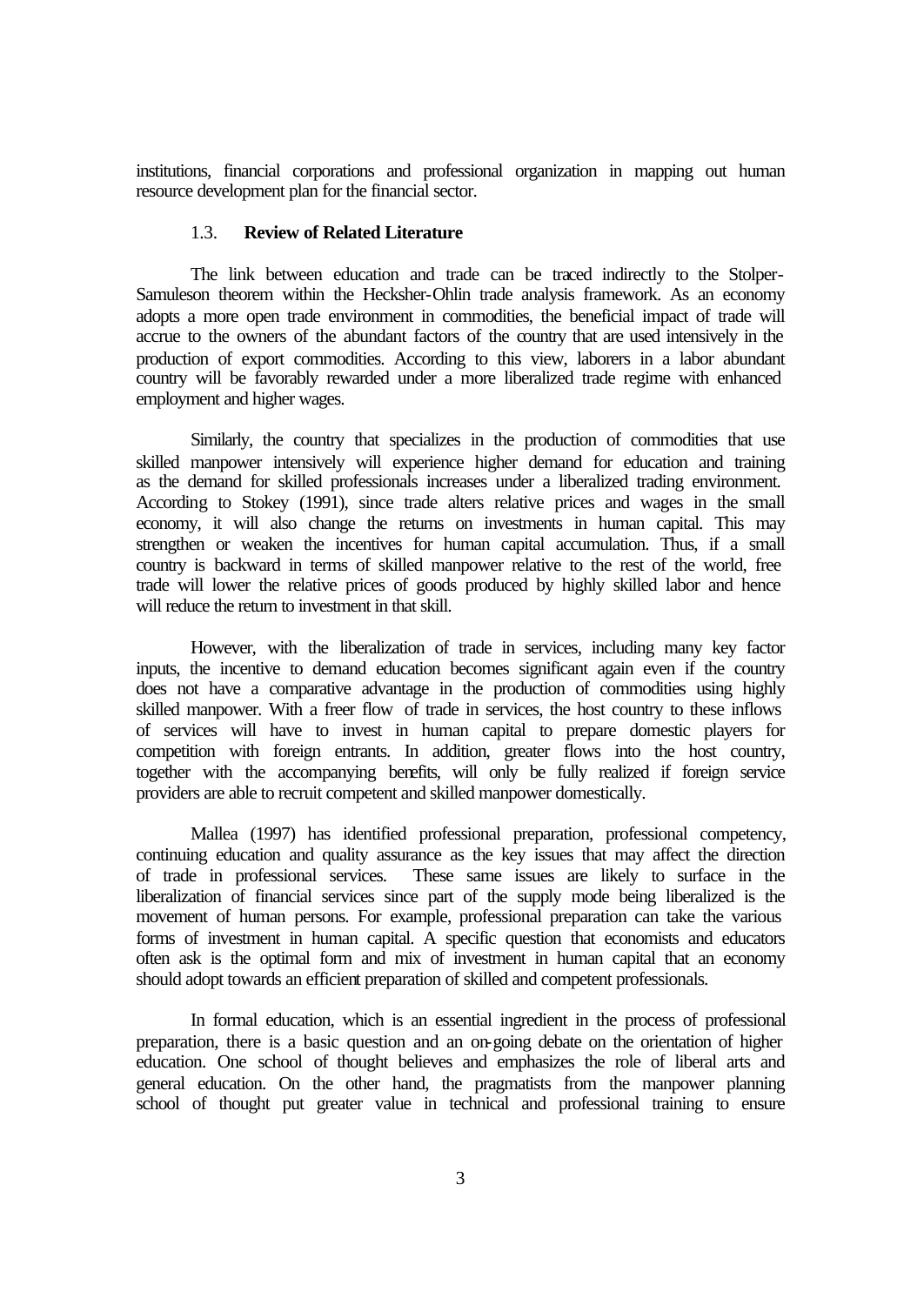minimal mismatch between the needs of industry and graduates of educational institutions.

A strong general education is preferable to some educators for several reasons. General education is adaptable to changing technologies and prepares the individual for life-long learning. Together with on-the-job training programs as well as continuing education programs, they constitute an optimal mix that can enhance labor productivity. This view was echoed in a study by Rumberger and Levin (1989) which showed that a highly specialized formal education can become obsolete in a few years, and graduates are not able to upgrade due to their limited skills in learning new things, which is often acquired in general education.

Related to this issue is a relevant study of Nadurata (1999) on the importance of general education. According to the study, grades in general education of accounting graduates are significant predictors of competence and performance in auditing firms. On the other hand, grades in accounting and auditing subjects are significant predictors of students' performance in CPA board exams.

Beyond general education and professional skills training, the more basic question being asked by economists is the link between education and productivity of workers. The human capital theorists,(Shultz (1961), Denison (1962) and Becker (1975), have argued and verified empirically the positive relationship between investment in education and training with the productivity of workers. However, the link has been questioned on theoretical and empirical levels. The impact of ability and socio-economic status of workers, for example, have been cited as significant factors that can reduce the estimated rates of return to education and the unexplained residuals to growth.

On a theoretical ground, the asymmetric information between individuals and employers can give rise to a different perspective on education that is disconnected from productivity. According to this view, individuals invests in education to enhance their employability not because it can increase their productivity but because education sends signals to employers that educated individuals have the ability and the potentials of being more productive. Since productivity enhancement is company-specific as well as based on individual ability, education informs the employer that an educated individual is trainable and possesses the qualities of a potentially productive worker. Thus, education, through its screening process, sorts individuals at the school level who can be productive in the work place. The investment in education, in effect, expands the limited information available to future employers about future employees.

Given this view, the role of education in directly enhancing productivity is severed. The previous question on what type of education efficiently prepares students to the work place becomes which type of education increases the information to the employers on the individual ability and potential productivity. Although, the arguments for viewing education as a screen and an information-enhancing activity, empirical studies do not support such view, at least the strong version, and still maintains a partial preference to the human capital approach. (W. Groot, and H. Hartog, 1995)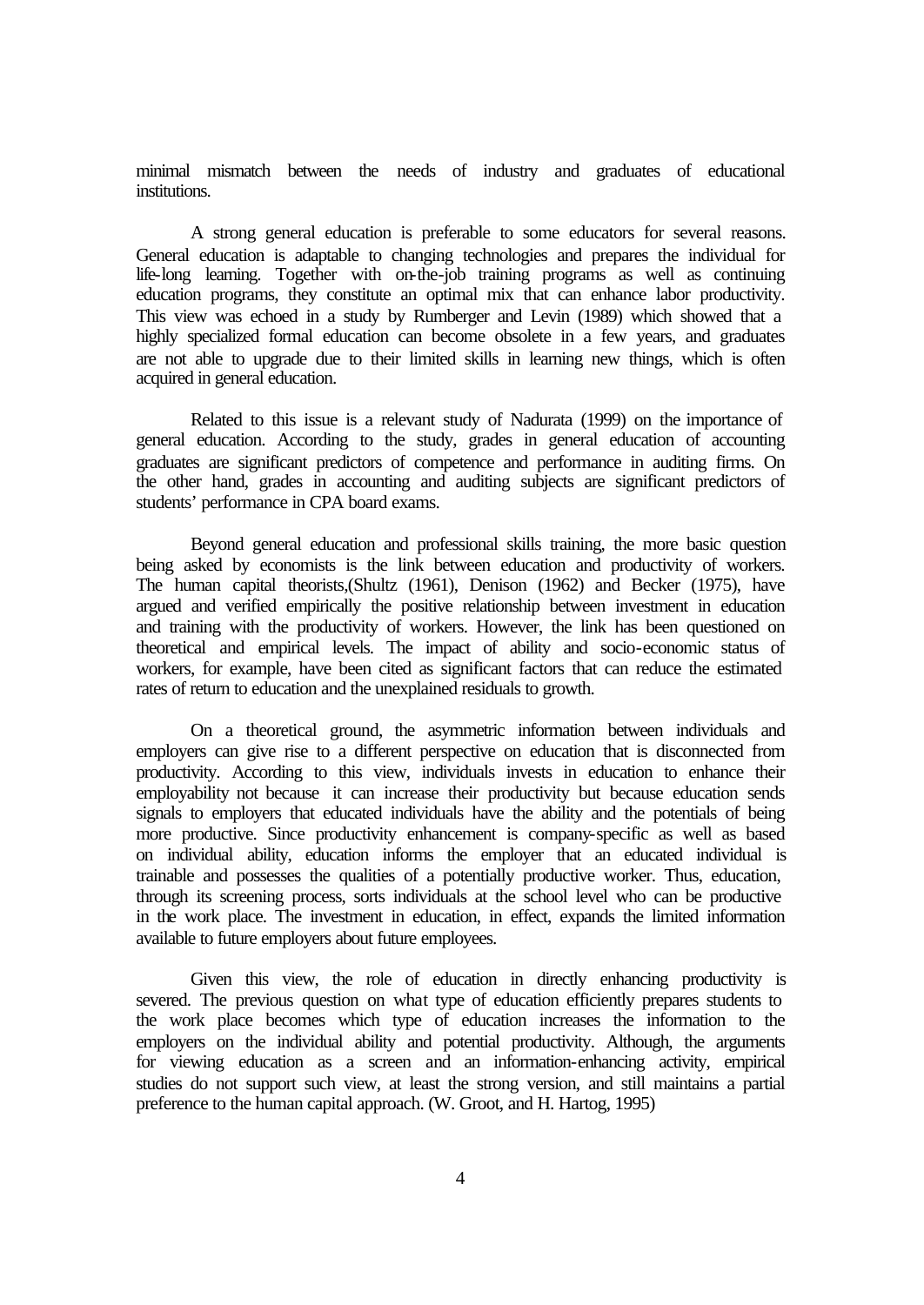Related to this debate on education and productivity is issue on the impact of technological progress on skills requirements of jobs in various sectors of the economy. One school of thought considers the impact of technological progress on upgrading skills. (Rumberger, 1984). Technological innovations including the use of computers are upgrading the skills requirements of existing jobs in many occupations. The alternative perspective, on the other hand, is the deskilling trend in capitalist economies to lower cost and maintain control over the work force. (Branerman, 1975, Zimbalist, 1970). The middle ground view considers technology as having an impact on skills and educational requirements of jobs, but the effect is not uniform across industries. In some industries, there is positive upgrading while in other industries, there is deskilling.

Flynn (1988) based his prediction on the impact of technology on skills requirements on what he termed as skill-training life cycle. In the early stage of the technology, the impact is the upgrading of skills. Over time, there is a mixed effect. Once the technology is learned and segmented and standardized, training is shifted to vocational and educational institutions, and there is skills downgrading. In addition, Rumberger (1984) posits that the impact of technology on skills requirements is conditioned by several factors including market forces, managerial strategies and selected organizations factors.

# **II. The GATS and Financial Liberalization in the Philippines**

# **2.1. An Overview of the General Agreement on Trade in Services (GATS**) \*

The General Agreement on Trade in Services (GATS) is a multilateral agreement that covers legally enforceable rights to trade internationally in all services except in the exercise of government authority. The agreement also serves as an avenue of economic growth for all trading countries in addition to putting in place a set of transparent rules and regulations limiting the intervention of governments and other institutions in the flow of trade in services.

Previous trade negotiations did not cover services mainly due to problems arising from the non-tradability of most services. Difficulties in transport and storage as well as the need for physical proximity between consumers and suppliers did not lend services to international trade. In addition, government regulation has prevented the global transactions of services. Thus, to protect consumers, maintain public safety and provide national security in an environment of asymmetric information between service providers and consumers government has to regulate the provision of a service.

The developments in information technology, rapid improvements in telecommunications, expansion of foreign direct investments and the rise in the global flow of human resources exerted pressures for the substantial growth in international trade in services. Domestically, the contributions of the services sector in terms of value

l

<sup>\*</sup> This section is taken from Tullao, T.S. 1999. Professional Accreditation in the Liberalization of Trade in Services. CBE Working Paper Series 1999-06. De La Salle University-Manila.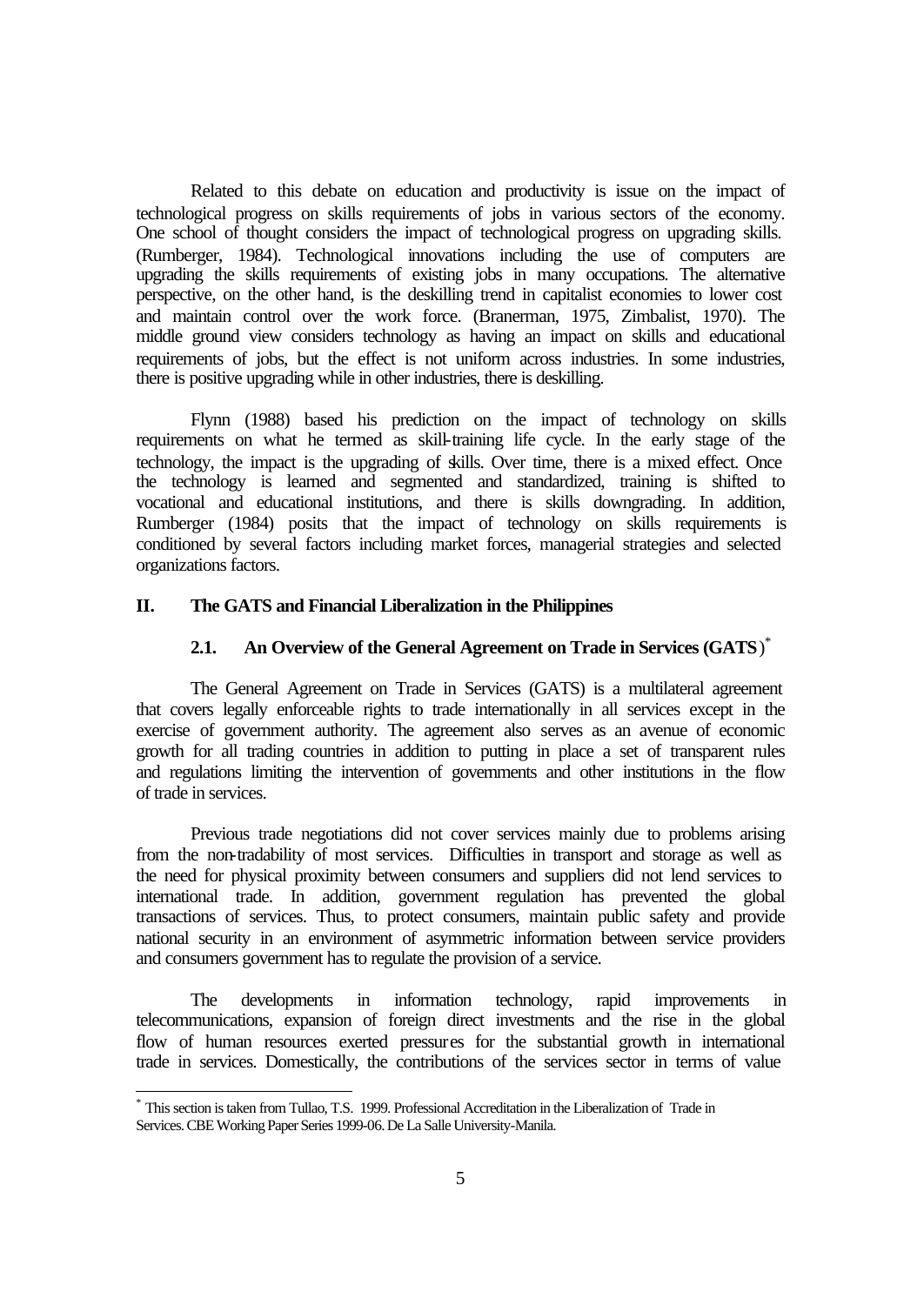added and employment have grown significantly. For these reason, the negotiators of the last global trade negotiations felt the need to draft an international agreement on services.

There are several obligations and disciplines that member countries agree to follow. But among these general obligations, three major obligations stand out: most favored nation treatment, national treatment and market access. The most favored nation treatment (MFN) refers to the non-discrimination in the treatment among foreign service providers. In particular, Article II Section 2 of the agreement states that, "*Each member shall accord immediately and unconditionally to services and service suppliers of any other Member treatment no less favorable than that it accords to like services and service suppliers of any other country*." However, the MFN treatment does not prohibit a group of countries from extending among themselves preferential concessions to enhance trade in services.(Tullao, 1999)

National treatment, on the other hand, refers to the non-discrimination in the treatment of domestic and non-local service providers. Article XVII Section 1 specifically provides that **"***each Member shall accord to services and service suppliers of any other Member, in respect of all measures affecting supply of services, treatment no less favorable than that it accords to its own like services and service providers*."

Market access refers to the lifting of various forms of limitations on the number of service providers, value of service transactions, number of persons employed by service providers, value of foreign capital, and the restriction or requirement on a specific type of legal entity in establishing a supply provider. Member countries with market access commitments are prohibited by Article XVI Section 2 to maintain these limitations and restrictions. (Tullao, 1999).

Upon accession, member countries are required to make commitments along the four modes of supply; and identify their limitations on market access, limitations on national treatment and additional commitments. The four modes of supply, such as cross border, consumption abroad, commercial presence, and presence of natural persons, describe the alternative manner trade in services can take its form as defined in Article I of the agreement. Cross border refers to the supply of service from one territory into another territory. Consumption abroad is the purchase by foreigners of services in the territory of another country. In the case of commercial presence, the service providers are present in the territory in which they supply the service through the establishment of offices, branches, agencies, joint ventures and other forms of equity participation. Presence of natural persons, on the other hand, refers to the entrance and temporary stay of the individuals into the territory of another country to supply services (Tullao, 1999).

Given these modes of supply, the member countries identify their horizontal and specific commitments by scheduling their limitations on market access and national treatment. Horizontal commitments are limitations on market access and national treatment by modes of supply across all committed sectors of the country. On the other hand, the list of limitations on market access and national treatment by modes of supply by specific sectors is a specific commitment of the country.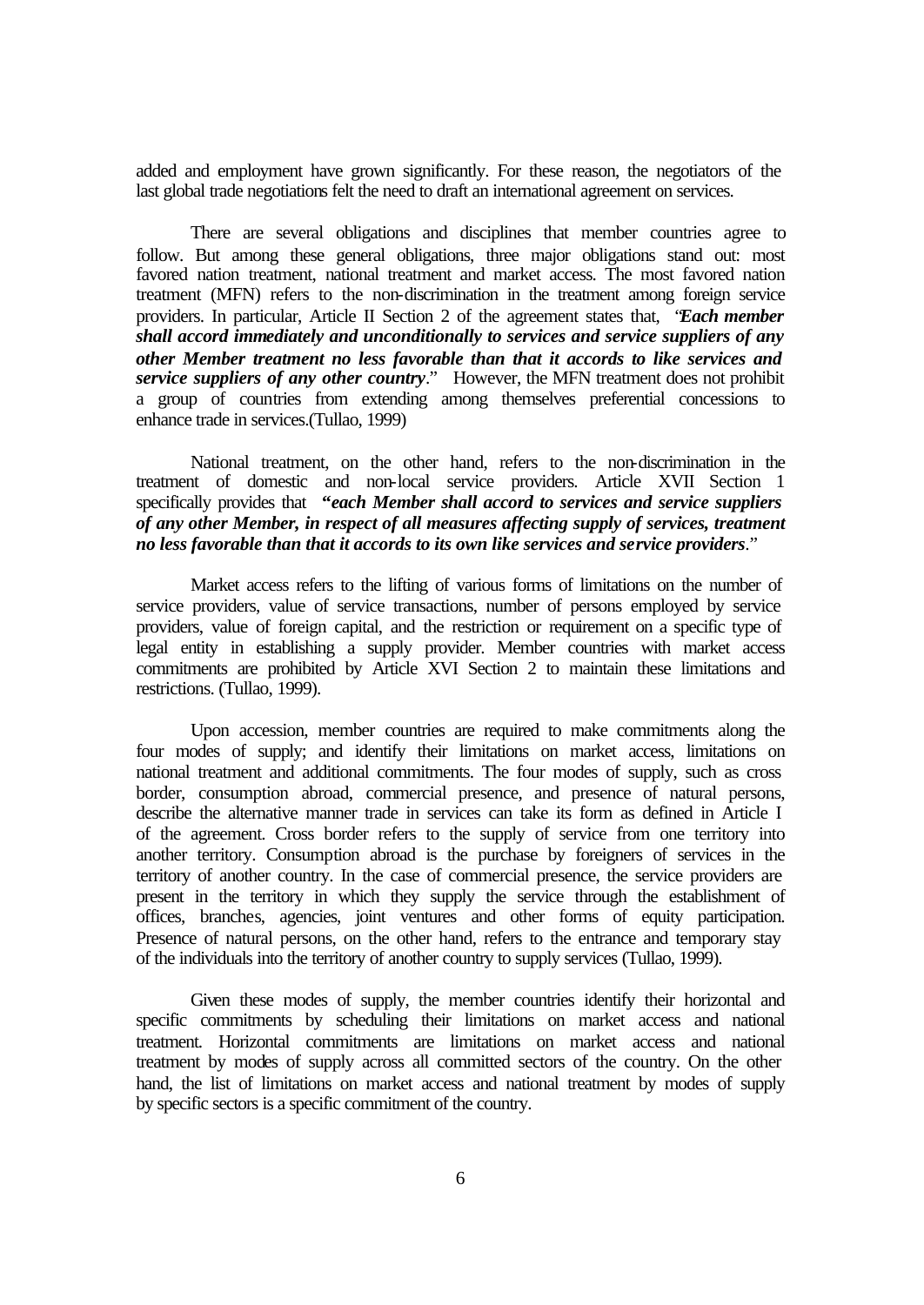# 2.2**. Initial Commitments of the Philippines under the GATS**

On horizontal commitments, the Philippines sets limitations on the market access in all sectors under the supply mode of commercial presence. In particular, it states that "*participation of foreign investors in the governing body of any corporation engaged in activities expressly reserved to citizens of the Philippines by law shall be limited to the proportionate share of foreign capital of such entities***."** In addition, there is also a limitation in the acquisition of land**. "***Foreign investors may lease only private owned lands.*"

An important limitation in market access that was scheduled in the supply mode of presence of natural persons is the labor market test. "*Non resident aliens may be admitted to the Philippines for the supply of a service after a determination of the nonavailability of a person in the Philippines who is competent, able and willing, at the time of application, to perform the services for which the alien is desired*." This labor market test must be reviewed within two years as required by GATS.(Tullao, 1999)

For sector specific commitments, the Philippines has committed the transport services including the sub-sectors on maritime transport services, air transport services, road transport services, rail transport services, the communications services including courier services and telecommunications services, the financial services including banking and insurance, and the tourism sector. We have not made any commitment in business services including professional services.

In transport services, a limitation on market access in the supply mode of presence of natural persons was listed. Specifically "*only aliens qualified to hold technical positions may be employed within the first five years of operation of the enterprise. Their stay should not exceed five years. Each employed alien should have at least two Filipino understudies.*" The same limitation was scheduled in insurance under financial services. In maritime transport services, foreign workers are allowed as supernumeraries in specialized vessels for only six months.

In tourism, various limitations on the temporary stay of foreign professionals and workers were scheduled. A maximum of four managerial positions was set for hotel and resort establishments. Moreover, foreign workers are allowed during the pre-operation stage and initial stage of operations of new hotels and resorts up to three months and renewable for another three months. There are also limitations on the number of aliens that can be hired in specialty restaurants. For travel agencies, it is specified that "*managers and executives must be resident Filipino citizens*."

## **2.3. Specific Commitments in the Financial Sector**

The financial sector is one the major sectors of the economy that has undergone extensive liberalization and deregulation in recent years. The country has opened up the sector to international players on various modes of supply subject to certain limitations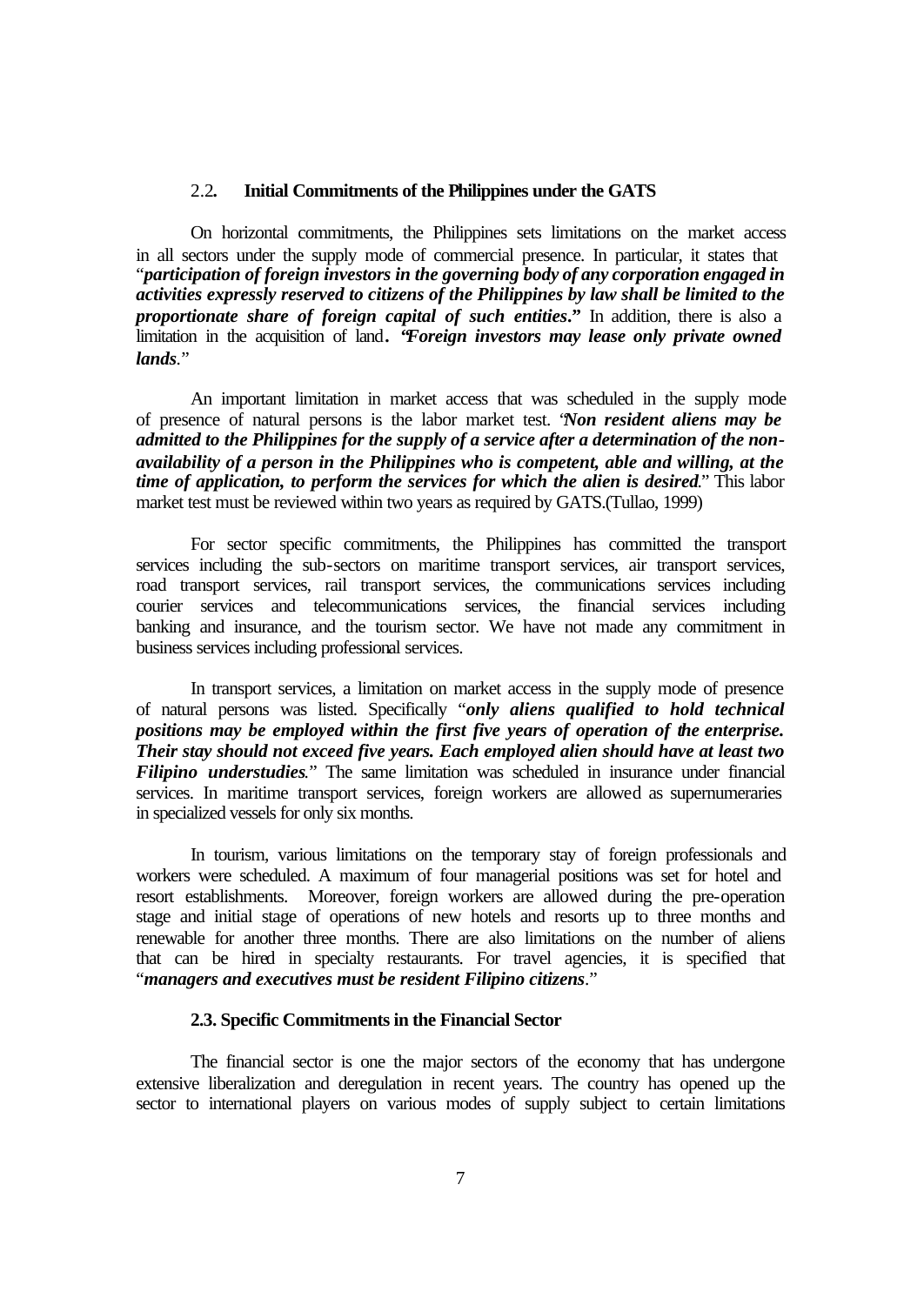on market access and national treatment. When the Philippines acceded to the General Agreement on Trade in Services (GATS) under the World Trade Organization, it has committed to open up banking operations, services offered by non-bank financial institutions and insurance by allowing foreign players to establish and expand various financial operations.

For all sub-sectors, we have declared a general limitation on market access in the supply mode of commercial presence. In particular, "authorization to establish commercial presence or expand existing operations in banking and other financial services (excluding insurance) shall be subject to a determination by the concerned regulatory authorities whether public interest and economic conditions justify the issuance of such authorization." Limitations listed in the horizontal section of the Limitations listed in the horizontal section of the Philippine commitments to GATS shall also apply in commercial presence and presence of natural persons.

In commercial banking, we have committed the liberalization of the acceptance of deposits and other repayable funds from the public; all types of lending including consumer credit, mortgage credit, and financing commercial transactions; all payment and money transmission services including credit, charge and debit cards, travelers cheques and bankers draft; guarantees and commitments; trading for own account or for account of customers of money market instruments, foreign exchange, derivative products including futures and options, exchange rate and interest instruments including products such as swaps, forward rate agreements and other allowable negotiable instruments and financial assets; participation in issues of all kinds of securities including underwriting and placement as agent and provision of services related to such issues; asset management, such as cash or portfolio management, all forms of collective investment management, custodial, depository and trust services.

The country has also identified certain limitations in commercial banking. For example, cross-border supply requires commercial presence. In addition, there are certain limitations on commercial presence including 30 percent maximum (40 percent if approved by the President of the Philippines) in the voting stock of foreign equity in existing and new domestic commercial banks. Deposit taking is only extended to domestic commercial banks and to the four grandfathered foreign bank branches. Foreign participation in the board of directors is limited to one-third of the board total membership. There is a ceiling imposed on equity ownership (20 percent for individuals and 30 percent for corporations). Acceptance of deposit substitutes, guarantees and commitments require prior authorization. Commercial bank with expanded commercial banking authority may conduct performance of trust, investment management and other fiduciary business, and underwriting.

In financial advisory services we have committed the liberalization of underwriting, guarantees and commitments, credit reference and analysis, investment and portfolio research and advice. We have also made commitments in the other sub-sectors of the financial sector including factoring; financial leasing, money broking and foreign exchange broking; credit card services; promotion and provision of information about the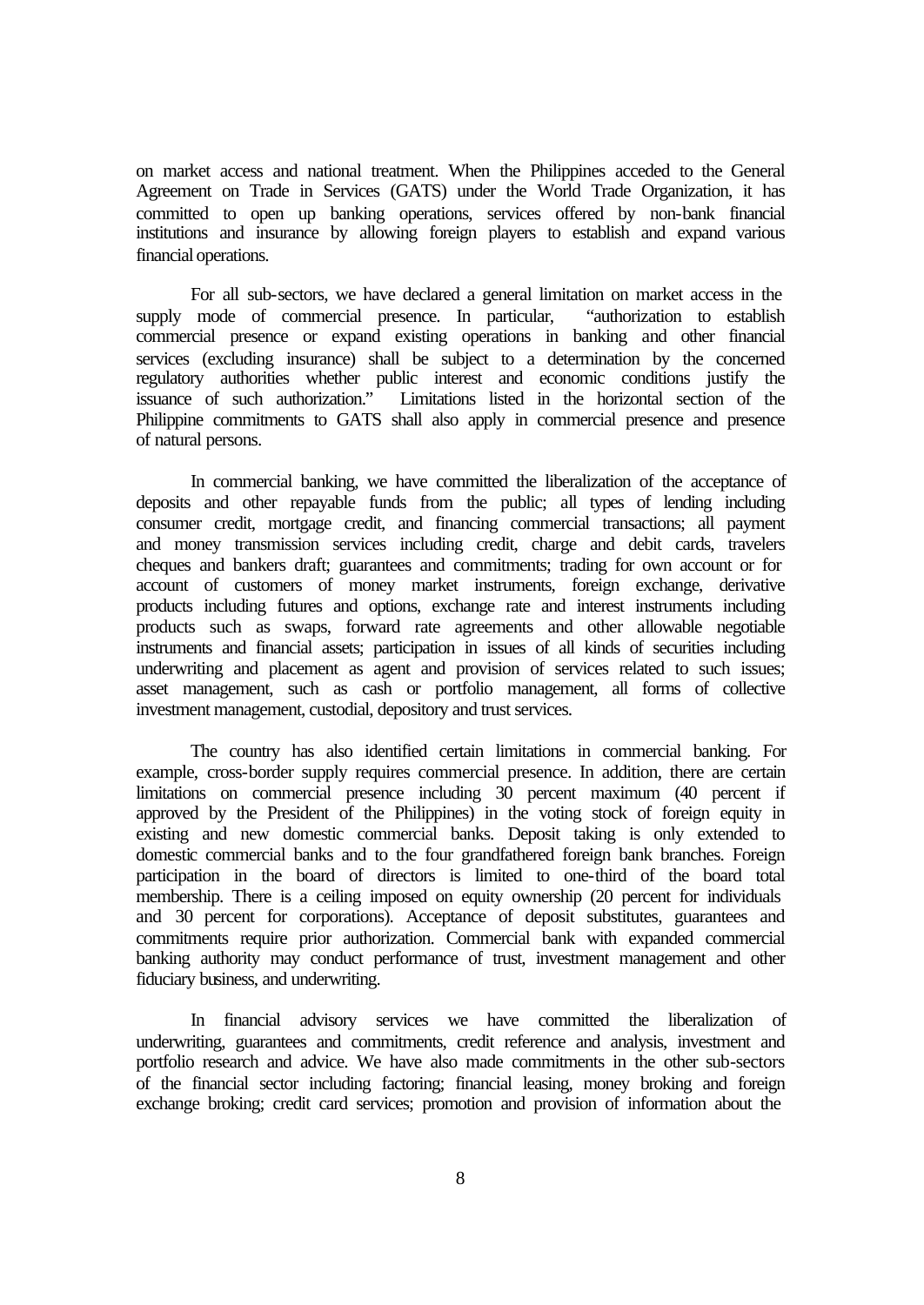services/products offered by the foreign bank; sale of contracts for the payment of benefits or performance of future services such as life, education, pension and internment plans; securities dealership/brokerage of equities and its derivative products (warrants and options) and in transferable securities.

There are certain limitations on market access pertaining to commercial presence in the country's commitments in financial advisory services. Service provider should be organized as a commercial bank or a non-bank financial intermediary. Foreign equity is limited at 40 percent for non-bank financial intermediary. In addition there is a limitation on national treatment for the presence of natural persons. Foreign service suppliers shall perform technical functions only with Filipino understudy.

For factoring and financial leasing, commercial presence is required in crossborder supply. For commercial presence, only financing company organized as a corporation or a general partnership can perform the service. The usual 40 percent foreign equity participation, and one-third membership of foreigners in the board of directors also hold. There is also a prohibition for foreign managing partner in the case of general partnership. For limitation in national treatment, a Filipino understudy should be trained if the foreign service-provider shall perform technical functions.

For money broking and foreign exchange broking, credit card services, commercial presence is required and must be performed by a commercial bank or a nonbank financial intermediary. The usual foreign equity limitations hold. There is also a requirement for a Filipino understudy for a foreign service-provider in money broking and foreign exchange broking. However, this is not required in credit card services.

For the promotion and provision of information about the services offered by foreign banks only commercial presence is required. But for securities dealership/brokerage aside from commercial presence, the company must be organized as a securities broker/dealer corporation or partnership. The corporation must be a member of the stock exchange. Underwriting is allowed only on best-efforts basis.

For the performance of the functions of stock transfer agent, commercial presence is required and the service provider must be organized as a corporation or partnership with at least one certified public accountant.

In insurance we have committed to liberalize the life insurance sub-sector (ordinary, group, individual, industrial, health and accident, and annuities); the general non-life including fire and allied risks, earthquakes, shock, typhoon, floods, and tidal wave, marine (ocean marine, inland marine, marine hull, and aviation), casualty motor car, health and accident, burglary, engineering, suretyship fidelity/surety, and bonds; the insurance auxiliary services such as actuarial consultancies and average adjustors; and the reinsurance/retrocession.

Limitations on market access includes the approval of the Insurance Commission on the establishment of new insurance companies. Only aliens qualified to hold technical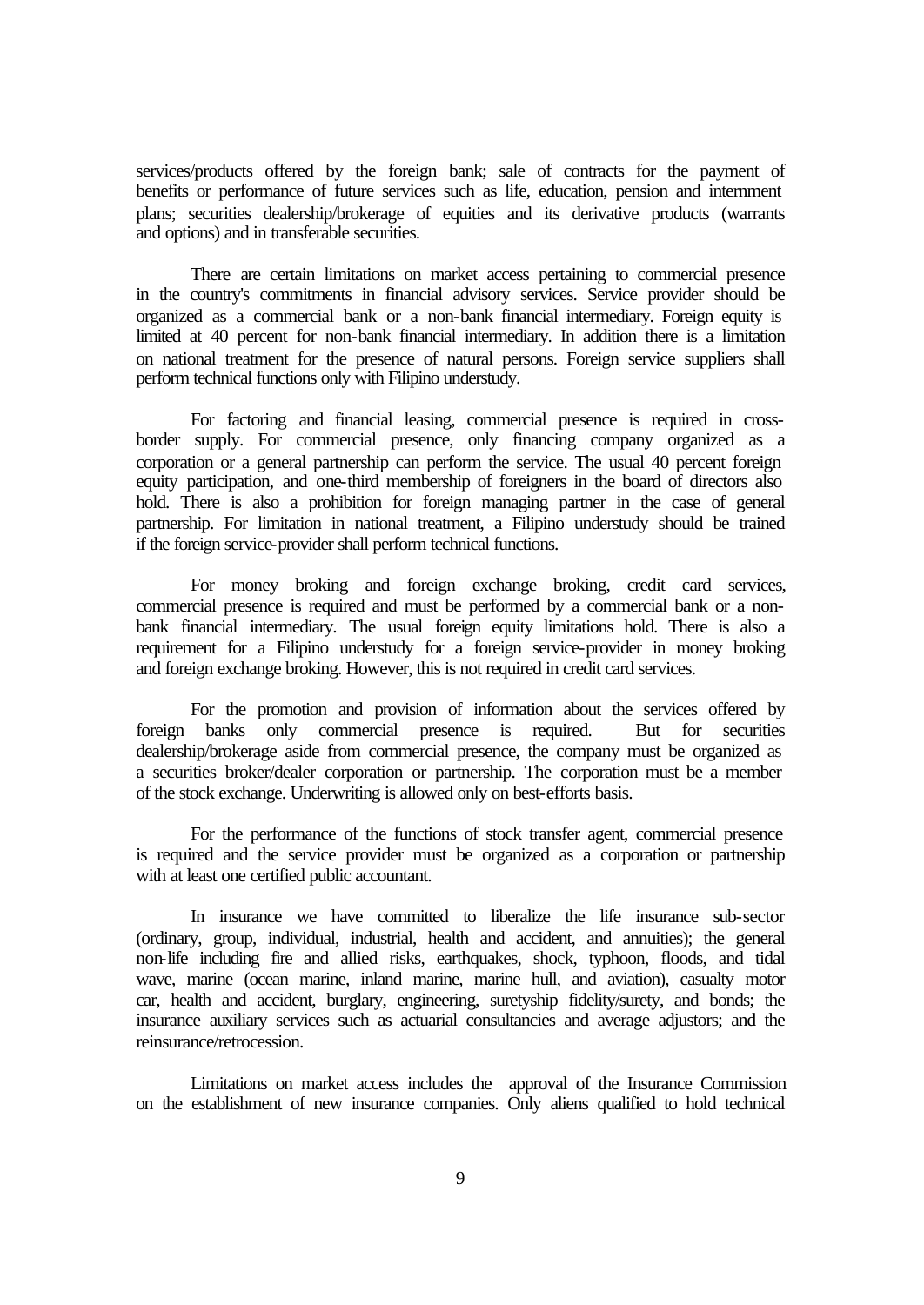positions may be employed within the first 5 years of operation of the enterprise; their stay should not exceed 5 years upon entry.

For life and general non-life insurance, for cross-border supply, risks located in the Philippines should be insured with the companies authorized to transact business in the Philippines. For reinsurance/retrocession, limitations on cross-border supply include the priority cessions to authorized insurance/reinsurance companies; foreign unauthorized insurers should be represented by resident agents registered with the Insurance Commission; and 10 percent of total insurance cessions to foreign unauthorized reinsurers should be ceded to the National Reinsurance Corporation of the Philippines.

# **2.4. Financial Liberalization of the Philippines**

In the 1980s and 1990s, the Philippines financial system was subjected to a number of reform programs aimed at promoting a liberalized environment. These financial reforms proceeded along the following categories:

## **2.4.1. Interest Rate Liberalization**

To encourage more savings in banks, improve domestic resource allocation and financial markets deepening, the then Central Bank of the Philippines (CB) deregulated all bank interest rates except short-term lending rates in 1981. The following year, interest rates ceilings on deposits were lifted followed by the removal of those covering medium and long-term lending rates. The deregulation process was completed by the end of 1982 with the removal of the remaining ceiling on short-term lending rates. (Suleik, 1992).

#### **2.4.2. Rationalization of the Reserve Requirement**

With the issuance of Circular No. 1209 on September 1, 1989 and Circular No. 1269 on December 28, 1990, the reserve requirements across all banks and type of deposits were gradually unified. The unification process was intended in reducing banks' intermediation cost and promote financial efficiency.

In the 90s, the thrust of reforms was directed to lower the reserve requirement in order to reduce banks' intermediation cost and, eventually lending rates. From a reserve requirement against deposit and deposit substitute liabilities of banks and non-banks was gradually reduced from 25 percent in December 1992 to 9 percent legal reserve and 3 percent liquidity reserve as of year 2000. (PDIC Industry Digest, 1996).

#### **2.4.3. Rationalization of the CB Rediscount Window**

The CB Rediscount Window was rationalized and simplified in November 1982. The rationalization included, among others, the removal of fixed spreads and the adoption of a unitary market-based rediscount rate across all types of papers and applied for all types of eligible banks. These changes were instituted to encourage efficiency in the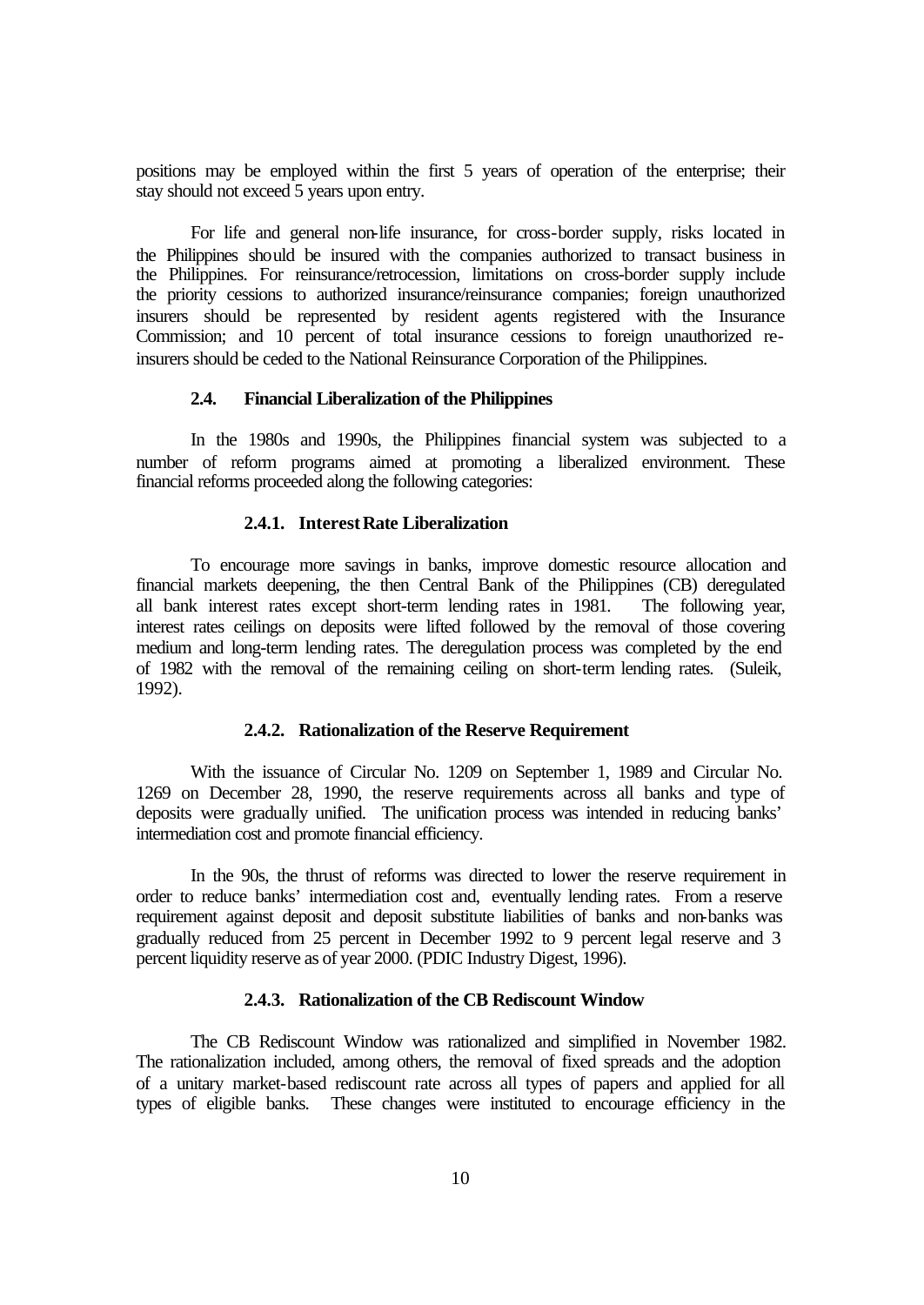allocation and utilization of funds as well as the promotion of market-oriented interest rates. (Suleik, 1992).

# **2.4.4. Establishment of New Banks and Branches**

The liberalization of the banking sector was undertaken in 1993 to enhance competition, reduce interest rates, promote innovations in financial services and improve financial intermediation especially with the country's trading partners. The liberalization covered three areas: the entry of foreign banks, the liberalization of bank licensing, and bank branching. (PDIC Industry Digest, 1996).

The liberalization of bank licensing is meant to relax the rules for licensing, thus enabling more applicants to qualify. Relaxing branching rules, meanwhile, allows existing commercial banks to put up branches anywhere in the country except in overbranched areas. Removing the tedious auction process in the awarding of bank branches, banks are now freer to establish branches as long as it fulfills prudential requirements such as liquidity, capital requirements, capital adequacy ratio, profitability, and other financial ratios. (PDIC Industry Digest, 1996).

#### **2.4.5. Entry of Foreign Banks**

In May 1994, Republic Act 7721 provided for the entry of foreign banks to foster greater market competition, reduce intermediation costs and increase foreign capital inflows. Under the new law, foreign banks are allowed to enter under any of three prescribed modes. Foreign bank entrants were to be chosen among the top 150 international banks or top five banks in their domestic markets. (PDIC Industry Digest, 1996).

#### **2.4.6. Direct Lending Program**

In 1994, alternative investments for the 15 percent agricultural credit requirement for banks were expended to include financing educational institutions, cooperatives, hospitals and other medical services, socialized housing and lending to local government units without government guarantee.

#### **2.4.7. Financial Restructuring of the Central Bank**

In 1993, Republic Act 7653 created an independent central monetary authority, the Bangko Sentral ng Pilipinas (BSP), replacing the old Central Bank (CB). Certain assets and liabilities of the old CB were transferred to the BSP to give the latter an initial net worth of P10 billion. Most of the external liabilities and non-performing assets were retained with the old CB. After the transfer, the National Government issued P220 billion worth of government securities partly reimburse the BSP advances made during the transition and allow the BSP greater flexibility in its open market operations.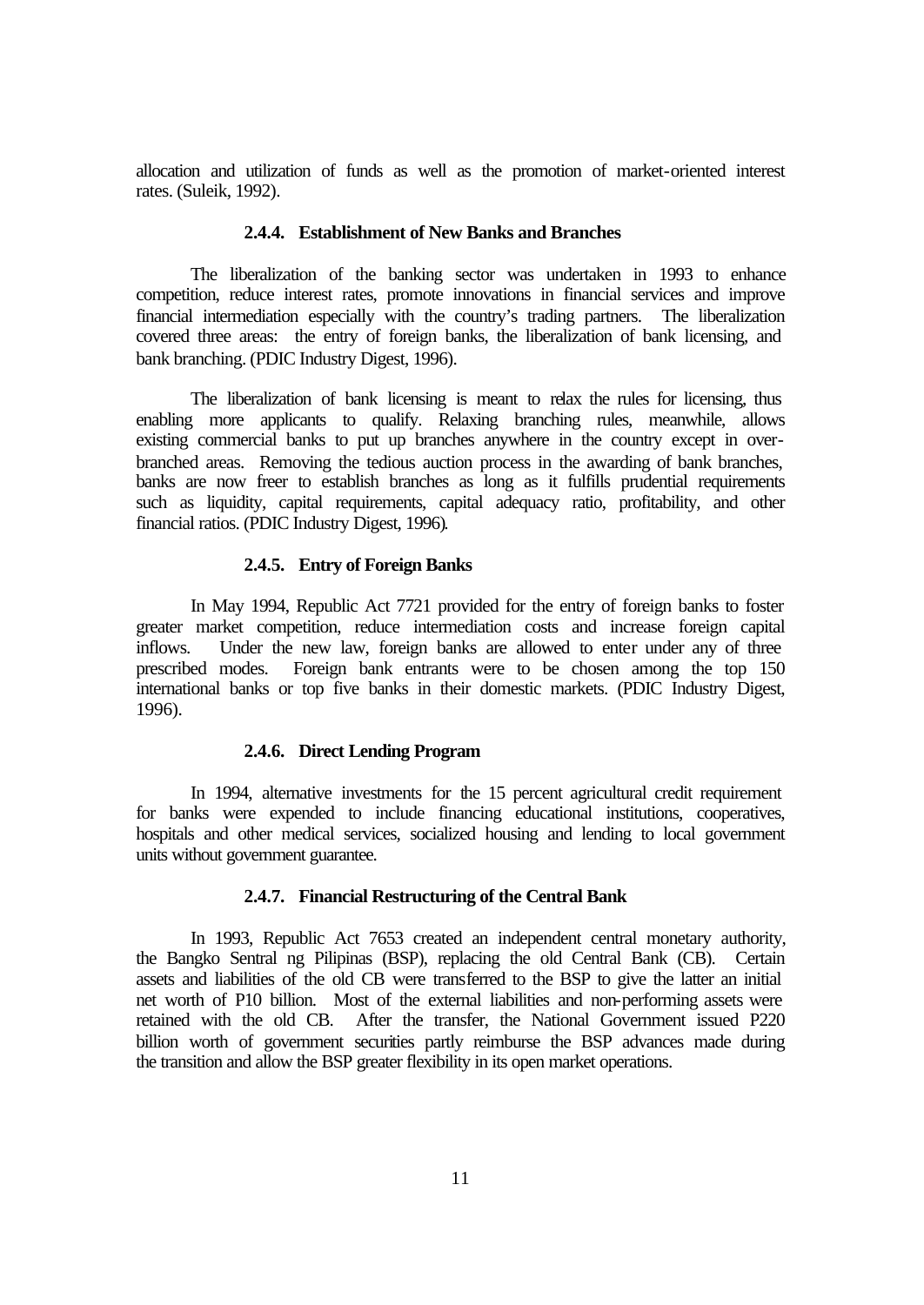## **2.4.8. Broadening the Security Dealership of Treasury Bills**

Policy reforms were made in the securities dealership of treasury bills to level the field in interest rate determination. An "open application policy" for playing field in interest rate determination. accreditation of government securities dealers was adopted starting August 1991. On April 22, 1994, the Monetary Board further liberalized the accreditation guidelines by expanding the coverage of the dealership network.

#### **2.5. General Banking Law of 2000**

The General Banking Act is an act regulating banks and banking institutions and for other purposes as amended in Republic Act (R.A. 337) enacted on July 24, 1948.

Despite several amendments introduced to R.A. No. 337, there remains a pressing necessity for a new general banking law that would meet the challenges posed by globalization, provide additional safeguards for new risk and challenges in the banking system, align said act with the provision of recently passed laws such as R.A. Nos. 7653, 7906, 7721, and 7353 and take into consideration current practices, innovations and technology.

On May 24, 2000, the General Banking Law of 2000 was signed into law by then President Estrada. The law introduced major reforms that aims to strengthen the banking system by adopting measures that endure safe and sound practices in Philippine banking. It mandates the BSP to enforce prompt corrective actions for banks found to be conducting business in an unsafe and unsound manner. Measures against violations of the rule on Directors, Officers, Stockholders and other Related Interests (DOSRI) borrowings have also been tightened. The new law also relaxes certain bank ownership ceilings and entry of foreign banks.

# **2.6 . Securities Regulation Code**

At present, Batas Pambansa Blg. 178 or otherwise known as the Revised Securities Act is an act in regulating the securities market. However, with the changes occurring globally, there is a need to align our securities market with these new developments

Senate Bill No.1220 entitled, 'THE SECURITIES ACT OF 1998" in consolidation with House Bill No. 8015 entitled, " THE SECURITIES ACT OF 2000" has been enacted and shall be known a "The Securities Regulation Code (Sec 1).

The Securities Regulation Code seeks to institutionalize two core reforms of full disclosure and self-regulation. In addition, there is a need to be consistent with the practices of practically all exchanges around the world to provide market liquidity. The securities market would cease to be a ready and efficient mover of funds from one sector to another if broker-dealer functions are made into separate legal entities.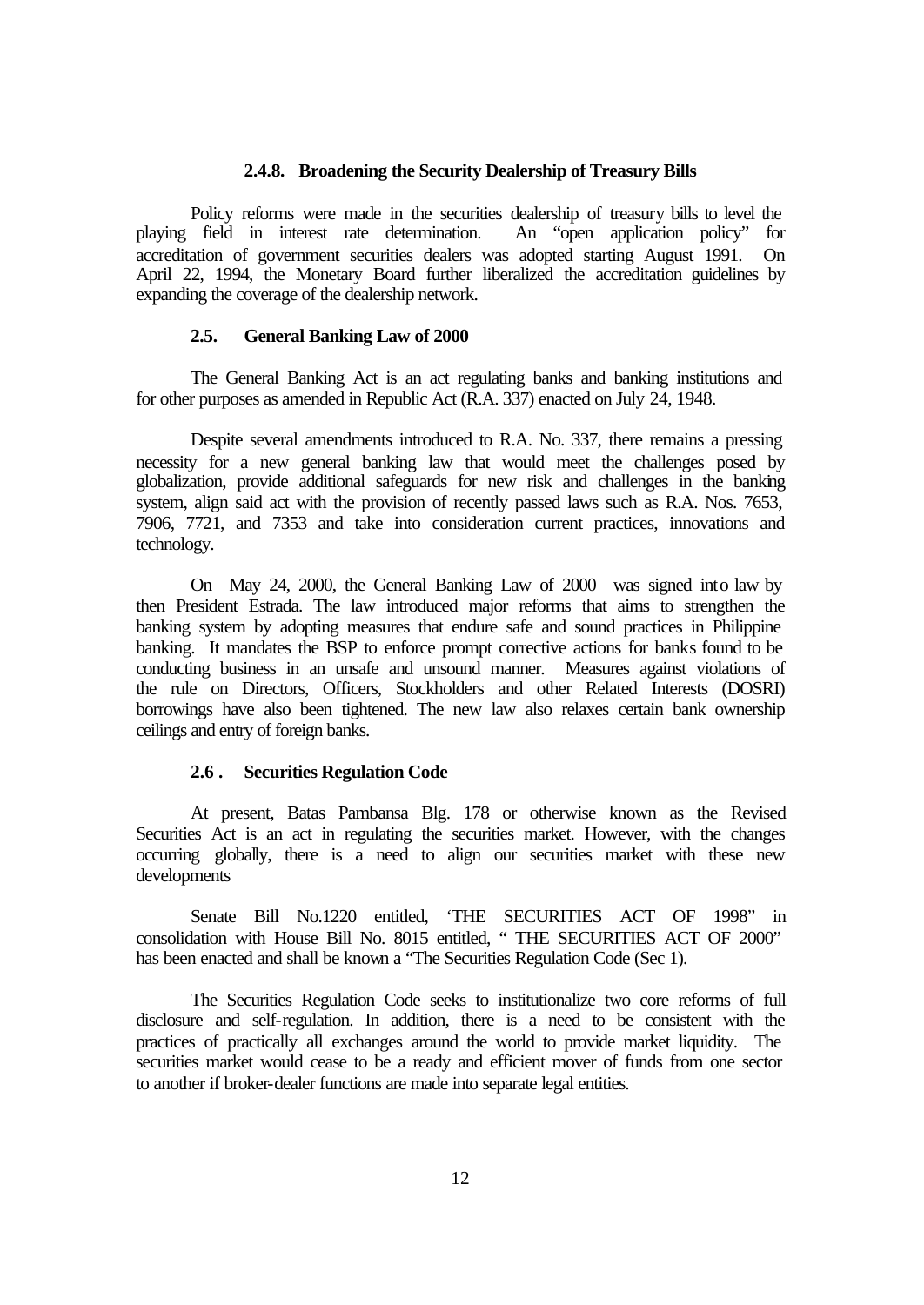Highlights of the proposed Securities Act include the following:

- 1. Insures the independence of the SEC from any government body particularly the Office of the President.
- 2. Clarifies the role of the stock exchange and other self-regulatory organizations (SROs) to act in the interest of investors and the public.
- 3. Provides a more transparent securities market through full disclosure of material information about public companies to investors.
- 4. Clarifies prohibited market practices and raises the amount of type of penalties available for violations of the securities laws and their rules for public interest and the protection of investors.
- 5. Imposes higher standards for market participants consistent with international best practices.
- 6. Increases the protections available to minority shareholders of public companies/

Under the Securities Regulation Code, the capital market would move to full disclosure regulation from a system of merit regulation. Under the new regulation, investors will be better informed to assess whether an investment in a particular offering is suitable or not. In addition, consistent with international standards, the proposed bill institutionalizes the concept of SRO by the market players themselves such as the PSE and other associations as they are in a better position to assess their needs than the SEC.

The PSE plans to have its demutualization by August 2001. Demutualization is the process of opening up the ownership of the stock exchange to the public, just like a company undertaking an initial public offering (IPO). At present, the PSE is owned by 170 member-brokers. With demutualization, the ownership of the bourse will be broadened although some member-brokers will likely object to this move since this would mean giving up complete control of the exchange.

# **2.7. Liberalization of Insurance Markets**

On October 24, 1994, the insurance market was liberalized when a presidential order issued on June 22, 1994 cancelled Negative List C in the Foreign Investments Act of 1991 that limited foreign investments in certain areas of business including insurance to a maximum of 40 percent equity. As a consequence, the service industry of insurance was deemed open to foreign investors. However, there was a provision that Negative List C would be reviewed after a period of two years.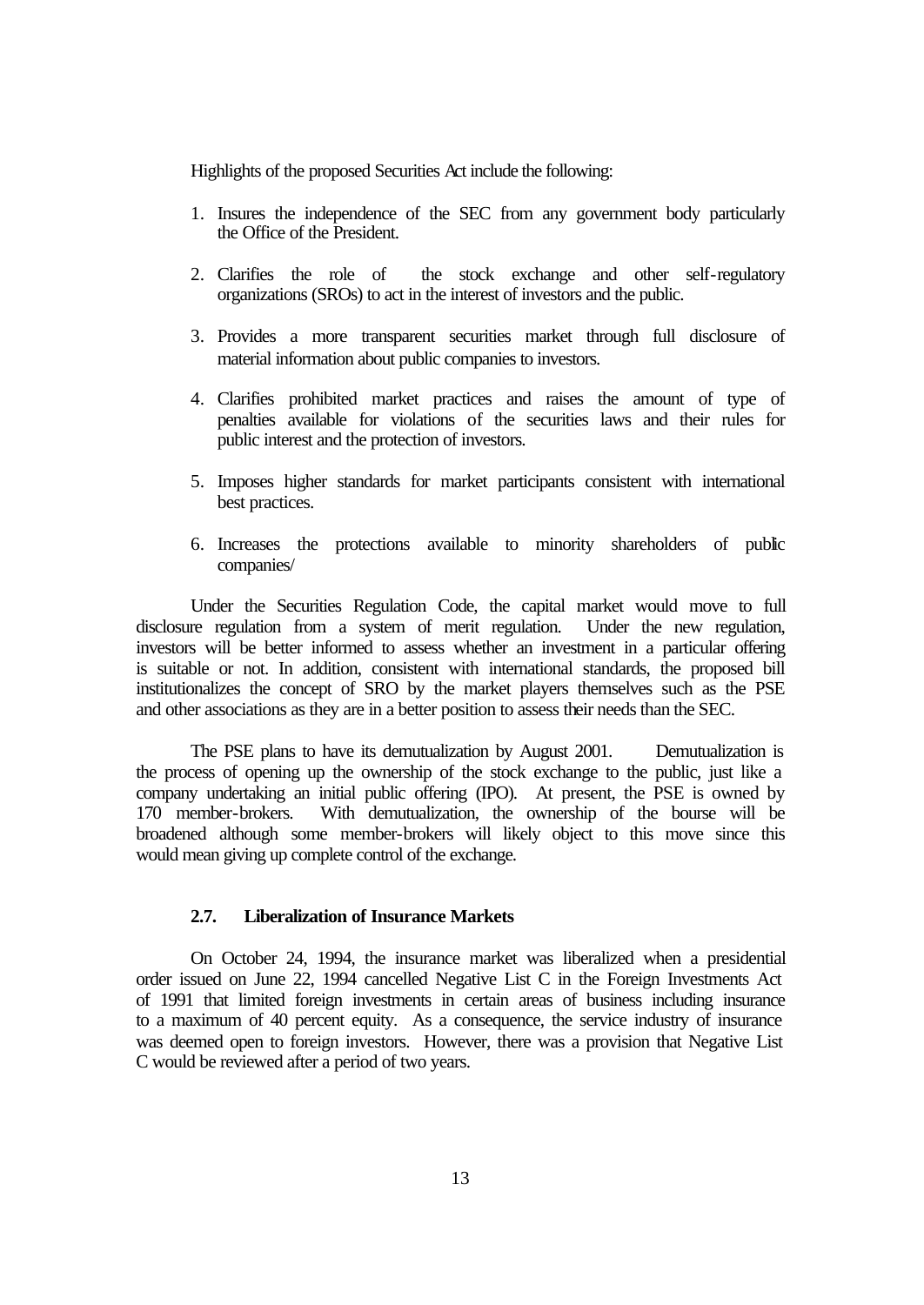To implement this new development, the Department of Finance upon the recommendation of the Insurance Commission issued Department Order No. 100-94 dated October 24, 1994 containing the guidelines on entry of foreign insurance or reinsurance companies or intermediaries in the Philippines. The guidelines include the mode of entry, basis of selection, and capital requirements depending on the equity percentage of foreign investments including qualification of applicant firms. Furthermore, the number of entrants during a two year period would be limited to 5 each of insurance, life and non-life, reinsurance and intermediaries but may be increased to 10 each by approval of the President of the Philippines upon recommendation of the Secretary of Finance. (Manila Bulletin, April 2000; Department Order No. 100-94).

The approval of Republic Act No. 8170 dated March 28, 1996, further liberalized the entry of foreign investments in the insurance industries as this legislation measure deleted completely Negative List C in the Foreign Investments Act of 1991. Nevertheless, new investors will still be governed by the Insurance Code of the Philippines and will have to satisfy the standards as to financial capability and reputability and also comply with the licensing requirements set by the Insurance Commission. (Manila Bulletin, April 2000)

### **2.8. Impact of Legislations and Reforms on the Removal of Country's Limitations on Market Access and National Treatment**

Non-discrimination in the treatment of countries that have acceded with the GATS is one of the major obligations of the multilateral trading agreement. Section 72 of the General Banking Law of 2000 states "the entry of foreign banks in the Philippines through the establishment of branches shall be governed by the provisions of the Foreign Liberalization Act." The conduct of offshore banking business in the Philippines shall be governed by the provision of the Offshore Banking System Decree. (Presidential Decree No. 1034).

Changes in the General Banking Law of 2000 have certain implications on future commitments with the GATS. The GATS encourages recognition of standards, educational levels and qualifications. Related to the improvement of human talents in the financial sector, the country has stated as one of the limitations of its commitments with the GATS is the provision that a non-Filipino citizen employed as officer or assigned to do technical functions shall have two Filipino understudies. With this training and transfer of knowledge, it is expected that the standards and qualifications of Filipino officers will be uplifted. Section 16 of the General Banking Law of 2000 provides the fit The Monetary Board "shall prescribe, pass upon and review the qualifications and disqualification of individuals elected or appointed bank directors or officers and disqualify those found unfit." Although the GATS allows for domestic regulation; and the intention of the law is to professionalize the management of the financial sector, this provision may be interpreted as a restriction in the national treatment of the foreign officers of financial institutions operating in the country.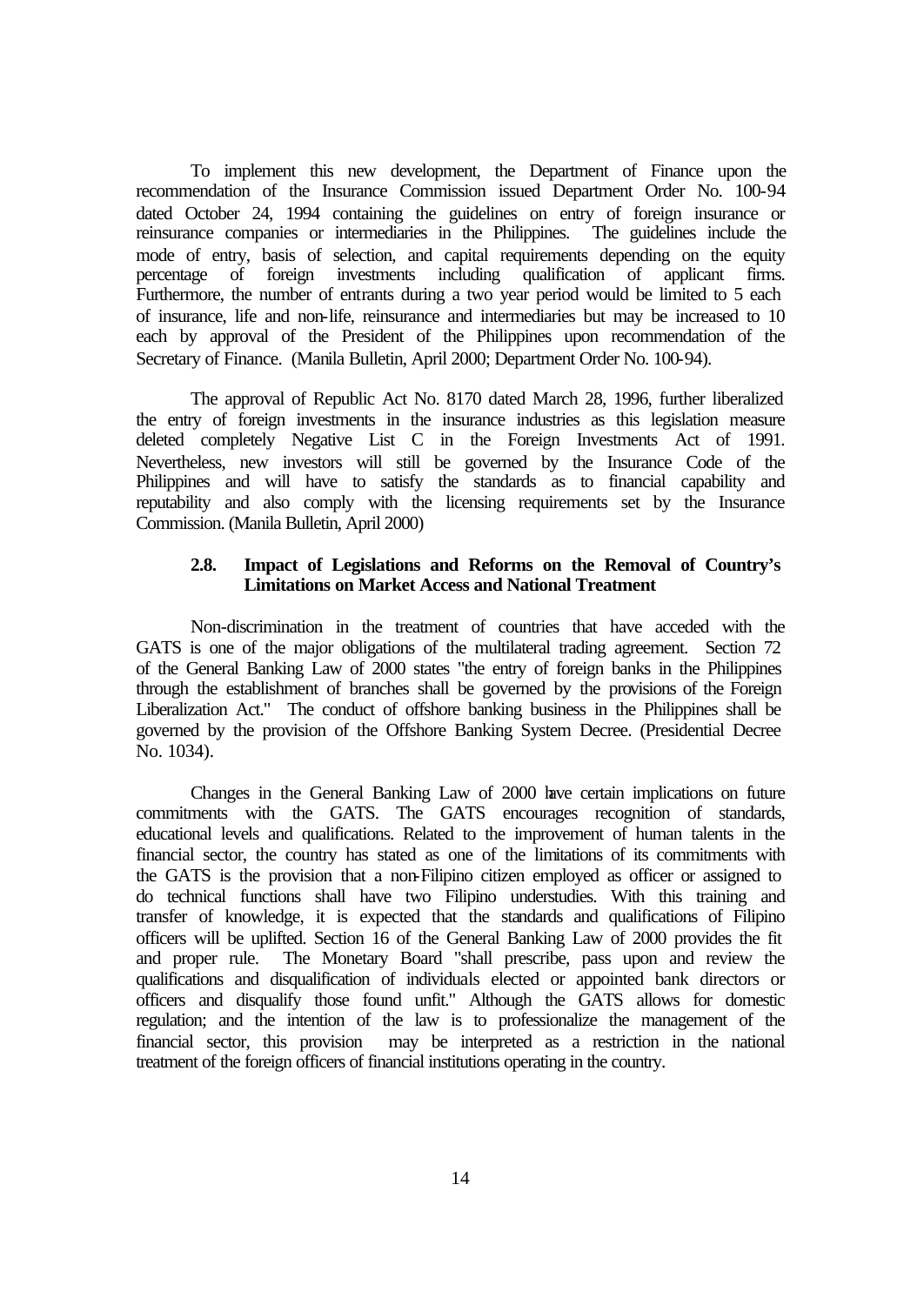Likewise, for the Securities Regulation Code, it imposes higher standards for market participants consistent with international best practices; Chapter 8 discusses the regulation of securities market professionals. In this chapter, Sec 31 *looks at the development of securities market professionals. "The Commission, in joint undertaking with self regulatory organizations, organizations and associations of finance professionals as well as private educational and research institutions shall undertake or facilitate/ organize continuing training, conferences, seminars, updating programs, research and development as well as technology transfer at the latest and advanced trends in issuance and trading of securities, derivatives, commodity trades and other financial instruments, as well as securities markets of other countries."*

The Philippine commitments with GATS also identified requiring commercial presence in cross-border supply of commercial banking services. Section 73 of GBL authorizes the Monetary Board to allow a "foreign bank to acquire up to one hundred percent (100%) of the voting stock of only one (1) bank organized under the Republic of the Philippines.

Within the same period, the Monetary Board may authorize any foreign bank, which prior to the effectivity of this Act has availed itself of the privilege to acquire up to sixty percent (60%) of the voting stock of a bank under the Foreign Banks Liberalization Act and the Thrift Bank Act, to further acquire voting shares of such bank to the extent necessary for it to own one hundred percent (100%) of the voting stock thereof. This provision is more liberal than the limitations on foreign equity stated in the country's current commitments with GATS.

The General Banking Law 2000 also allows ownership of bank holding corporations in all types of banks, instead of only thrift banks and rural banks. The change provides more freedom for the access of foreign banks to the Philippines in the cases of future investment opportunities and future market access limitation commitments with the GATS.

The new banking law includes universal bank as an additional classification for banks compared to the old section in the GBA that limits the most complex classification of banks to commercial banks. Section 23 provides that a universal bank shall have the authority to exercise, in addition to the powers authorized for a commercial bank in Sec. 29, the powers of an investment house as provided in existing laws and the power to invest in non-allied enterprises as provided in this act. Since a universal bank is deemed to provide a wide array of financial services, its reclassification will support beal banks to go global and provide a healthy competition with its more advanced foreign counterparts.

Section 59 provides that the Bangko Sentral ng Pilipinas shall have full authority to regulate the use of electronic devices, such as computers, and processes for recording, storing, and transmitting information or data in connection the operations of the bank, quasi bank trust entity, including the delivery of service and product to customers by such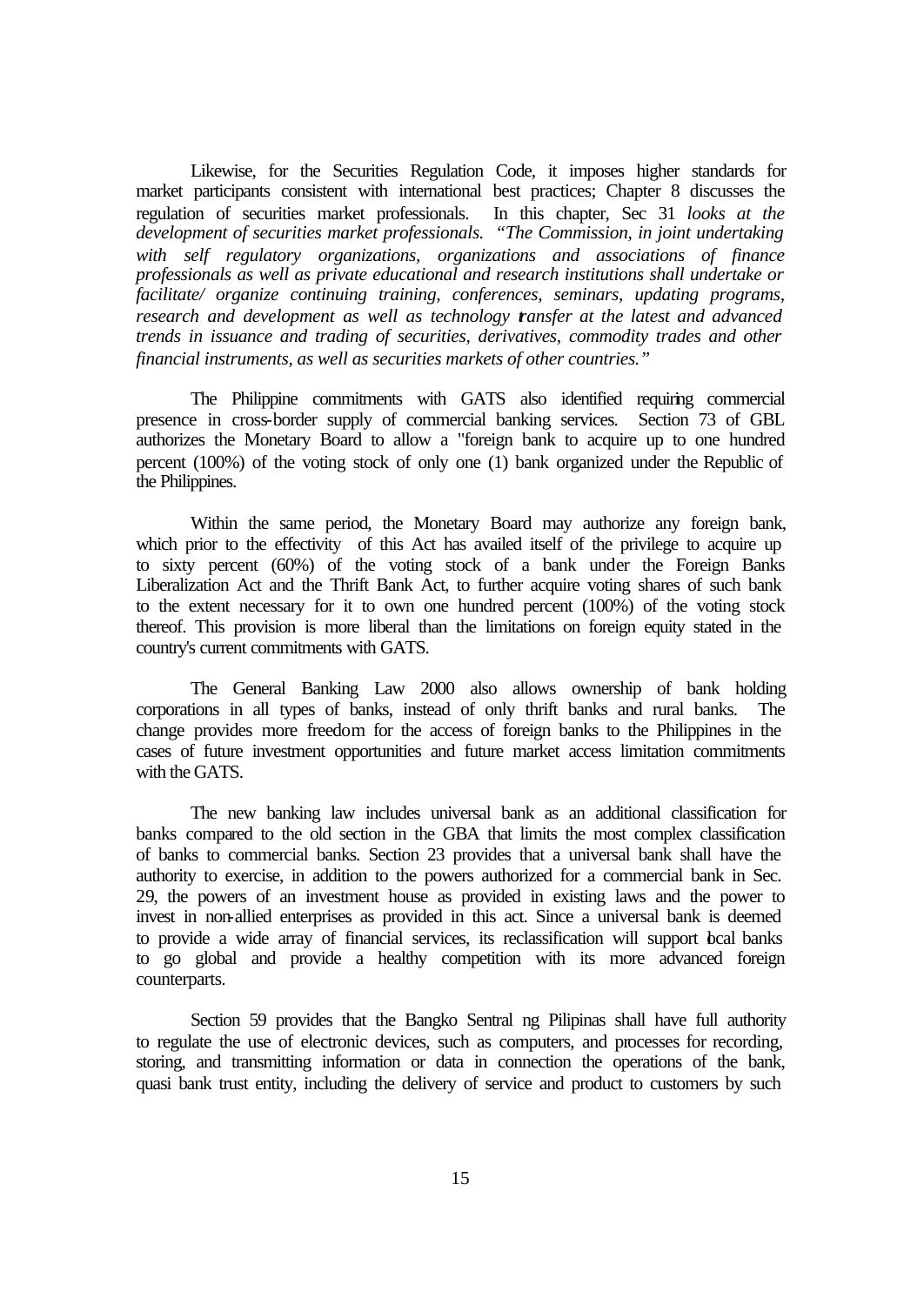entity. The GATS provides market access through free transfer and processing of information. Section 57 may have set some limitations on our commitment with GATS.

Chapter II of the General Banking Law of 2000 devotes entirely on the provisions for the Authority and supervisory powers of the Bangko Sentral ng Pilipinas. These enumerates its authorities in governing financial institutions as compared to the GBA which does not have a chapter devoted to the authorities of the Bangko Sentral ng Pilipinas.

Under the GATS, appropriate regulatory authority in the Philippines is allowed which shall determine whether public interest and economic conditions justify authorization for the establishment of commercial presence or expansion of existing operation in banking and other financial services. For foreign financial institution with internationally recognized standing, such determination shall include a demonstrated capacity to contribute to attainment of Philippine development objectives particularly in the promotion of trade, investments, and appropriate technology transfer; and the country of incorporation has strategic trade and investment relations with the Philippines.

#### **III. Demand for Professionals in the Financial Sector**

# **3.1. Economic Contributions of the Financial Sector**

The finance industry, which consists of banks, non-banks and insurance companies, has contributed to the economy an estimated gross value added of PHP 130.3 in 1998. This amount is approximately 5 percent of the gross domestic product and 9 percent of the gross value added of the services sector. The bulk of income of the industry was coming from the banking sector (72 percent). The industry has exhibited very rapid expansion in the 90's as shown by the average annual growth rate of 8.8 percent for the period 1993-1998. The surge in financial services during the period was triggered by the liberalization of the entry of foreign banks with the passage of RA 7721 in 1994 and the series of policy reforms undertaken by the Bangko Sentral ng Pilipinas. These reforms helped expand the resources and operating network of the banking system, particularly on commercial banks, which accounted for more than 90 percent of the expansion. Deposits during the period grew substantially from P639 billion in 1993 to P1,630.9 billion in 1997, or by 155 percent, reflecting the expansion of network branching, improvement in banking services and competitive yields on deposits.

The industry employs some 695,000 workers that constitute around 2.4 percent of the total labor force. Although it takes in only a small portion of the labor force, the capacity of the industry to absorb additional employment has been growing rapidly as shown by an average employment growth of 7 percent annually. This employment growth has been attributed to the expansion of the industry due to the liberalization measures implemented in the 1990s.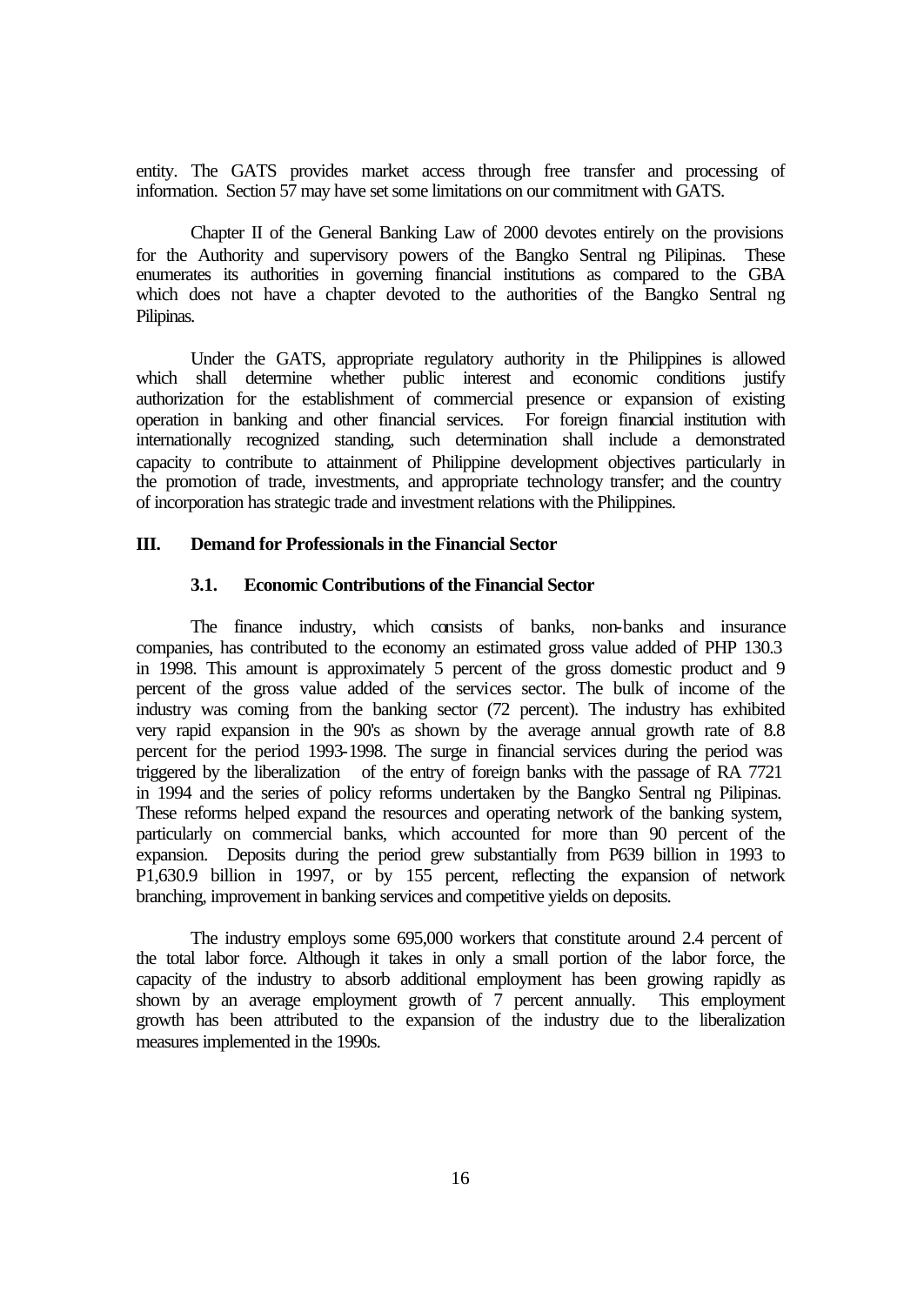#### **3.2. Human Resource Requirements in the Financial Sector**

Competence refers to the basic skills of reading, writing, and math. But there is a difference. Not only must the worker of tomorrow know how to read a simple book, article, or set of instructions, he or she must also know how to read and interpret graphs, charts and diagrams. He or she must be able to scan information quickly and pick out relevant information. So much information will be available that it will not be enough for a worker just to be able to struggle through written information a word or phrase at a time. Speed reading and comprehension, particularly the latter will be critical. Employers want workers who can quickly digest complex material and then be able to use the information they acquire to solve problems. In writing, it will not be enough for a worker to simply to be able to put together a grammatically correct sentence. Workers will need a level of writing skill that will enable them to communicate quickly and effectively. Workers will need the skill to prepare business documents that are clear, concise, accurate, specific, logical, and easy for readers to understand and use. Finally, the required numeracy skills will be more conceptual than computational. It will be less important that workers know how to add a long series of complex numbers manually than to be able to scan computer-generated results and understand the computational routines used to arrive at these results. Since these computational routines are likely to be highly sophisticated, workers will require more than just the ability to add, subtract, multiply, and divide. At least some knowledge of higher-order mathematics, including a knowledge of business statistics, will be essential. (Boyett and Conn 1992)

James Brian Quinn (1992) argues the firm must focus on developing and managing intangibles through three core knowledge competencies: culture (knowing why), know-how, and networks (knowing who). Michael Arthur, Priscilla Claman, and Robert De Filippi (1995) believe these competencies are relevant also to individuals planning an intelligent career. Know-how relates to important skills and abilities and knowing who relates to the networks to which an individual belongs. In combination, in these three competencies distinguish the individual career. It is therefore important for the individual to examine these competencies.

### **3.2.1. Old Competencies**

The nature of skills in banks and insurance institutions pointed out in the book Global Shift (1998) are as follows:

*Common Emerging Competencies:* which includes ability to operate in well defined and stable environment; Capacity to deal with repetitive , straightforward and concrete work process; Ability to operate in a supervised work environment; Isolated work; Ability to operate within a narrow geographical and time horizons

*For Upper-tier workers: Generalist and Administrative competencies* are mentioned: *Generalist Competencies:* Broad, largely unspecialized knowledge; focus on operating managerial skills; and *Administrative Competencies:* Old leadership skills;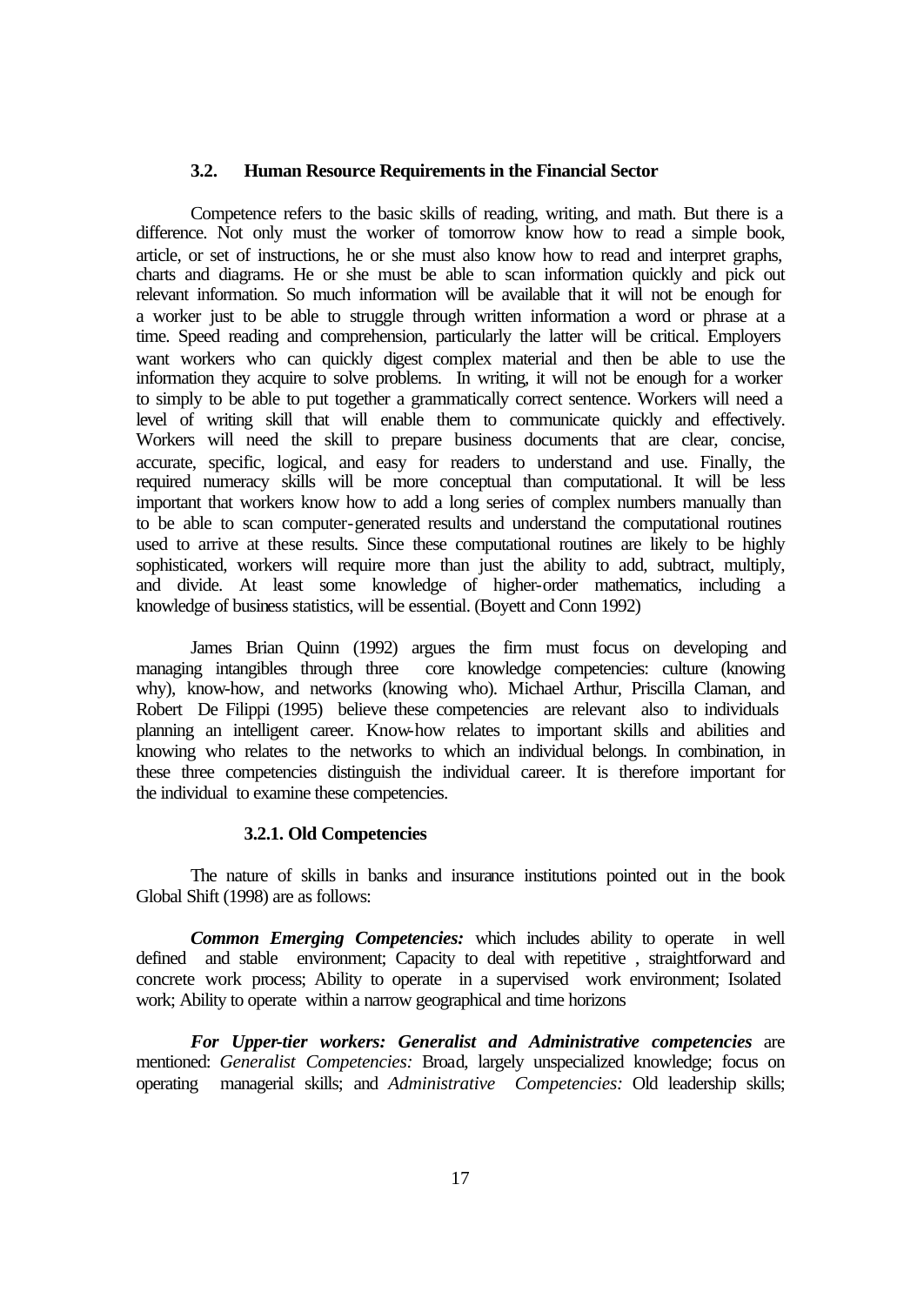routine administration; top-down, carrot and stick personnel management approach; ability to carry out orders from senior management

**For middle-tier workers: Procedural Competencies** are mentioned: *Procedural Competencies include:* Specialized skills focused on applying established clerical procedural techniques assuming a capacity to receive and execute orders.

**For lower-tier workers includes Specialized Skills** that are focused on data entry and data processing.

#### **3.2.2. New Competencies**

*Common emerging Competencies* which include*:* Ability to operate in ill-defined and ever changing environment; Capacity to deal with non-routine and abstract work process; Ability to handle decisions and responsibilities; Group work, interactive work; System-wide understanding; ability to operate with expanding geographical and time horizons.

All the respondents agreed that the financial sector has to be prepared in the emerging competencies among professionals to be able to cope up with the intricacies, complexities of products and manage the risk involved in the global market  $\overline{c}$  and manage the risk involved environment. In addition, flexibility and adaptation is essential, specialized jobs must be integrated into a functioning whole.

**For Upper-Tier Workers includes the new expertise and the new entrepreneurship:** *The new expertise* Growing need for high-level specialized knowledge in well defined areas needed to develop and distribute complex products and *the new entrepreneurship:* Capacity not only to manage but also set strategic goals; to share information with subordinates and to listen to them; To motivate individuals to develop new business opportunities

Informants attest to the truthfulness of these views considering that the financial sector is now experiencing competition in terms of professional qualifications and expertise with the global environment. More and more foreign companies are establishing financial institutions so new concepts and technology are being introduced.

They say that this creates new jobs for highly skilled people. Higher-ups do better when they get feedback from subordinates , and motivating them is the key. Also, job opportunities are in fact offered. A feedback system is crucial to determine people's ideas and reactions to situations. That there must be communication with subordinates that would eventually motivate them. They also believe that two brains are better than one, with more people sharing ideas, they will be more productive.

**For middle-tier workers** includes **Customer-assistance and sales** **competencies:** Broader and less-specialized focused on assisting customers and selling; capacity to define and solve problems. The key informants agree that they are indeed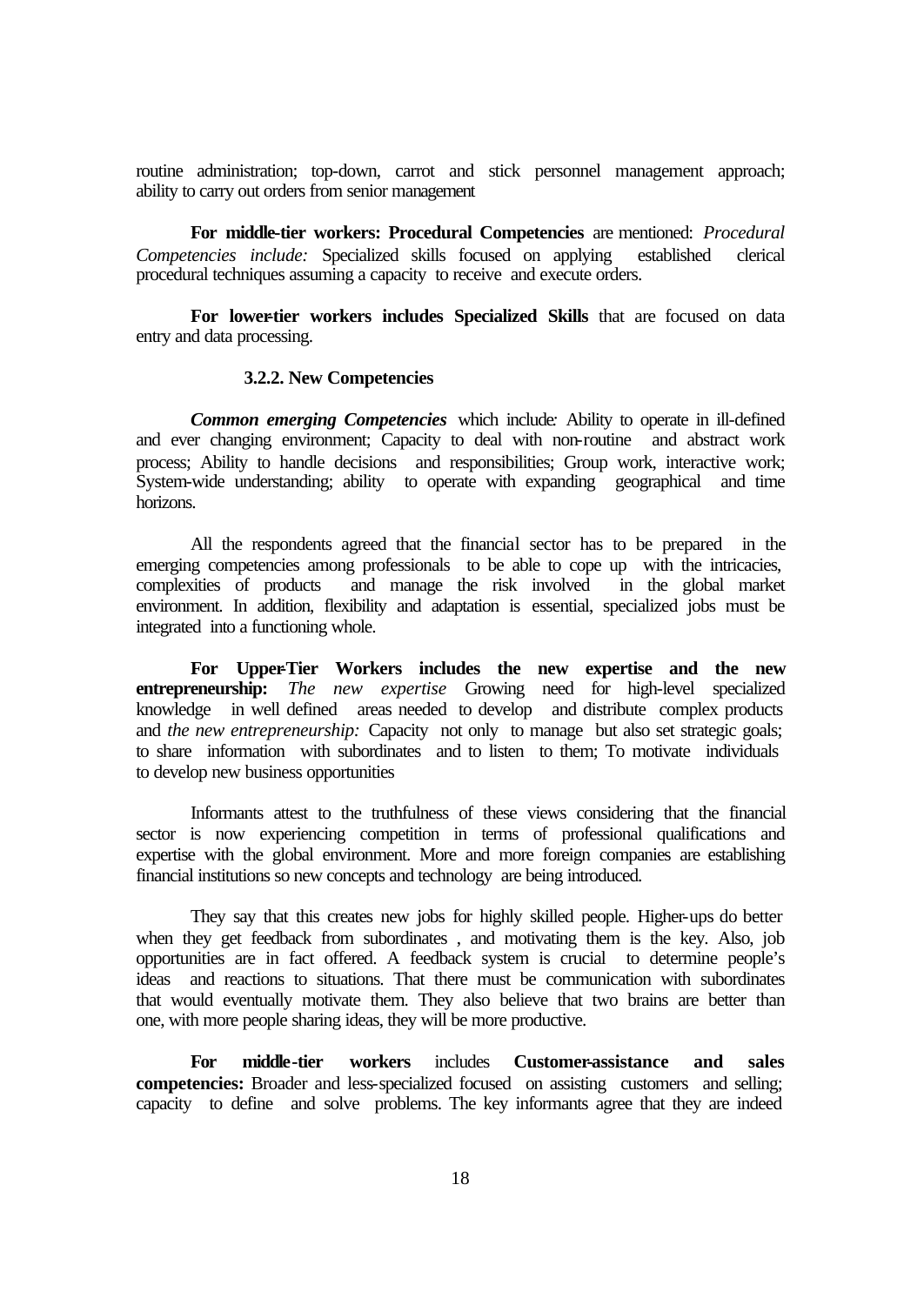experiencing this situation considering the fact that more and more customers are aware of customer service delivery by computer.

In addition they pointed out that sales and marketing people must know the needs and wants of customers to better serve and satisfy them. That sales and customer service people must know their products and what they can offer. With this, it is important that there must be a room for these professionals to go up the corporate ladder. However, one respondent believes that specialization is still important and inevitable in this competitive world.

#### **For lower-tier workers:** Disappearance of low-skill jobs

The respondents are indeed being disregarded and as a consequence, the disappearance of low-skill jobs is worsening the unemployment problem since highlyskilled individuals are not always readily available in the labor market.

Dicken (1998) observes that technological and organizational developments are drastically changing the nature of work at all levels: redefining skills and increasing flexibility. That there have been substantial changes in the demand for particular types associated with:

- Technological change in both processes and products (including, for example, the growth of direct telephone and computer provisions of banking insurance and other services)
- Organizational changes in how new and existing service products are produced

There has been a widespread tendency for a dramatic decline in the volume of clerical processing work performed, until recently manually by lower-tier personnel (with some assistance of mainframe counters for data crunching). This remarkable contraction in old-fashioned clerical processing work is the result not only of automation but also of the transformation of work done by personnel in the middle and upper-rungs of a firm's occupational structure… paralleling this transformation in data processing and data handling, increasing competition is generating new demands for both sales and assistance personnel and for specialists able to identify new markets, conceive new products, develop new systems and sell the new ,often complex services (swaps, futures, etc.)… the outcome of this profound process of skill transformation is the emergence of a new matrix of competencies that may be viewed in terms of new skills that are being substituted progressively for older ones. Some of these new competencies are common to both middle- and upper-level workers; others are specific to various groups within the occupational hierarchy. (Bertrand and Noyelle, 1988,pp.40-41)

All the major banks and financial service companies have undertaken major rationalization and restructuring programs which have resulted in substantial job losses. Some of these have gone hand in hand with large scale acquisitions and mergers. For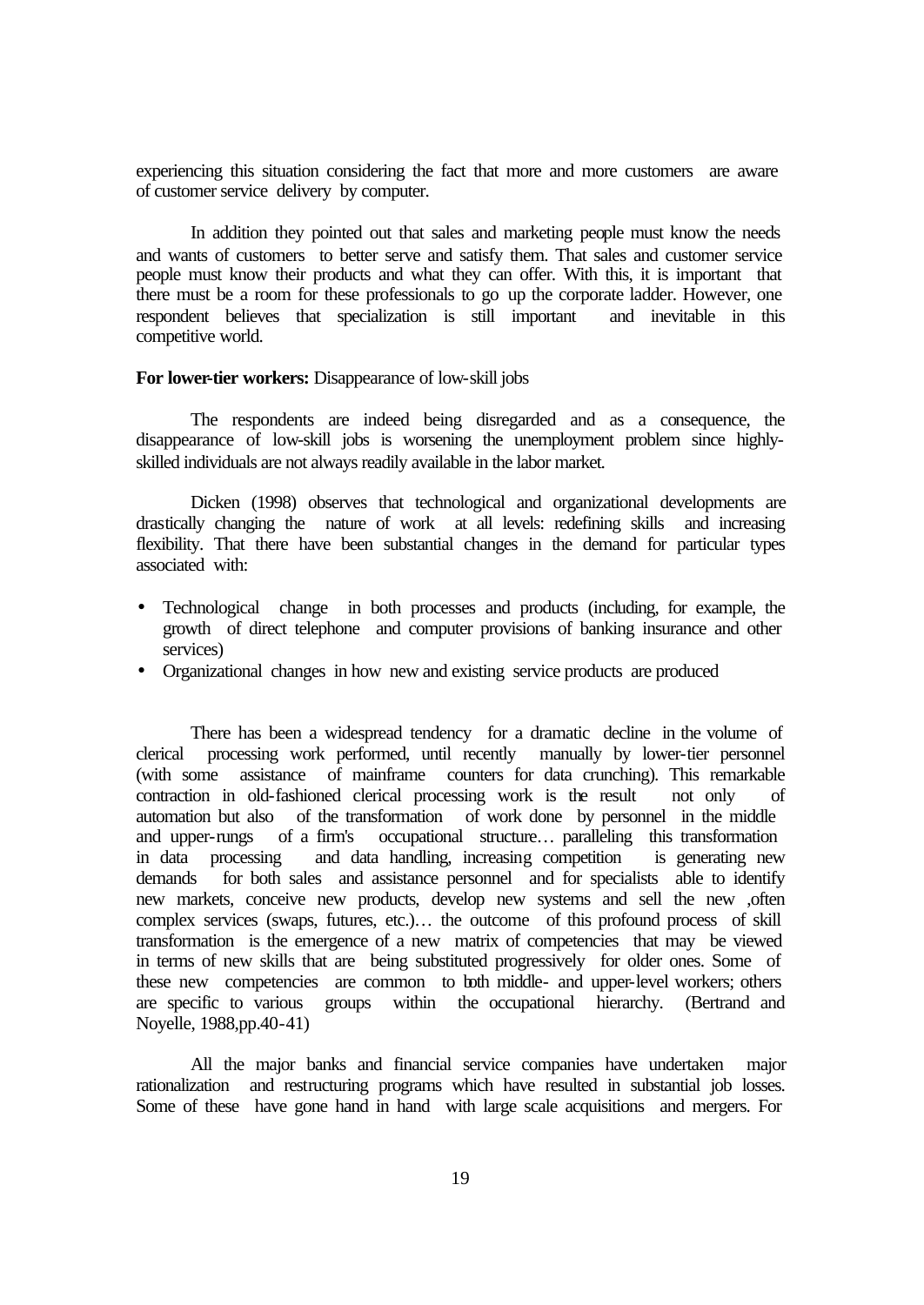example following the mergers of two Unites States banks, Chemical Bank and Manufacturers Hanover in 1991, the number of European staff reduced from 3,400 to 2,000. The more recent merger between Chase and Chemical will certainly also result in job losses because one of the motivations for the merger is to increase efficiency.

The loss of financial jobs is especially marked in the retail banking sector where the number of retail branches is falling dramatically as the banks concentrate their services in a smaller number of centers and provide more of their services online. For example, in the UK, the National Westminster Bank shed around 8,000 jobs between 1994 and 1996 and announced plans to reduce its workforce by a further 10,000 jobs by the end of the decade...in the United States and Europe it is being predicted that there could be labor reductions in the financial services industries of up to 50% by the year 2005.(The Financial Times, 28 March 1996)

More employment reductions may well result from the continued deregulation of financial markets. The regulatory protection of national markets has allowed "inefficient" practices to exist . As the regulatory walls come tumbling down in one country after another, and as the full impact of the internationalization of the industry takes hold, changes almost certainly signal the continuation of "jobless growth" in the financial service industries, even though there may well be localized exceptions.

The rapid pace of global change has created demand for people with specialized technical and managerial skills , and people with these skills might be said to have a comparative advantage over others . Many global leaders believe that technical skills in combination with people skills represent an important knowledge set, but there may be greater emphasis on the ability to learn than on current knowledge. Firms increasingly expect nations to invest in education sufficient for employment. (Parker , 1998)

#### **3.2.3. Desired Skills for the Future**

According to Boyett and Conn (1992), what employers wanted and said they needed most desperately were workers with a solid basic education plus relationship skills and skills in self management. Reviewing the results, American Society for Training and Development (ASTD) lumped the most desired skills of workers in the future into seven categories: learning to learn; competence (reading, writing, and computation); communication; personal management; adaptability; group effectiveness; and influence. Each of these had a specific meaning for prospective employers.

*Learning to learn:* Each person should acquire the self-knowledge concerning when and how he or she learned best. The workplace would be one of constant change, and to retain their competency, workers must continuously learn new skills.

*Communication: re*fers to verbal and listening skills. Workers will be members of teams. Much of the value of teams stems from the increased communication between team members sharing information and ideas. Workers of the future must be good communicators. They must have the skill to express their ideas and convey information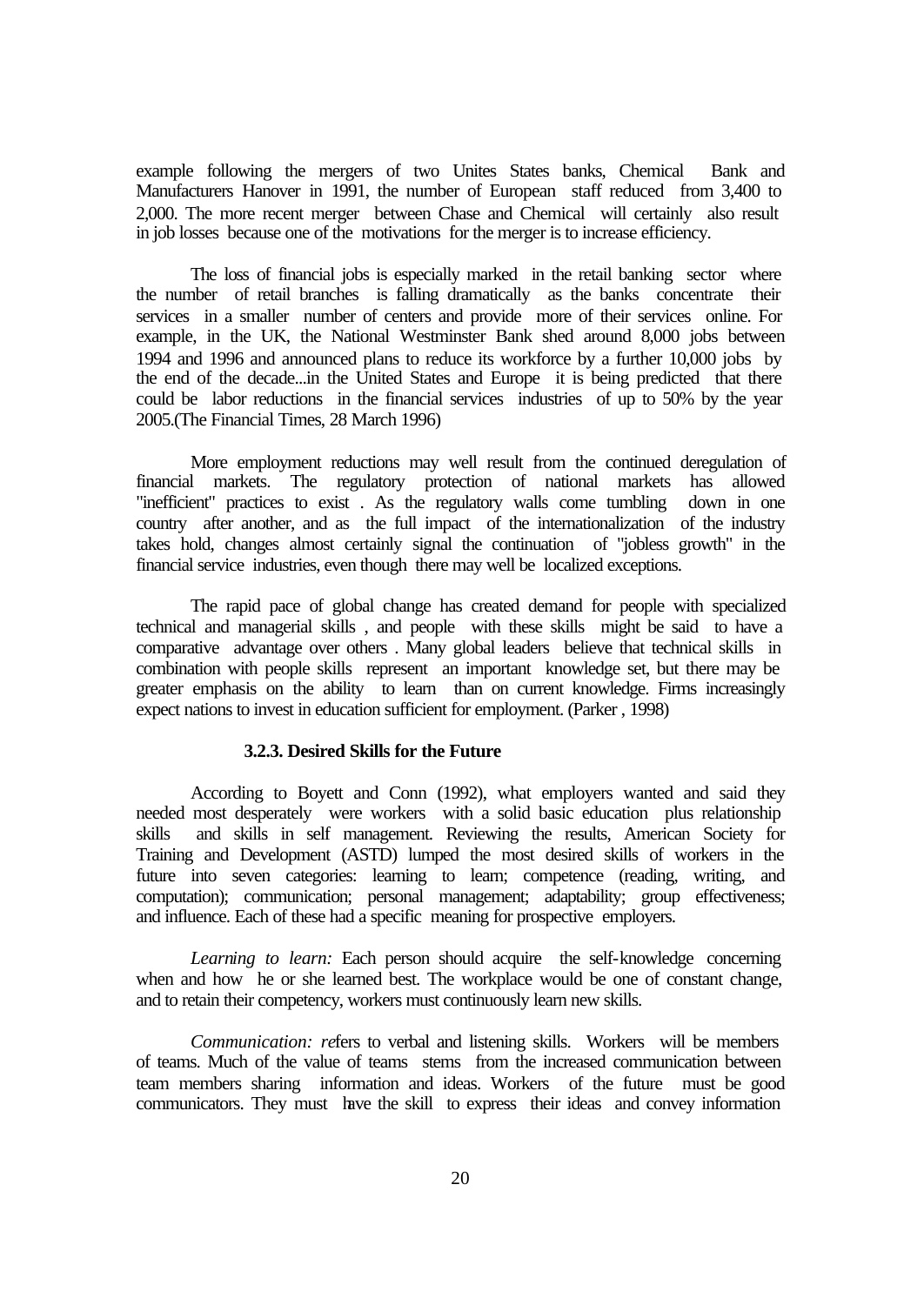to others quickly and effectively. They must also be good active listeners, since much of the information required to perform their jobs, solve problems, and work effectively with others will come from verbal interaction rather than written sources, which will be deemed too slow.

*Personal management:* Refers to the individual's self-esteem and self motivation. Intrinsic motivation or internal drive to succeed on a job has much to do with how successful a person is in finding the right match between what he or she enjoys doing and what he or she does for a living, workers will need skills in setting personal and career goals, and planning and managing their career in concert with these goals.

*Adaptability:* Refers primarily to creative thinking and problem-solving skills. There will be increased responsibility on employees for decision-making and problemsolving. Workers of tomorrow need the skills to break mental sets, think creatively, analyze problems, and find innovative approaches to problem resolution. Since most of this problem solving activity will occur in team or group settings, employees need skills and experience in group-problem solving activities.

*Group effectiveness:* Refers to interpersonal and team skills. Employees need skills to work effectively in groups. They need to understand how their individual behavior impacts others. They need skills to negotiate, resolve conflict, handle stress, and deal with undesirable behavior in others, share in task accomplishment, and build positive working relationships with others in a group setting.

*Influence:* Refers to skills in organizational effectiveness and leadership. Employees need an understanding of what organizations are, how they work, why they exist, what makes organizations effective or ineffective, and how external and internal forces affect organizational accomplishment. On the leadership side, employees need an understanding of what makes leaders effective or ineffective , how the leader influences members of the group, the rise of formal and informal leaders, the importance of a "vision", ethical standards etc.

# **3.2.4. Human Resource Needs in the Financial Sector in the Philippines**

The Bankers Association of the Philippines (BAP) surveyed its members on the minimum competencies of tertiary education graduates as required by the banking industry. The **oral and written communication skills** were the primary requirement of banks for entry level positions. In addition, knowledge in the following banking course electives :

# 1) treasury

- 2) foreign exchange
- 3) investment banking
- 4) financial institutions
- 5) trust
- 6) finance math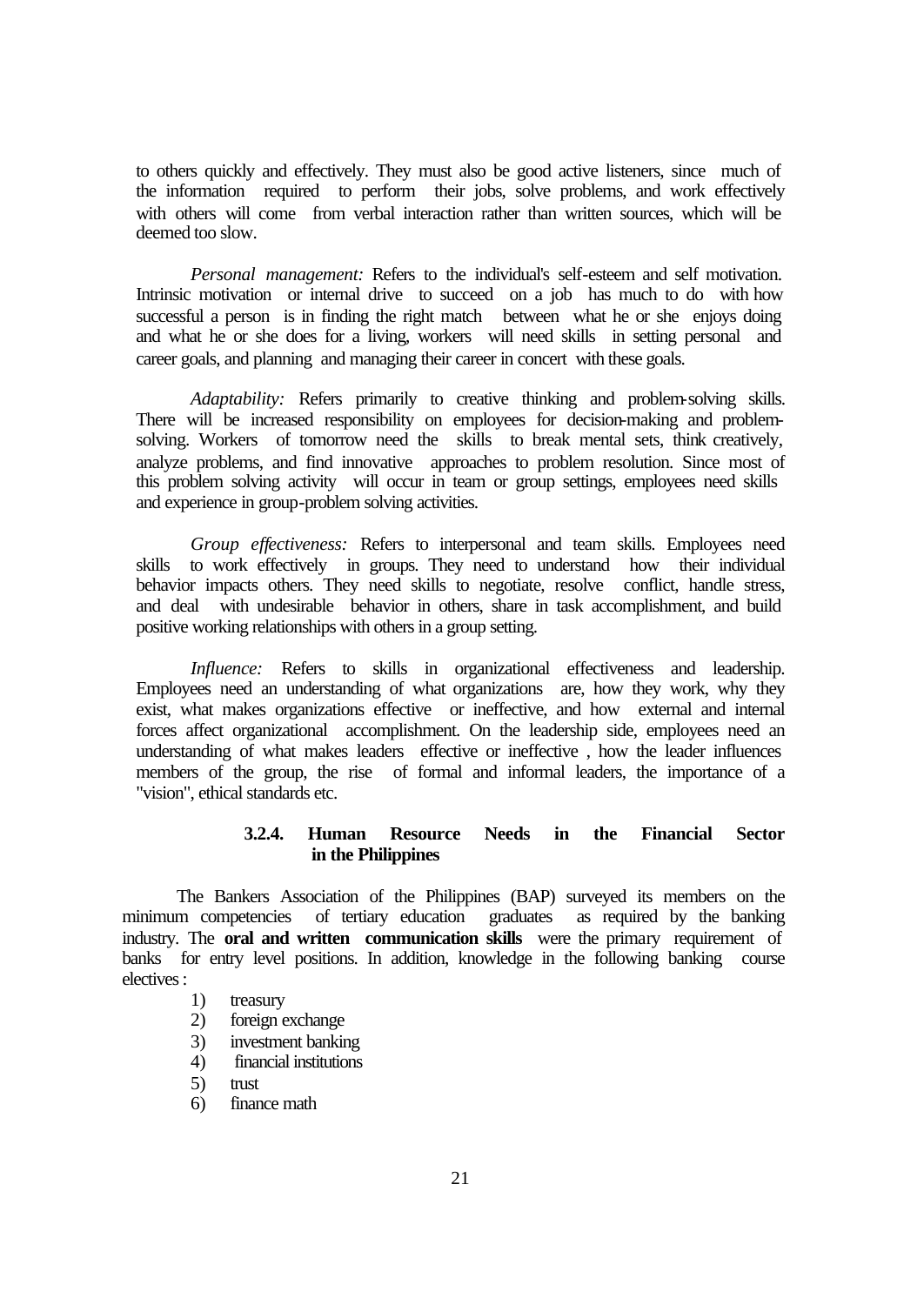- 7) international banking
- 8) accounts management

According to one key informant, to date, there has not been any Philippine study made on the resource requirements of banks in the financial sector, for the purpose of finding out whether the country is indeed ready to compete in the global arena. The usual studies would only include other issues that are related to banking and non-bank operations and are usually commissioned by the private financial institutions for their own use.

Financial services include: banking services; other credit services; services related to administration of financial markets; services related to securities markets( brokerage, portfolio management); other financial services (foreign exchange, financial consultancy).

At present the entry/staff job levels in the Banks, Insurance and Non-Bank Financial Institutions are:

- 1) authorized signer
- 2) teller
- 3) trainee
- 4) new account personnel
- 5) accounting assistants
- 6) marketing officer
- 7) programmer; and
- 8) legal and collection;
- 9) loans coordinator;
- 10) accounts coordinator;
- 11) financial assistant/analyst;
- 12) risk management staff;
- 13) risk management analyst;
- 14) sales traders, dealers;
- 15) research analysts and assistants;
- 16) backroom office staff(accounting or settlement);
- 17) office clerks;
- 18) management trainee(sales research)

Professional/managerial levels are:

- 1) Accounts Officer<br>
2) Finance Manager
- 2) Finance Manager/Director
- 3) Business Development Officer
- 4) Risk Management Officer
- 5) Assistant Vice President
- 6) Vice President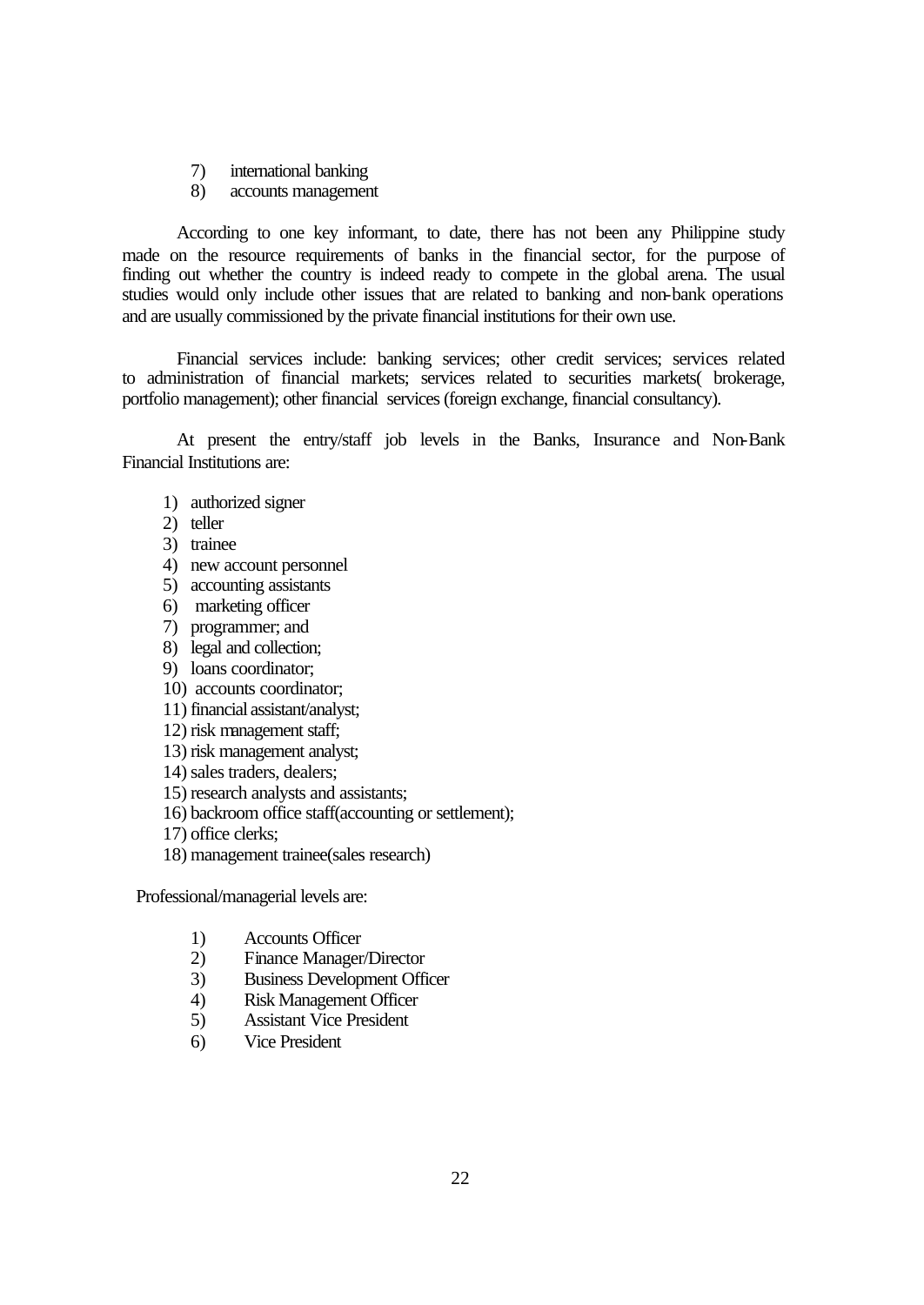Another way of identifying the human resource needs of the financial sector is to look at the limitations on national treatment on the presence of natural persons listed in our commitments with GATS. Based on our commitments in the GATS, we have cited a limitation on the presence of foreign service suppliers in the performance of technical functions. We require a Filipino understudy in financial advisory services such as underwriting, guarantees and commitments, credit reference and analysis, investment and advice. A Filipino understudy is also required in trading of money market instruments, foreign exchange, derivative products such as futures and swaps, exchange rate and interest rate instruments including swaps, forward rate agreements. In addition, a Filipino understudy is also required for a foreign-service provider in factoring, financial leasing, money broking and foreign exchange broking. A requirement of a Filipino understudy in these very specific financial services implies that we still lack the necessary human resources in these services.

It should also be mentioned that a Filipino understudy is not required in the some commercial banking activities like acceptance of deposits, all types of lending, all forms of payment and money transmission services. Moreover, in credit card services, trading in securities, and all type of insurance services, the requirement of a Filipino understudy is not listed as a limitation in the presence of foreign provider in these specific services. This implies that we have enough local talents who can perform these services and can match the capabilities of foreign service providers.

#### **3.3. Summary of Key Informants**

In today's highly competitive and expanding global financial markets, expertise in every product is very vital and considering that in a global market environment one must be familiar with market conditions, practices, customs as they vary from country to country. Therefore, it is very important to assess the readiness of the our nation's human capital as it slowly opens its doors to the rest of the world.

The **resource requirements** of banks can be divided in terms of **educational attainment, technical skills/competencies, work experience, and personal characteristics:**

# **3.3.1. Educational Attainment:**

A college degree specifically a Bachelor of Science degree in the courses related to Commerce, Accounting, Computer Science, Banking and Finance and Economics, is a very important requirement in entering financial institutions. Graduating with honors and special awards are also given priority.

Age does matter however in the insurance industry, in the sense that the respondents favor applicants whose ages range between 30 and above. Such maybe the case because it would be easier to believe somebody selling in his/her thirties than a fresh college graduate.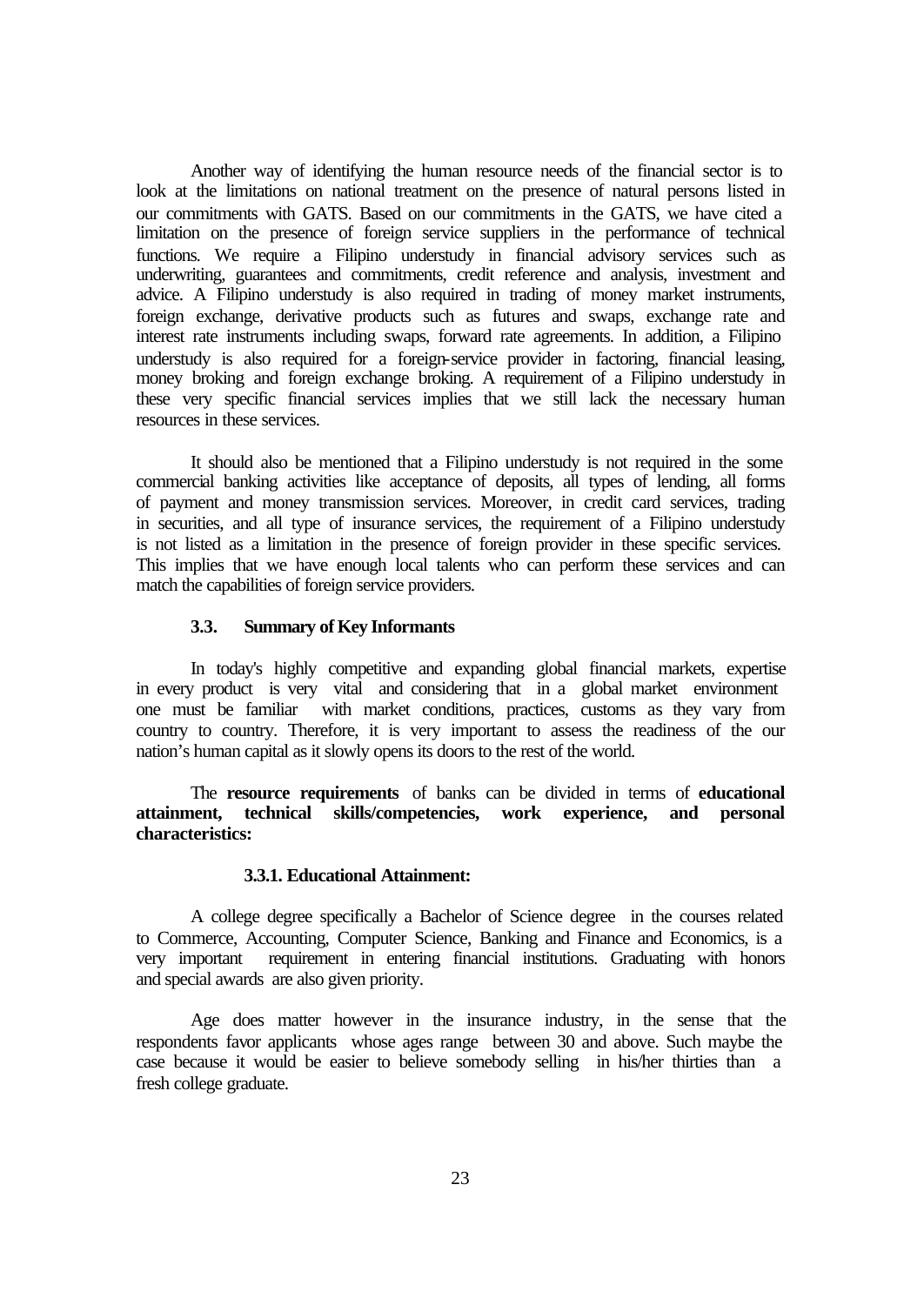### **3.3.2. Skills/Competencies:**

*For the Banking Industry,* requirements include excellence in oral and written skills and proficiency in numbers or forecasting; good analytical skills, attentiveness to details, and orderliness**.** Knowledge in computer applications like MS DOS, Microsoft Office and other computer applications. They must also have a background in accounting and finance.

*For the Insurance Industry,* the specific skills required of an applicant are almost similar to the banking and stock brokerage professions. They include: excellence in written and oral communication; selling and servicing; and computer literacy.

*For Stock Brokerage firms,* no specific course or age is required, as long as he or she passes the Certified Securities Representative examination given by the Securities Exchange Commission. For the order taker, he/she is required to take the MAKTRADE Examination, before one gets a license. He/she must also have an adequate knowledge of the stock market here and abroad.

#### **3.3.3. Work Experience:**

For entry level positions, work experience is not strictly required but 2 to 3 years of experience in banking (credit, treasury and operations) is preferred. Whereas for managerial positions, extensive work experience is required and professionals with a degree in Masters in Business Administration (MBA), as well as exposure to international banking operations, remittance, trade(imports and exports) and treasury operations aside from branch banking operations would serve as a great advantage.

#### **3.3.4. Personal Characteristics:**

Ethical integrity and honesty top the list. Followed by being hardworking, selfdisciplined; assertive and confident. Also, being accommodating, aggressive; tenacious and with initiative; displaying a high emotional quotient such as being respectful of people, open to challenges and to new ideas, persevering, creative, dynamic, quick thinker, passionate for learning, and an ability to easily adapt to various situations are a plus.

Excellent human relations and motivational skills have been chosen as well, as the most important requirements for the workers in the financial services holding both staff and managerial positions.

In terms of the adequacy or inadequacy as to the number of graduates that can meet the financial sector's requirements, a key informant mentioned that there are more than enough graduates to fill in the available positions, however, there are too many graduates with finance degrees, but too little graduates who can meet the standards set by the finance industry. Only graduates from the top Philippine universities can meet the industry's criteria. For example, a key informant mentioned that graduates from other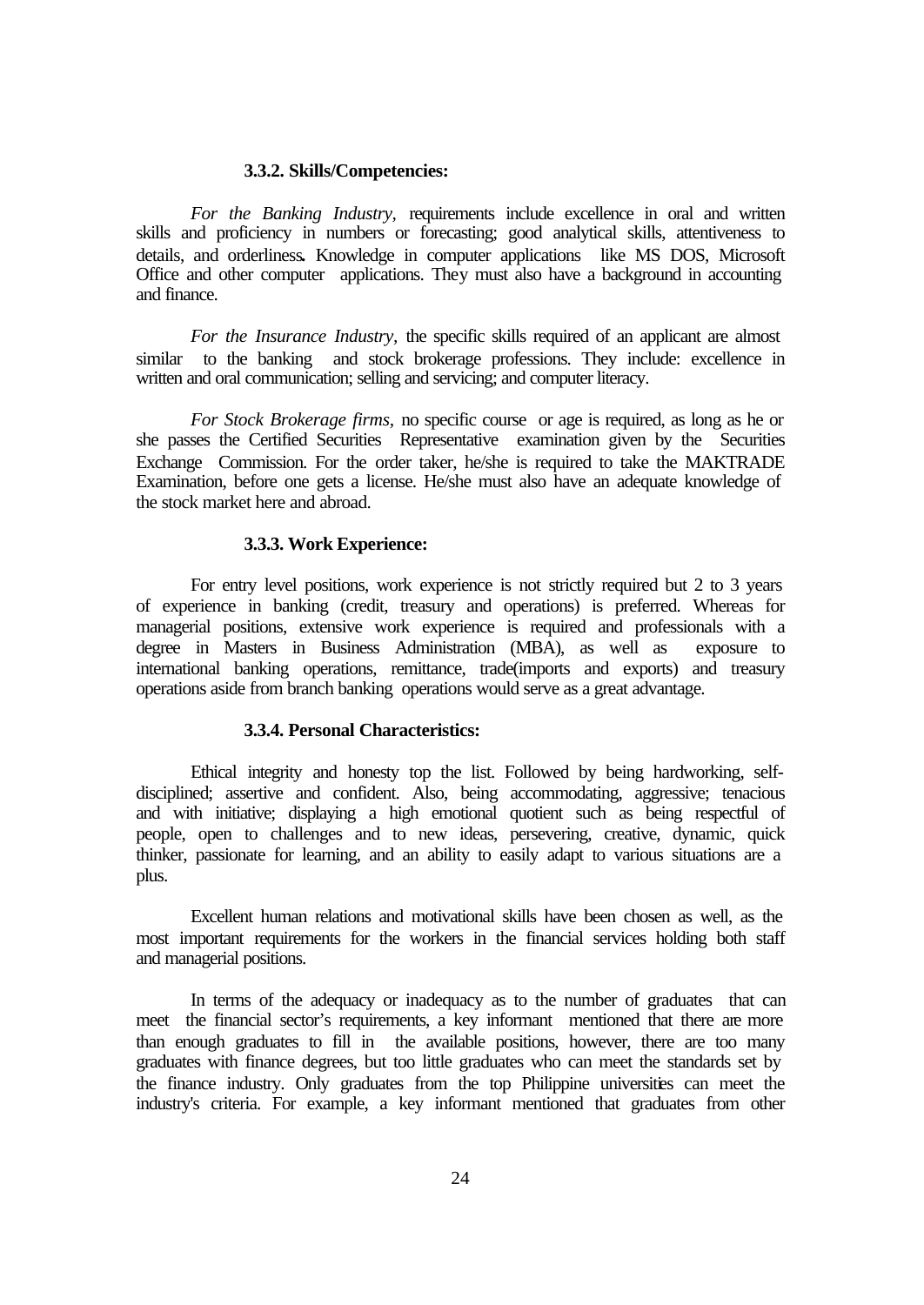schools are unable to express themselves with clarity in both oral and written form and only a few are familiar with the term "E Commerce. "

The importance of the human resources function in the services arena have strongly been stressed in a book entitled, " Managing Services ":

"For top management it is a crucial strategic issue. It is hard to conceive of a successful service business manager –much less an entrepreneur or innovator—who is uninterested in personnel matters. Even minor questions related to personnel policy are usually vital to the service business, and the way they are treated and the location of responsibility for human resources management in the organization should reflect its importance…"(Lovelock,1988)

### **3.3.5. Human resources issues confronting the financial sector**

For **training and development** they feel that training programs need to be updated and upgraded. A refocusing is called for as well, that is geared towards world financial trends and practices and self-development.

One key informant pointed out that further training in terms of active involvement in international conferences whenever opportunities arise would definitely be of great help to updating the finance professional's knowledge in the latest approaches in doing and managing transactions in the global market.

A finance professional should be updated on the following: International Rules on Documentary Credits UCP 500, Bank to Bank Reimbursements URR 525; Uniform rules for Collections URC 522; International Standby Letter of Credit ISP 98; Swift Operations; Euro One Currency System, FED Wire and Chips Payment Order System.

Another key informant feels that there is not enough training seminars that are given, that the training that these professionals get are not commensurate to the degree of responsibility that they are given.

Hence in view of globalization, the rapid pace of global change has created demand for people with specialized technical and managerial skills, and people with these skills might be said to have a comparative advantage over others. Many global leaders believe that technical skills in combination with people skills represent an important knowledge set, but there may be greater emphasis on the ability to learn than on current knowledge. Firms increasingly expect nations to invest in education sufficient for employment. Leaders believe that the knowledge worker will be more than a repository of technical knowledge ; he or she must be able to access that knowledge and transfer it to other people.

In terms of **compensation**, A career in the financial services gives the following benefits package as one advances in his/her career: high paying salary; bonuses;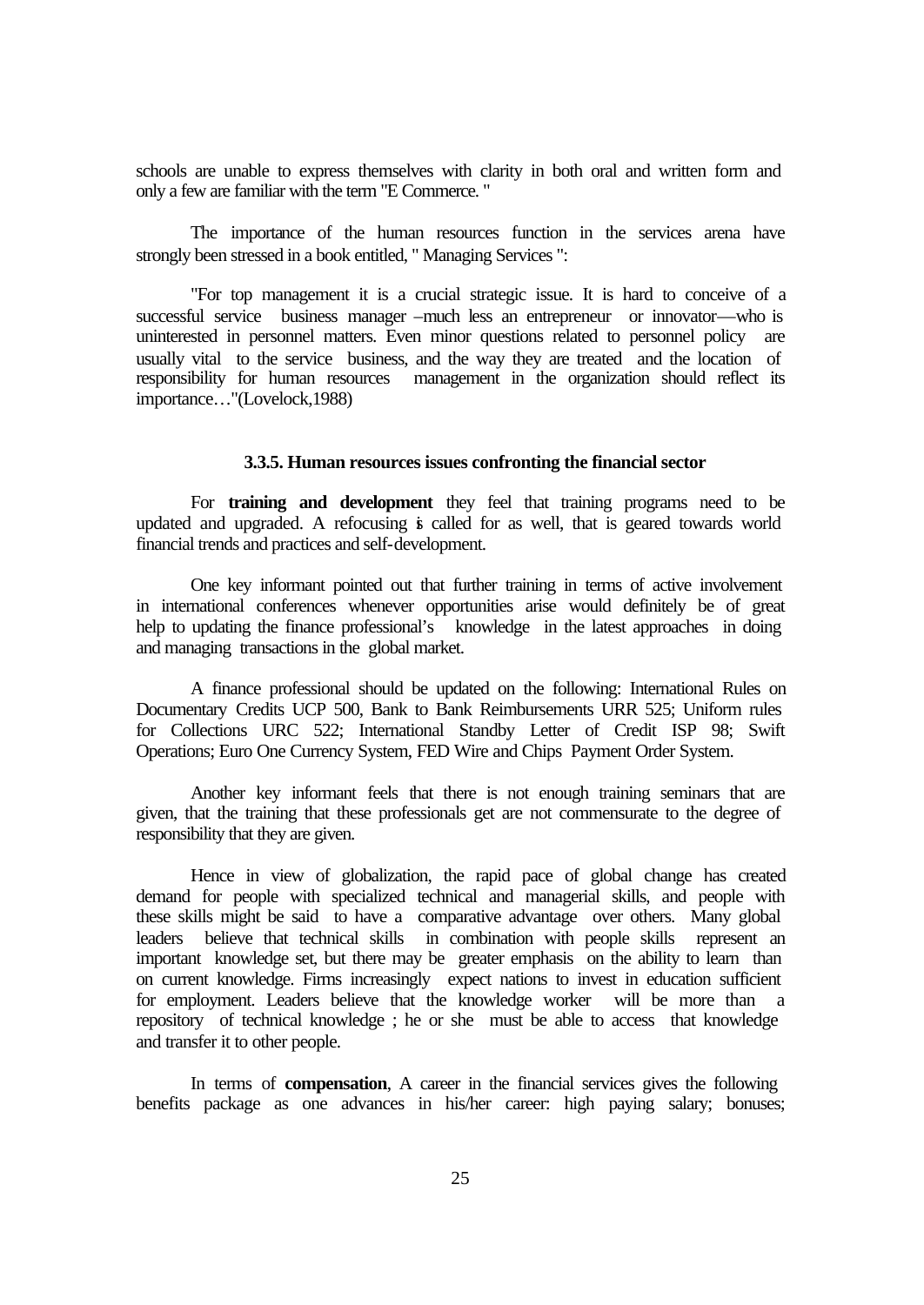opportunities to travel; paid holidays; car plan and employee recognition awards.In spite of all these benefits, almost all the informants feel that finance professionals/workers receive low compensation as compared with those working in multinational banks.

In terms of **recruitment and selection**, one key informant mentioned that the ability to fit in the culture of the bank is very important if one is to make a career in banking. Also, the students who graduated from the top three schools in the Philippines are still highly preferred. It is also noteworthy to look into the consequences of continuous consolidations/mergers and reengineering ventures of finance institutions, trends that have been going on for the past 3 to 4 years that have resulted to an excess supply of bankers due to retrenchment. In addition, in view of liberalization, the country may experience a shortage of highly qualified professionals to work locally because they now have opportunities to be hired abroad.

A key informant also mentioned that a number of lower level and a few of the higher level finance workers feel a sense of boredom with their work since some of their tasks are monotonous. In addition there is also a belief that one will never reach a very high position since foreigners usually are preferred from that of a local professional to occupy a top management position in multinational companies.

# **3.3.6. Labor Relations**

A key informant observes that labor relations in this sector has generally been harmonious and peaceful given the fact that this sector belongs to the category of having the most number of Collective Bargaining Agreements (CBA) in the Philippines which comprises 33.1% (as cited in Edralin,1999). It is interesting to note that adversarial relationship between the labor unions and management is non-existent.

Worldwide demand for skilled workers is creating new awareness among nations of the need to educate beyond basic skills, many nations have targeted education as a primary means of labor force improvements . In the industrialized world where skilled and knowledgeable workers are concentrated, the average worker has completed 11 years of education compared with 5 to 11 years in the developing countries. (Parker 1998)

Mismatch in relation to the competency level of graduates with that of the demands of the industry is not a new issue in the financial sector. "The educational system must continually be reexamined and renewed to be relevant to the society in which it is embedded. This is where evaluation and research can play a central role. It is not enough that evaluation and research findings are disseminated to potential users. The translation of these findings into action addressed to the improvement of the policy and practices must be a major concern. The bottom line is the institution of an effective transmission-transformation system which will ensure that research effectively serves educational development.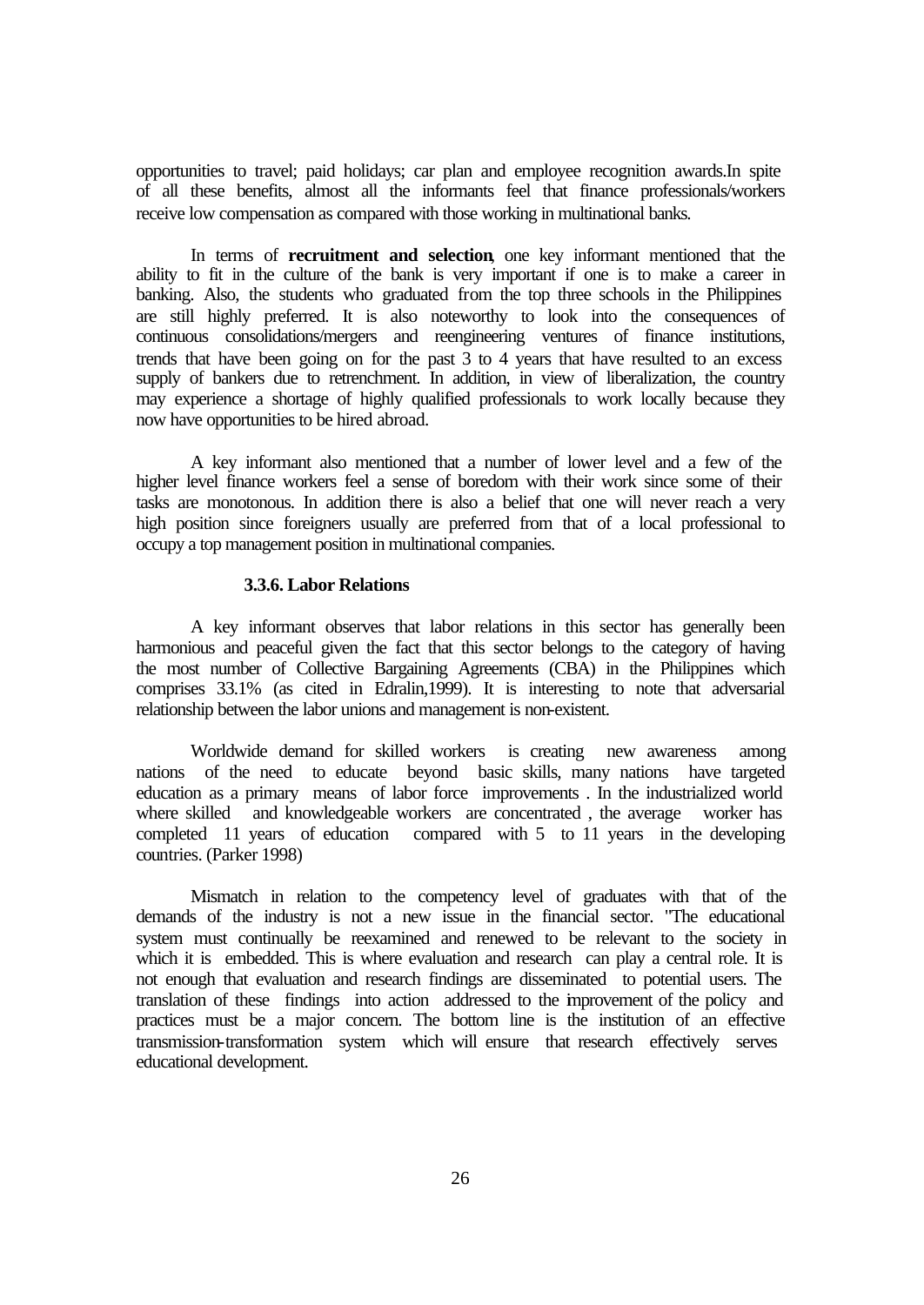Since all efforts will involve all people, actions of the education system must be directed to making all sectors like media, clubs, associations, and other government and non-government agencies complement rather than compete in the task of developing education so that it can contribute to the rebuilding of our nation. Such efforts must constitute actions calculated to contribute to the improvement of teachers to deliver quality education, a constitutional mandate which may be immediately addressed.

Those who think so cite the high incidence of high unemployment among college graduates to prove their point. Forthwith they advocate education planning, which involves the projection of needed skills, and accordingly, an identification of the courses and programs that schools should offer. The pitfalls from this type of education planning are many. To be able to determine which skills are going to be a great demand in the future, a great deal of information is required. And it is not clear at all that the government possess an advantage` over the private sector in producing the information. The problems are similar those posed by industrial policy, where the government identifies the industries to promote and direct scarce resources towards industries that make it to the priority list.

The issue of matching is considered as a macro problem. Key informants feel that this is due to the lack of effective school curriculum supervision wherein schools tend to commercialize the curriculum with the sole intention of attracting more students to take up the finance courses and not really making sure that the curriculum is in congruence with meeting the needs and demands of the industry, non-monitoring of student's career after graduation and non-existence of a body or committee to evaluate the curriculum from both the government and the private sectors.

#### **3.3.7. Recommendations of the key informants**

According to key informant, the following strategies should be considered in developing tertiary education in the Philippines:

- 1) Reviewing the program curriculum and making sure that all shortfalls are addressed; Offering specialized courses in banking(i.e. Risk Management, International Banking, etc.); Inclusion of more sophisticated subjects covering the various fields in Finance and Investments (e.g. units in Mergers and Acquisitions, Hedge Funds, Mutual funds etc.) Getting practitioners in the field of financial services as faculty to the various courses; and hiring teachers with masters degree;
- 2) Making sure that school facilities are complete;
- 3) Schools should be able to include in their curriculum not only standard computer skills but also specific computer applications such as tellering, accounting, etc.;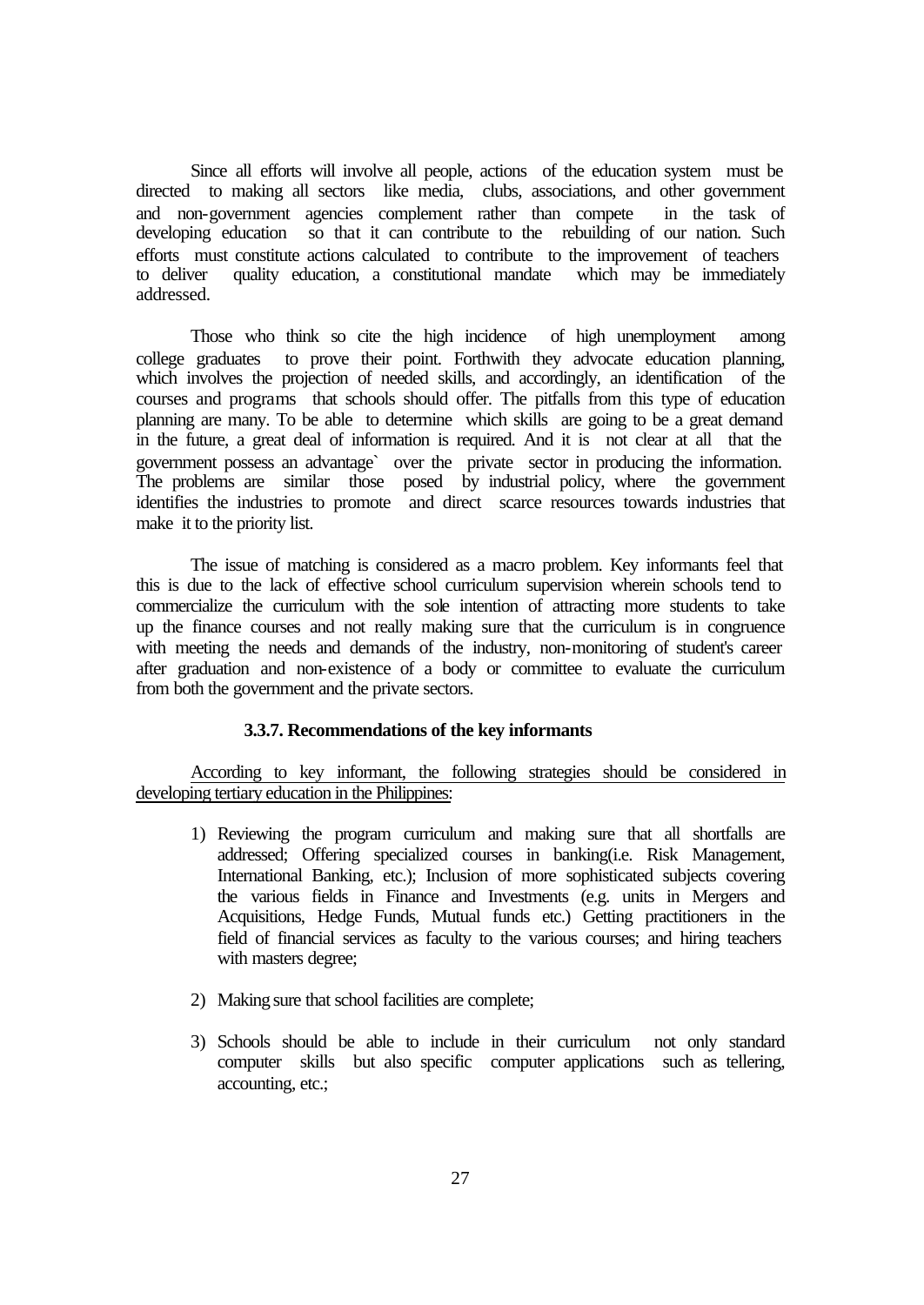- 4) Assuring quality in on the job training -immersion to know what's happening outside the four walls of the classroom; that there should be adequate training in the workplace;
- 5) Continuous education through seminars and workshops to be conducted by experts in the field to continuously update students and finance workers on various financial products and trends in the field;
- 6) Sending graduates abroad specifically through the initiative of private corporations;
- 7) Conducting examinations to use as entry qualification before one can join the banking services;
- 8) Sponsoring more quiz competitions by the schools, the Bankers Association of the Philippines (BAP) and Financial Executive Association of the Philippines (FINEX).

One key informant also mentioned that being open to the idea of the emerging trend of liberalization in itself through transfer of technology would greatly help in bridging the gap between industry needs and expectations with that of improving the quality and level of skills/competencies of our professionals in the financial sector.

According to one key informant, she feels that the financial sector has yet to determine the proper matching strategies, this is due to the fact that at present, mergers and consolidations result to an overflow of qualified and experienced professionals, that new graduates are abundant but have been displaced. Until the trend has gained grounds, only then can we determine the proper matching strategies.

Many enthusiastic proponents of the globalization thesis argue that business survival is increasingly about performance in the world market. Domestic markets are no longer the focus of economic activity and competition. It is competing to world class standards that counts.

However, there are a handful of key informants who feel that our country is not ready to compete in the global financial market and their reasons for this are the following: first, there is lack of discipline. When opportunities for quick, substantial profit at the expense of market integrity present themselves, many brokers go ahead and take advantage; second, in terms of technology and advancement of facilities as compared with the first world's capacities, a few key informants feel that the country is five years behind in this aspect.

Nevertheless, almost all of the key informants agree that the country's professionals are indeed ready for globalization. But the challenge remains and that is-- to continuously upgrade, refine and polish our country's intellectual capital to be able to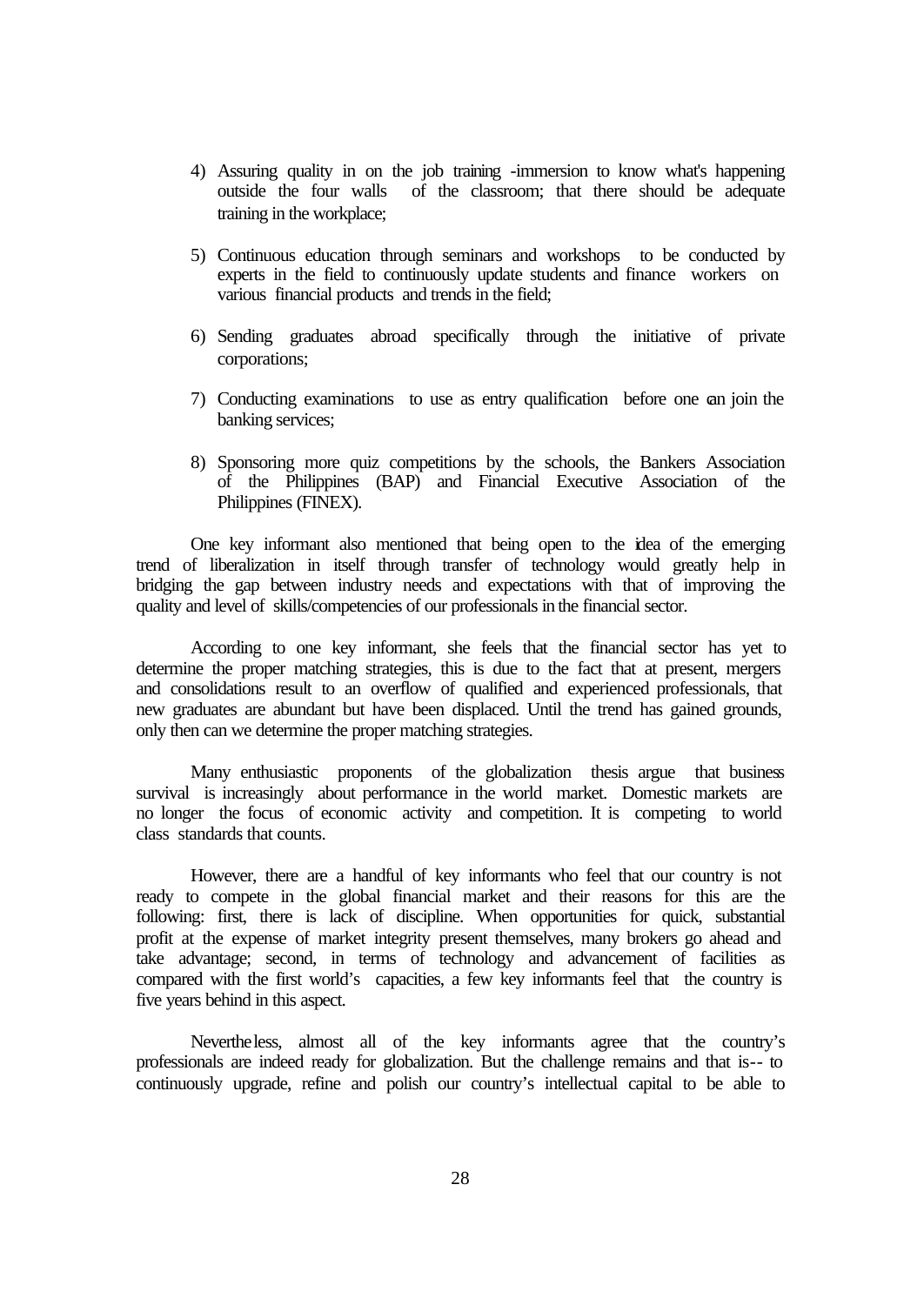harness our nations greatest asset--the Filipino worker as he opens himself up to the rest of the world.

## **IV. Supply of Professionals in the Financial Sector**

#### **4.1. Review of Finance-Related Courses in Higher Educational Institutions**

According to the Commission on Higher Education (CHED), there are very few schools offering a degree in banking and finance in the country. The practice in many schools, however, is to incorporate finance as a major course in business management, accountancy, business administration, economics, and other commerce programs. In fact, there are only two schools, San Sebastian College-Recoletos and the Polytechnic University of the Philippines offering a baccalaureate degree in banking and finance. (Appendix 4.1).

In terms of enrollment, more than a third of the over 2 million students in tertiary level are taking courses in business and related programs. Although there were 775,355 students in business courses enrolled in 1996-97 all over the country, we do not have the exact number of students enrolled in finance programs. At De La Salle University, for example, the number of MFI (Management of Financial Institutions) students was estimated at 403 approximately in 2000-2001, 15 percent of the total enrollment of the College of Business and Economics and 4 percent of the total university student population. If we use this as a gross indicator, the estimated enrollment in finance programs can range from 88,000 to 116,000 students all over the country.

#### **4.1.1. Undergraduate Accountancy Programs**

The accounting program leading to a Bachelor of Science in Accountancy prepares students for careers in public accounting and related fields. The curriculum covers general education, business professional courses and accounting subjects. The accounting subjects include basic accounting, financial accounting, management accounting, cost accounting, management services, accounting problems, auditing theory and practice, and management information systems.

There is a prestige attached to a certified public accountant (CPA), and because of this many students in business programs are attracted to the accountancy programs as a preparation for the professional licensure examination. Because of the strict requirements brought about by low passing rate in the CPA licensure examinations, accounting programs in many schools have a very low retention rates. Many of the students of these programs shift to related fields including more often the finance programs.

This is not unusual, at De La Salle University, the freshmen students in the finance program constitute not more than 6 percent of the entering freshmen in the College of Business and Economics. But because of shifting students, the share of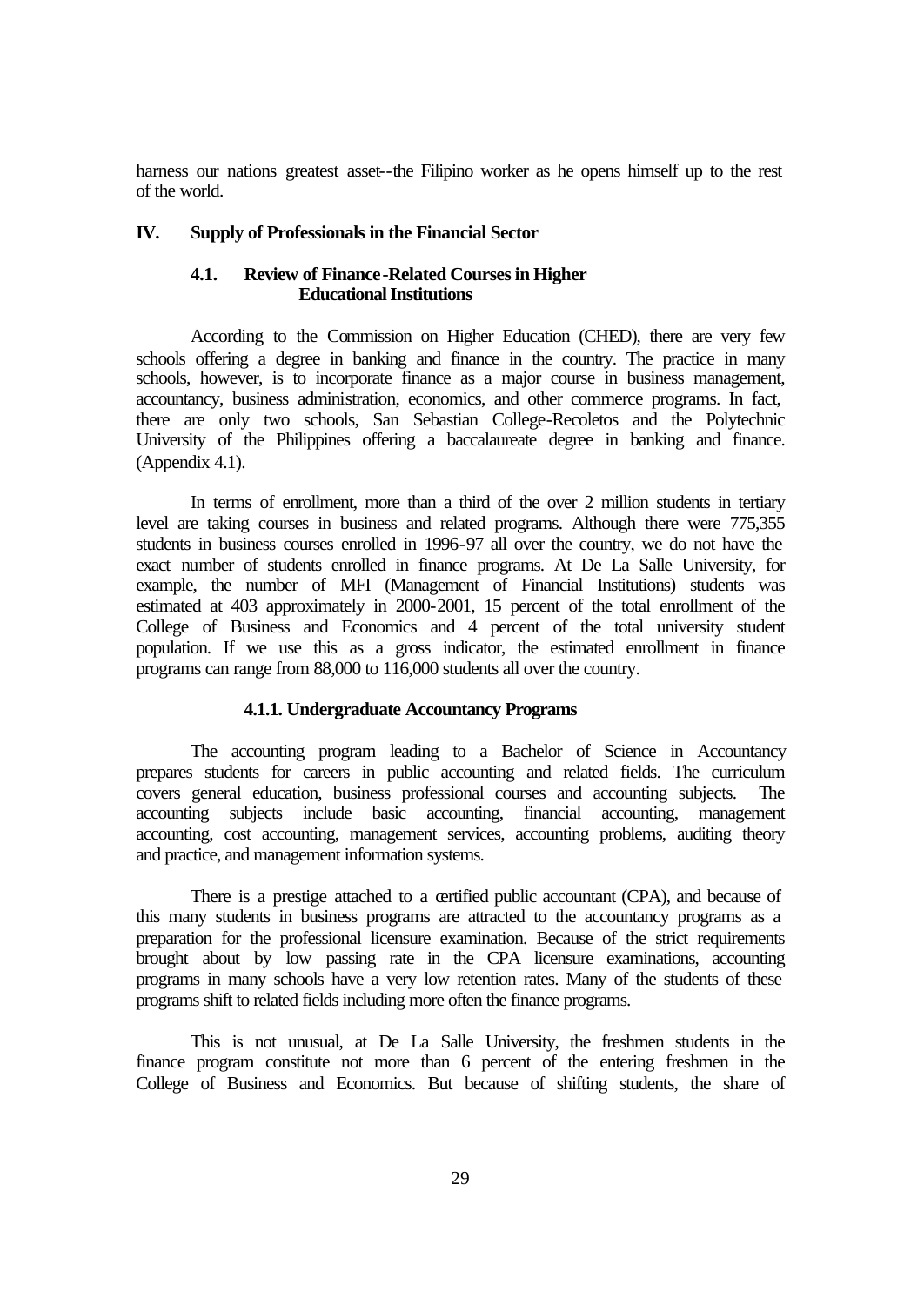finance students goes up to 15 percent of the college enrollment. These transferees are mostly students coming from the accountancy program.

Although the accountancy program in many schools are geared towards the training of certified public accountants and auditors through the passing of the CPA licensure examinations, many accounting graduates as well as a large number of CPAs are attracted to finance-related occupations and jobs.

The quality of accountancy programs differs across the country although they follow similar curriculum prescribed by the CHED and the Board of Accountancy. The quality is indicated by the percentage of passing in the licensure examinations. There are schools that have consistently scored way above the national average of 17 percent estimated from 1994-1998. However, 82 percent of 265 schools offering accountancy programs have scored overall passing rate below the national average. In addition, half of the schools offering accountancy programs have scored zero overall percentage passing in the 1999 and 2000 licensure examinations. (Board of Accountancy, 2000). The consistent top performing schools include the UP-Diliman, De La Salle University-Manila, University of Santo Tomas, Silliman University, San Beda College, UP-Visayas, and St. Louis University, Baguio City. (Appendix 4.2).

## **4.1.2. Undergraduate Finance Programs**

Like any other major business program, the finance curriculum is composed of three broad categories of courses: general education, business professional courses and core professional courses. In a comparative examination of the course offerings of five schools in Metro Manila offering courses in finance conducted by the Philippine Association of Collegiate Schools of Business (PACSB) two schools offered BSBAA, one offered Finance and Banking and the rest offered Financial Management. (Appendix 4.3). The report showed the CHED's minimum required units in general education distributed as followed: English (6), Filipino (6), Philosophy and Humanities, Social Science (12), Rizal (3), Science (6), Math (6), and Information Technology (3).

For Business Professional Courses, the CHED minimum units are as follows: Economics (3), Statistics (3), Operations Research (3), Business Software Applications (3), Accounting (12), Business Management (6), Marketing (3), Finance (3), Business Law (6), Taxation (3). For the core professional subjects or finance major subjects, CHED minimum requirement is 21 units.

Most of the schools included in the examination had more than the required minimum units for general education, business professional courses and the core professional subjects. Since the CHED curriculum sets only the minimum requirement, schools have the option of offering more courses to enhance their programs. For example, one school offers an additional subject in accounting, accounting for financial institutions, beyond the 12 units requirement of CHED. Another school has only 6 units of core professional subjects in finance, Controllership and International Finance, Trade Payments and Development. Another school has no finance major courses but has 9 units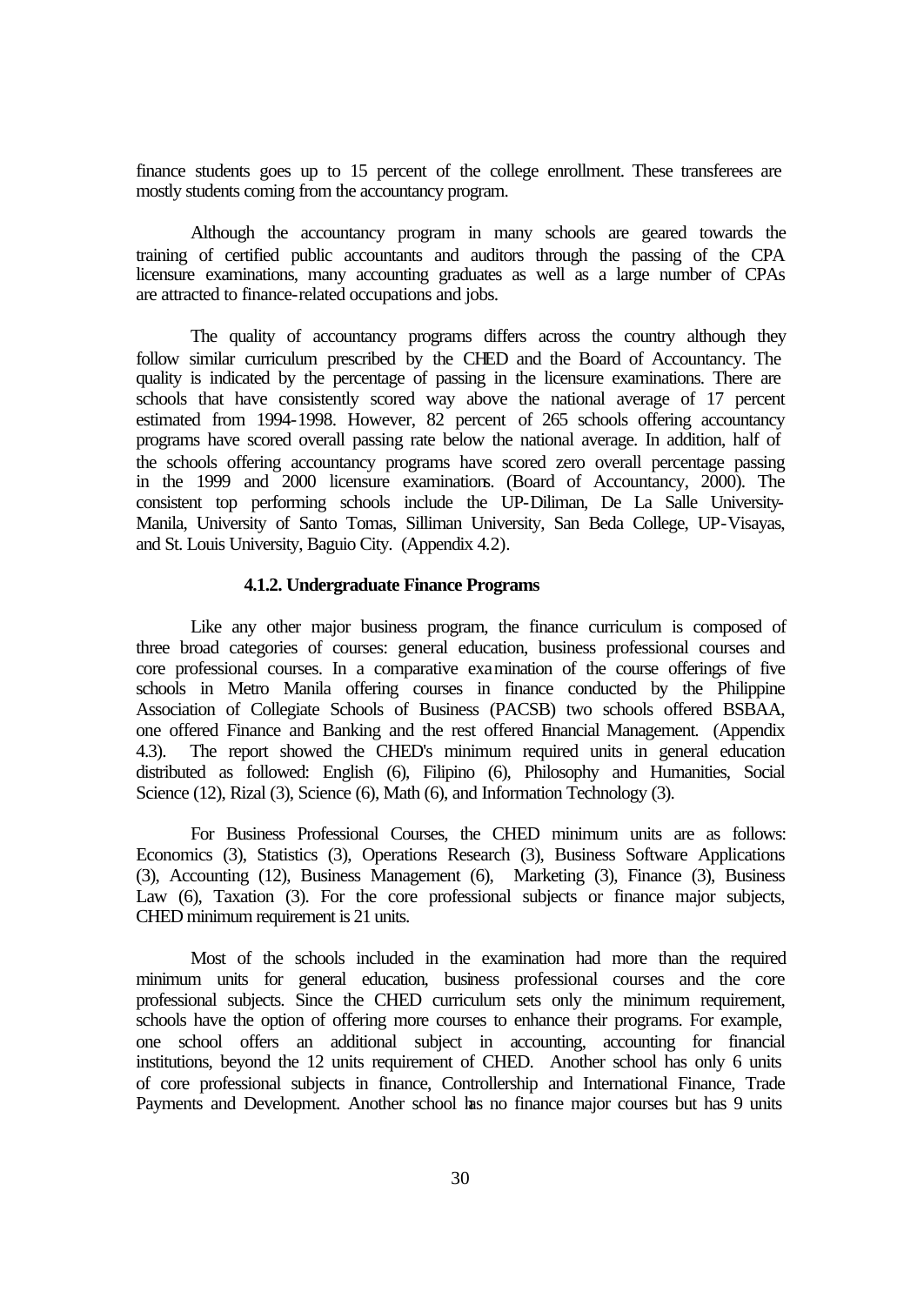of finance in its business professional courses. One school that offers a Finance and Banking program has 39 units finance major courses. It is the only school among the schools examined that offers subjects in Credit and Collection, Public Finance, Central Banking and Monetary Policies, Financial Institutions. Another school has 33 units in its Financial Management major program. Based on the five schools, it is the only one offering the following finance major courses: Financial Intermediation, Treasury Management, Financial Strategy, Electronic Banking Seminar, and Quantitative Methods in Finance. It is also the only one offering a seminar course. The fifth school also offers a major program in Financial Management with 36 units of courses in finance. Of the five schools examined, it is the only one offering Corporate Financial Planning and Strategy I and II. Three schools offer practicum/ office internship and thesis writing. (Appendix 4.3).

Although there are minor differences in course offerings and in the number of courses offered in the professional business courses, all schools examined meet and even go beyond the minimum academic units required by CHED. Since there are similar courses offered in various schools the question of quality will come into play in determining the better schools offering the finance programs. The quality of academic program is influenced to a great extent by a single factor, the quality of teachers. The qualifications of teachers in the program will determine the type of subject offerings, the content of the course, selection of instructional materials and the delivery of instructional activity.

One thing going for Philippine schools is the use of the English language as the medium of instruction. Given this, many schools, particularly the better ones, can adapt the latest textbooks in finance used in American colleges and universities. With information technology, many schools have patterned their course offerings with some the leading finance schools in the United States.

However, the problem does not lie in the contents of the syllabus nor in the availability of textbooks but the manner in which the syllabus is implemented and the textbooks utilized. For many schools in the Philippines, a large proportion of their faculty does not have the necessary graduate degrees to teach finance, accountancy, business and economics. At the national level, only 7% of the faculty has Ph.D. degrees, 26% has master degrees in all fields at more 1,300 higher educational institutions. We do not have a statistics for faculty members in business programs. However, at DLSU-Manila, 84 % of full-time faculty has at least a master degree in the College of Business and Economics. This figure, however, does not reflect the national norm on faculty qualifications. If many of the faculty members in finance programs are only baccalaureate degree holders, the presence of highly technical textbooks becomes useless since they were not exposed to the analytical sophistication of these textbooks taken in graduate courses in finance and economics.

Related to faculty qualification is the load of faculty members teaching in the tertiary level. In many schools, they hire teachers with no professional background in finance; and faculty members usually carry between 24 to 36 units per semester. Given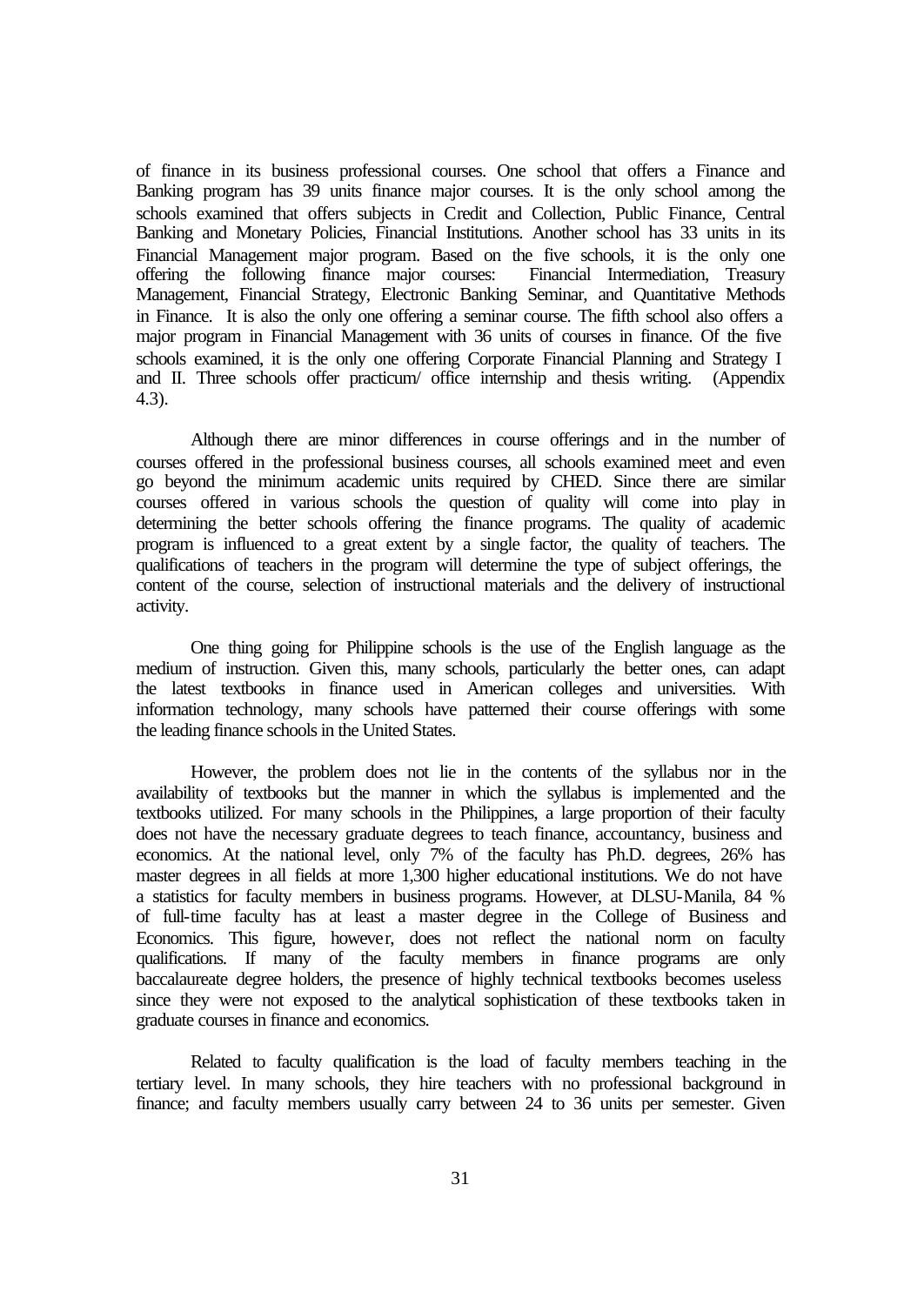this load, there is hardly any time for research, innovative classroom programs, outside classroom activities and limited student-teacher interaction. The use of the lecture method and the repetition of lectures are very common practices since the teacher has to teach several hours a day.

 One of the positive developments in the teaching of finance courses in many schools is the hiring of part-time faculty who are practitioners in the field. In many schools, this is a small proportion of their faculty. However, at DLSU-Manila, in the finance department, close to 74% of faculty members are part-time usually connected with banks and other financial institutions. Thus, the full-time faculty members, carrying 12 units load, have time for student consultations, research, curriculum improvement, program development and committee work. The part-time teachers, on the other hand, are professionals in the field with managerial positions in banks, investment houses and other financial institutions carrying an average of 6 units per trimester.

#### **4.1.3. Graduate Programs**

#### **4.1.3.1. Master of Business Administration**

There are several colleges and universities all over the country offering graduate programs in business. The most prestigious is the Asian Institute of Management. It a full-time program and has attracted and graduated more than 2,800 professionals in the Asia Pacific region and has been cited as one of the top business schools in the region. The program uses the case method extensively and allows students to do hands-on activities including company internship and consultation and the preparation of management action report. It is a two-year program covering general management, finance and economics, human behavior in organizations, marketing, information technology, and operations management.

In the field of finance and economics, the elective courses offered are the following: Asian equities, bank credit analysis, capital budgeting and long term finance, corporate financial management, corporate valuation, financial engineering and risk management, financial policy and strategy, financial restructuring and rehabilitation, fixed income market analysis and strategies, fundamentals of stock market and technical analysis, integrated risk management, international economics, international financial institutions, investment banking, macroeconomics, management banking, micro-finance and special lending institutions, portfolio management, project finance and venture capital.

Other universities offering MBA programs are De La Salle University-Manila, University of the Philippines-Diliman, Ateneo de Manila University, University of Santo Tomas and almost all universities cited by CHED as centers of development in business and management education. Although these institutions offer specialized courses in business including finance, many of the MBA programs in the country are geared towards the formation of a general manager.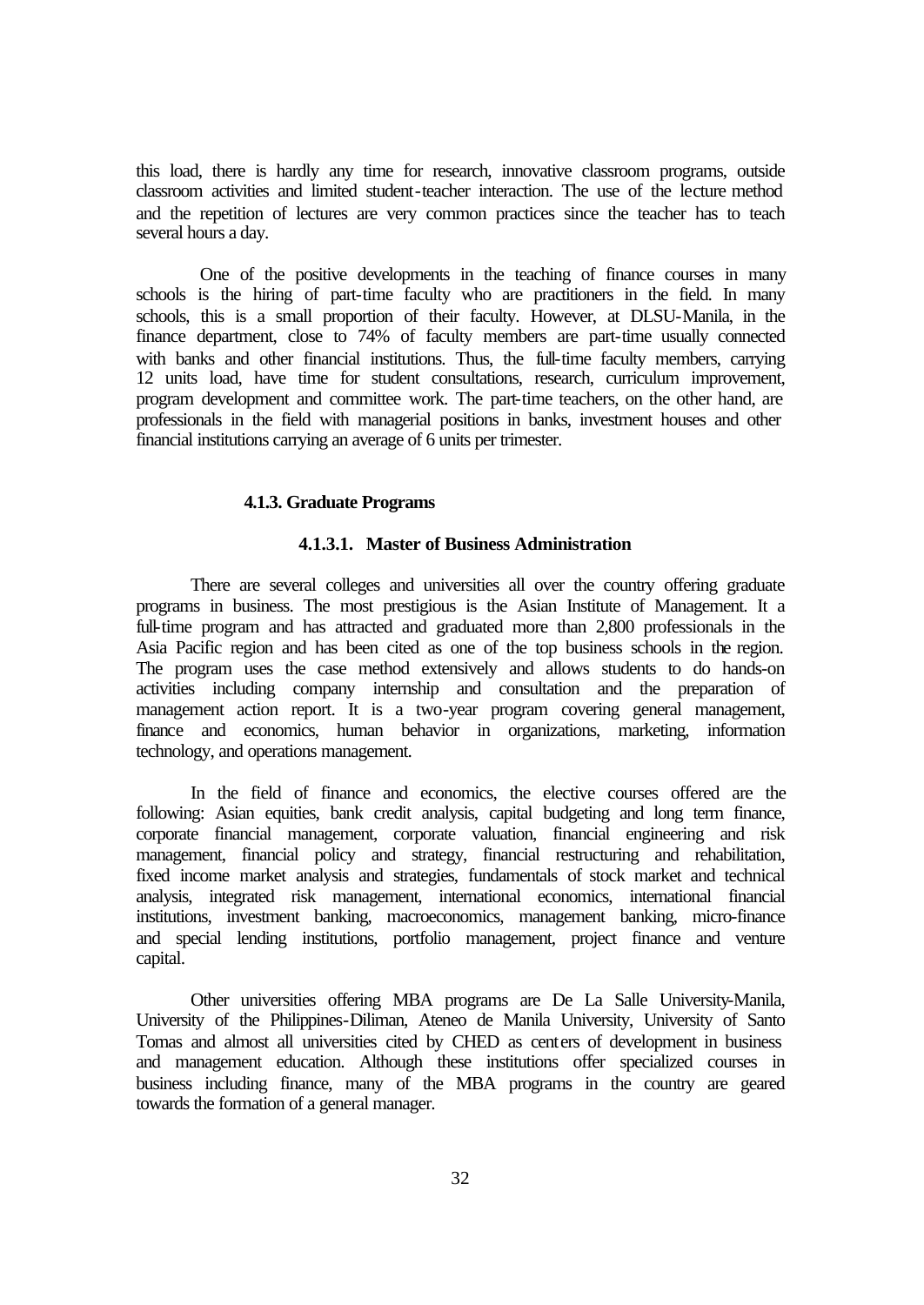The MBA program at DLSU "aims to develop capable and socially responsible managers for modern Philippine enterprises. It addresses principally the professional development need of working students pursuing their studies on a partial academic load basis." (DLSU Brochure). The program consists of 7 pre-MBA courses and 36 units of core, elective and integrating courses. There is one course in financial management as part of the core courses. Although the program is not developed along functional specialization in management, student can take three electives including finance courses.

However, the MBA programs at the University of Santo Tomas have four types of specializations: general management, information and communication management, international business, and new ventures and entrepreneurship.

#### **4.1.3.2. Graduate Programs in Finance**

The University of the Philippines offers the 30-unit MS Finance Program designed to be completed in one year (three trimesters). Students are required to take nine (9) core courses. These courses aim to provide the student with a strong foundation and in-depth coverage of key concepts, techniques, and topics that are crucial to a deeper understanding of the field of finance. (Appendix 4.4).

Aside from the nine core courses, the student is required to take six electives (12 units) to expose him/her to various areas for a career in finance: corporate finance, banking, investment management and government regulatory work. The core courses are macroeconomics and the financial system, financial analysis and reporting, quantitative methods, financial institutions and markets, corporate finance, investment management, financial derivatives and industry competitive analysis and strategic planning.

De La Salle University Graduate School of Business, on the other hand, offers a program towards a degree in Master of Science in Computational Finance. The aim of the program is "to provide educating students, investment professionals and financial advisers to integrate mathematical and statistical models and techniques with financial theory and computer technology." (DLSU Brochure). Core courses include mathematics of investment, financial management, management science, multivariate analysis, investment analysis, portfolio management, trading software and programming, and securities research.

At the University of Santo Tomas, they offer a program in Master of Science in Commerce major in Banking and Finance. Courses include financial management, economics of money and banking, securities and financial markets, credit management, monetary theory and policy, managerial accounting, investment management and managerial economics.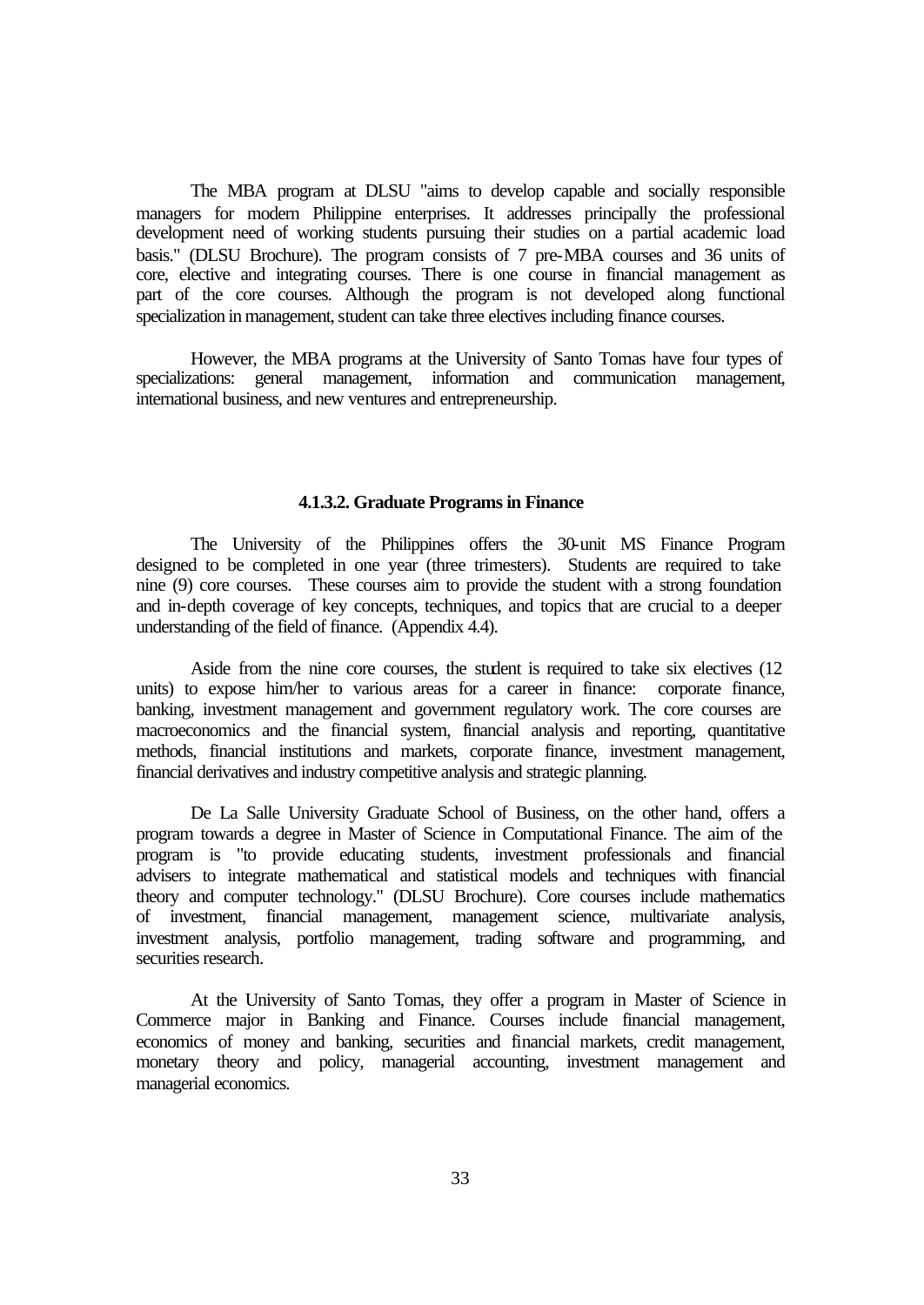The scope of finance courses offered in graduate programs by the leading academic institutions reveals certain thrusts and market niches that they want to address. Although the AIM does not offer a graduate program in finance the list of electives in finance in their MBA program is quite extensive and relevant to the specific needs of a financial sector opening up to the global environment. The UP program is more focused than the AIM list of electives by directing students to four fields: corporate finance, banking, investment management, and government regulation. The DLSU program is tools-oriented and bias towards corporate finance and investment management. The UST program, on the other hand, mirrors the courses offered in undergraduate programs in banking and finance.

One weakness of these programs is the inadequate foundation in economics. In many graduate courses in finance abroad, a solid foundation in advanced microeconomics and advanced macroeconomics together with the tools of advanced statistics and econometrics is required among the students. Financial economics and advanced courses in finance are best understood by theories in microeconomics and macroeconomics.

#### **4.1.3.3. Graduate Programs in Accountancy**

De La Salle University- Manila offers a graduate program towards a degree in Master of Science in Accountancy (MSA). The MSA is a professional graduate accounting program intended to meet the needs of the profession for individual with a broad and extensive training in research and high quality professional preparation for teaching at the graduate level. It is a 42-unit program designed to develop in Certified Public Accountants a high theoretical knowledge and a sound understanding of advanced accounting and research principles and techniques in their pursuit of a research and teaching-oriented career. Course offered include current development in accounting research and financial accounting, current developments in auditing and auditing research, current development in managerial accounting, management planning and control, advanced auditing techniques, law and taxation and advanced accounting research. (http://www.dlsu.edu.ph)

At the University of Santo Tomas, they offer a Master of Science in Commerce major in Accounting. Some of the major courses include estate planning, practical controllership, operations audit, current issues in accounting and taxation, managerial accounting, investment management, managerial economics.

While the DLSU program is intended for the continuing professional education of CPAs in auditing practice and collegiate instruction, the program at UST has some relevance to finance practitioners since many of the courses offered related to finance.

#### **4.1.3.4. Ph.D./ DBA**

In Metro Manila, there are very few institutions offering doctoral studies in business. The Doctor in Business Administration (DBA) program is offered at De La Salle University-Manila, University of the Philippines-Diliman and Polytechnic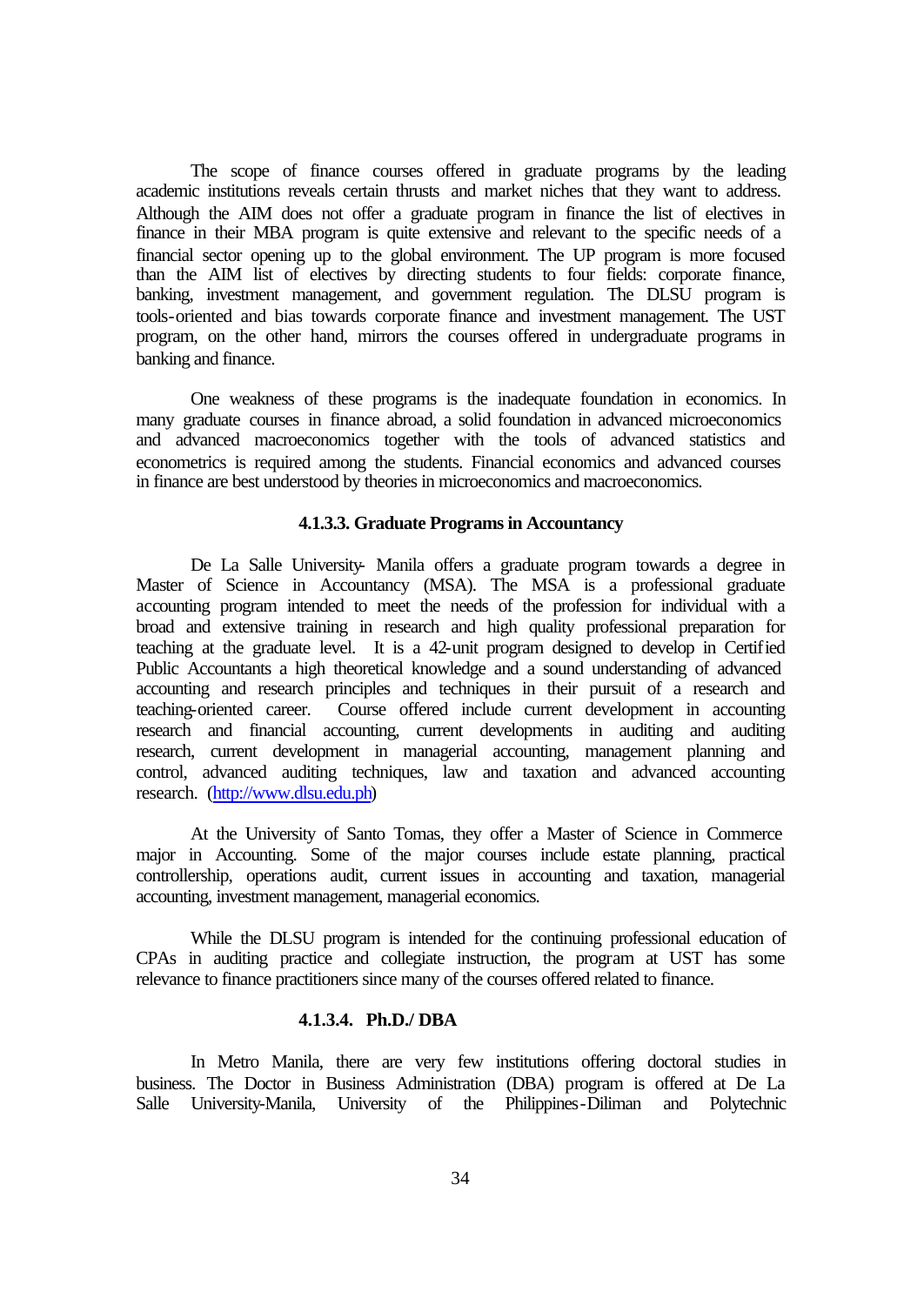University of the Philippines. The University of Santo Tomas, on the other hand, offers a Ph.D. in Commerce.

The DLSU program is designed to train and develop business managers and the business faculty on the framework and strategic implications of business management concepts. Courses include advance statistics, organization theory, business economics, advanced management science, marketing, finance, production and operations, and human resource development.

At the University of Santo Tomas, they offer a course leading to a degree in Doctor of Philosophy major in Commerce. The program consists of completing 66 academic units. Some of the major courses offered are the following: corporate planning, government and business, executive management, organization development, risk management, labor and social legislation, cooperative management, performance management, management information system, international economics, management of corporate culture, public finance and fiscal policy, international business, project management.

At the University of the Philippines, the program consist of 45 units consisting of 18 units taken from the MBA program from among the courses including economic analysis, basic quantitative methods, managerial accounting and control, fundamentals of organizational behavior, fundamentals of marketing management, fundamentals of production and operations management, fundamentals of financial management, managing innovation, managing information technology, and general management. At the second and third years, 27 units are taken in business economics, management science, organization theory and five courses in the major field of specialization

The programs at UP and DLSU are lean and more focused compared to the heavy and diffuse course requirements at UST.

# **4.2. Non-Degree Training Programs of Professionals in Finance**

## **4.2.1. ATENEO-BANKERS ASSOCIATION OF THE PHILIPPINES-INSTITUTE OF BANKING**

Every quarter, the Institute of Banking of the Ateneo de Manila University-Graduate School of Business (AdMU-GSB)-Bankers Association of the Philippines (BAP) consortium has been offering certificate training programs in finance. Two courses offered at the time of the research are non-degree courses in Corporate Finance and Financial Analysis.

In course entitled Fundamentals of Corporate Finance the course description states the following: "The finance plays a crucial role in ensuring the continuing viability of a firm particularly during periods of uncertainty. This course provides an integrated view of the finance function in the corporate setting, its scope of responsibilities and authorities, and linkages with other segment of the organization. Emphasis is placed on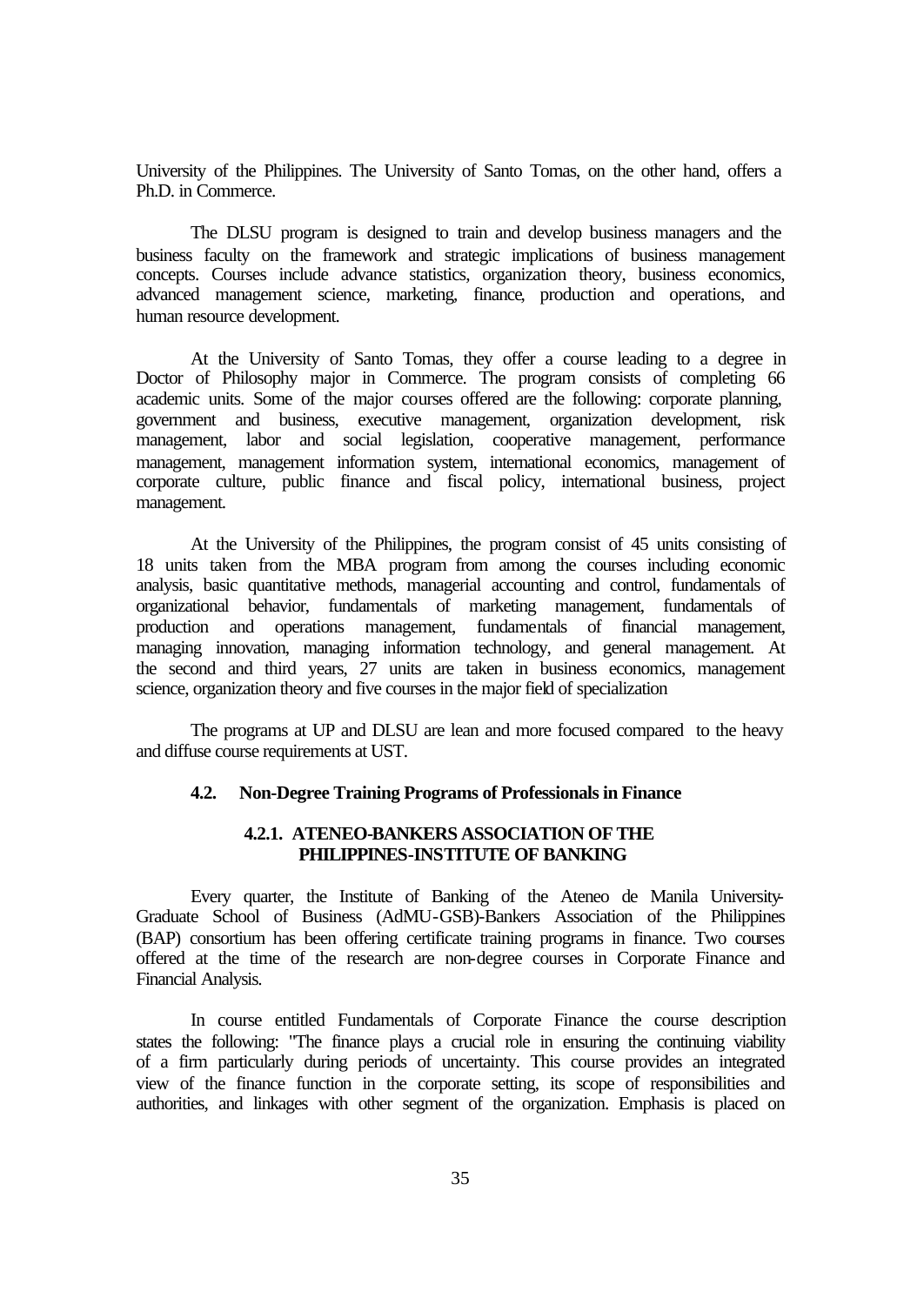the discipline as function of management, upon the routine problems encountered by the financial manager, his/her methods of solution, and the rationale for his/her decisions."

The course, which employs lectures, interactive discussions, case analyses, and practical application exercises, covers the following areas:

- ◊ The Financial Function: An Overview and Introduction;
- ◊ The Mathematics of Finance and Investment;
- ◊ Basic Financial Planning and Control;
- ◊ Working Capital Management;
- ◊ Capital Budgeting;
- ◊ Short-, Medium-, and Long-term Financial Methods; and
- ◊ Special Topics, such as
	- $\overline{\smash{\big)}\ }$  Business Combinations;
	- $\checkmark$  Business Restructuring and Reorganization; and
	- $\checkmark$  Bankruptcy.

The course on Techniques of Financial Analysis, on the other hand, has the following course description: "This course provides the participants with the basic concepts and tools used in analyzing and interpreting financial data. Specifically, the course is meant to assist those involved in making credit decisions evaluate the creditworthiness of credit applicants using financial statements and other relevant financial information. Specific analytical tools and the related financial concepts are likewise discussed from the investment decision-making standpoint."

The course, which employs lectures, interactive discussions, case analyses, and practical application exercises, covers the following areas:

- ◊ Review of accounting fundamentals and generally accepted accounting principles (GAAP);
- ◊ Diagnostic evaluation of financial statements: contents, the interrelationships among numbers, and key areas of concern to readers;
- ◊ Techniques of financial analysis;
- ◊ Cash flow analysis;
- ◊ Time value of money; and
- ◊ Operating and financial leverage.

(Source: Ateneo-BAP Institute of Banking)

## **4.2.2. AIMR CHARTERED FINANCIAL ANALYST EXAM**

The Association for Investment Management and Research (AIMR) offers a Chartered Financial Analyst (CFA) curriculum that is solidly grounded in the practice of the investment profession. The program is a globally recognized standard of measuring the competence and integrity of financial analysts. The CFA exam is administered annually is several countries. In our country, this program is offered by the AIMR in cooperation with the Asian Institute of Management. There are three levels in the study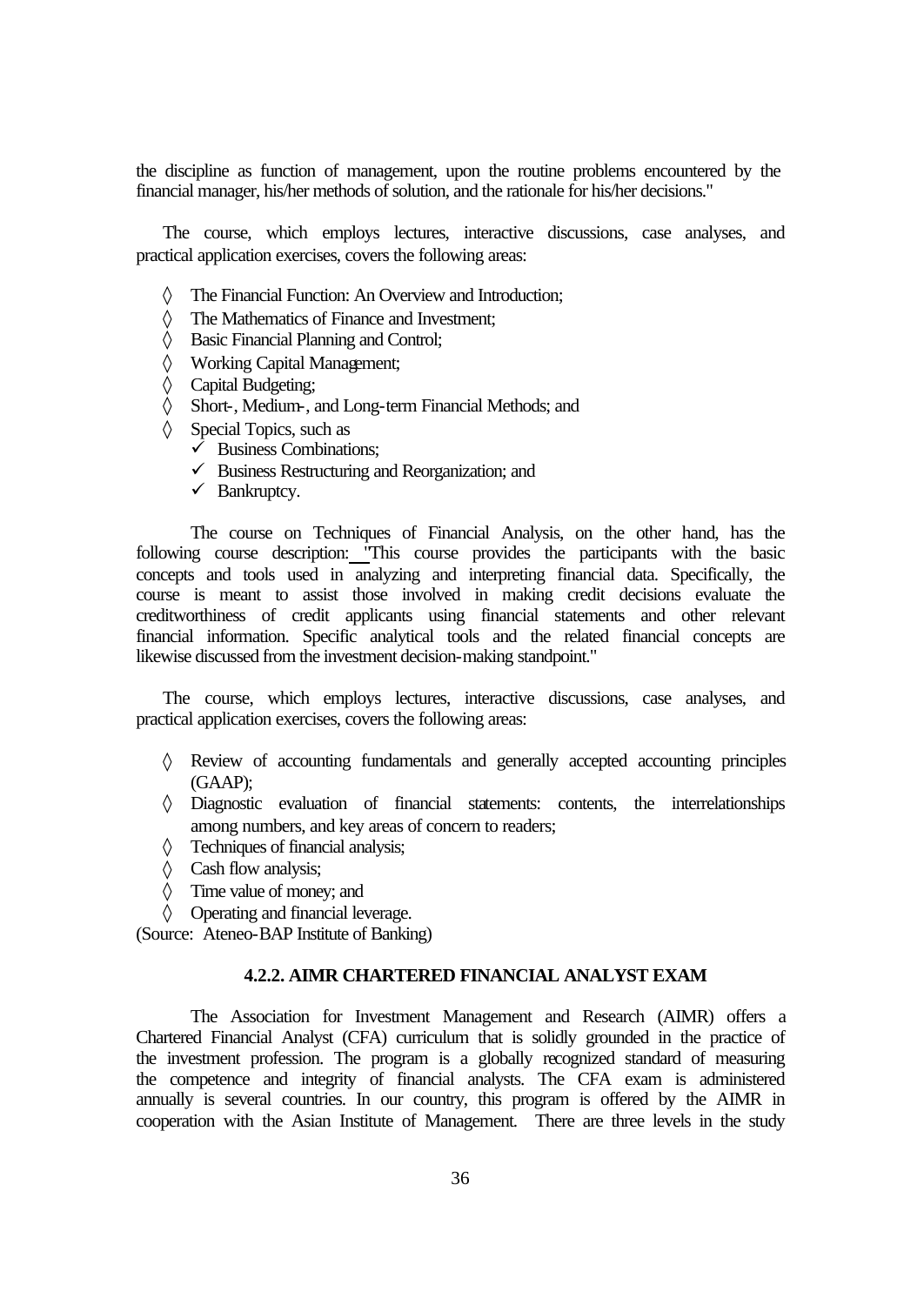program. Level 1 study program emphasizes tools and inputs and includes an introduction to asset valuation and portfolio management techniques.

Level II study program emphasizes asset valuation and includes applications of the tools and inputs (including economics, accounting, and quantitative techniques) in asset valuation.

Level III study program emphasizes portfolio management and includes strategies portfolio management and includes strategies for applying the tools and inputs in managing equity and fixed-income securities. (http://www.aimr.org)

## **4.2.3. FINEX EXAM**

The Financial Executives Association of the Philippines (FINEX) felt the need to professionalize the practice of finance in the country. To this end the organization developed the Financial Management and Analysis Test (FMAT). The examination aims primarily to assist firms in determining the entry-level knowledge of applicants to finance positions in the basic concepts and foundations of financial management. The FMAT also helps firms in identifying the training and development requirements of finance people already in their employ. The test provides corporations with a standardized and objective basis of assessing present and prospective employees. (FMAT Primer--- Appendix 4.5).

The FMAT will have three modules: 1) financial and management accounting; 2) corporate finance 1; and 3) corporate finance 2. Under Module 1: Financial and management accounting, the part of financial accounting will test the examinee's knowledge of basic accounting concepts and methods, and financial statements. Management accounting will assess the examinee's knowledge of the methods, tools, and techniques available for managerial planning and control. (FMAT Primer).

Module 2 or Corporate Finance 1 will test examinee's knowledge on the following topics: understanding financial statements; financial planning and forecasting; sources of short-term funds; working capital policy; management of cash, marketable securities, accounts receivables and inventories. (FMAT Primer).

Module 3 or Corporate Finance 2 will test examinee's knowledge on economics, both macro, and micro. It will test examinees in terms of their understanding of basic theories and principles, of corporate investment, financing and dividend decisions; longterm financial management in the Philippines. . (FMAT Primer).

#### **4.2.4. TRAINING PROGRAMS OF BANKS**

Most banks offer training programs for its employees. Those with management potential from the rank and file are recommended to management training program. The topics include: branch operations, treasury management, trust operations, account management, international finance. After the training program, the trainees take written and oral examinations. Then, they are fielded in the various bank units as junior officers.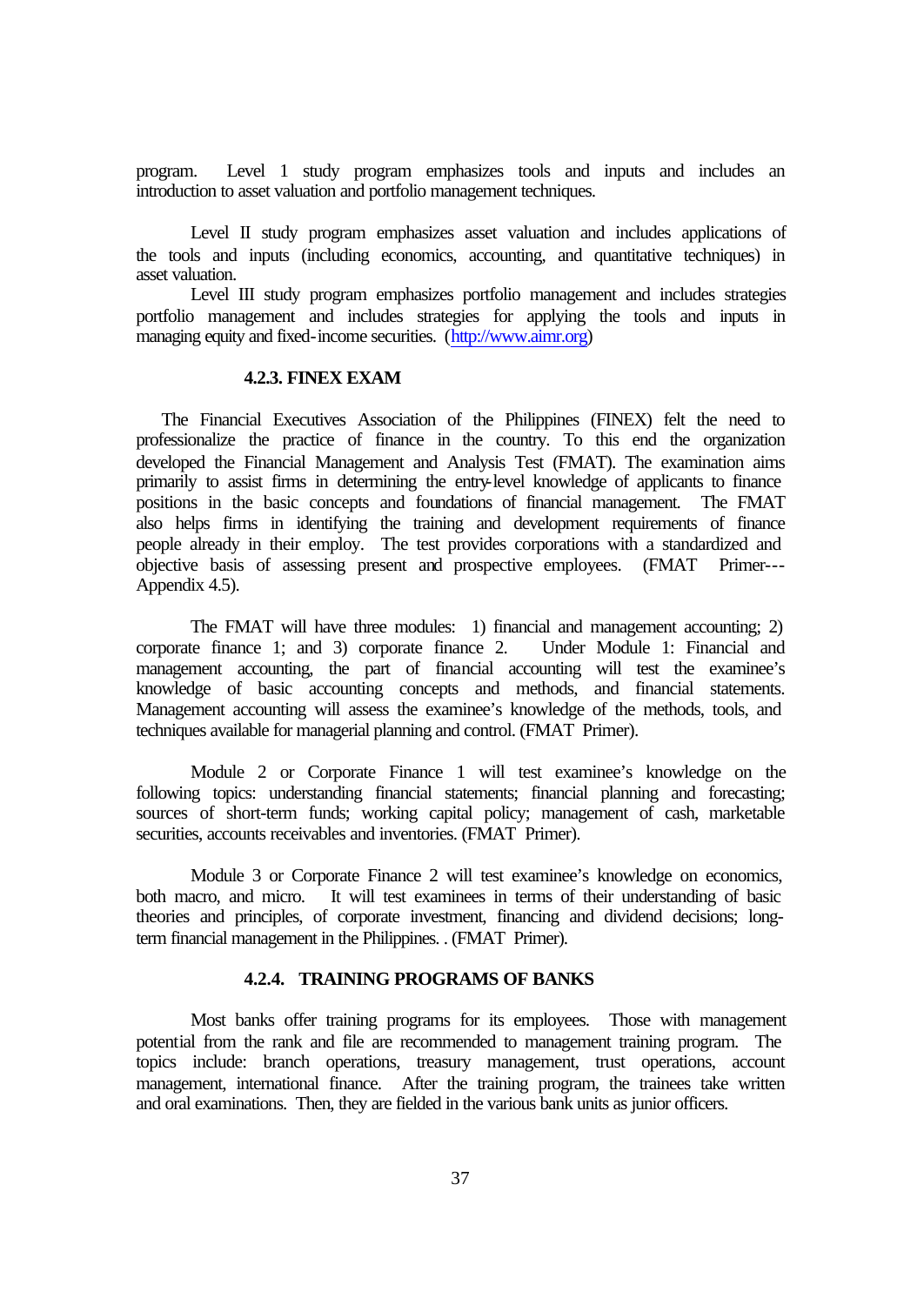Those in supervisory level, middle management also attend seminars to up-date themselves with changes in finance.

## **4.2.5. TRAINING PROGRAMS AT THE INSURANCE COMMISSION**

There are many continuing professional programs that the Insurance Commission offers and seminars is one of them. The Insurance Institute for Asia and the Pacific (IIAP) aims "to support the insurance industry through education, training and research." Also, the IIAP aims to train Insurance officers in the different fields of insurance and management. This is to make sure that insurance companies here in the Philippines are at par with rest of the region.

The IIAP has specific objectives and these are as follows:

- 1. to impart knowledge and skills in insurance and other related fields in the Philippines as well as in the other countries of Asia and the Pacific;
- 2. to develop a core of trained and qualifies trainers in the various subjects involved in the insurance industry;
- 3. to develop the competence of professional managers occupying the lower, middle and upper management positions in the industry;
- 4. to undertake research and studies, conduct inquiries and obtain data on the laws, practices and operations of insurance in the Philippines, Asia and the Pacific for the purpose of improving and developing industry practices, management techniques; skills and technological efficiency;
- 5. to develop and promote courses on insurance and business management, theoretical as well as applied.

The Insurance Institute for Asia and the Pacific also conducts quarterly seminars to further broaden the perspective of those who are interested in Insurance or are already in similar fields. An example of the courses offered comes the list of the  $3<sup>rd</sup>$  quarter seminars are the following:

- a. 109th Basic Non-Life Insurance Course
- b. Reinsurance Accounting
- c. Introduction to Los Adjustment
- d. Budgetary
- e.  $110^{th}$  Basic Non-Life Insurance Course
- f. Engineering Insurance
- g. Business Interruption
- h. Advanced Reinsurance
- i. Fire Surveying and Loss Control

http://www.iiasiapacific.com.ph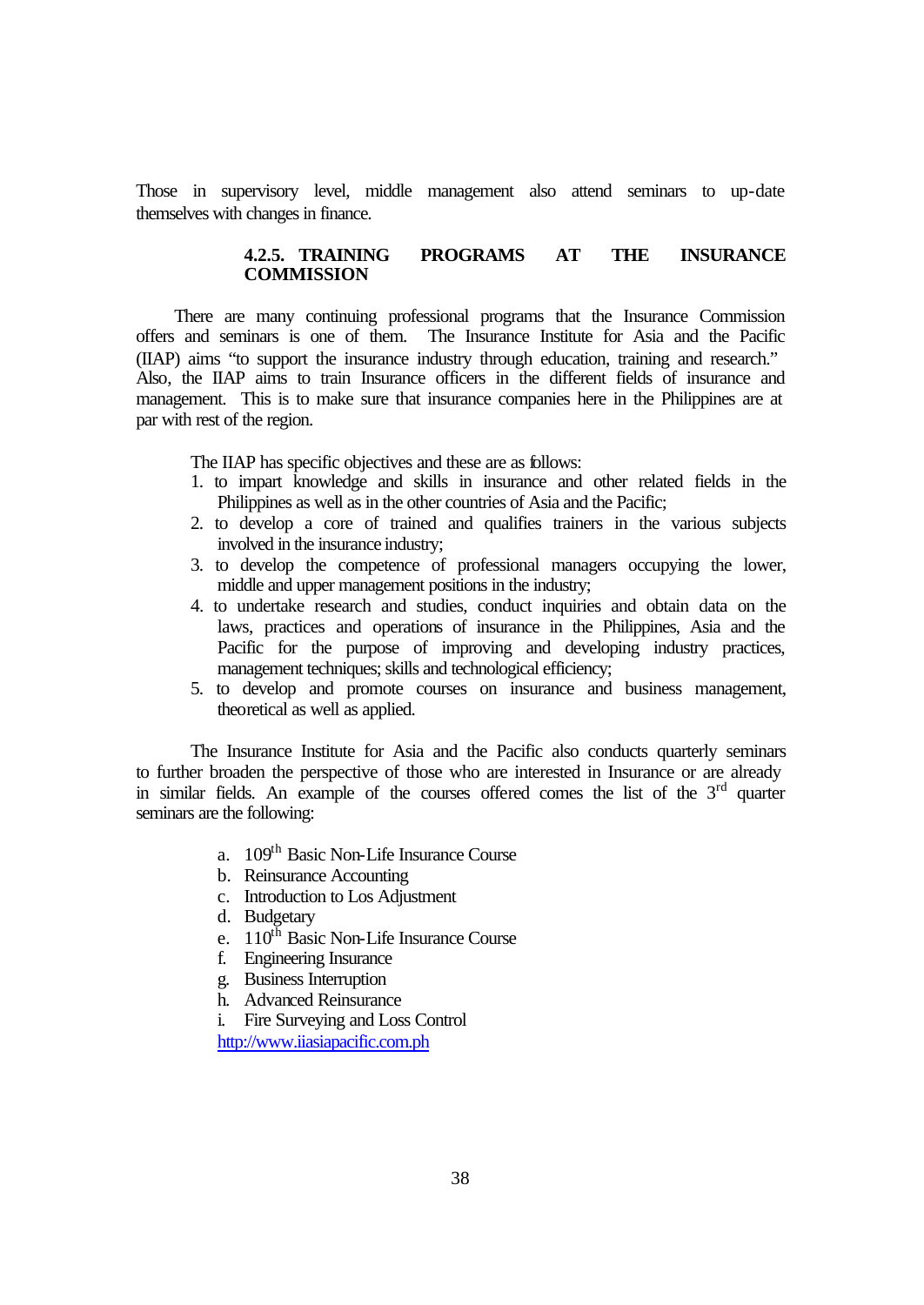#### **4.2.6. TRAINING PROGRAMS OF SEC and PSE**

The Philippine-SEC Institute Foundation, Inc. (Phil-SEC) primary purpose is to establish and provide an institutional medium that will initiate, sponsor, promote, develop, assist, or conduct seminars, programs and projects geared towards research and development in the various disciplines of securities development and regulation and other related fields of endeavor.

The Phil-SEC engages in activities involving any or all of, but not limited to the following:

- ♦ To organize training programs to enhance the skills and qualifications for the Phil-SEC staff regarding the SEC's administrative, regulatory and supervisory functions.
- ♦ To develop professional standards among securities market participants and organize training sessions in preparation for certification exams on various aspects of the Philippines securities industry.
- ♦ To enhance the working knowledge of the Phil-SEC staff and practitioners in the Philippines securities markets on key aspects of financial markets in the Philippines and their regional and global linkages. (PSE Fact Book 1997).

Another training center is the Capital Market Development Center, Inc. (CMDCI). CMDCI is a non-stock, non-profit institution that serves as a coordinating organization for institutions involved in training and research for the development of the Philippine capital market. (PSE Fact Book 1997).

#### **4.3. Comparative Analysis Between Degree and Non-Degree Programs**

Because finance is highly specialized and differentiated field, the degree courses both in the undergraduate and graduate programs are not sufficient to fulfill the needs of an ever changing financial sector in a global setting. With our financial sector being integrated in the global market and the impact of information technology, new products and services as well as skill requirements are emerging. The current degree programs offered by educational institutions cannot fulfill all the human resource needs of this dynamic sector. One school of thought views the role of educational institutions as providing the training for basic skills and competencies. Another perspective is the need for schools to train individuals with the specific skills needed by the industry.

The first view emphasizes basic education and foundation courses. They should be trained in communication skills, reading and writing and critical analysis and people skills. On foundation courses, finance practitioners should be well-grounded in economics, mathematical analysis, statistics and accounting.

If the graduates of finance programs are well grounded in these foundation courses, then professional organizations as well as financial institutions can play an important and relevant role in providing non-degree continuing professional education.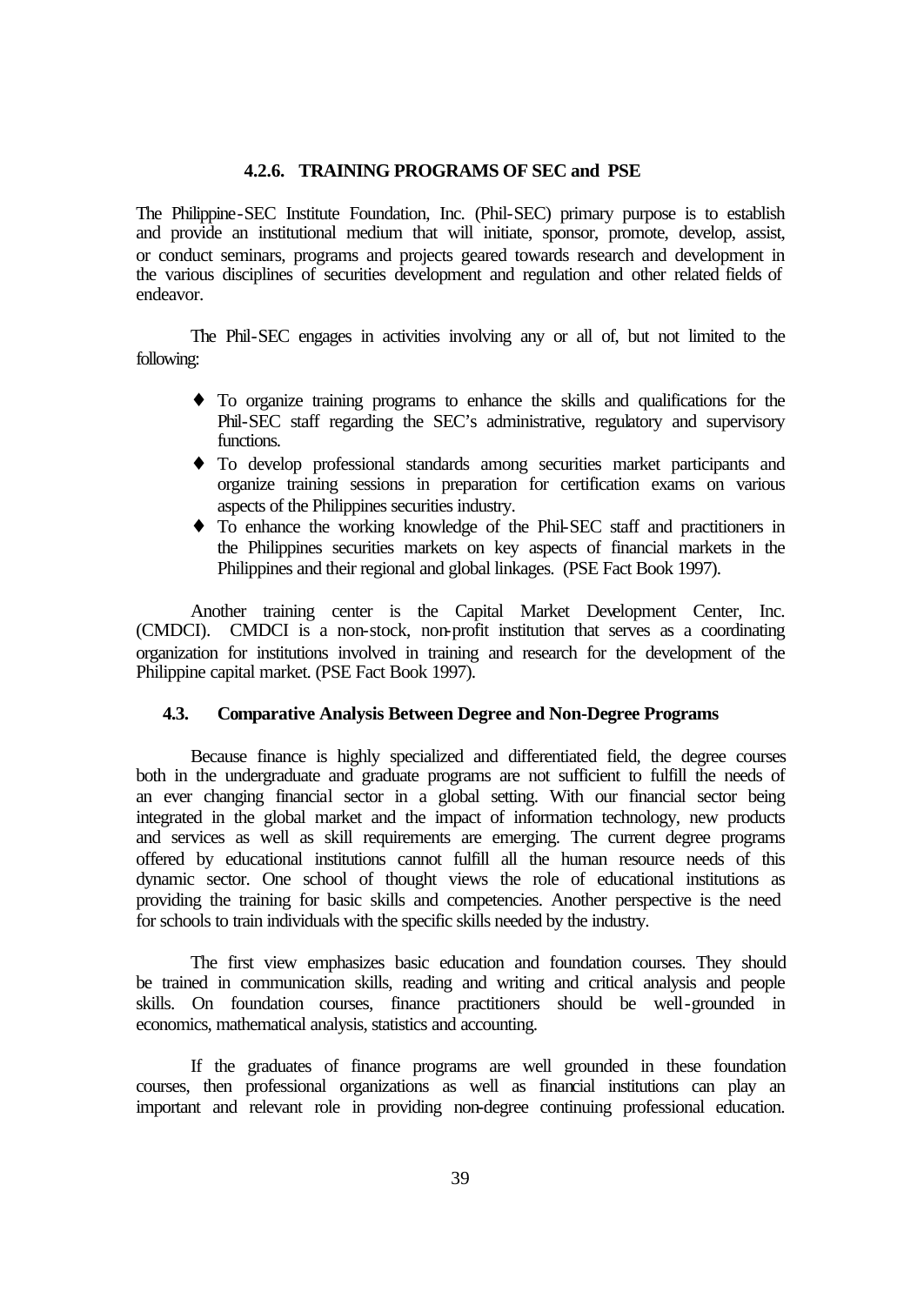They can complement what academic programs conducted by educational institutions by offering training and non-degree programs meant to upgrade finance professionals in the current developments in the field. The training programs will be specific and intended for practitioners in financial services.

There are some sectors in the finance industry calling for licensure examinations in the name of professionalzing the finance practitioners. Although, this has some merit in terms of limiting the number as well as for quality control, there are also disadvantages. For one, the accountancy programs of our business schools are geared primarily towards the passing of the CPA licensure examination. Because of this orientation, a number of some of the more important issues in finance, economics and statistics that CPA should also understand particularly those who will be finance professionals are not offered in their academic curriculum because these courses are not covered in questions asked in the licensure examinations. A licensure examination in finance similar to the CPA licensure examination may fall into the same pitfalls of the latter and limits the flexibility and dynamism in finance education.

If any licensure examination be given, it should be to practitioners in the field and for specific services in the finance sector. In addition, it should be given by a professional organization. The key is continuing professional education and upgrading of professional competence similar to the ones practiced by medical doctors and actuaries. One problem with licensure examination is that once you passed it, you may possess the license forever. But a profession like finance, the developments are so fast and the service offered are ever increasing, there is a need for periodic review and evaluation of competence of professionals.

Initially, the non-degree programs complement the degree programs. It bridges the gap between the needs of industry and what the academe has taught. Apparently, new graduates are still inadequate with technical skills and come in raw. As for the FMAT, it gives would be employers, an assessment of the applicant's grasp on the concepts in financial and management accounting, corporate finance and economics. These areas are covered in all the programs offered by the five schools surveyed by CHED (see Sec.4.1.2).

Those who are serious in pursuing a banking career can look at the course offerings of the ATENEO-BAP Institute of Banking since these specialized courses and the professional's experience can prepare him/her for executive positions. Also, another way of preparing for higher management levels is through MBA and management training programs of banks. On the other hand, those who want to pursue careers in the stockbrokerage can take the test conducted by Phil-SEC to be a licensed trader.

Those who want to be chartered financial analyst, can take the three levels of program study. Most of the topics included in the review are covered by the five schools surveyed. However, the coverage may not be an in-depth as the one required by the CFA test. The recommended materials maybe used by some schools in their courses but not all of them.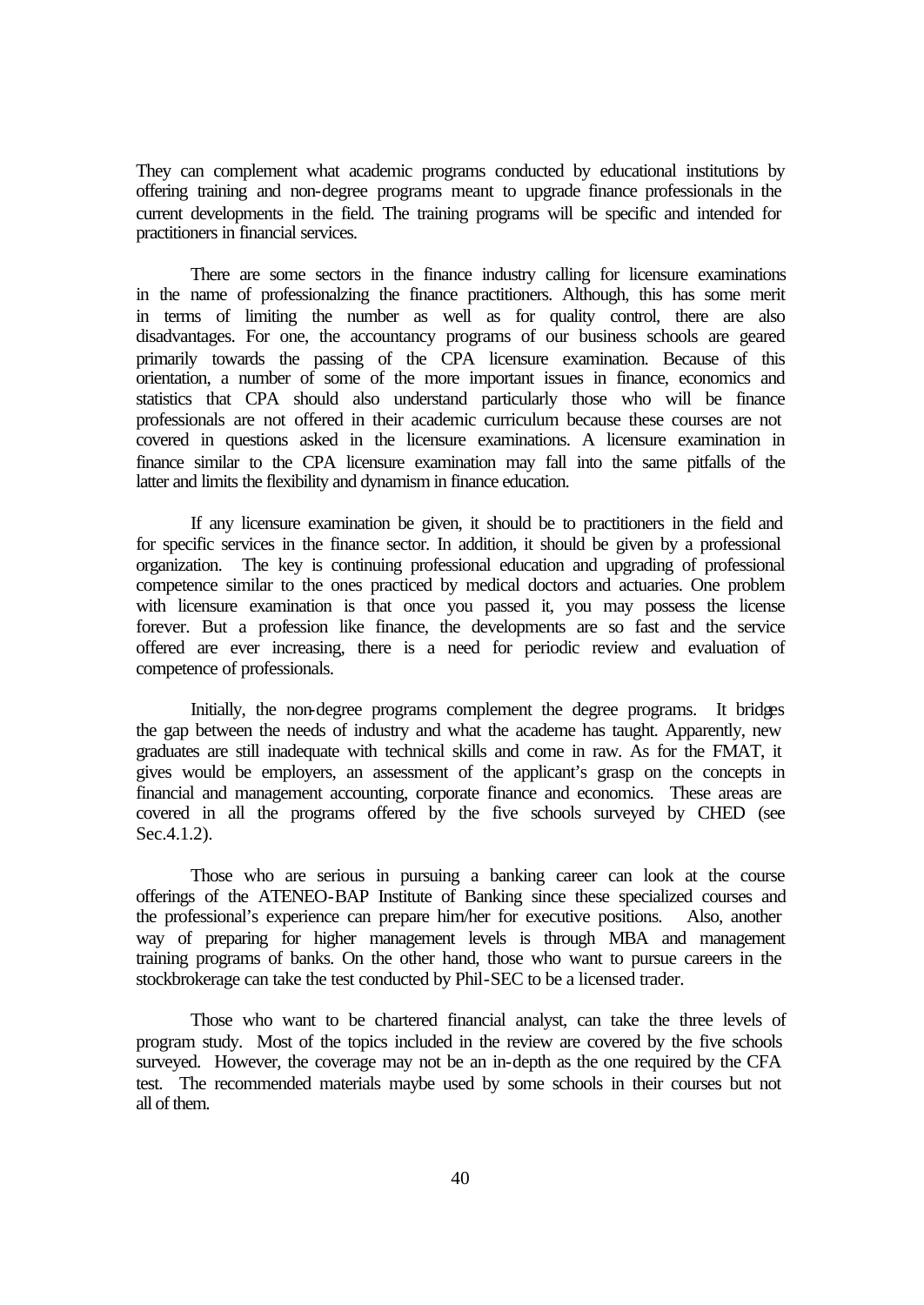Most of the training programs abroad focus on the preparation for the CFA examinations. Several review programs are given for the CFA examinations. Other training programs include financial planning, insurance, securities licensing (Appendix 4.6).

#### **4.4. Demand and Supply Analysis of Manpower Requirements**

For the analysis of demand for labor in the financial sector under a globalized setting, we based our estimates on the trend of the employed laborers in sector from 1988 to 1998 taken from the annual Labor Force Survey of the National Statistical Office (NSO). The period covered in the analysis is quite relevant because this coincides with the liberalization of the sector and opening to the global market.

Appendix 4.7 shows the trend in the number of employed workers in banks, nonbanks and insurance institutions by educational qualifications over a period of 10 years. In 1998, there were 260,915 workers employed in various institutions of the financial sector where banks accounted for 55% of the workers. Non-banks and insurance firms, on the other hand accounted for 22% each of the estimated employed workers. The estimated employment figure for the sector accounts for only 0.88 % of the total labor force of the country.

Although the sector absorbs only a very small portion of the economy's labor force, it is one of the fastest growing sector in terms of employment. While the national labor force has increased by 32.42% over the period covered in the analysis, the financial sector has increased by 60% for the same period. In 1988, the sector has employed an estimated 163,032 workers with banks absorbing 58% followed by insurance with 32%, and non-banks 10% of the total. The non-banks registered the highest growth rate in the past 10 with an estimated growth rate of 275% followed by banks with 51% while insurance has remained almost stagnant registering a very low 11% growth rate. This trend implies that financial liberalization in the country brought about tremendous growth in employment in non-banks financial institutions.

In terms of educational qualifications, 70% of the employed workers in 1998 are college graduates and 17% are college undergraduates. Banks registered the highest proportion of workers with college degrees (76%) while non-banks has the lowest with 56 percent. One-fourth of the employed workers in non-banks institutions are college undergraduates.

Since the data presented in Appendix 4.7 represent the stock of manpower per year in the sector, for demand analysis we need the employment flow or the changes in the stock of employed workers. To do this, we have subtracted the previous year employment stock from the current year employment stock to get the incremental required manpower per year. The computed changes represent annual demand for manpower in the financial sector. This computation was done only for workers who are college graduates. (See Appendix 4.8).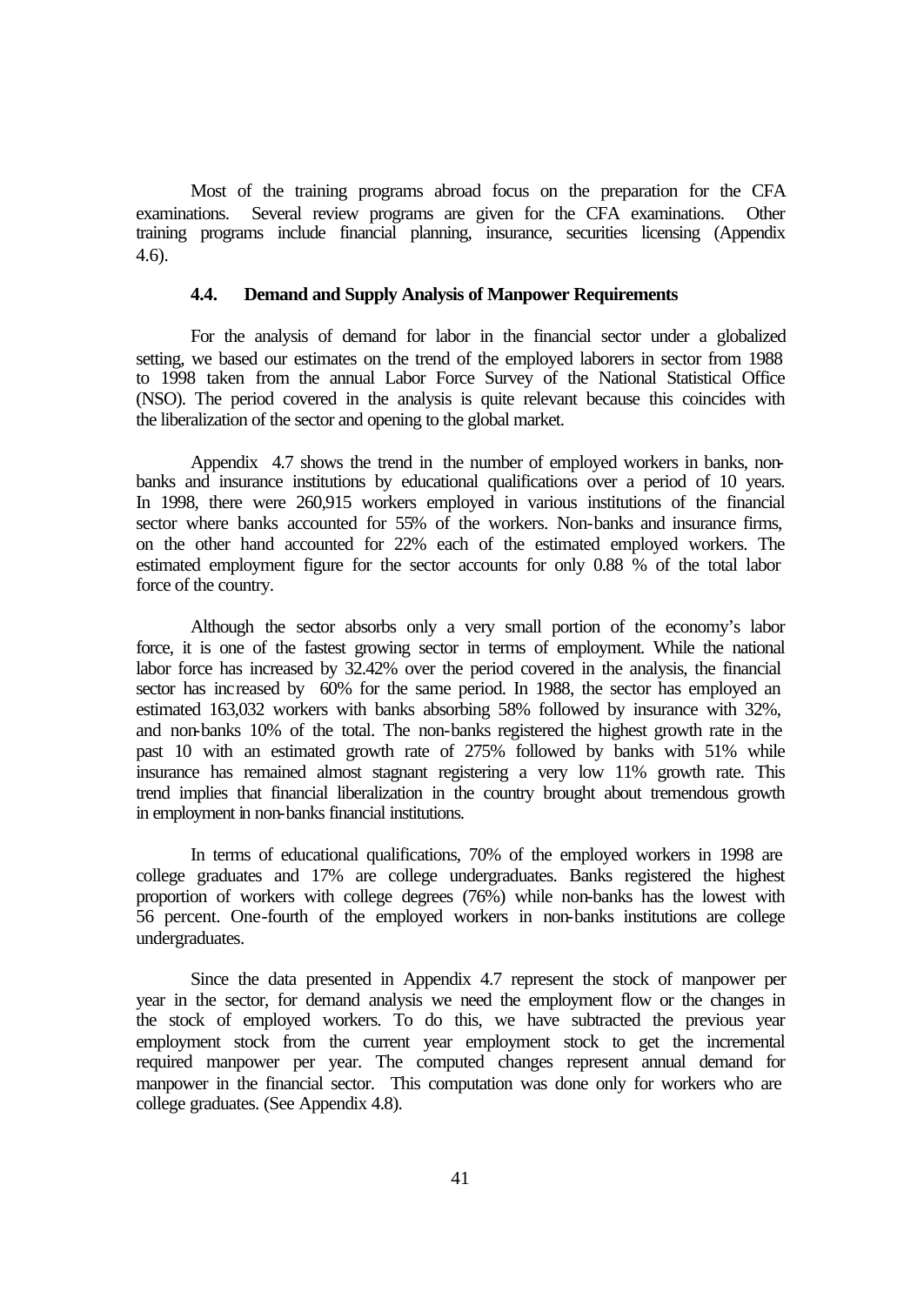From Appendix 4.8, we observe fluctuations in demand for manpower over the years. The highest annual demand was registered in 1997 with 33,741 while negative increases were noted in 1991 and 1997 of over 7,000 each. The 1997 negative employment increment can be attributed to the regional financial crisis that took its toll on the ability of the sector to absorb additional workers. The 1991 experience can be due to the stagnant growth of the national economy.

For supply, we have used two indicators in the absence of data on the number of students as well as graduates of finance programs in our colleges and universities. The first indicator utilized is the number of graduates in commerce and management while recognizing that only a small portion of the commerce graduate are finance students. This data was taken from the Commission on Higher Education (CHED). The second indicator that is probably nearer to the number of finance graduates and the graduates going to the financial sector is the number of CPA examinees. This number based on the annual passing average in the CPA licensure examination taken from Professional Regulation Commission (PRC). However, we recognize the limitation of this number as it understates the number of accounting graduates since many accounting graduates do not take the licensure examination.

Based on the first supply indicator which is number commerce graduates, we would expect a substantial excess supply of graduates to fill in the annual manpower requirements of the financial sector. The highest excess was registered in 1994 with 81,001 and the lowest in 1997 with 7,323 excess manpower. However, if we use the number of CPA examinees, there are years with shortages and years of excesses. The annual demand was higher than supply in 1990 (-249), 1995 (-2,386) and 1996 (-25,813). However, the negative increments in supply in 1991 and 1997 due to the economic crises gave rise to huge surpluses amounting to 17,668 in 1991 and 16,798 in 1997. Based on these estimates, we find that the manpower requirements of the financial sector has been met by the graduates of commerce programs and even the accountancy programs.

## **V. Issues and Concerns**

#### **5.1. Adequacy of Existing Training Programs in Finance**

There are some positive features contributing to the relevance and potential strength of the undergraduate finance education in some select schools in the Philippines. The fact that we use English as a medium of instruction, many of our courses in finance can avail of some of the latest textbooks written in the English language, and used extensively in many universities abroad. In addition, the course syllabi often follow the contents of books and patterned after standards set in many American universities. Another feature in many private higher educational institutions in the Philippines is the hiring of a substantial number of part-time faculty members. In some select institutions, these part-time teachers are practitioners in the finance industry, mostly senior officers of banks and other financial institutions. A good number of these senior officers, who are teaching on a part-time basis, have earned their graduate degrees in business either here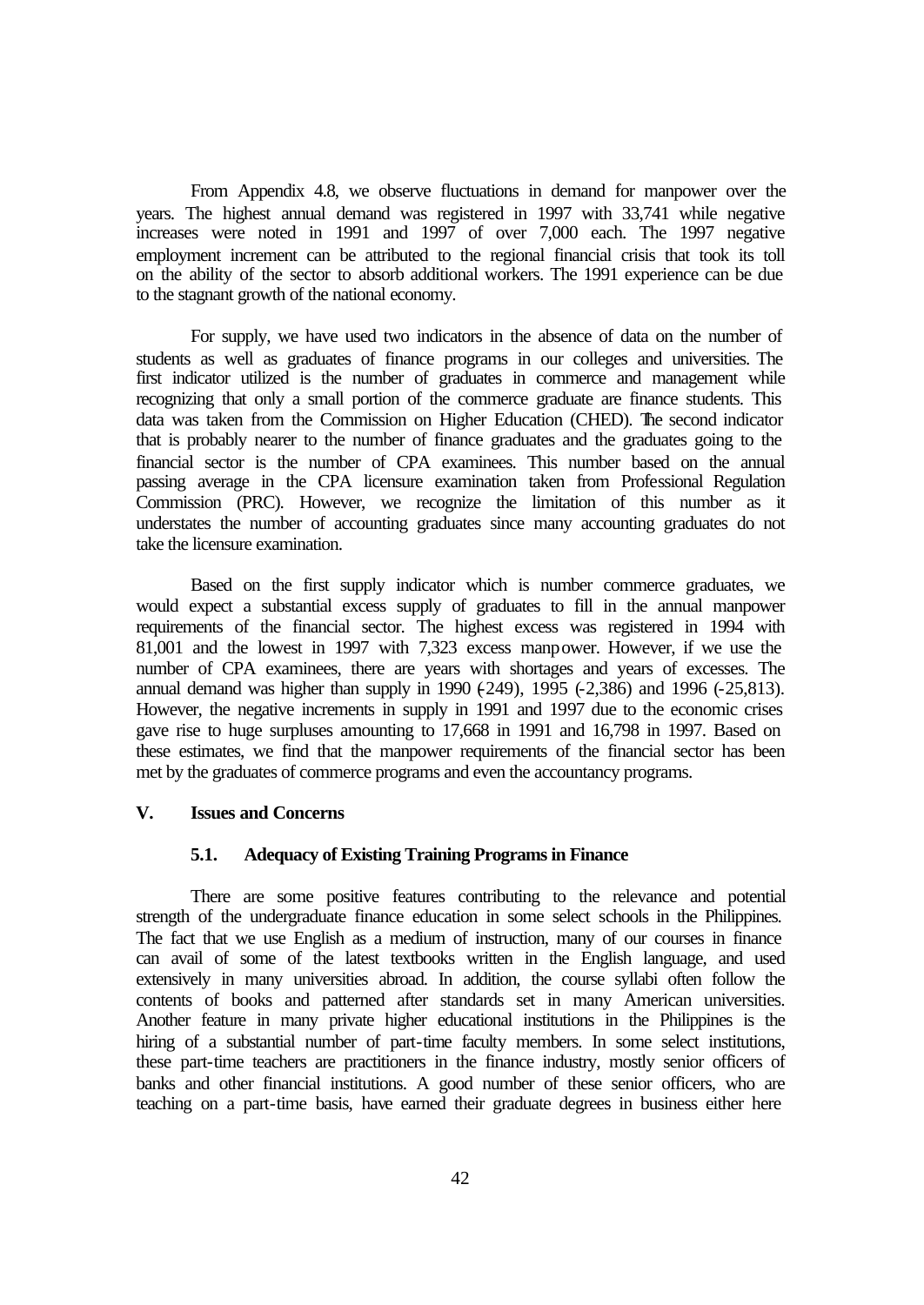and abroad. Thus, we have qualified practitioners who can teach and utilize some of the best textbooks available in finance.

However, the problem as cited in a previous section of this report is the manner in which the syllabus is carried out and academic curriculum implemented. Given the limited academic qualifications of majority of teachers in many schools; the heavy academic load they carry every semester; and the lack of professional practice, they may not be able to appreciate the technical sophistication and the dynamic changes in the field of finance, particularly, in a global financial environment. Because of the inadequacy of teachers, some finance teachers use locally written textbooks that are usually surveys of the various components of the discipline.

Another problem faced by educational institutions is the limited number of schools that are able to hire financial executives as part-time faculty. Even in big cities outside Metro Manila, the most that they can get are branch bank managers in the region. Since many of the key financial institutions are in Metro Manila, it is difficult for these non-Metro Manila schools to get highly specialized individuals in finance.

Aside from the quality and other academic constraints, the undergraduate programs in finance seem to be inadequate to meet the demands of a rapidly growing field brought about by globalization and information technology. This deficiency is supposed to be answered by the various graduate programs in finance and related fields. The graduate programs in finance at DLSU, UP and UST, and in accountancy at DLSU and UST have well-defined and specific curriculum intended to answer several niches and differentiated manpower needs in the financial market. However, in spite of the growth in the financial sector, students in these programs are very few compared to the students in the MBA programs in these universities. In fact, graduate education in the country is composed mainly students in business, mostly MBA, and students in education. One interpretation for this strong demand for MBA program is the preference of business students for the general management thrust the program provides. It can also imply that for specialized training, like financial services, practitioners oft not to enroll in graduate programs but prefer specialized non-degree training programs.

This trend in graduate education in finance has certain implications on the role of degree-granting institutions in the formation of human resources in the financial sector. It seems that the emerging role of schools is not primarily the training of human talents with highly specialized skills in finance. As mentioned in previous literature and studies, what the financial sector needs are individuals with good communication skills and analytical skills or highly trainable and adaptable individuals. If this is the case, our undergraduate programs in finance should be well grounded in the foundation courses that stress the training of students in communication skills, critical analysis and human relations skills.

As mentioned in the Chapter 3, a survey done by the BAP, survey of stock market brokers, and insurance industry showed the required skills for entry level: For the Banking Industry, requirements include excellence in oral and written skills and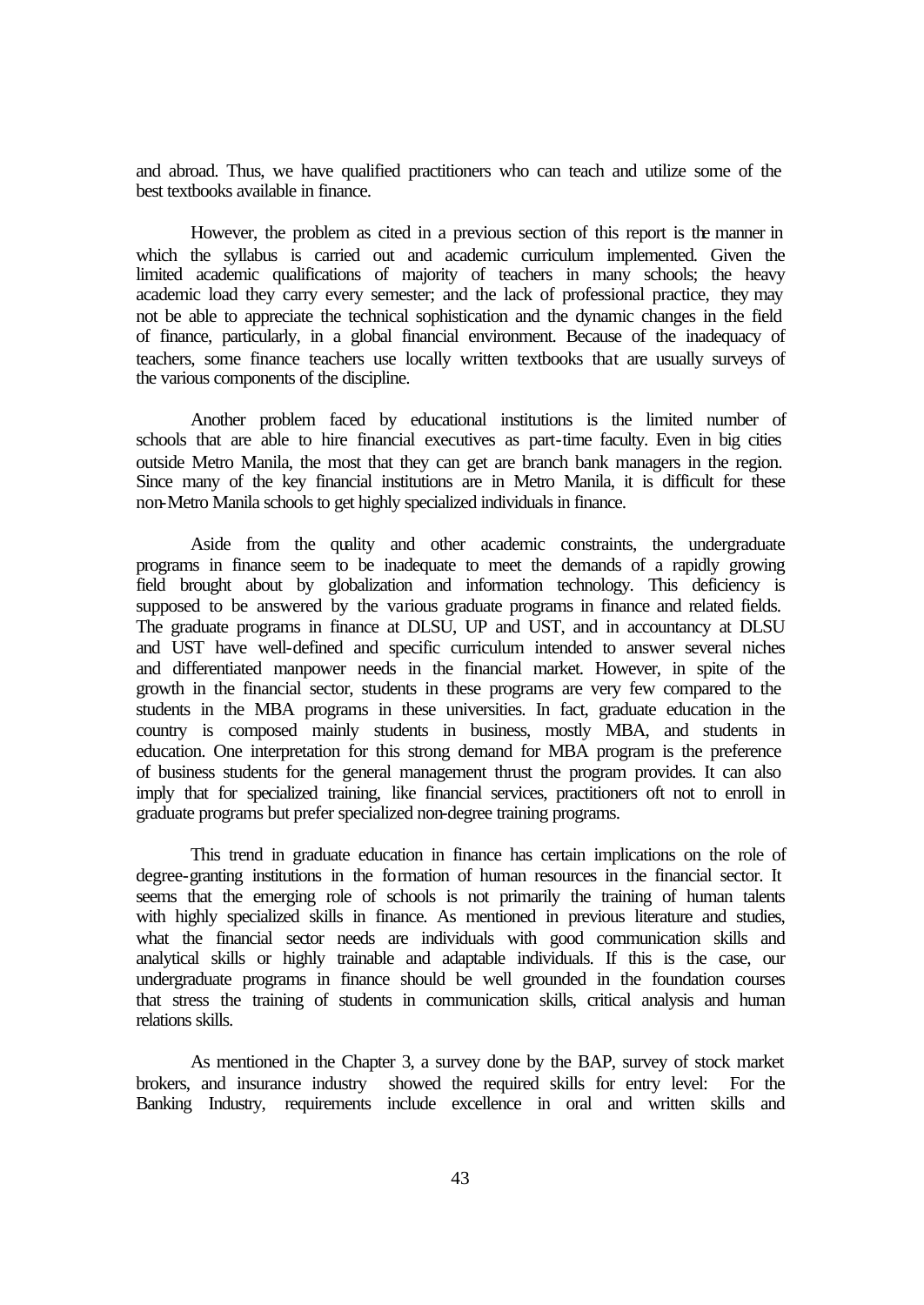proficiency in numbers or forecasting; good analytical skills, attentiveness to details, and orderliness. Knowledge in computer applications like MS DOS, Microsoft Office and other computer applications. They must also have a background in accounting and finance.

For the Insurance Industry*,* the specific skills required of an applicant are almost similar to the banking and stock brokerage professions. They include: excellence in written and oral communication; selling and servicing; and computer literacy.

For Stock Brokerage firms*,* no specific course or age is required, as long as he or she passes the Certified Securities Representative examination given by the Securities Exchange Commission. For the order taker, he/she is required to take the MAKTRADE Examination, before one gets a license. He/she must also have an adequate knowledge of the stock market here and abroad.

The above results are not mere adherence to CHED requirements but this somehow facilitates training of graduates joining said industries. Probably what is needed is familiarization with products offered in the global market. As for the banking and stock market industry, the trend is to go more online banking and trading. We have a few banks and brokerage firms who have dealt with online banking. Also, derivative and option products are being developed in the banking area. However, our curriculum touches this topic at a minimum level because the argument of faculty is it is difficult to teach something that does not yet exist or perhaps is just being introduced in the Philippines.

Also, for the stock exchanges and insurance, cross listing of products and familiarity with them is necessary to be abreast with developments in a globalized environment.

The relevant and appropriate training programs for financial specialists, therefore, are the non-degree continuing professional education programs conducted by several professional organizations. These programs are task-specific, skills-oriented and tailormade to suit the needs of financial professionals in a rapidly changing financial sector. In complementing the degree programs, they bridge the gap between the needs of the industry and what the academe has taught the students. For example, the proposed FMAT of FINEX can assess the applicant's grasp of the basic concepts in financial and management accounting, corporate finance and economics. For those pursuing a career in banking, the comprehensive course offerings of the ATENEO-BAP Institute of Banking can prepare individuals for executive positions. Those who want to be chartered financial analyst, the CFA program and test conducted by the Association of Investment Management and Research is a must. The various training programs of the Insurance Commission, Philippine Stock Exchange and the Securities and Exchange Commission are highly organized to suit varied needs of the sectors the finance industry. Given the breath of coverage of finance, the differentiated specialization and the innovative changes in the sector, no graduate program in business, accountancy and finance in this country can match the scope and breath of specialization given by these training programs.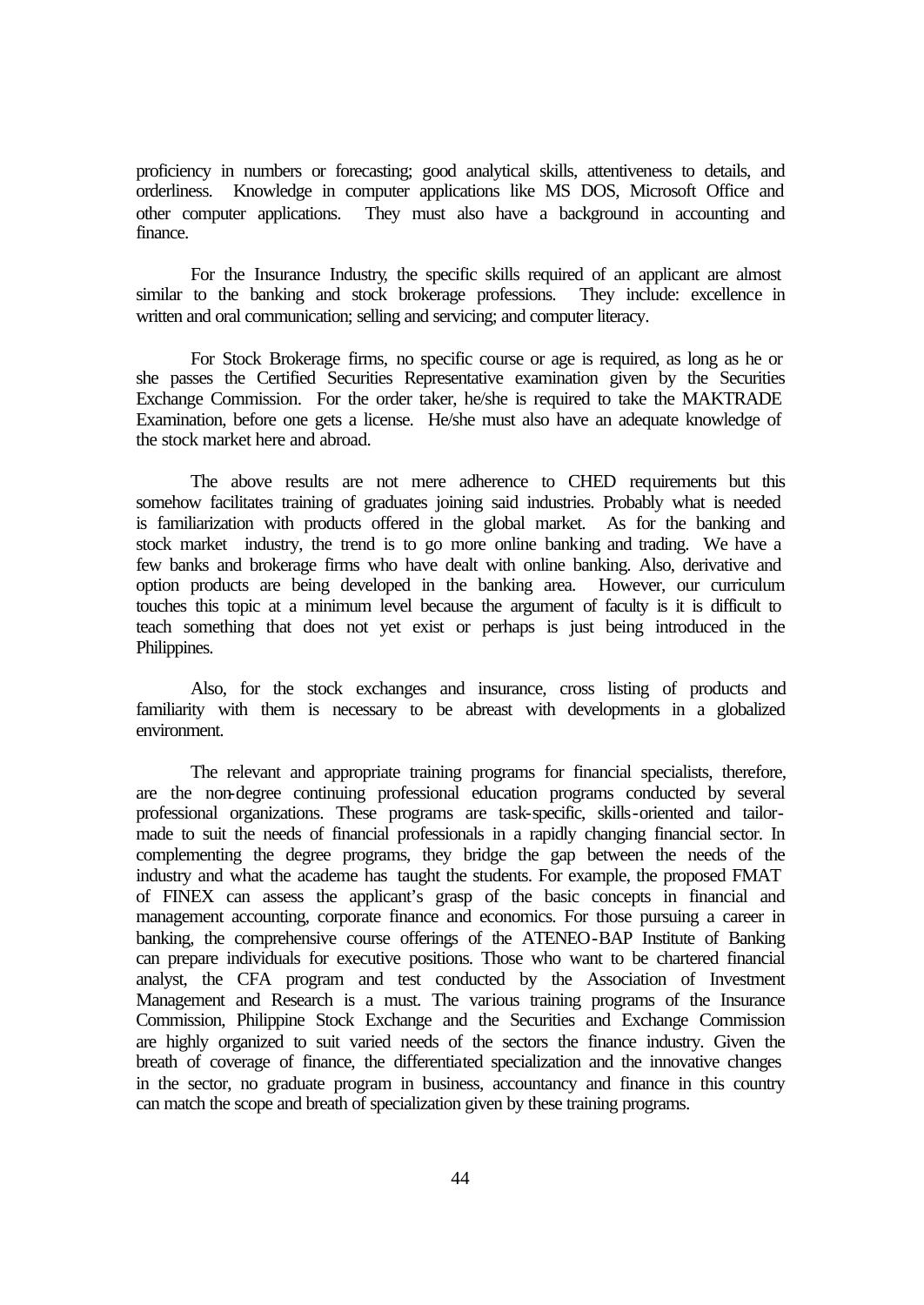Granted that academic programs are rather incomplete in meeting the training needs of the financial sector and since the relevant finance training programs are taken in post-baccalaureate non-degree programs provided by professional organizations, what then is the role of an academic undergraduate finance and finance-related programs? Aside from the formation of the crucial skills and competencies, undergraduate programs may serve as a screening device in selecting graduates that the industry will hire. The screening devices or information-enhancing indicators may include, among others, the type of schools and academic programs attended by the job applicants.

Although finance is a very specialized field, graduates of commerce, accounting, computer science, banking and finance and economics, are being hired in several financial institutions. However, it is perceived that accounting graduates or CPAs would be more productive employees compared with finance graduates, other things being equal. Graduating with honors and with special awards as well as the type of school where applicants graduated are also given priority as they enhance the information given to the employer on the ability and potential productivity of the employee.

Schools of recognized quality are perceived by the industry as leading institutions that provide quality education and produce good graduates. Many companies hire graduates from these schools as they match the manpower needs of industry. Since students are also informed of this industry perception, they in turn demand the services and programs of these academic institutions as part of their information-enhancing activity rather than for increasing their productivity through the acquisition of skills.

If schools are consistent in maintaining the quality of their programs and graduates over time, they are able to create an image or a charter of quality institution. As perceived by the students and the industry, maintenance of this image or charter may lead to a sustained demand for their graduates as well as the continued competition among students for limited spots in these academic programs. Schools, in turn, are able to get the best students among several applicants given limited slots available due to resource constraints particularly qualified teachers, classrooms and other educational inputs. The role of college education, therefore, from this perspective is to screen students with high mental and emotional abilities from those with low abilities so that firms will be able to train them with ease and at lower costs.

#### **5.2. Quality of Graduates**

Based on the BAP study, there is a perception among banking executives on the inadequacy of graduates of entry-level positions on skills required in banking institutions. Although many of the newly hired employees of the banks are coming from other nonfinance academic programs, the very few graduates of finance programs are going into the more lucrative sectors in the financial sector. Many finance graduates can end up as financial analyst or dealers in the stock market and securities market. Even in the banking sector, there are positions that are more competitive than bank tellers. Moreover, there is a perception among applicants on the ranking of banks based on their compensation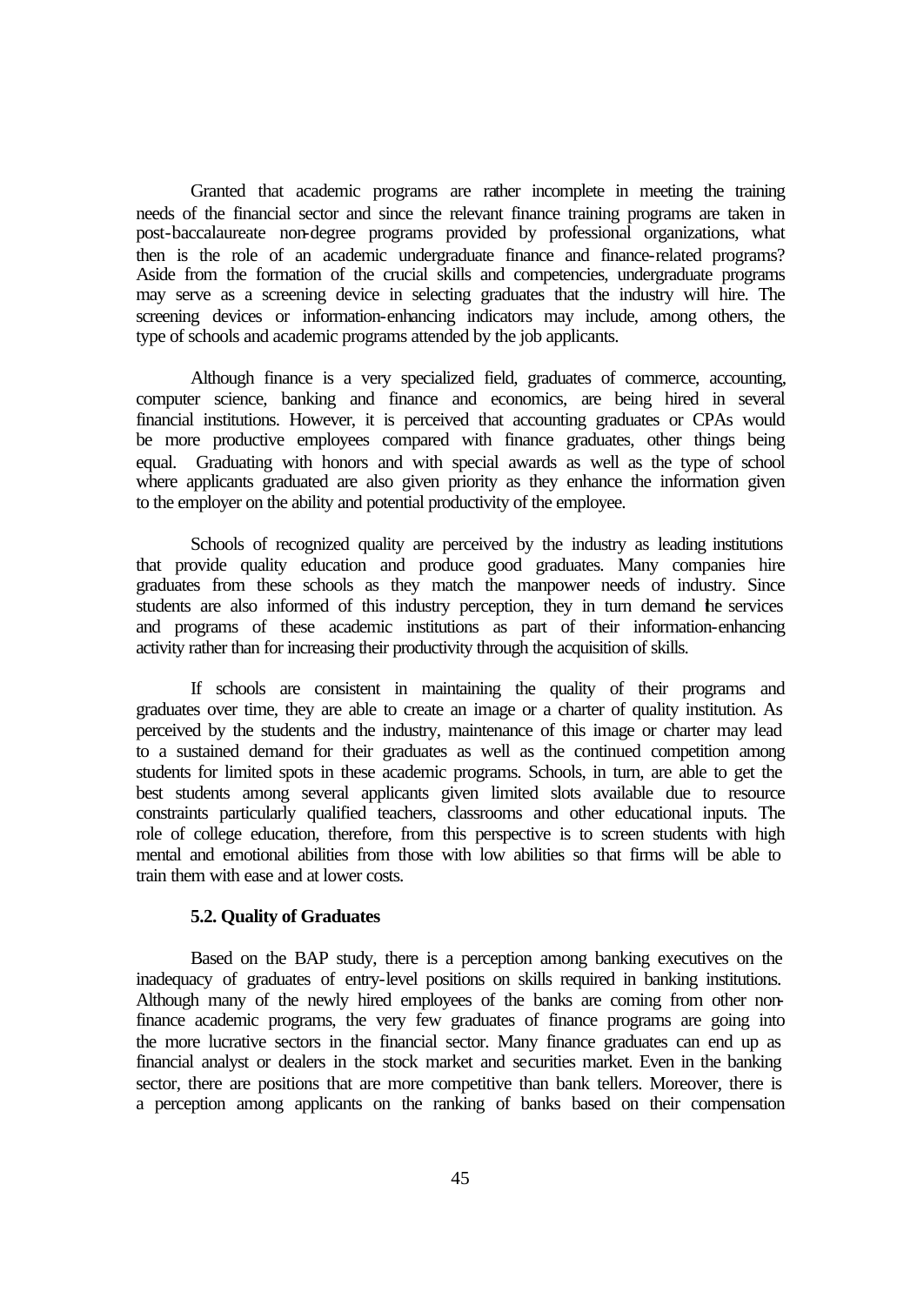package as well as programs for professional growth. These factors together with numerous professional options in the industry can limit many banks to hire non-finance and sometimes non-business graduates.

In many schools, finance students are perceived as second class citizens compared with accounting students. Even in the labor market, this perception continues as many firms hire accounting graduates with special premium for CPAs for finance-related job. Is this a manifestation of screening process in the job market? Does a CPA applicant possess a package of good information on his ability to perform his job adequately?

Because of the high failure rates in the CPA licensure examination averaging 83 percent in the last five years, some unsuccessful examinees are attracted to jobs related to finance. In addition, it is estimated that more than half of the CPAs in this country are not in public accounting or auditing professions as indicated by the low percentage of taking continuing professional education and renewal of license. (Tullao, 1999). It is possible that these professionals are in accounting-related fields including finance. It is not unusual to see that many of the treasurers, vice-presidents for finance, and key officials in the treasury are mostly CPAs but they are not practicing public accounting or auditing.

The orientation of accountancy programs in almost all schools in the country is towards the passing of the CPA licensure examinations. In addition, many of the students who take the accountancy program and pass the CPA examinations are usually the top students in the hierarchy of business programs. Since this is the case and as argued earlier, it is possible that many of our key finance officers possess good academic credentials and intellectual ability but they did not specialize in finance in their undergraduate programs. But then, where did they learn their specialized knowledge in finance? It is highly probable that on the job and specialized training programs were taken by them financed by the company or the individual. Since these individuals possess high intellectual ability, they are able to absorb new knowledge and easily trained in new skills that become the determining factors of their successful professional careers in finance.

If this case continues in the labor market for financial services, companies will continue to hire CPAs, and MBAs first before considering those with finance degrees. Since the market is relatively segmented, firms offering attractive compensation package and perceived to have affirmative action programs towards professional growth will be filled in by CPAs and MBAs. Graduate finance undergraduate may end up in the second tier of jobs and firms. However, finance being part of the service industry, it will require jobs of service front liners who may be recruited from non-finance and even non-business programs. The limited knowledge of basic finance of these employees can sometimes increase the internal training programs of banks.

Because of this perception of being second only to CPAs, many finance executives and practitioners are planning to initiate an examination for financial analyst as one move towards the professionalization of finance specialist and give the CPAs a stiff competition in the labor market in an emerging financial market.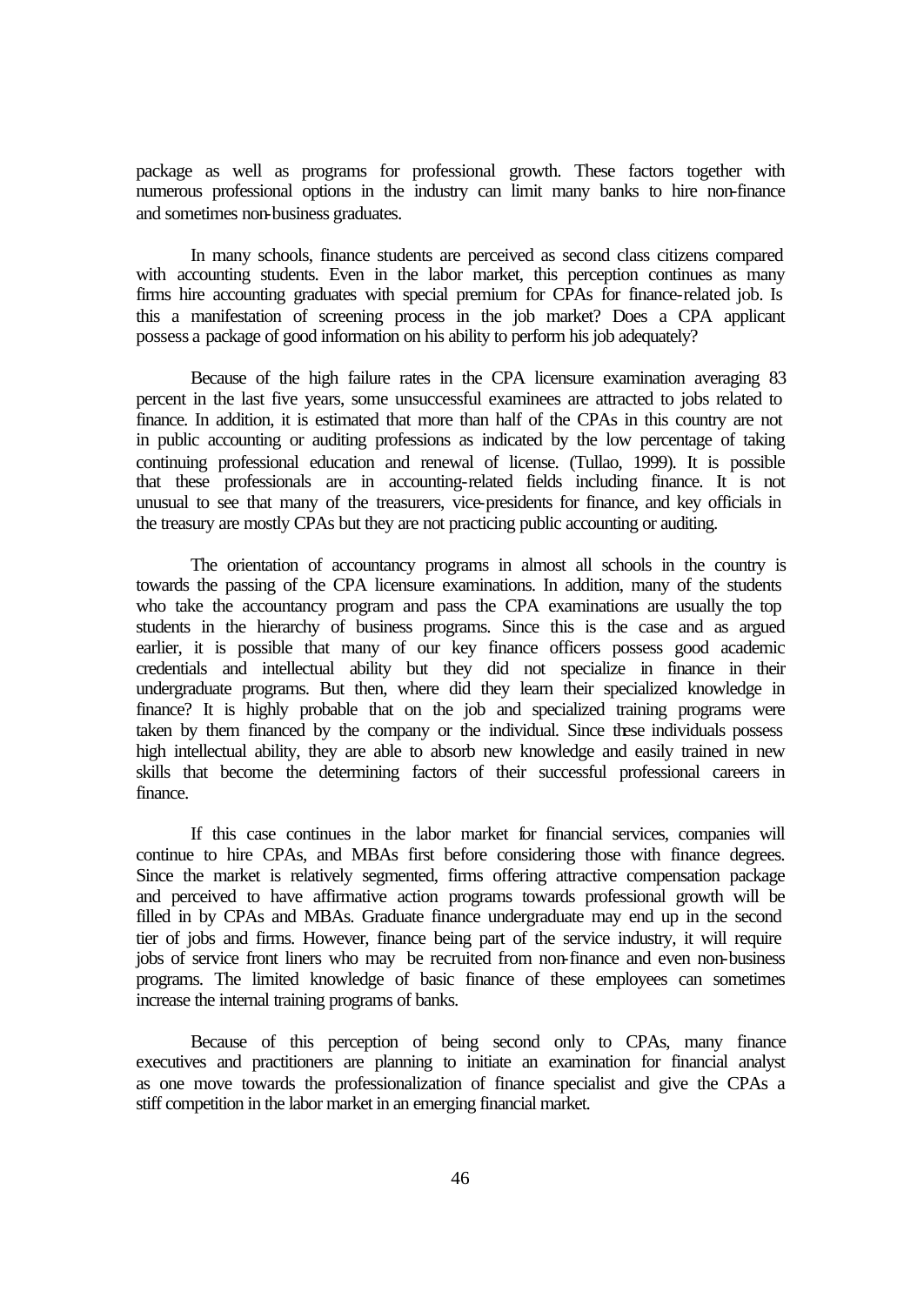#### **5.3. Matching Industry Needs with Educational Capacity**

Based on our initial demand-supply analysis of manpower requirements in the financial sector, we have concluded that the manpower demands of this dynamic sector as shown by its rapid growth in employment can be matched by the graduates in commerce programs as well as graduates in accounting programs. There is a view in the industry that there is more than enough finance graduates to fill in the available positions but too little graduates who can meet the standards set by the finance industry. Only graduates from the top Philippine universities can meet the industry's criteria. Aside from poor communication skills and lack of computer literacy, the inappropriateness of their knowledge of finance with the requirements of a globalized financial sector are often cited as problems in hiring new graduates. Mismatch in relation to the competency level of graduates with that of the demands of the industry is not a new issue in the financial sector and the educational sector.

The complaint of the industry on the mismatch of graduates and industry need is a legitimate concern. However, if we compare the industry requirements with the curricular requirements of the Commission on Higher Education (See Table 5.1), we note that the major skills and competency requirements of the industry are being met at least in terms of offering of academic courses related with appropriate skills. On educational qualifications, commerce, accountancy, finance, computer science and economics, academic programs where the industry draw their manpower, are offered in most of the colleges and universities throughout the country. The only caveat is the quality of academic programs offered varies in numerous educational institutions across the country. As mentioned in previous section, the quality of teachers and other educational inputs determine the quality of instruction.

On skills requirements, the key respondents cited communication skills, analytical skills, computer literacy, background in accounting and finance, including selling and servicing for the insurance industry as the relevant skills needed in the industry. Based on the minimum CHED curricular requirements, we have noted that these skills and competencies are being addressed, albeit limited, by the number of academic credit units required. Communication skills are tackled in English, Filipino and philosophy and humanities. Analytical skills are taken up in mathematics, statistics, operations research, economics, social science, science and business law. Computer literacy is covered in information technology courses. There are some courses, however, like Rizal, that may not suit any of the skills and competencies required.

Since the schools are given leeway in increasing the requirements beyond the CHED minimum standards, the value of these courses may be indicated by the amount academic units are augmented in several schools. For example, a school in Metro Manila require up to 18 units of English when CHED requirement is only 6 units because it recognizes the importance of communication skills in English for business students. But for Filipino, most schools follow the mandated 6 units. Many schools follow the minimum CHED requirement for science, social science, information technology, and the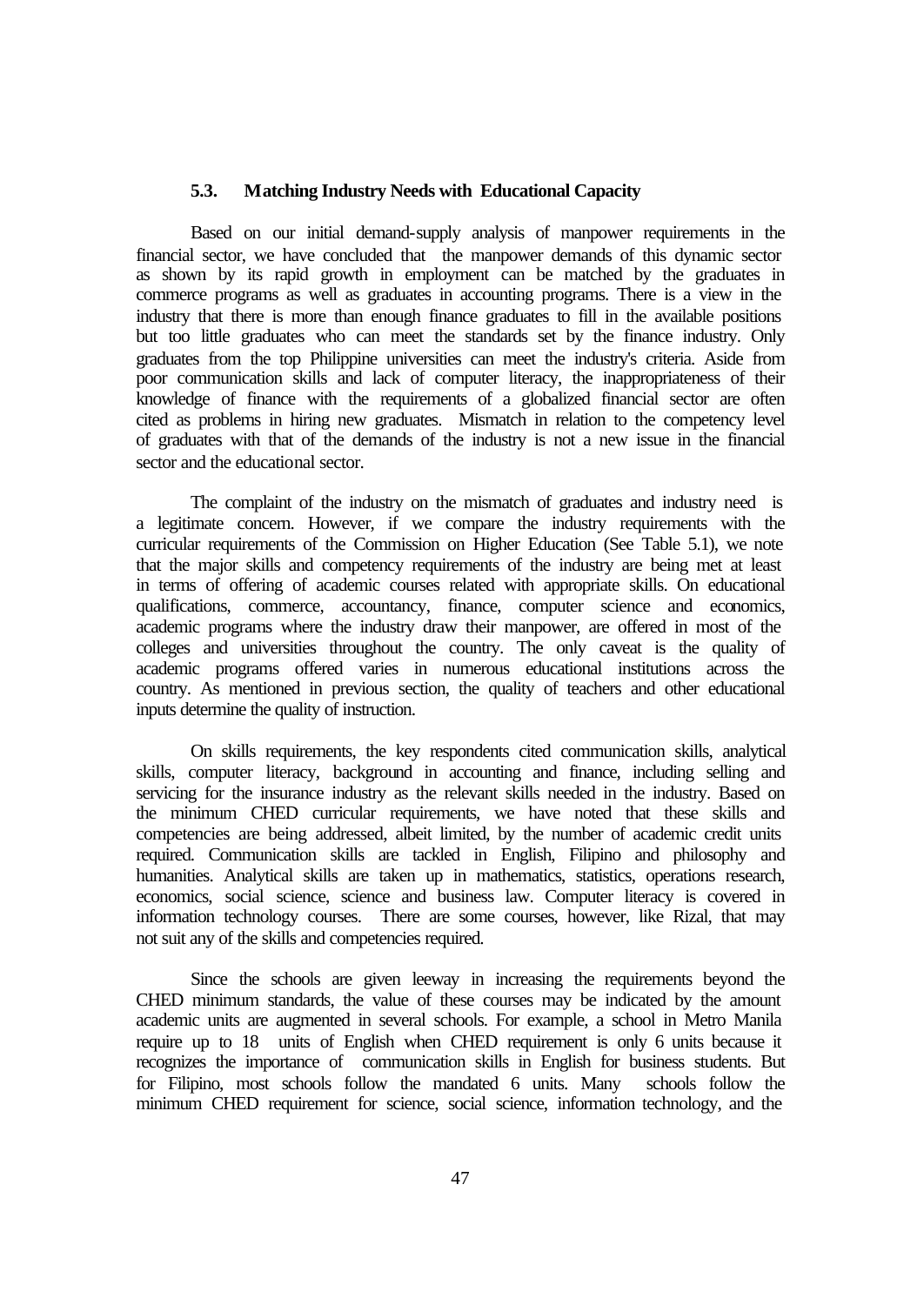humanities. On the other hand, mathematics, economics, business management, business law are given additional credit units in many schools reflecting their value for developing analytical skills among finance students.

On personal characteristics, there is a very wide gap between what is required by the industry and the curriculum set by CHED. Understandably, these qualities are formed in other socializing institutions including the family, church and to some extent basic education. We have, however, identified courses in humanities, business management and social science that may have indirect bearing on the development of personal characteristics particularly their people skills.

The additional recommendation of the key informants on the offering of specialized courses in banking, finance and investment can be addressed by the 21 units required for major professional courses. There are schools that require up to 39 units of major professional courses and the specialized courses may be integrated in this category. For courses in information technology, what is ideal is not to increase the number of units but to integrate information technology in business, finance and other relevant courses.

One conclusion in this gap analysis is not to increase the number of academic credit units that will address the various skills and competencies required by the industry. Although there is value in reallocating academic units to reflect the needs of the industry, even this alternative may not the most efficient avenue in addressing the mismatch issue. One important recommendation is the need to integrate all the skills and competencies required in all courses. Information technology for example should not be relegated to computer courses but all courses should apply and integrate information technology in the delivery of the course. Similarly, analytical skills should not be given only to mathematics and the sciences but all courses should develop the analytical skills of students. Likewise, communication skills should be integrated in economics, finance, accountancy and mathematics and should not be relegated solely to the teaching of English and Filipino. Once we have adopted this philosophy of education, the new developments in the industry will not be addressed by increasing the number of units or reducing or removing irrelevant courses. As we have reviewed earlier, even the courses under general education in business are relevant in the formation of communication skills, analytical skills as well as in enhancing some positive personal characteristics. All courses can be relevant depending on how they are conducted and how they address or answer the skills requirements of the industry.

But the key in implementing this integrative approach to instruction is the quality of teaching force. The problem of mismatch is not due to the outdated curriculum nor the number of irrelevant general education courses nor the inadequate units of business courses but more so on how this curriculum is implemented at the school and even classroom level. The efficient implementation of the curriculum is centered on the quality of teachers. No amount of juggling and horse trading of academic units can fully address the inadequacies of our business schools if the faculty members are not academically prepared to teach and do research. Thus, the more pressing issue in our business schools is not the introduction of new courses nor the revision of the curriculum to reflect the new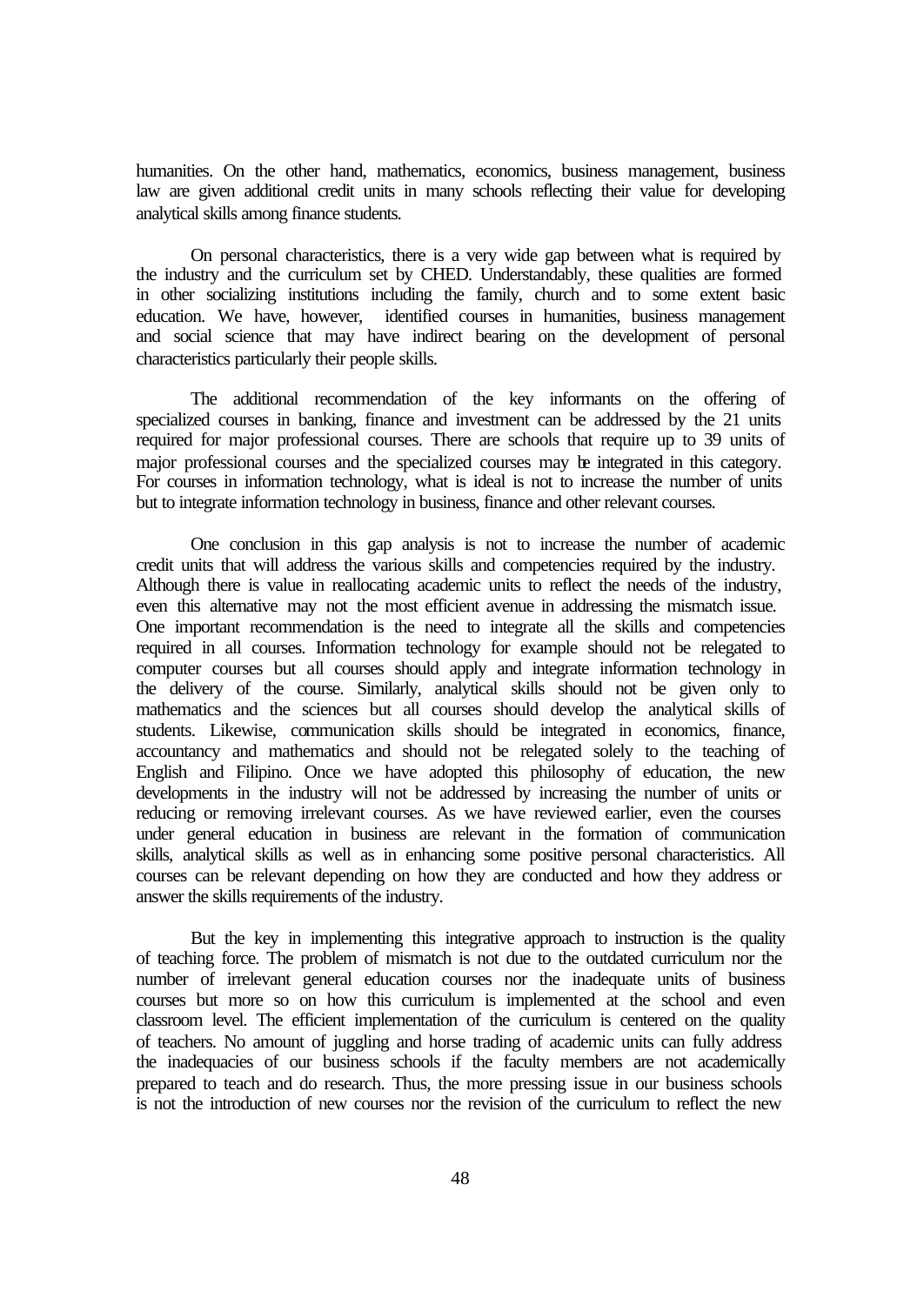skills in the market, although they are important, but the need to upgrade the academic qualifications of our teachers.

Following Flynn's (1988) view on skills training life cycle, educational and training institutions will always be lagging behind in terms of training of new skills. Schools are effective institutions in the training of standardized or fully developed technologies. This can explain the phenomenon of mismatch between graduates and the needs of industry. The mismatch is more pronounced if the industry is characterized by new technologies while educational institutions are still giving training programs for standard technologies. If such phenomenon occurs, the industry will conduct its own training programs to train new entrants in the industry incorporating the technological innovations in the industry.

An implication for this view is that in the life cycle of skills training programs, the locations of training programs will depend on the stage or level of technological innovation and adaptation. Schools cannot be ahead of industries in the introduction of skills training for new technologies. Since innovative technologies are company specific, then some form of specific training should be conducted and financed by innovating companies. As these become developed, standardized and adopted by the entire industry, it is then that schools start offering training programs of standardized technologies.

Another reason for the lag in technological innovations in educational and training institutions is the asymmetric information available to schools and the industry. Although it can be argued that universities and research institutions are the source of innovative technologies, training institutions do not know which new technologies are going to be adopted by firms. Because there are uncertainties on what innovative technologies will be adopted and huge costs involved in designing training programs, schools cannot decide before hand or second-guess the needs of industry. In addition, even if they know the needs of the industry, they may not have the human resources to conduct the training programs for skilled manpower required by the industries. But once the technology has reached widespread application, it is easier for the schools to offer training programs in these technologies. At that time, there will be a number of takers, teaching personnel will be available, and the marketability of the program is assured.

Applying this view in the financial sector, the Philippines cannot be considered as a trailblazer in financial innovations given the state of technological developments in finance in the global context. The most that we do is implement standard technologies through transfer of technology. As earlier discussed, the level and type of training that will be undertaken by schools, companies and professional organizations will be determined by the stage of development of skills training program and the specific skills needed by the financial sector.

## **5.4 Human resources issues confronting the financial sector**

In terms of **recruitment and selection**, a person with a degree in commerce, accounting, finance, economics and even computer science is usually hired for entry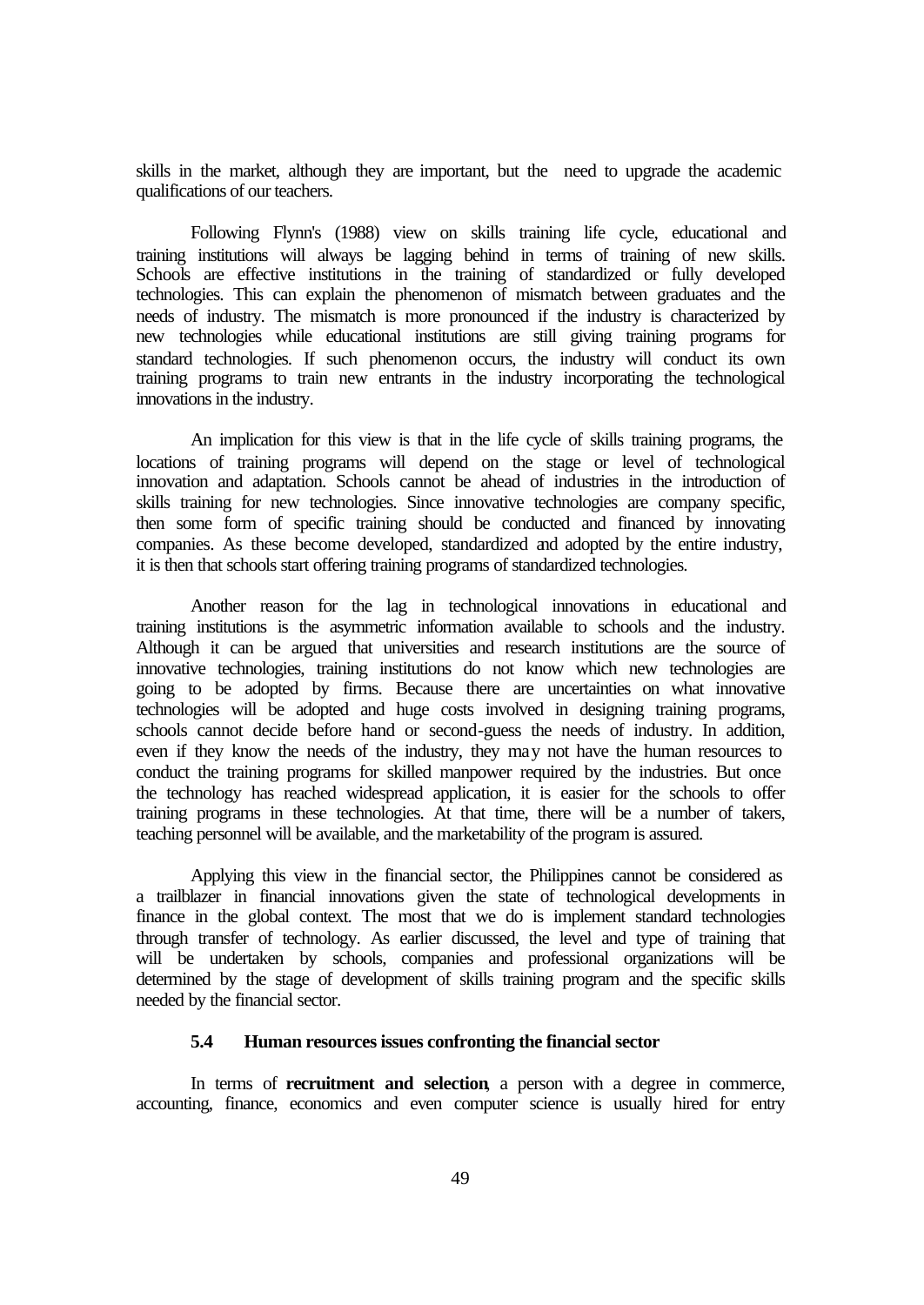positions in the financial sector. Although there are no professional license requirements, some degree of screening is observed in many banking institutions with preference shown on graduates from top three schools in the Philippines. Invariably, communication skills, numeracy skills and computer literacy are considered important in banking and insurance companies. However, for brokerage firms, knowledge of the stock market and passing examination for certified securities representation and the market trade examination are required. For personal skills ethical integrity and honesty top the list. In addition, excellent human relations and motivation skills are important requirements for the workers in the financial services holding both staff and managerial positions.

It should be noted that there are human resource implications of the continuous consolidations/mergers and reengineering ventures of finance institutions on the supply of bankers due to retrenchment. On the other hand, in view of liberalization, the country may experience a shortage of highly qualified professionals to work locally because they now have opportunities to be hired abroad. With the entry of foreign banks, a dual internal labor market can also emerge with differences in compensation between foreign and local professionals.

In terms of **training and development,** there is a need for updating and upgrading existing programs. The focus should be towards the developments and requirements of an integrated financial market. For example, attendance in international conferences for updates on international rules in banking will become necessary as the banking sector becomes more integrated globally.

The attraction of a career in the financial sector is influenced to a great extent by a package benefits to given to the employees. With a more globalized financial sector, this package will have to be upgraded. There are several factors that contribute to the compensation upgrading. One is the competition coming from foreign players that may hire local professionals taken from domestic firms. Related to this is the impact of brain drain. As the financial markets in the region become integrated , the free flow of professional services may entice Filipino financial experts to seek employment overseas. Another factor is the upgrading of skills in a highly dynamic sector. Acquisition of skills through training programs will only be attractive if the future monetary returns are enhanced. Such upgrading of compensation package can also create a segmented internal labor market as domestic financial institutions hire foreign professionals.

# **5.5. Improving Undergraduate Education in Finance**

Although we believe that an undergraduate education in finance should not be too specialized and be considered as the sole training ground for skills in financial services, there are various ways of improving the program. Aside from the emphasis on the foundation courses, specialized courses in banking should be offered or at least introduced including risk management, international banking, mergers and acquisitions, hedge funds, mutual funds, interest rates and foreign exchange options, swaps and others.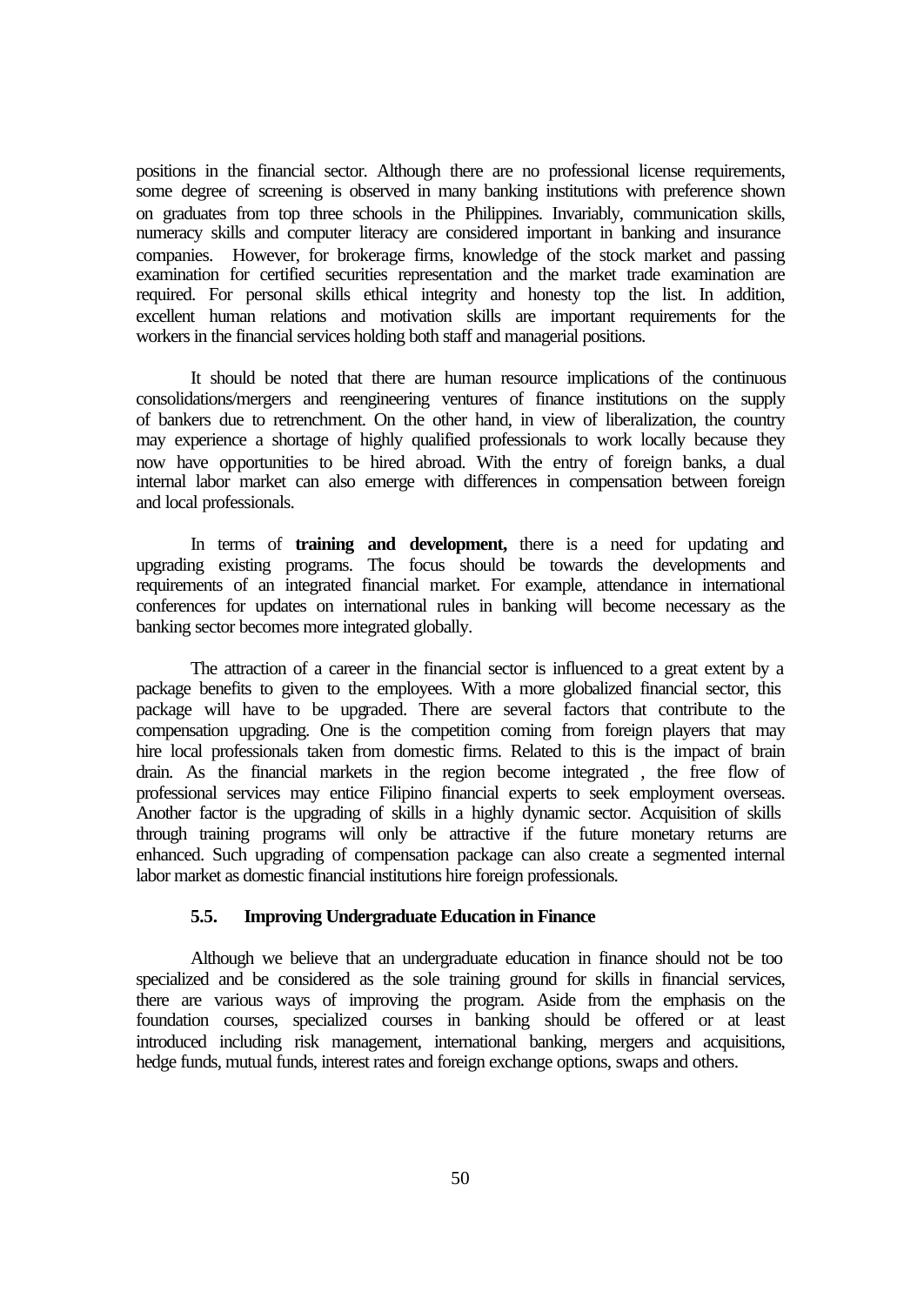Although there is value in improving the undergraduate curriculum in terms of focus, contents and relevance to the needs of the financial sector, the key is the improvement in the quality of teachers. With this, it can improve the curriculum, enhance the quality of instruction, and possibly start up academic research. There should be a balance mix of full-time faculty and part time teachers. A full-time faculty should have at least a master's degree in finance and related fields including accountancy and financial economics. With these degrees, finance teachers can appreciate the theoretical foundations as well as follow the current developments in the field. Aside from giving an overall framework to the practitioner's treatment of finance, these qualified full-time teachers in finance can also initiate research activities that will further enhance the quality of instruction. There are several graduate programs offered in some of the leading universities in Metro Manila. These programs are more relevant than the MBA program that many teachers in finance take currently. In addition, they are more discipline specific than the graduate programs in business education that focuses on the teaching of business courses. Although these graduate programs in finance are quite differentiated from the MBA and MBE programs, they should be improved and geared towards the formation of teachers in the undergraduate with strong foundations in accounting, economics, finance and statistical tools.

Given the tremendous impact of the digital revolution in facilitating the integration of financial markets, graduate of finance programs should be computer literate. The use of computer software programs in understanding the various financial services and tools of analysis should be integrated in the teaching finance courses. In many textbooks these software programs are standard components accompanying the books. To implement this program, there should be improvement in facilities and the allocation of financial resources in purchasing computers, software and textbooks.

Finance as it emerges now is one of areas in applied economics, or financial economics. But many of teachers in finance are grounded in accounting more than in economics. One way of improving the program is to emphasize the role of financial economics in the finance curriculum. Aside from the leading universities in Metro Manila, the lack of well-trained economic professors is one single factor that may hinder the development of finance education in the country. As mentioned earlier, the graduate programs in finance with a solid foundation in microeconomics, macroeconomics and econometrics can address the weak economic foundations of both teachers and the curriculum.

Another avenue of addressing this issue is to refocus the accountancy program away from public accounting by developing a program towards financial accounting or management accounting. There is a proposal being discussed currently with PACSB, PICPA and CHED and PRC on establishing two tracts in our accountancy program. One track is geared towards public accounting or auditing and the other is towards management accounting. This is meant to minimize the failure rate in the CPA licensure examinations and also to expose bright accounting students to the fertile field of corporate finance and management accounting.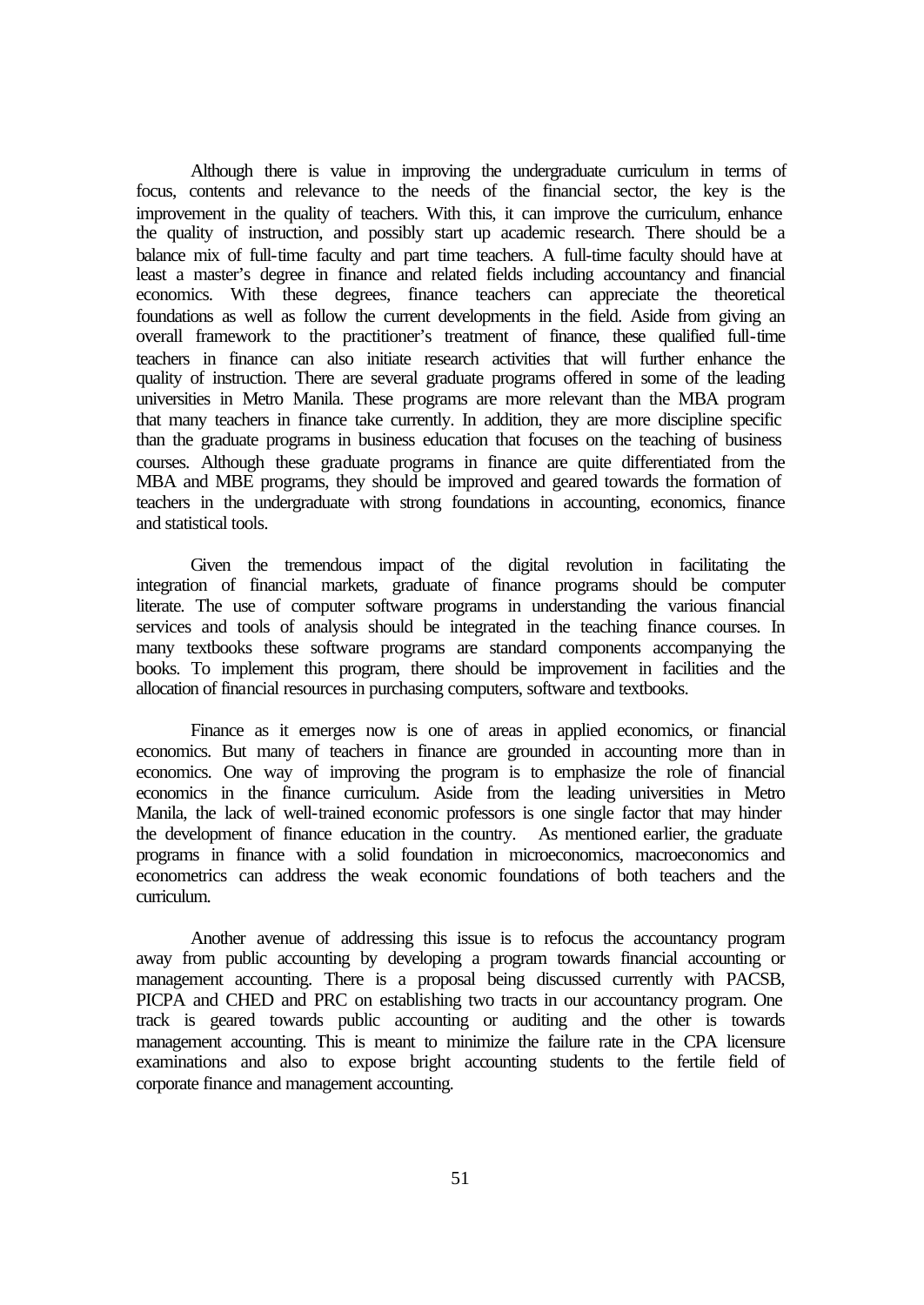#### **5.6 International Cooperation**

With the liberalization of professional services, and in particular the financial services and the fact that financial services is integrated globally, there is a likelihood that foreign professionals may be hired to accompany the entry of foreign finance service providers. Although foreigners are not yet a threat as many of our Filipino professionals and banking managers are the ones being sent abroad, possibility exists given the weaknesses in educational institutions and the neglect in continuing professional education. Filipino professionals may be displaced by foreign professionals particularly in the fields and areas where technological innovations in banking and financial sector is very pronounced.

On a positive light, it is also possible that with the liberalization of the financial sector, training programs on the innovations in the field developed by foreign financial institutions may also accompany these foreign service providers. Thus, we should welcome the entry of foreign financial institutions since they serve as conduit in upgrading the skills and competencies of Filipino professionals in the field of finance.

Because the need for highly-trained professions in finance is not only a requirement in the Philippines but also in other countries in the region, it may be wise for professional organizations, in banking, finance and insurance, to establish a consortium arrangement with the key universities in the region for the conduct of specialized training programs in finance. The ASEAN University Network together with the parallel professional and government groups in finance can provide a venue for a consortium arrangement in graduate studies in finance, economics and accountancy.

The financial sector is a dynamic industry which needs constant improvement and monitoring by its players and participants. As mentioned earlier, the entry level positions focused on the following skills: 1) computer; 2) oral and written communications. Integrity and honesty mattered most because of the sensitive nature of work in the finance industry. However, there is a continuing need to educate these entry level holders since in the future they would be holding key positions in various finance companies. It is not enough that they are trained with skills alone, there must be a continuing preparation for good governance of companies. It must be emphasized to those who are moving to middle or top management, the role that they play for the stakeholders of the company. These people must also be ethically and morally grounded to be able to carry out good governance and avoid the pitfalls of insider trading, scams. Probably, those entry level holders with the potential of becoming managers someday can be under the tutelage already of present managers. Perhaps the coaching method , aside from getting a masteral degree will help prepare these would be managers for the greater tasks ahead of them.

## **VI. Policy Recommendations**

6.1. There is a need to continually review and upgrade the curriculum in finance to reflect the dynamic changes in the financial sector under a liberalized regime. The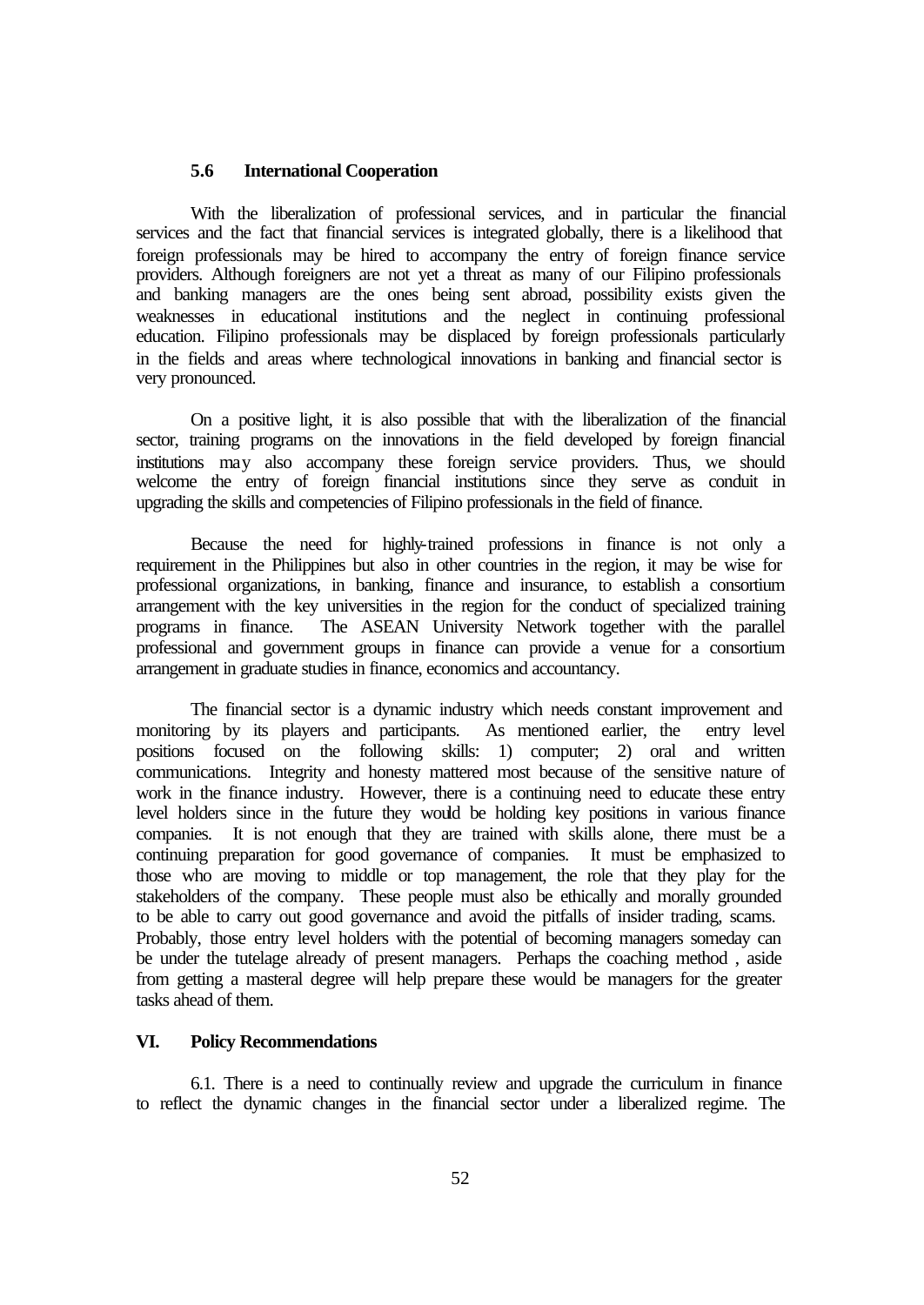CHED with the assistance of the Technical Panel on Business Education can conduct periodic dialogue with the academe and the industry leaders on how to make business education particularly finance education more relevant in contemporary setting.

6.2. There is a need to upgrade to quality of teachers in business and finance through graduate education and continuing professional education. The existing graduate programs in finance and accountancy should not only be geared towards practitioners but also the development of college teachers and academic researchers in the field of finance.

6.3. Undergraduate programs in finance should be well grounded in courses that train students in communication skills, critical thinking and human relations skills. It seems that the emerging role of schools is not primarily the training of human talents with highly specialized skills in finance but the development of individuals with good communication and analytical skills who are highly trainable and adaptable individuals. Ideally all courses should integrate communication skills, analytical skills, computer literacy and the formation of positive personal characteristics. The training of specialized skills in finance, on the other hand, can be done through non-academic training programs conducted by professional organizations.

6.4. There is a need to professionalize finance specialists through an examination for financial analyst. Aside from professionalizing the finance practioners, it can give the CPAs a stiff competition in the labor market in an emerging financial market.

6.5. Aside from upgrading the skills of finance specialist to meet international competition, there should an upgrading of compensation package to arrest any egress of professionals. As the financial markets in the region become integrated, the free flow of professional services may entice Filipino financial experts to seek employment overseas.

 6.6. The improvement of academic curriculum and quality of teachers should be complemented by a balance mix of full-time faculty and part time teachers. A full-time faculty should have at least a master's degree in finance and related fields including accountancy and financial economics while part-time faculty should be drawn from the management pool of financial institutions.

6.7. One way of improving the finance program is to emphasize the role of financial economics in the finance curriculum. Finance as it emerges now is one of the areas in applied economics. But many of our teachers in finance are grounded in accounting more than in economics.

6.8. There is a need to refocus the accountancy program away from public accounting by developing a program towards financial accounting or management accounting. This is meant to minimize the failure rate in the CPA licensure examinations and also to expose bright accounting students to the fertile field of corporate finance and management accounting.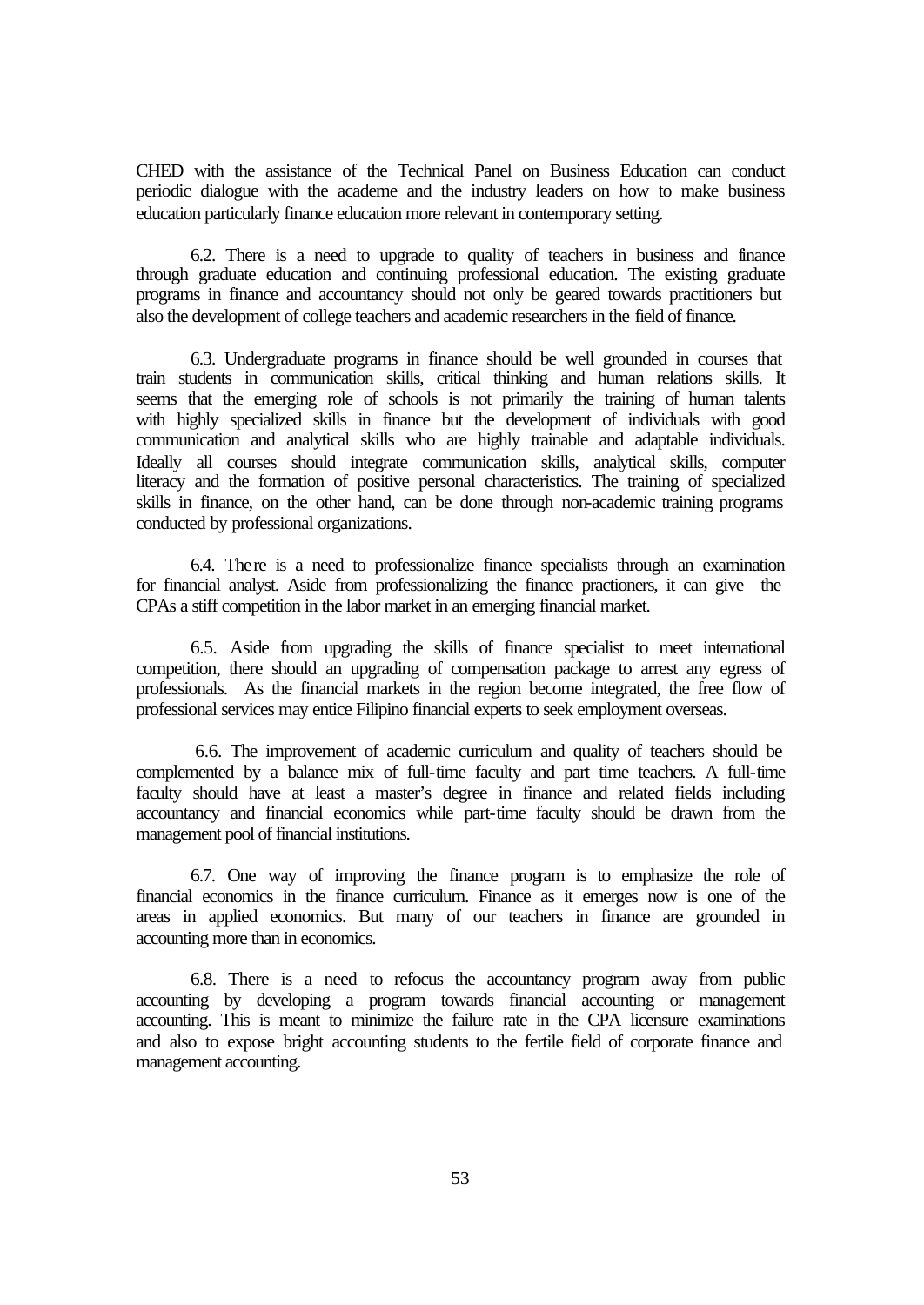6.9. Because the need for highly-trained professions in finance is not only a requirement in the Philippines but also in other countries in the region, it may be wise for professional organizations in banking, finance and insurance to establish a consortium arrangement with key universities in the region for the conduct of specialized training programs in finance.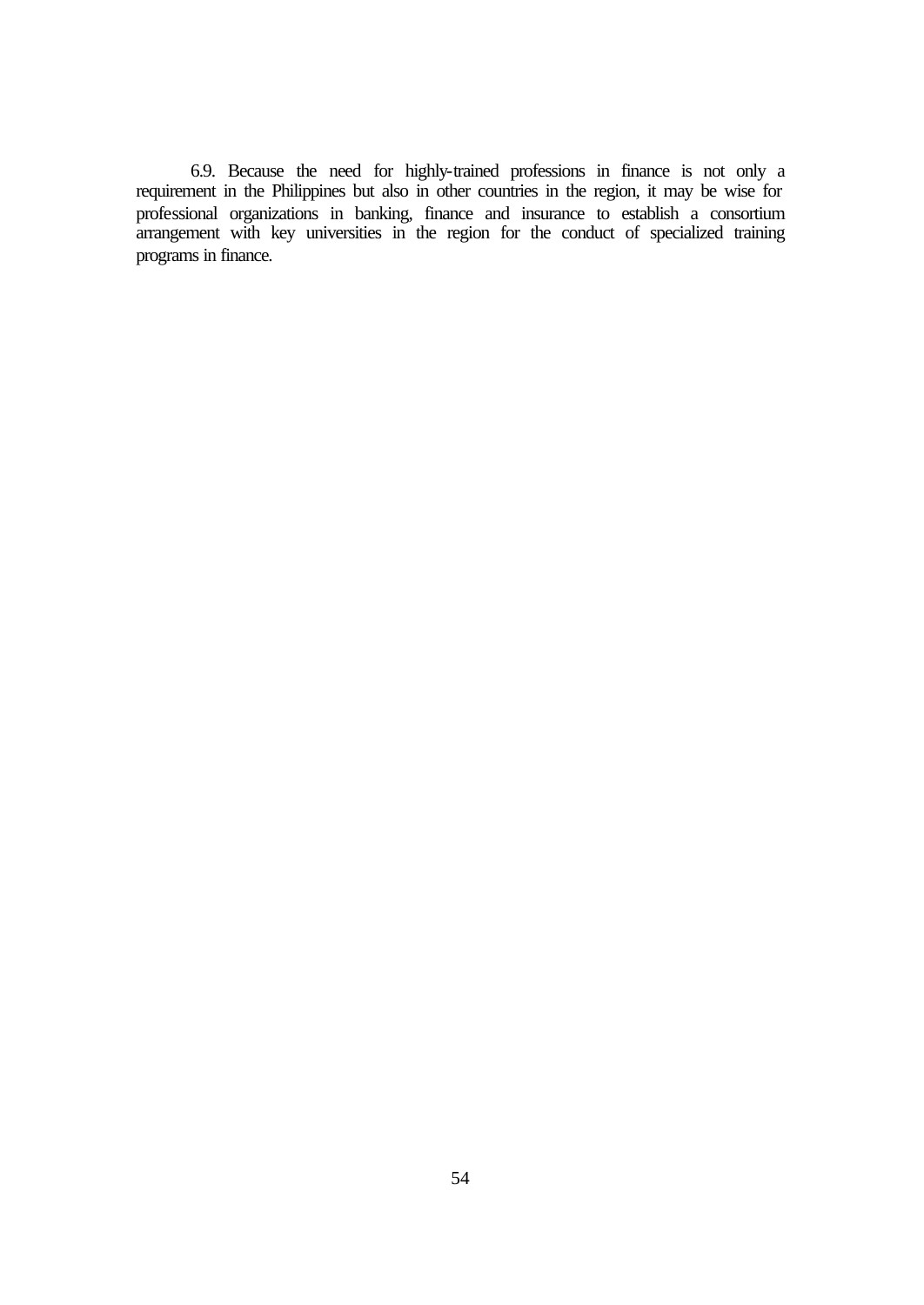#### **Bibliography**

#### **Books and Published Materials**

Abueva, J. Ocampo, R., Medalla, F., Alfiler, C., Domingo, O., Kintanar, T., and coauthors. 1998. The Book of the Future. The Philippines into the  $21<sup>st</sup>$  Century.

ATENEO-BAP Institute of Banking. Non-Degree Training Programs of Professionals in Finance.

- Becker, G.S. 1975. Human Capital: A Theoretical and Empirical Analysis with Special Reference to Education. 2<sup>nd</sup> Edition. New York: National Bureau of Economic Research.
- Boyett, J. and Conn, H. 1991 "Workplace 2000 The Revolution Shaping American Business." Penguin Group, USA
- Braverman, H. 1975. Labor and Monopoly Capital: The Degradation of Work in the  $20<sup>th</sup>$ Century. New York: Monthly Review Press.
- Clarke, T. and Clegg, S. 1998. "Changing Paradigms The Transformation of Management Knowledge for the 21<sup>st</sup> Century." Harper Collins Business.
- Denison, E. 1962. The sources of economic growth in the United States and the alternatives before the U.S. New York: Committee of Economic Development.
- Dicken, P. 1998. Global Shift. Transforming the World Economy. Third Edition. The Guilford Press New York, USA.
- Department of Finance. Department Order No. 100-94. Guidelines on Entry of Foreign Insurance or Reinsurance Companies or Intermediaries. October 24, 1994.

#### DLSU Brochure

Financial Management and Analysis Test (FMAT) Primer.

- Flynn, P.M. 1988. Facilitating Technological Change: The Human Resource Challenge. Cambridge, Massachusetts: Ballinger.
- Groot, W. and Hartog. 1975, "Screening Models and Education." In International Encyclopedia of Economics of Education. Carney, M., Editor. Second Edition. Oxford: Pergamon Press.
- Lovelock, C. 1988. Managing Services Marketing, Operations and Human Resources. Prentice Hall International, UK.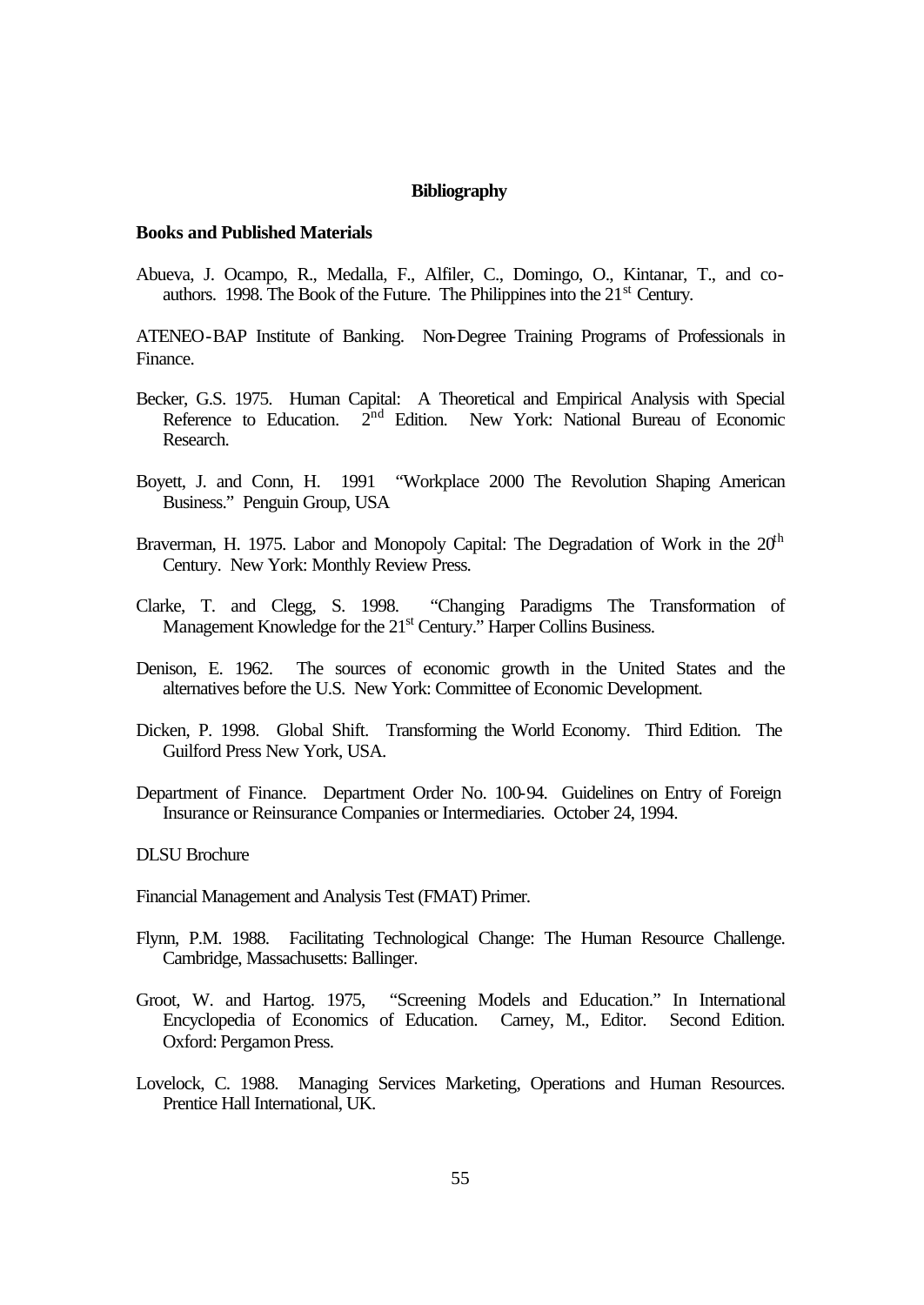- Mallea, J. 1997. International trade in professional and educational services: implications for the professions and higher education. Paris: OECD.
- Parker, B. 1998. Globalization and Business Practice Managing Across Boundaries. Sage Publications Ltd. London.
- Philippine Finance Almanac 1997/1998. Ventures Limited Inc. Manila, Philippines.
- Philippine Finance Almanac II Millennium Edition 1999. Ventures Limited Inc. Manila, Philippines.
- Ramos, F. 1994. Time for Take-off the Philippines is Ready for Competitive Performance in the Asia Pacific. Published by Friends of Steady Eddie. Manila, Philippines.
- Republic Act No. 8791 or General Banking Law of 2000. An Act providing for the regulation of the organization and operation of banks, quasi-banks, trust entities and for other purposes. Prepared by PIRSEO Bangko Sentral ng Pilipinas.

Revised Securities Act or Batas Pambansa Blg. 178. Philippine S.E.C. Institute.

Rumberger, R.W. and Levin, H.M. 1989. "Schooling for the Modern Workplace." In: Commission on Workplace Quality and Labor Market Efficiency. 1989 Investing in People: A Strategy for Addressing America's Workforce Crisis. Background Papers. Vol. 1 Washington, DC: US Department of Labor.

Securities Regulation Code of 2000.

- Sutaria, M., Guerrero, J., Castano, P. 1989, compiled and edited. Philippine Education Visions and Perspectives. National Book Store: Manila, Philippines
- Ugnayan. Achieving Higher Quality Education in the Philippines. Volume 1 No. 1 June 1992. 1992 Education Research Program National Inter-University Forum on Education (NIUFE). UP Education Research Program (UP-ERP). Articles by:

Higher Education and National Development by Nemesio Prudente. Pp. 98-106.

Some Aspects of the Economics of Tertiary Education in the Philippines by Dante Canlas Pp. 79-89.

University of the Philippines. Master of Science in Finance brochure.

Zimbalist, A. (Editor). 1979. Case Studies in the Labor Process. New York: Monthly Review Press.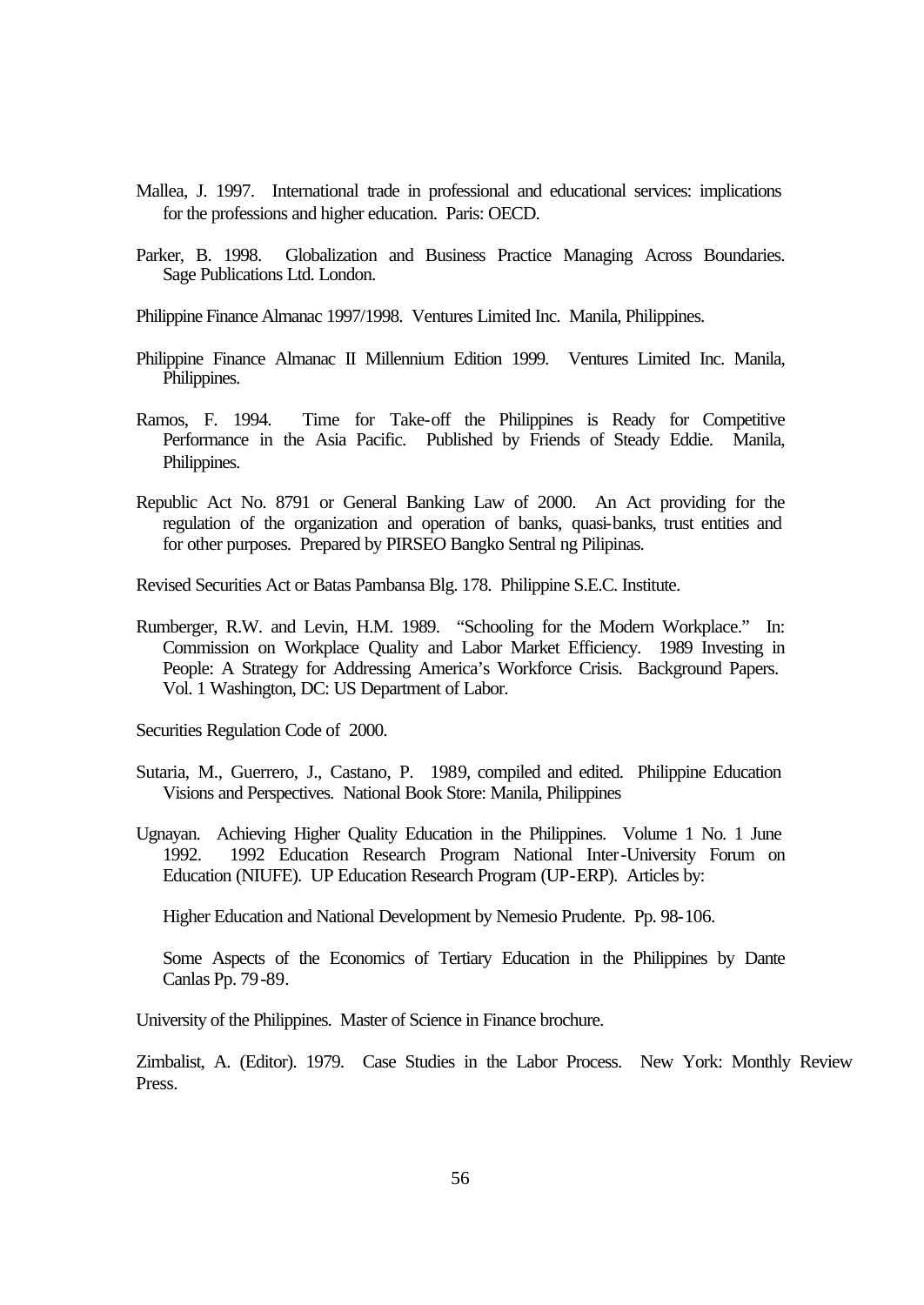#### **Journal Articles:**

- Nadurata, T. 1998. "BSA students' academic achievements vs. audit competence." DLSU Business and Economic Review.10.2
- Rumberger, R.W. 1984. High technology and job loss." Technology in Society. 6: 263- 84.
- Shutlz, T. 1961. "Investment in human capital." American Economic Review. 51: 1-17.
- Stokey, L. 1988. "Learning by doing and the introduction new goods." Journal of Political Economy 96(4): 701-17.
- Suleik, M. 1992. "Banking and Financial Reforms in the Philippines (Part 2)." CB Review January.
- PDCP Bank Industry Digest. 1996. "Banking Industry: Liberalization Fuels Growth (Part II)" December.

#### **Newspapers/magazine articles:**

"Liberalization of insurance markets – RP experience." Manila Bulletin. April 16, 2000.

Tiglao, R. "Rewards of Liberalization." Far Eastern Economic Review. June 16, 1994.

Ferguson, W. 1994. "Financial Liberalization and Economic Growth." Leaders.

#### **Working Papers:**

Neriza, Delfino 1989. Philippine Financial Reforms: Transition from Repression to Liberalization. Discussion Paper No. 89-4.

Tullao, T.S. 1999. Professional Accreditation in the Liberalization of Trade in Services. CBE Working Paper Series 1999-06. De La Salle University-Manila.

#### **Websites:**

http://www.aimr.org http://www.dlsu.edu.ph

Globalization: Threat or Opportunity? by IMF Staff. April 12, 2000. www.imf.org/external/np/exr/ib/2000/041200.htm

http://www.iiasiapacific.com.ph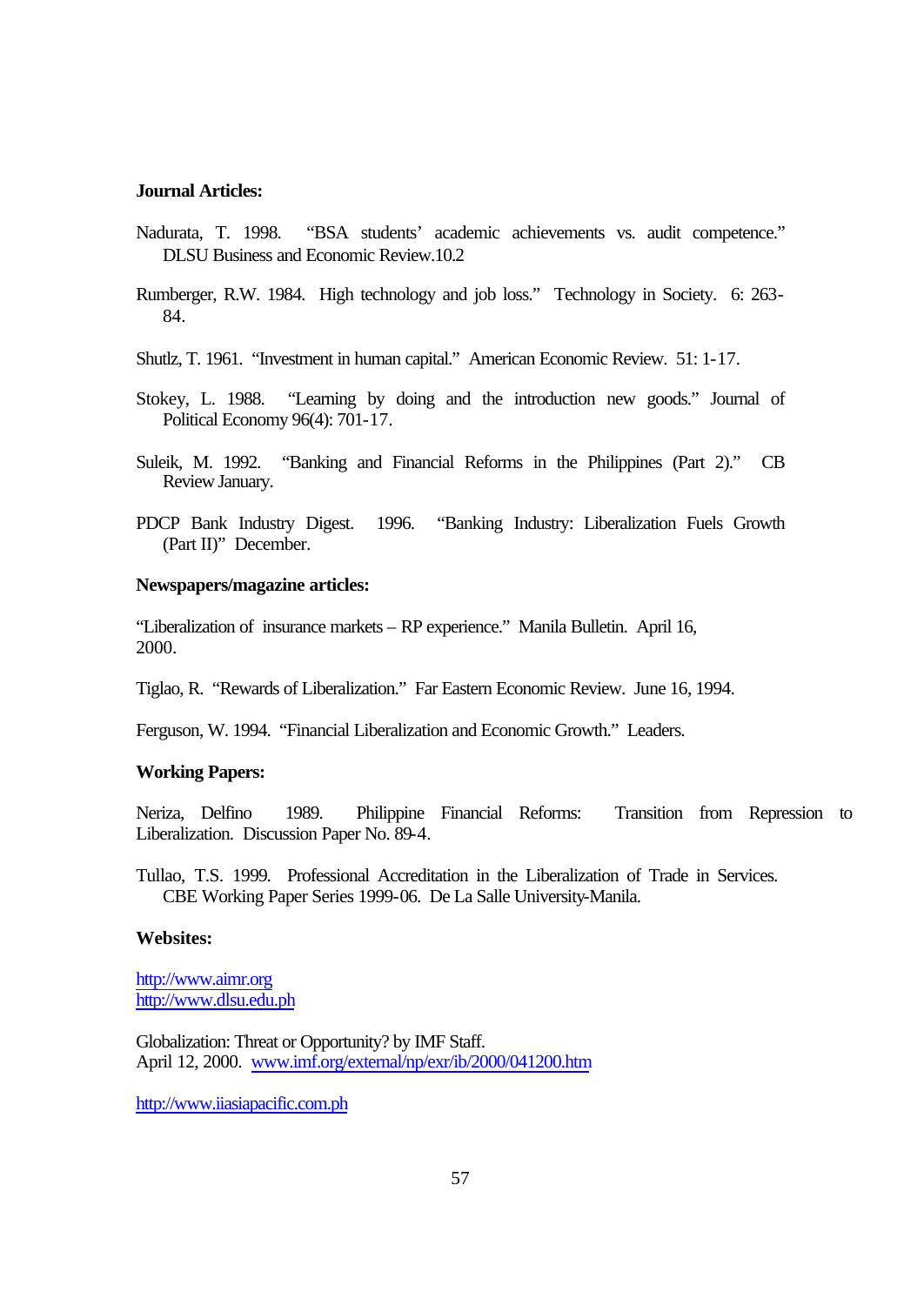http://www.neda.gov.ph?mtdp?%Fpinoy%5F2004/angatpinoy/ch4/chapter4%2dI.htm

#### **Unpublished Articles:**

Ang, Genie, Chua, Jermyn, Cruz, Juan Paolo, Go, Marcella and Ramos, Ellen. Term paper discussion on the proposed changes on the General Banking Act and its implications on the General Agreement on Trade and Services. March 1999.

- Banker's Association of the Philippines. Survey on the Minimum Competencies for Tertiary Education Graduates as Required by the Banking Industry. 1998.
- CHED List of Schools and their respective programs.
- Chan, Queenie, How, Annabelle, Lim, Irene, and Zuno, Froilan. Term paper discussion on the proposed changes on the General Banking Act and its implications on the General Agreement on Trade and Services. March 1999.
- Co,Berlyne, Da Roza, Daniel, Jacinto, AJ, Libuit, Jennifer, Ortiz, Edward. Term paper discussion on the proposed changes on the Securities Regulation Code and its implications in the General Agreement on Trade and Services. March 1999.
- Philippine Association of Collegiate School of Business (PACSB) Bachelor of Science in Business Administration Major in Finance / Banking / Financial Management / Accountancy Survey.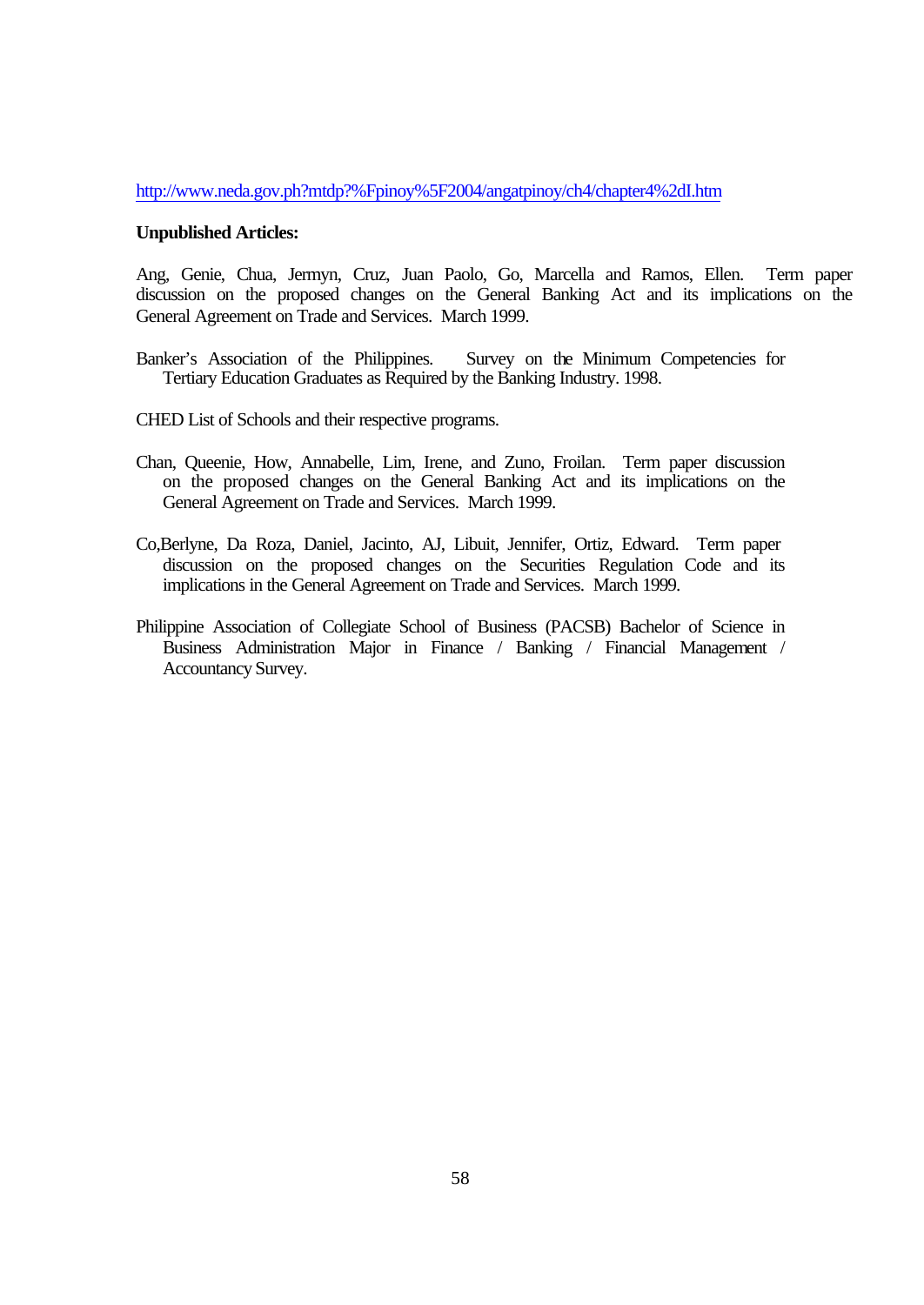# **Appendix 4.1 CHED List of School Program Offerings**

## **Schools Offering Finance and Other Finance Related Courses**

## *Adamson University*

900 San Marcelino St. Ermita, Manila Tel. #: 5242011 local 119/ 113/ 114 Pres. Rev. Fr. Jaime A. Belita, OM

## **Program Offerings:**

PHD in Management Master in Business Administration BS Accountancy BS Commerce

# *Alejandro Colleges*

Gen. Luis St., Novaliches, QC Tel. #: 9372639/9372640/9361426 President: Mr. Uldarico D. Alejandro Jr.

## **Program Offerings:**

Bs Business Administration

### *AMA Computer Colleges*

5486 South Super highway Bangkal, Makati City Tel. #: 8445154/8445338/8435246/8447436 Pres. Dr. Anabelle R. Aguiluz

## **Program Offerings:**

Master of Business Administration BA Economics BS Accountancy BS Business Administration

# *AMA Computer College, Quezon City*

Maxima St. Villa Arca Subd., Proj. 8, QC Tel. #: 9287839/9276980/9245608

## **Program Offerings:**

Master in Business Administration BS Accountancy BS Business Administration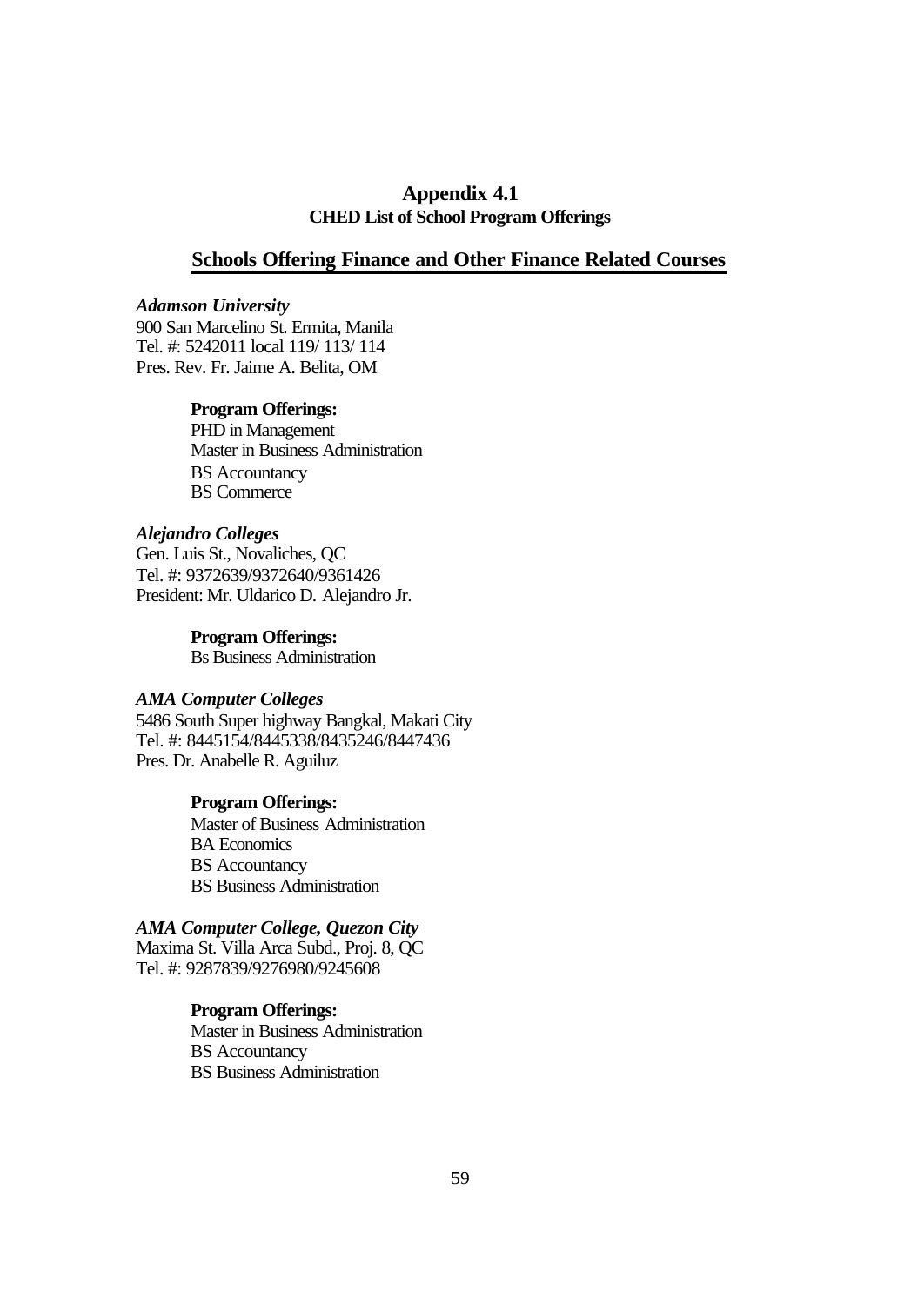## *Arellano University* 2600 Legarda St. Sampaloc, Manila Tel. #: 7347371 President: Mr. Francisco P. Layco

## **Program Offerings:**

Master in Business Administration Master in Economics BS Accountancy BS Commerce

## *Arellano University, Malabon*

Gov. W. Pascual Ave. Conception, Malabon Tel. #: 2814992 Officer-in-charge: Mr. Eduardo N. Alunday

## **Program Offerings:**

BS Accounting BS Commerce

# *Arellano University, Pasay*

3058 Taft Ave., Pasay City Tel. #: 5122444 Officer-in-charge: Atty. Samson B. Turingan

# **Program Offerings:**

BS Commerce/Bachelor in Commercial Science

# *ASIA Pacific College*

3 Humabon Place Magallenes Village, Makati City Tel. #: 8339232/8529232 President: Dr. Paulino Y. Tan

> **Program Offerings:** BS Commerce

# *Asian Institute for Distance Education*

Unit 302 Greenbelt Mansion Perea St. Legaspi Village, Makati City Tel. #: 8100968/81811110 loc. 203 President: Gloria M. Angara

> **Program Offerings:** BS Business Administration

# *ASIAN Institute of Management*

123 Paseo de Roxas, Makati City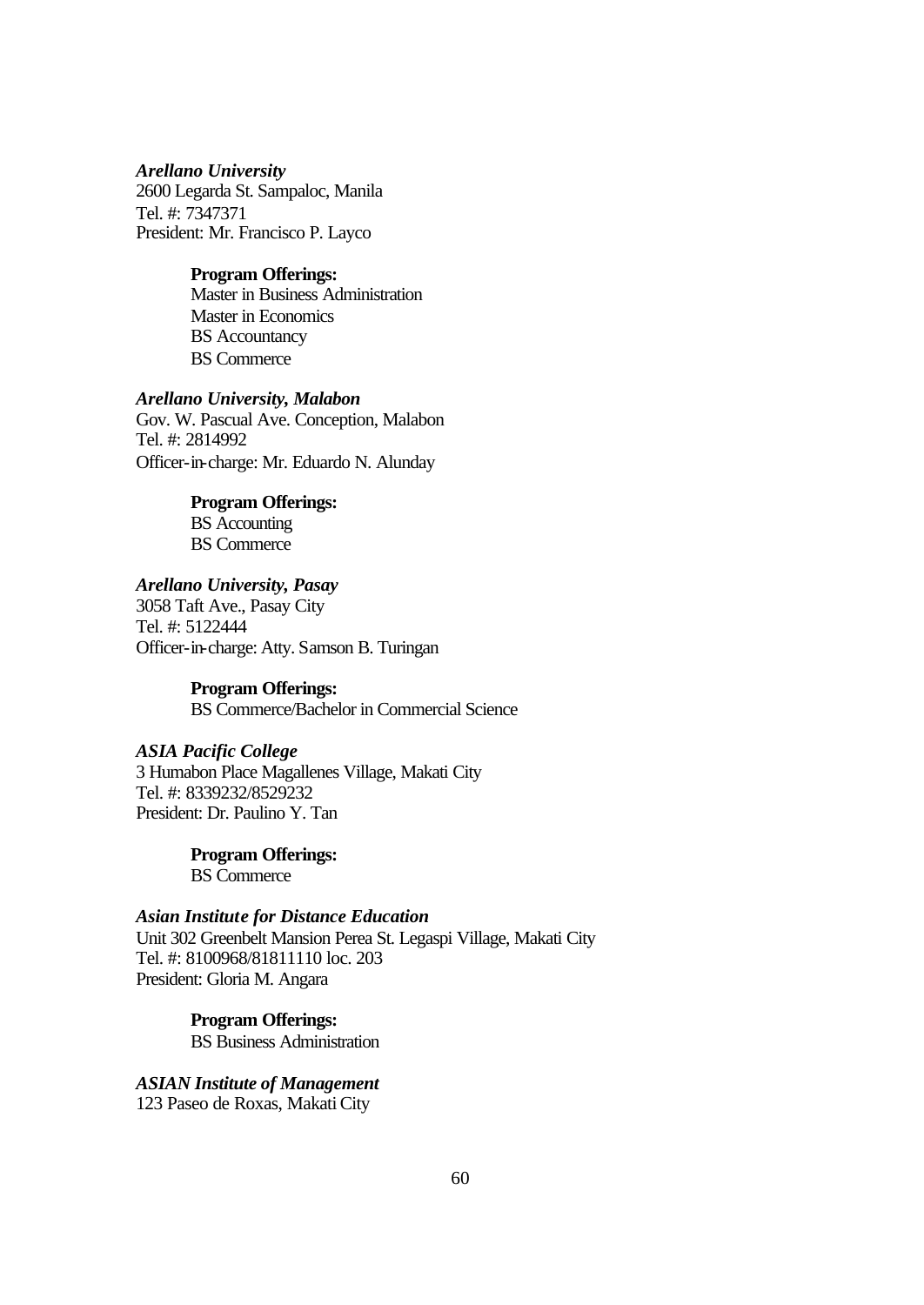Tel. #: 8179240 President: Mr. Felipe B. Alfonso

#### **Program Offerings:**

Master in Management Master in Dev. Management Master in Business Management

# *ASIAN Social Institute*

1518 Leon Guinto St. Malate, Manila Tel. #: 595613 President: Dr. Mina M. Ramirez

## **Program Offerings:**

Master in Economics

# *Assumption College*

San Lorenzo Village, Makati City Tel. #: 8170757/8942603 President: Sr. Clare Cecilia Salvani, RA

## **Program Offerings:**

BS Accountancy BS Commerce

# *Ateneo de Manila University*

Katipunan Ave., Loyola Heights, QC Tel. #: 9244601/4266001 President: Rev. Bienvenido F. Nebres, SJ

# **Program Offerings:**

BS Management

# *Ateneo de Manila University, Makati City*

13 H. Dela Costa Salcedo Vill., Makati City Tel. #: 8997691-96 Vice-President: Dr. Alfredo RA Bengzon **Program Offerings:** Master in Business and Government Administration Master in BA

## *Bernardo College*

Pulang Lupa, Las Pinas, MM Tel. #: (0912) 3064157/3179356 President: Mrs. Jesusan Bernardo-Guinto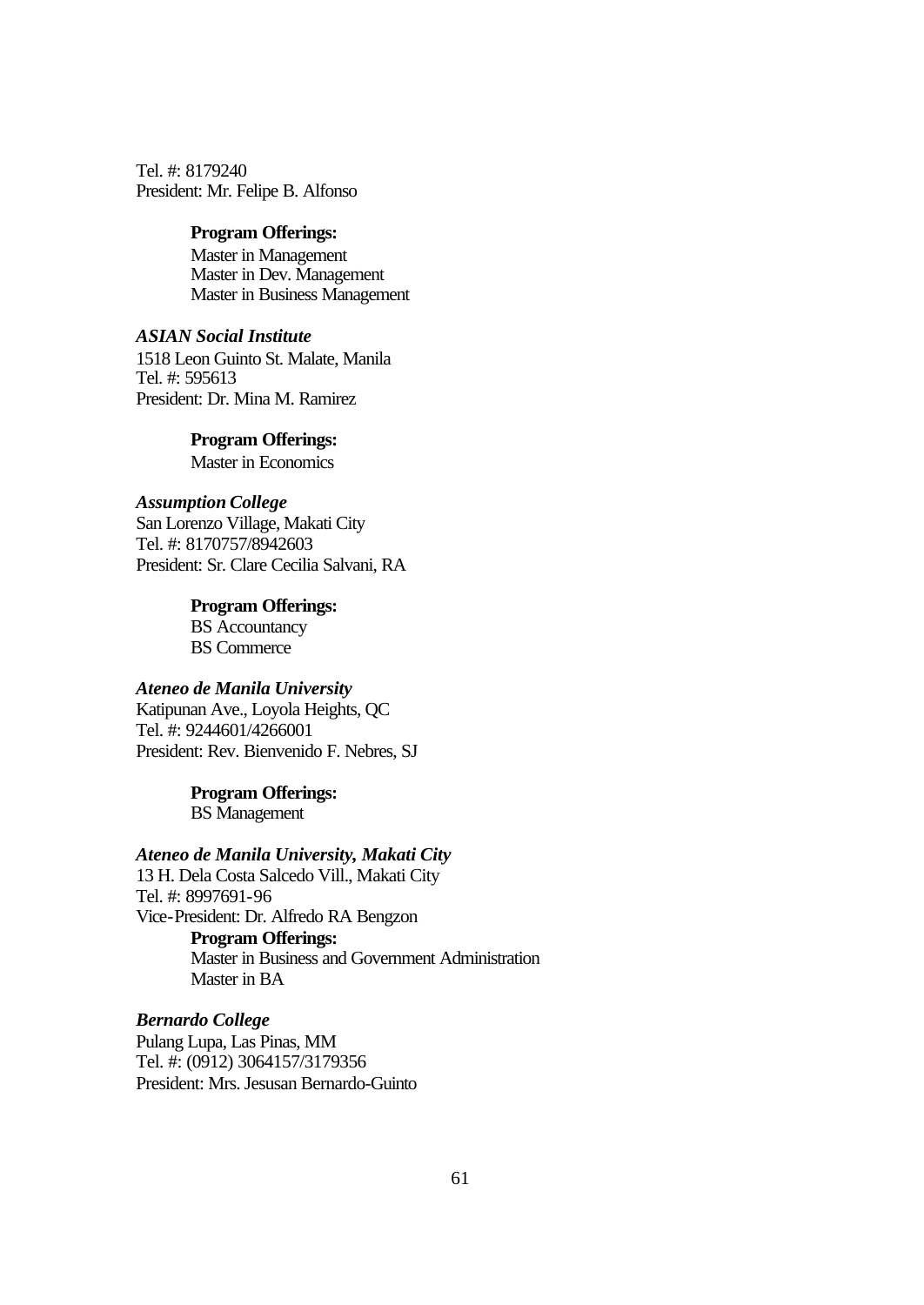#### **Program Offerings:**

BS Business Administration

## *CAP College*

149 Legaspi St. Legaspi Village, Makati City Tel. #: 8926395/8109142 President: Dr. Alejandro R. Roces

# **Program Offerings:**

BS Business Administration

## *Central Colleges of the Philippines*

52 Aurora Boulevard, QC Tel. #: 7133364/7155170

### **Program Offerings:**

Master in Business Administration BS Accounting BS Business Administration

# *Central Institute of Technology*

P. Paredes Cor., Quezon Blvd., Sampaloc, Manila Tel. #: 7310230 President: Mrs. Querubina C. Palarca

# **Program Offerings:**

BS Commerce

#### *Centro Escolar University*

Mendiola St. San Miguel, Manila Tel. #: 7422019-95 President: Dr. Lourdes T. Echarez

#### **Program Offerings:**

MA Business Administration MA Economics BS Accountancy BS Commerce

## *Chiang Kai Shek College*

1274 Padre Algue St., Tondo, Manila Tel. #: 2526161-67 President: Joan Sy-Cotio

> **Program Offerings:** BS Accountancy BS Commerce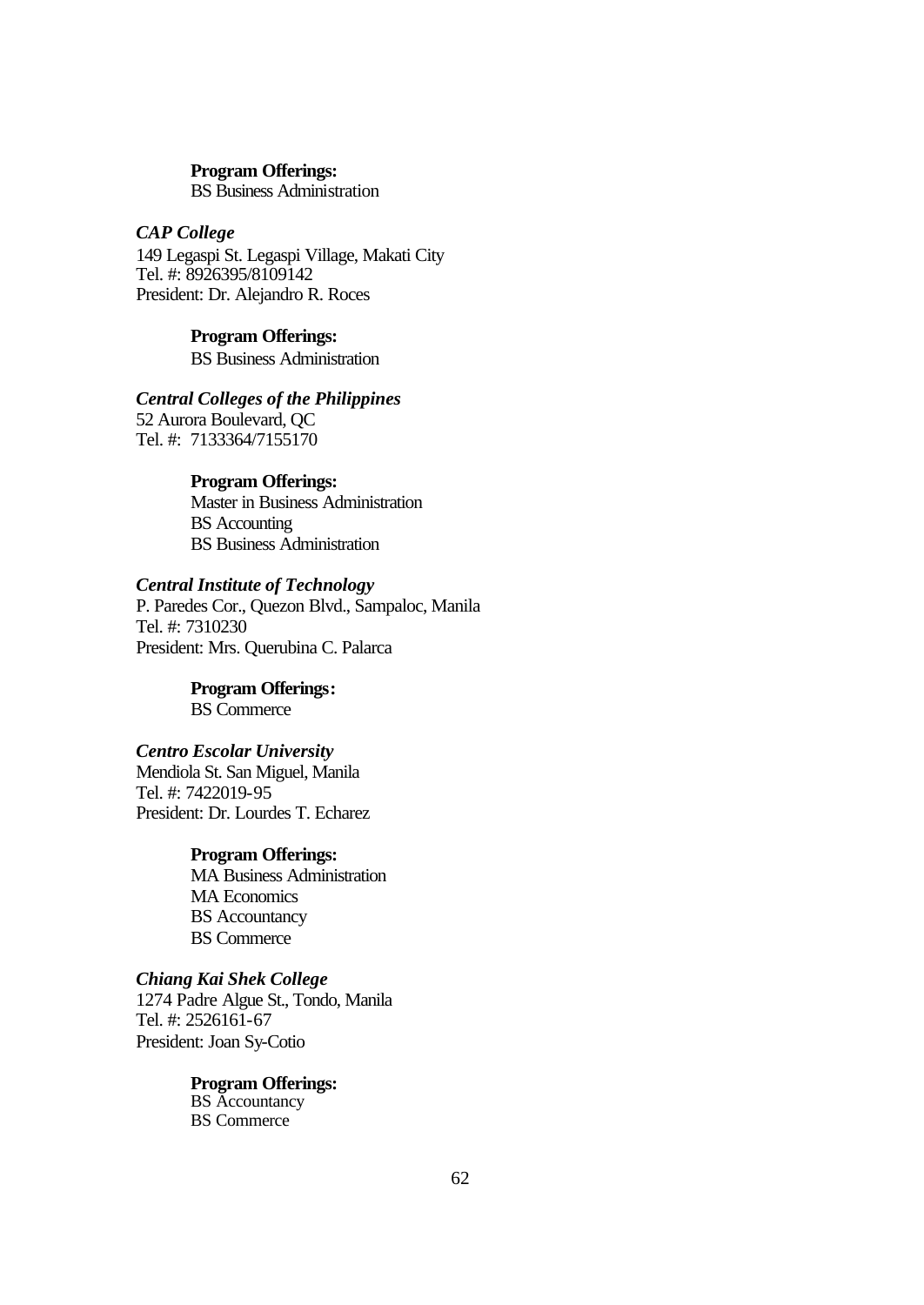# *City College of Manila*

PNB Bldg. Escolta Sta. Cruz, Manila Tel. : 2444007 President: Atty. Rafaelito M. Garayolas

# **Program Offerings:**

Assoc. in Accounting BS Accountancy

# *Colegio de San Juan de Letran*

151 Muralla St. Intramuros, Manila Tel. #: 5277693-97 Rector: Fr. Ramon C. Cercado, OP

#### **Program Offerings:**

Master in Business Administration BS Accountancy BS Business Administration BS Financial Management

#### *Colegio de San Lorenzo*

Congressional Ave. cor., Uranus St., Proj. 6, QC Tel. #: 9202891/4546644 President: Enrique F. Corallejo

#### **Program Offerings:**

BS Accountancy BS Commerce

*Concordia College* 1739 Pedro Gil St. Paco Manila Tel. #: 508696

> **Program Offerings:** BS Accountancy BS Commerce

#### *Dominican College*

179 Blumentrit St. San Juan, MM Tel. #: 705406-09 President: Sr. Ma. Dominica H. Seguban, OP

> **Program Offerings:** BS Accountancy BS Commerce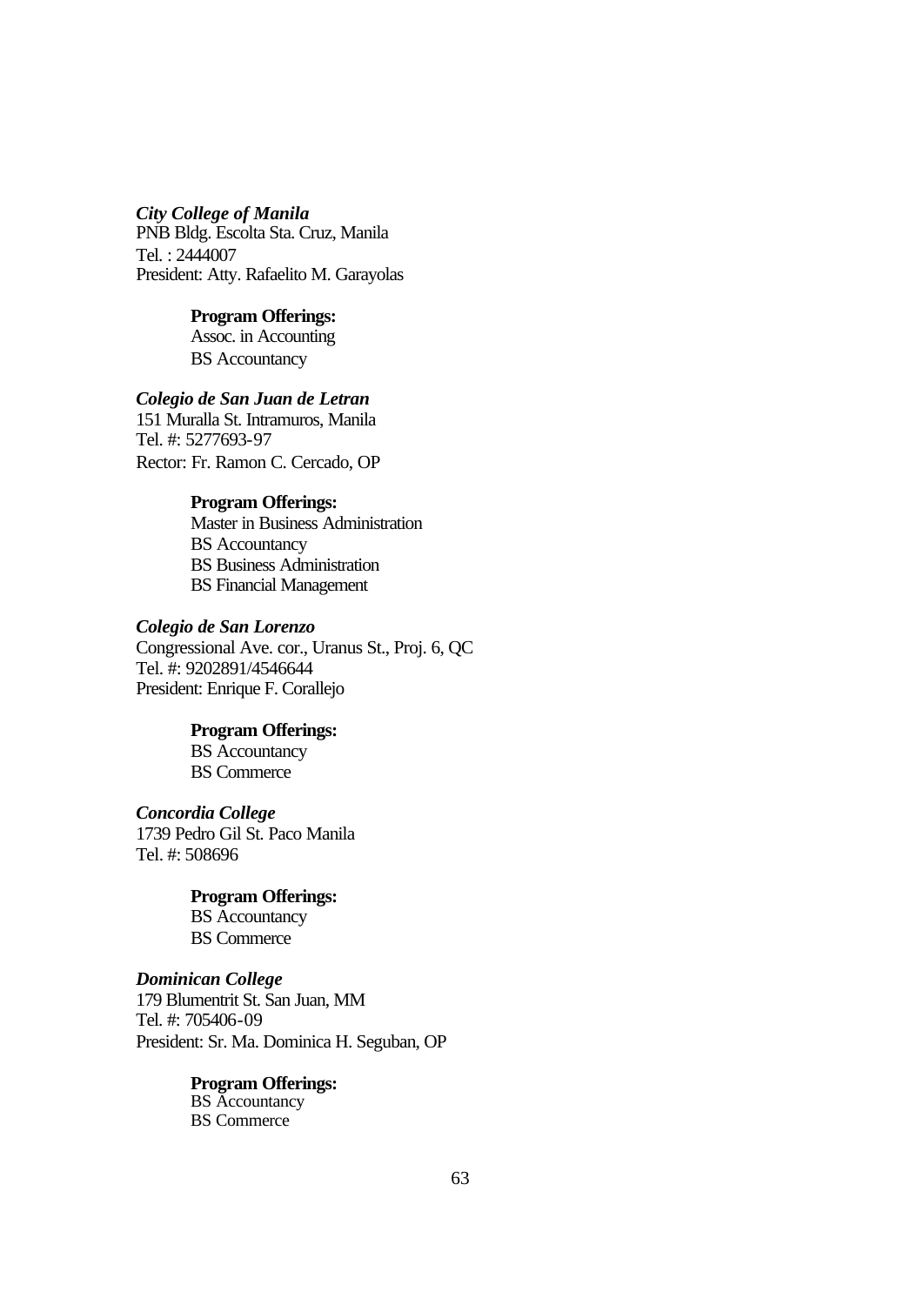*Dr. Carlos S. Lantina College* 16 Tandang Sora Ave. Novaliches, QC Tel. #: 9387789-82 President: Dr. Romeo B. Casaul, MD

> **Program Offerings:** BS Business Administration

*Emilio Aguinaldo College* 918 Gonzales St. Ermita, Manila Tel. #: 5212710/5233117 President: Dr. Jose Paulo E. Campos

> **Program Offerings:** BS Accounting BS Business Administration

*Eulogio ''AMANG'' Rodriguez Institute of Science and Technology* Nagtahan Sampaloc, Manila Tel. #: 7151307 President: Dr. Arturo P. Casuga

> **Program Offerings:** BS Business Administration

*Far Eastern University* Nicanor Reyes St. Sampaloc, Manila Tel. #: 7413421/7355621 President: Dr. Edilberto De Jesus

> **Program Offerings:** MS Commerce Master in Business Administration BS Accountancy BS Commerce

*FEATI University* Helios St. Sta. Cruz,Manila Tel. #: 7338321-25 President: Dr. Jose M. Segovia

> **Program Offerings:** MS Management

BS Business Administration Assoc. Commercial Science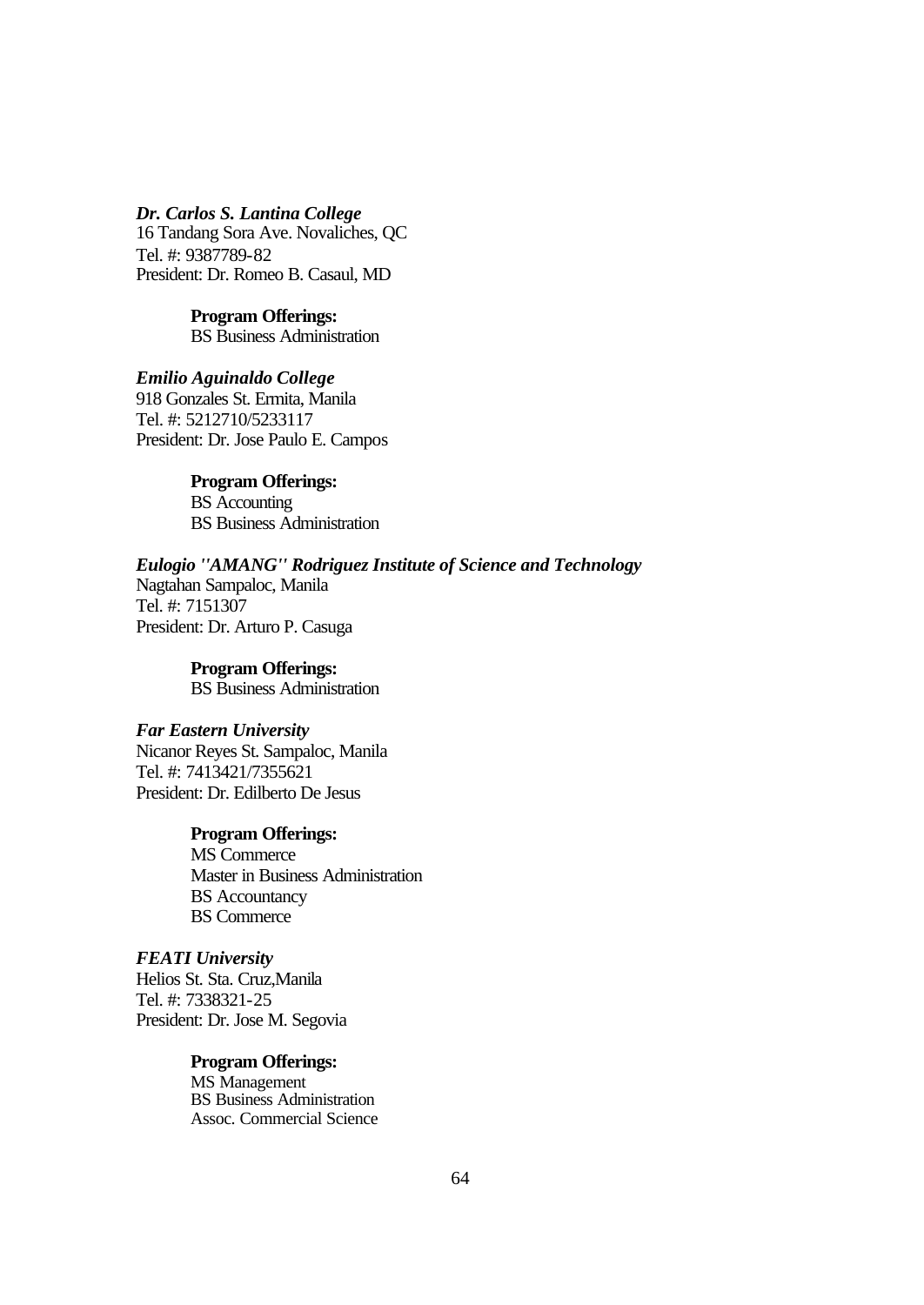#### *FERN College*

Sampaguita Ave. Mapayapa Vill. Diliman, QC Tel. #: 9320104/9311453 President: Mrs. Lourdes R. Montinola

# **Program Offerings:**

BS Accountancy BS Business Administration

# *Gov. Andres Pascual College*

1045 M. Naval St. Navotas, MM Tel. #: 2883848/2887970 President: Dr. Olivia S. Pascual

# **Program Offerings:**

BS Accountancy BS Business Administration

# *Greenville College*

Belfast St. Pasig Green Park Vill., Pasig City Tel. #: 6463277/6813554 Director: Consesa M. Baduel

> **Program Offerings:** Master in Business Administration

#### *GREGG Business College*

1621 Soler St. Sta. Cruz, Manila Tel. #: 7334197 Administrator: Mrs. Rosario R. De Leon

> **Program Offerings:** Assoc. in Business Administration/Management

# *Gregorio Araneta*

Victoneta Park Malabon MM Tel. #: 3619053 President: Dr. Manuel D. Punzal

# **Program Offerings:**

Master in Management Master in Business Administration BS Accountancy BS Commerce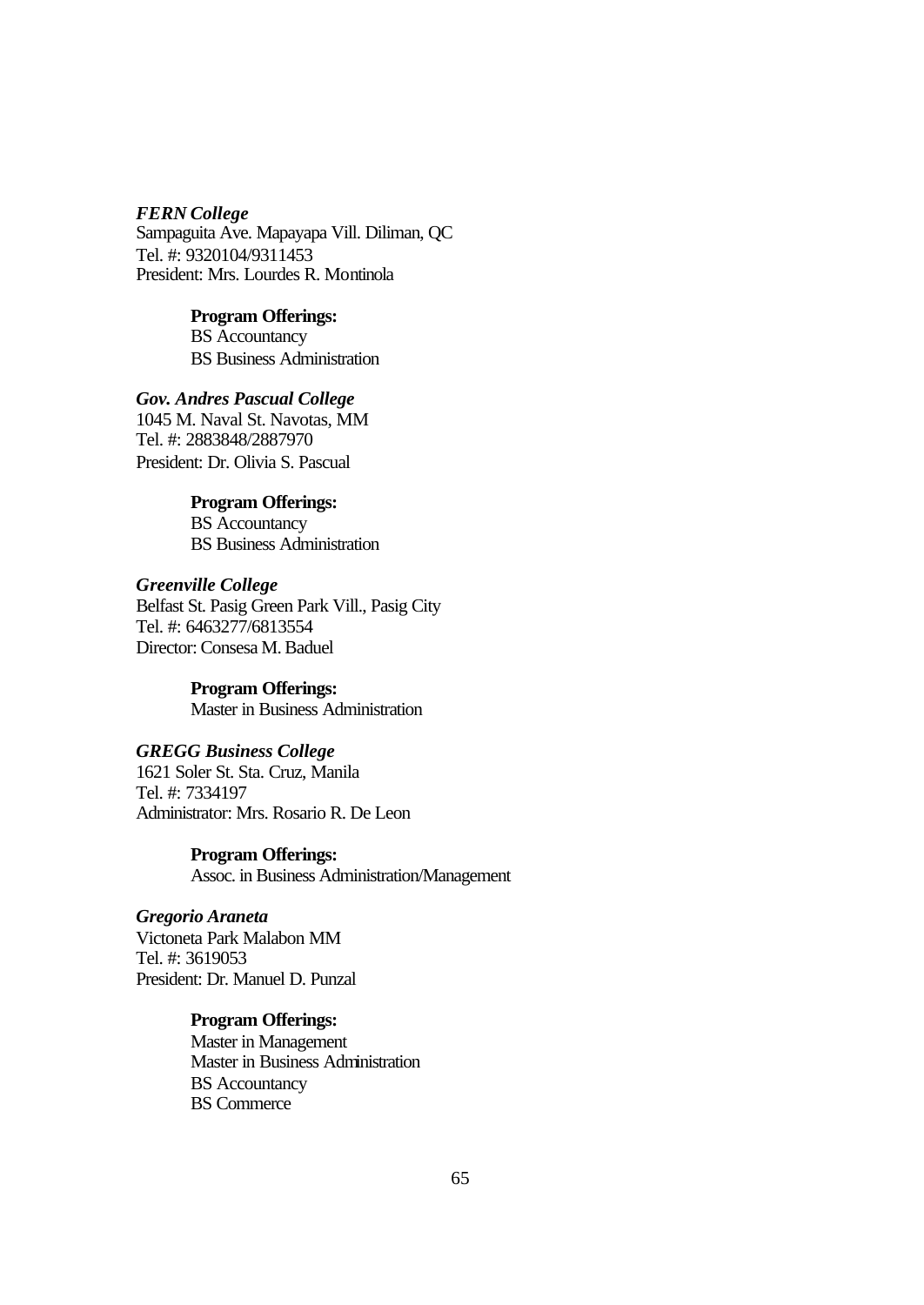#### *International Academy Of Management and Economics*

1061 Metropolitan Ave. SAV, Makati City Tel. #: 8962354 President: Dr. Emmanuel T. Santos

#### **Program Offerings:**

PHD Management Master in Business Administration BS Business Administration Diploma in Management (2yrs.)

# *International Christian College*

103 Gen. Luis St. Novaliches, QC Tel. #: 9362926 Director: Ms. Teresita M. Trinidad

> **Program Offerings:** BS Business Administration

*Jose Rizal College* Shaw Blvd., Mandaluyong City Tel. #: 5318031 President: Atty. Jose D. Baltazar

#### **Program Offerings:**

Master in Business Administration BS Accountancy Bachelor of Commercial Science

# *La Consolacion College*

Mendiola, Manila Tel. #: 7360235 President: Sr. Emilia Lacvesta, OSA

> **Program Offerings:** BS Accountancy BS Business Administration

# *La Consolacion College, Kalookan*

496 A Mabini St. Kalookan City Tel. #: 2879701 President: Sr. Ma. Gerolinda C. Tingson, OSA

> **Program Offerings:** BS Accountancy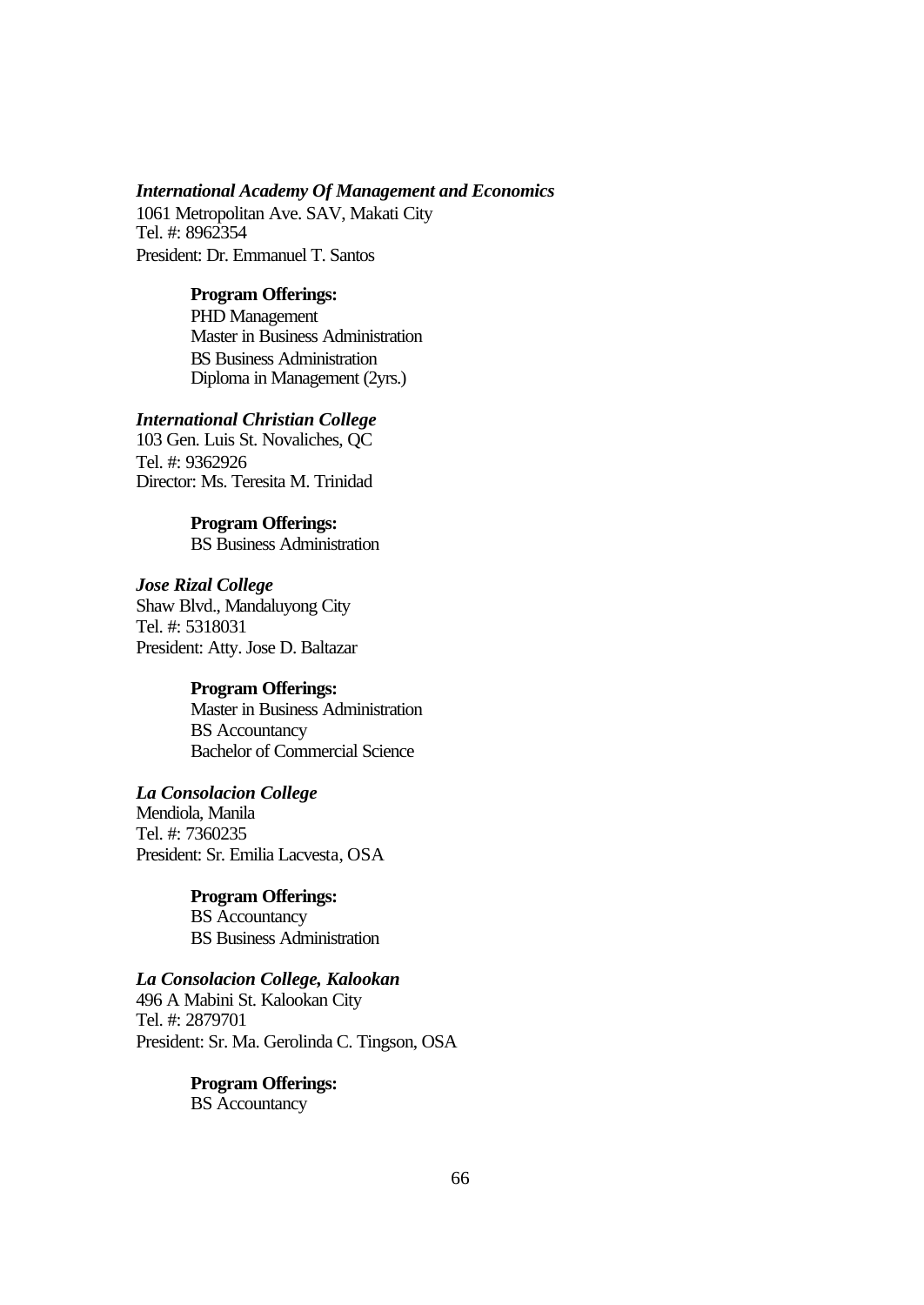#### *LACSON College*

2188 FB Harisson St. Pasay City Tel. #: 8317423 President: Mr. Simeon Rene Lacson

#### **Program Offerings:**

BS Commerce/Bachelor in Commercial Science

# *Las Pinas College*

Dr. F. L. Uy Ave. Pillar Village Bo. Almanza Las Pinas, MM Tel. #: 8010245 President: Dra. Luz Co-Uy

#### **Program Offerings:**

Master in Business Administration BS Accountancy BS Business Administration

# *Lyceum of the Philippines*

Muralla St. Intramuros, Manila Tel. : 5278251-56 President: Dr. Soteroit Laurce

# **Program Offerings:**

MA/MS Economics Master in Business Administration BA/BS Economics BS Acounting BS Business Administration

#### *Malabon Community College*

Maya-maya St. Dagat-dagatan, Malabon, MM Tel. #: 2878948 President: Dr. Pablo Tangco

#### **Program Offerings:**

BS Business Administration BS Accountancy

#### *Manila Central University*

Epifanio de los Santos Ave., Kalookan City Tel. #: 3641071 President: Dr. Lualhati Tanchoco Gonzalez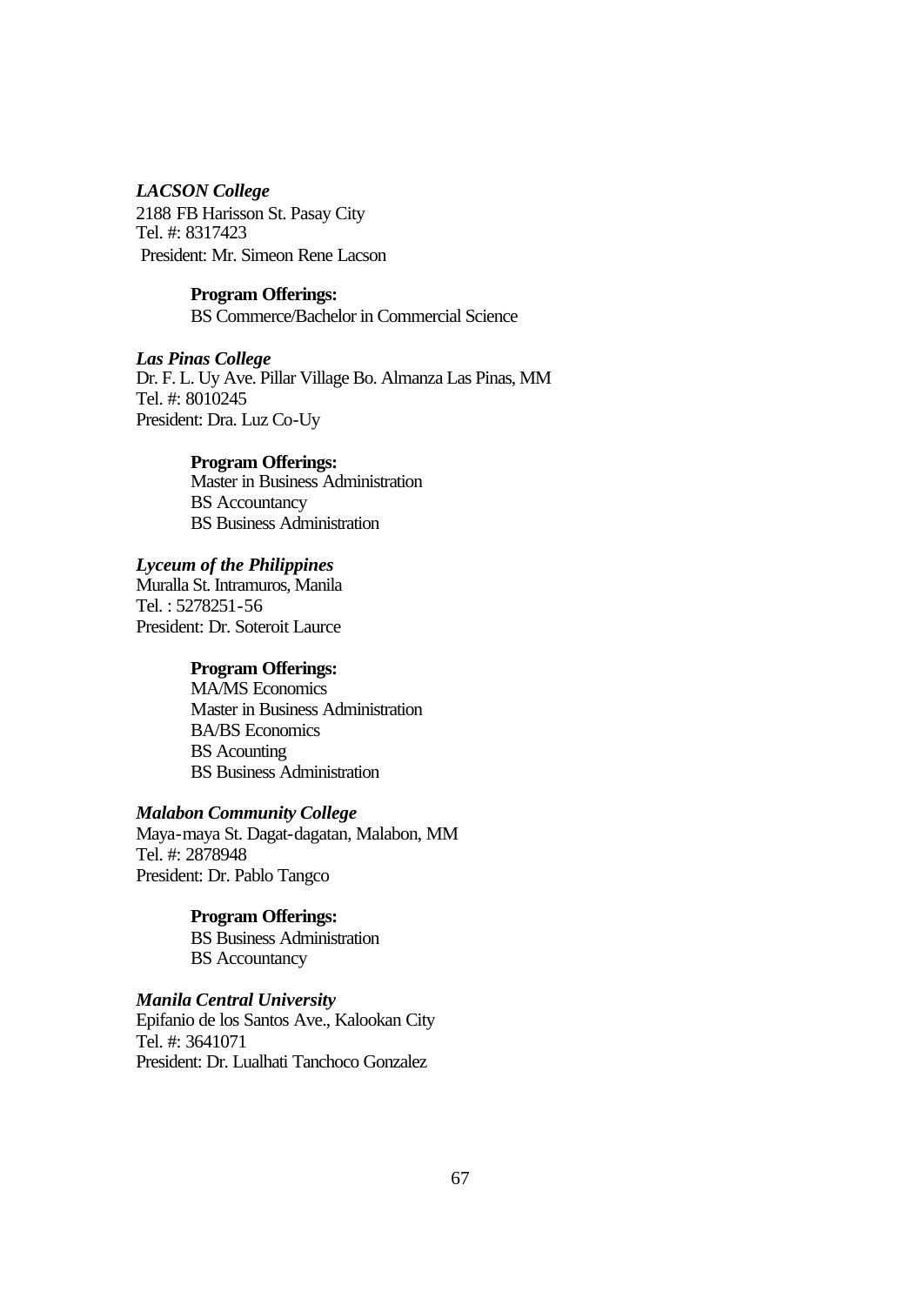BS Accountancy

# *Manuel L. Quezon University*

916 Hidalgo St. Quiapo, MM Tel. #: 7340121-24 Acting President: Atty. Augusto B. Sunico

# **Program Offerings:**

Master in Business Administration MS Commerce BS Accountancy BS Commerce

#### *Martines Memorial College*

198 A. Mabini St. Maypajoo, Kalookan City Tel. #: 2888861-63 President: Dr. Ferdinand A. Martines

> **Program Offerings:** BS Business Administration

### *Metro Manila College*

966 Plaza Novaliches, QC Tel. #: 4191482 President: Dr. Ligaya M. Miranda

#### **Program Offerings:**

Master in Business Administration BS Accountancy BS Commerce

#### *Miriam College*

Katipunan Rd., Loyola Heights, Diliman, QC Tel. #: 9272421-31 President: Dr. Loleta N. Castro

#### **Program Offerings:**

BA Business Administration BS Accountancy

*Mt. Carmel College of QC* 769 Aurora Blvd. Cubao, QC Tel. #: 7249913 President: Dr. Roman Victor A. Reyes, Jr.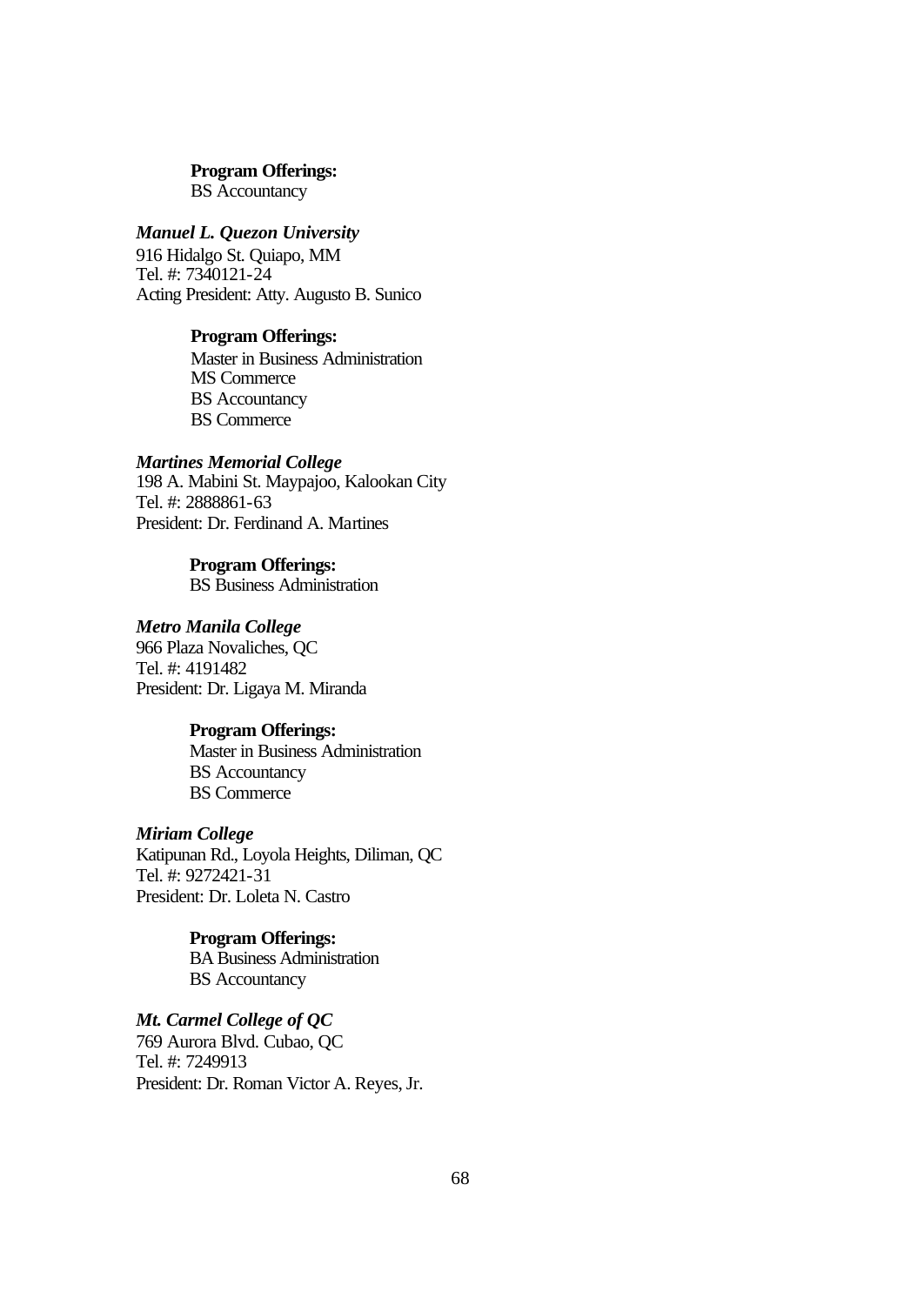BS Commerce

# *Muntinlupa Polutechnic College*

Contessa Bldg. Poblacion, Muntinlupa City Tel. #: 8425548 Acting Dean: Mr. Benjamin Santos

#### **Program Offerings:**

Bachelor in Accountancy BS Commerce

# *NAMEI Polytechnic Institure*

123 A. Mabini St. Mandaluyong City Tel. #: 5317328 President: Mrs.Ma. Victoria P. Estrella

# **Program Offerings:**

BS Business Administration

# *National College of Business and Arts Fairview*

Regalado cor. Commonwealth Ave. Fairview, QC Tel. #: 4270290/9216071 Pres. Atty. Jose Torres

# **Program Offerings:**

BS Accountancy BS Business Administration

# *National College of Business and Arts*

994 Aurora Blvd. Cubao, QC Tel. #: 9211619 Pres. Atty. Jose Torres

# **Program Offerings:**

BS Accountancy BS Business Administration

# *National University*

551 MF Jhocson St. Sampaloc, Manila Tel. #: 613431 President: Dr. Jesus M. Jhocson

# **Program Offerings:**

BS Accountancy BS Commerce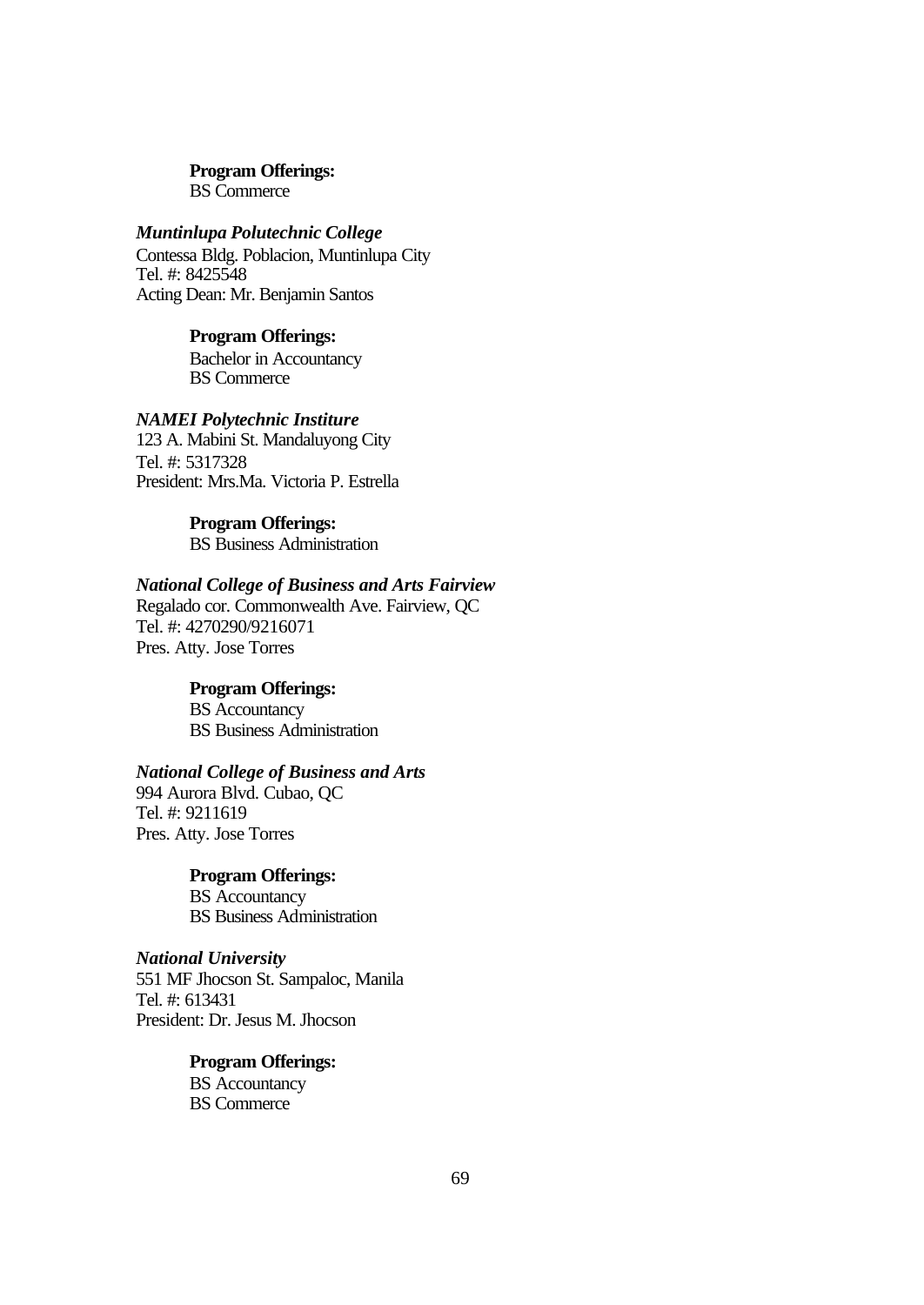#### *Navotas Polytechnic College*

Naval St. Navotas, MM Tel. #: 2826233 Dean: Dr. Flora C. Besacruz

# **Program Offerings:**

BS Accountancy Assoc. in Business Management

#### *New Era University*

St. Joseph St. Milton Hills Subd., Diliman, QC Tel. #: 9214221 President: Dr. Corazon C. Osorio

#### **Program Offerings:**

Master in Business Administration BS Accountancy BS Business Administration

#### *Olivarez College*

Dr. A. Santos Ave. Sucat Rd., Pque, MM Tel. #: 8278746 President: Dr. Pablo R. Olivarez

#### **Program Offerings:**

Master in Business Administration BS Accountancy BS Commerce

#### *Our Lady of Lourdes College*

5031 Gen. T. De Leon St. Valenzuela, MM Tel. #: 2939372 Administration: Mr. Teodardo A. GAAC

> **Program Offerings:** BS Commerce

# *Pamantasan ng Lungsod ng Maynila*

Muralla cor. Gen. Luna St. Intramuros, Manila Tel. #: 5277941 President: Dr. Vircely M. Dela Cruz

> **Program Offerings:** Dr. of Business Administration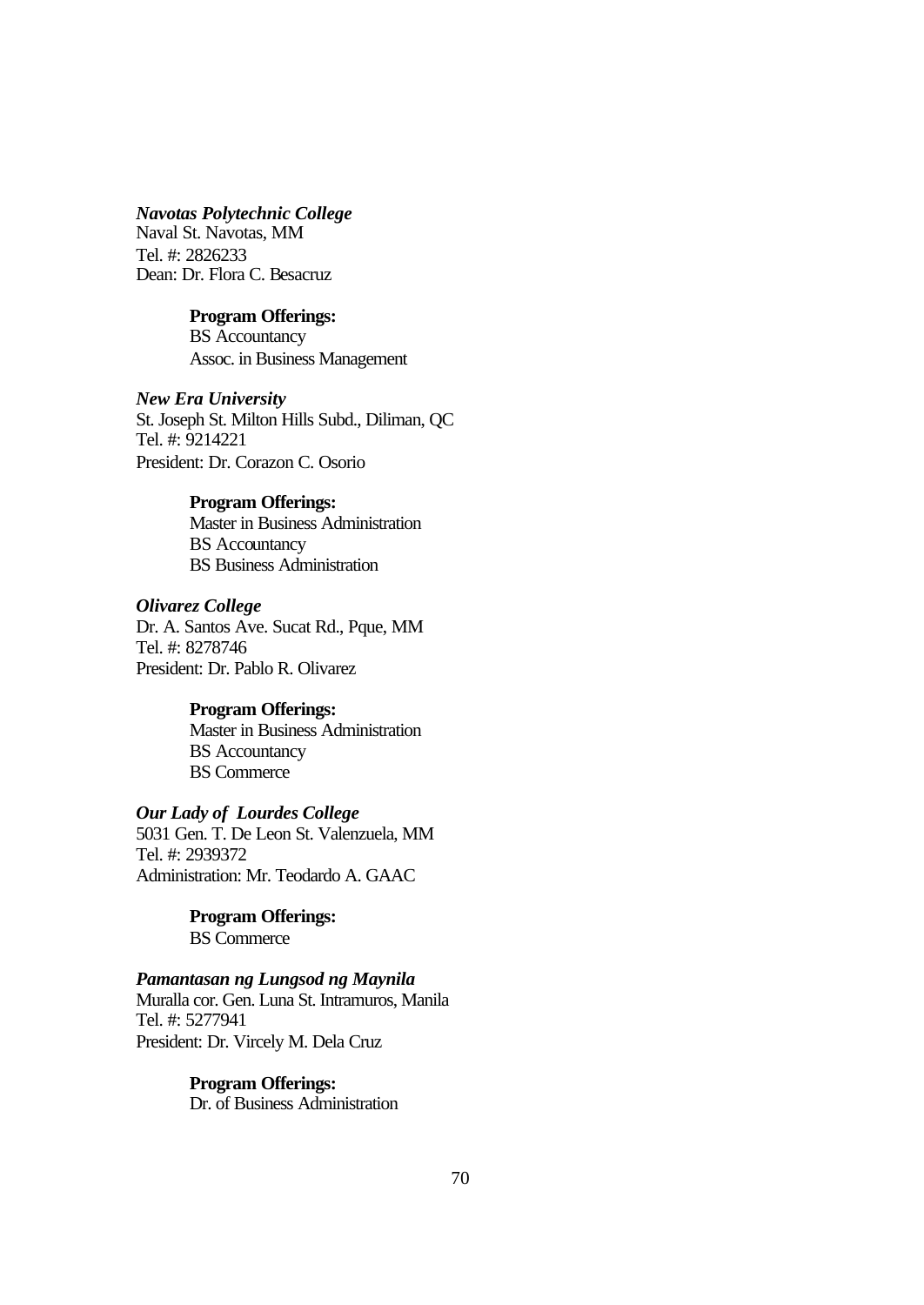Master of Business Administration BS Accountancy BS Business Administration

#### *Pamantasan ng Makati*

Sen. Gil Puyat, Makati City Tel. #: 8921782 President: Dr. Herminco B. Coloma, Jr.

#### **Program Offerings:**

Master in Business Administration BS Commerce BS Business Administration BS Accountancy

#### *Pasig Catholic Colleges*

Malinao, Pasig City Tel. #: 6411786 Director: Msgr. Emmanuel V. Sunga

#### **Program Offerings:**

BS Accountancy BS Business Administration

# *Perpetual Help College, Manila*

1240 Conception St. Sampaloc, Manila Tel. #: 7318199 President: Dr. Jose Tamayo

# **Program Offerings:**

BS Accountancy BS Business Administration

#### *Perpetual Help College of Rizal*

Ocampo Ave. Pamplona, Las Pinas, MM President: Mr. Antonio Tamayo

#### **Program Offerings:**

Doctor of Business Administration Master of Business Administration BS Accountancy BS Commerce

### *Philippine Christian University*

1648 Taft Ave. cor. Pedro Gil Ermita, Manila Tel. #: 5232372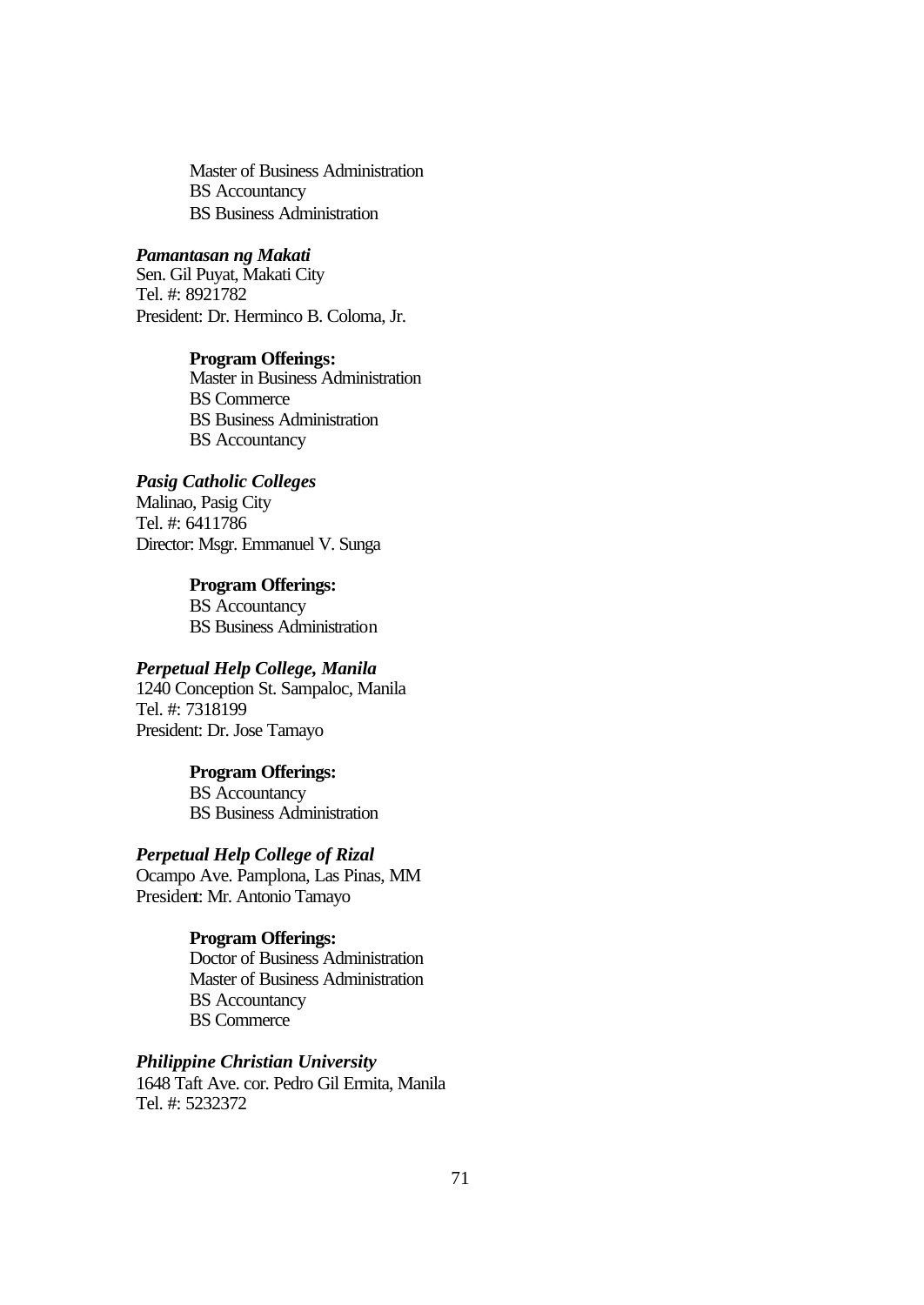# President: Dr. Carlito S. Puno

#### **Program Offerings:**

Master in Management Master in Business Administration BS Business Administration BS Accountancy BS Commerce

#### *Philippine College of Technological Services*

Maysan Rd., Valenzuela, MM Tel. #: 2920481 President: Mrs. Agnes O. Luciano

#### **Program Offerings:**

BS Accountancy BS Business Administration

#### *Philippine School of Business Administration*

827 R. Papa St. Sampaloc, Manila Tel. #: 7414606 President: Mr. Jose Peralta

#### **Program Offerings:**

Doctor of Business Administration Master in Business Administration BS Accountancy BS Business Administration

# *Philippine Women's University*

Taft Ave. Malate, Manila Tel. #: 5268421 President: Dr. Jose Conrado Benitez

#### **Program Offerings:**

Doctor of Business Administration Master in Business Administration BS Business Administration Assoc. in Commercial Science

#### *Philippine Women's University, QC*

Epifanio De Los Santos, QC Tel. #: 9206317 Chancelor: Dr. Sylvia P. Montes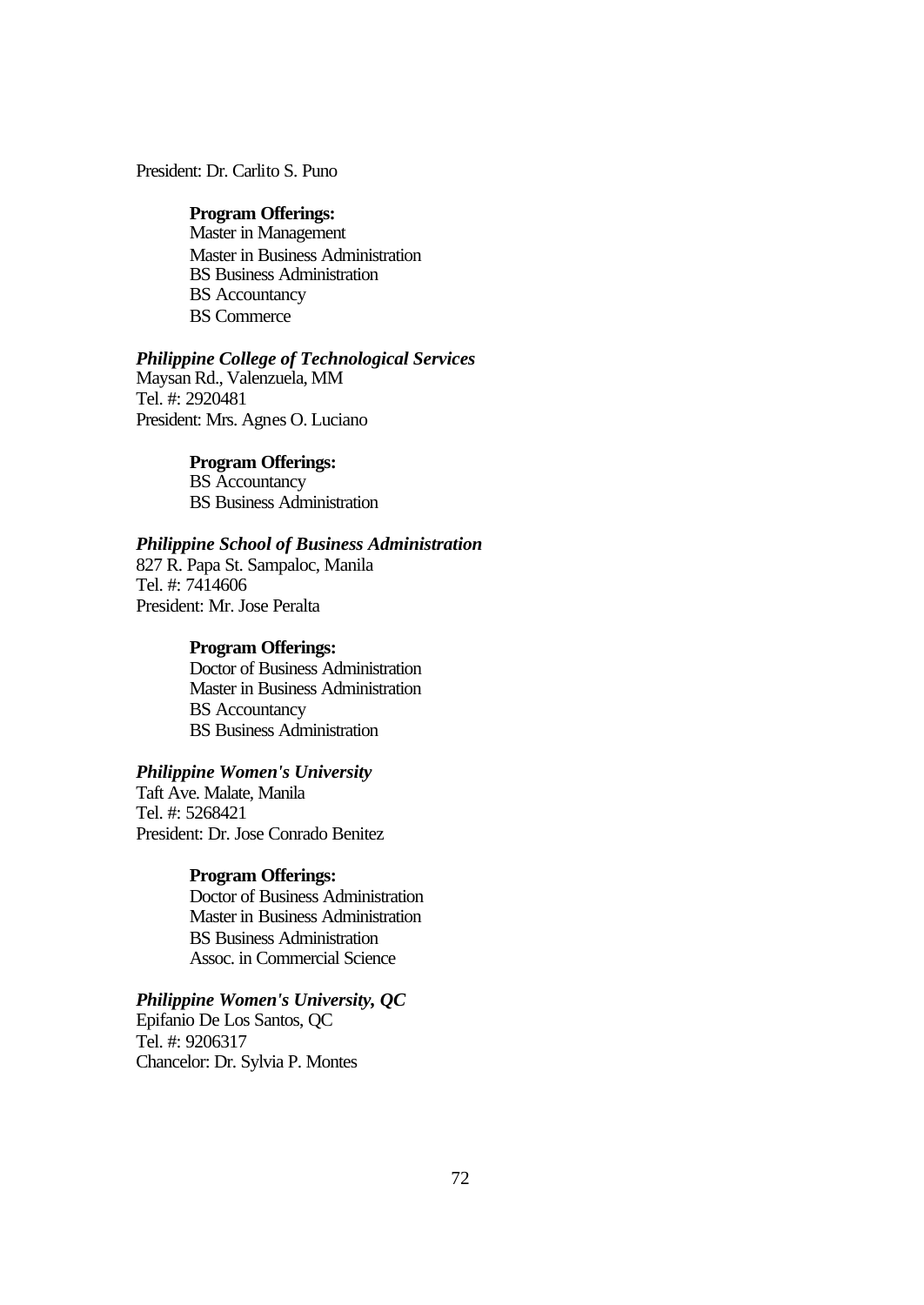Master in Business Administration BS Accountancy BS Business Administration

*Polytechnic University of the Philippines* Taguig, MM Tel. #: 8231771

#### **Program Offerings:**

Bachelor in Business Management BS Accountancy

#### *Polytechnic University of the Philippines*

Anonas St. Sta. Mesa, Manila Tel. #: 7161143 President: Dr. Zenaida A. Olonan

#### **Program Offerings:**

Doctor of Business Administration MA/MS Economics Master in Business Administration MS Accountancy BA Economics Bachelor of Business Administration Bachelor of Entrepreneurial Management BS Accountancy BS Banking and Finance Assoc. in Business Administration/ Management

# *Quezon Memorial College*

E. Rodriguez Blvd. cor. T. Morato, QC Tel. #: 701238 President: Ms. Rector C. Yabes

> **Program Offerings:** BS Commerce

# *Republican College*

42-18th Ave. Murphy, QC Tel. #: 9121286 President: Prof. Horosi A. Aguiling

# **Program Offerings:**

BS Commerce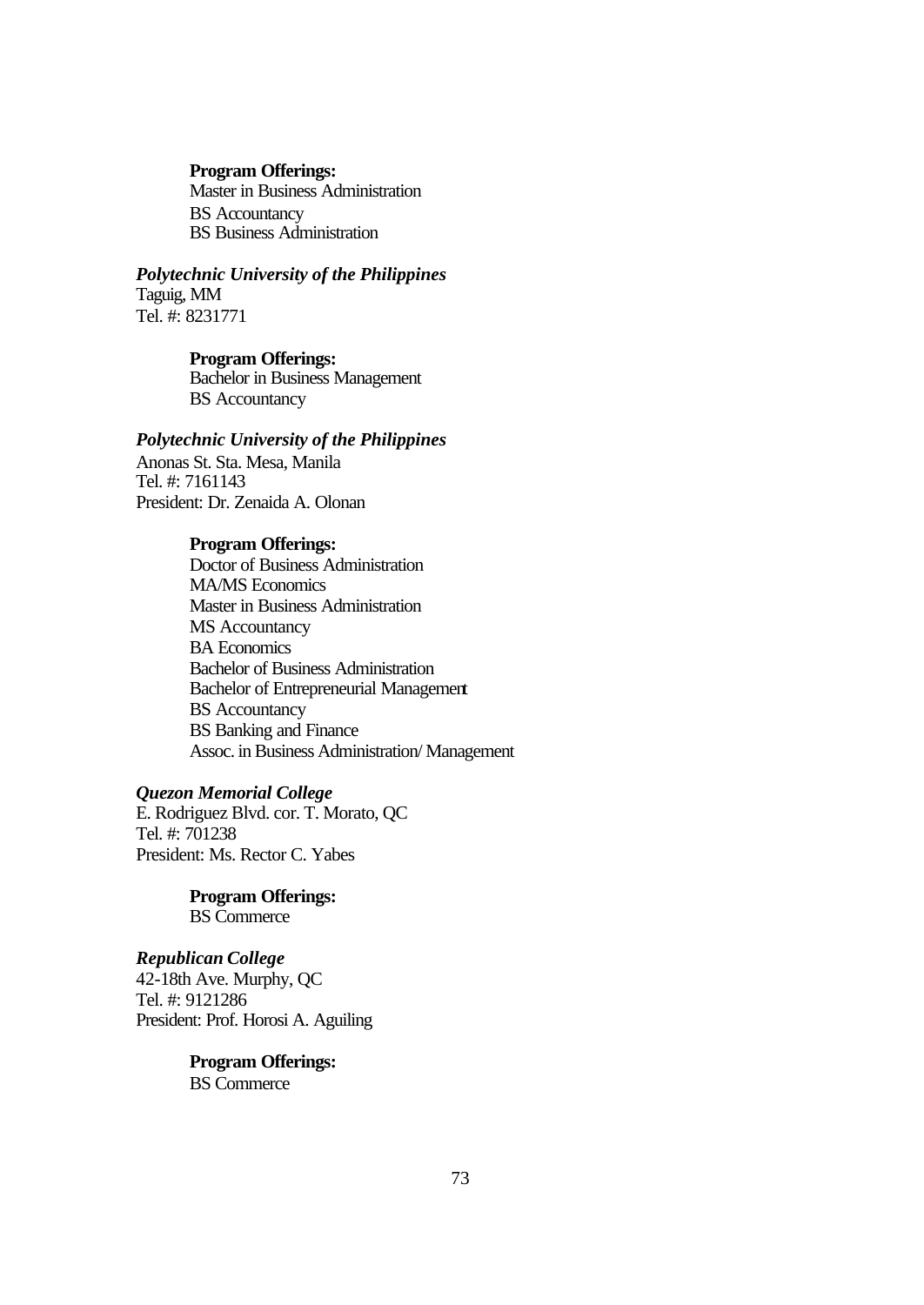# *Rizal Technological College*

Boni Ave., Mandaluyong City Tel. #:5336041 President: Dr. Jose Macaballug

#### **Program Offerings:**

Master in Business Administration BS Business Administration

*Roosevelt College System* Lamuan Marikina, MM Tel. #: 9420949 Directress: Ms. Lolita D. Bautista

> **Program Offerings:** BS Accountancy BS Commerce

*St. Benedict's College* Alabang Hills, Alabang, Muntinlupa City Tel. #: 8425508 Rector: Fr. Tarcisio MA. H. Narciso, OSB

> **Program Offerings:** BS Business Management

#### *St. Francis of Assisi College*

Admiral Village Talon Las Pinas, Manila Tel. #: 8058014 President: Dr. Oscar O. Bautista

> **Program Offerings:** BS Business Administration

*St. Joseph's College of Quezon City* 295 E. Rodriguez Blvd, QC Tel. #: 7230221 President: Sr. Mercedes E. Salud

> **Program Offerings:** BS Accountancy BS Commerce

*St. Paul College of Manila* Pedro Gil, Malate, Manila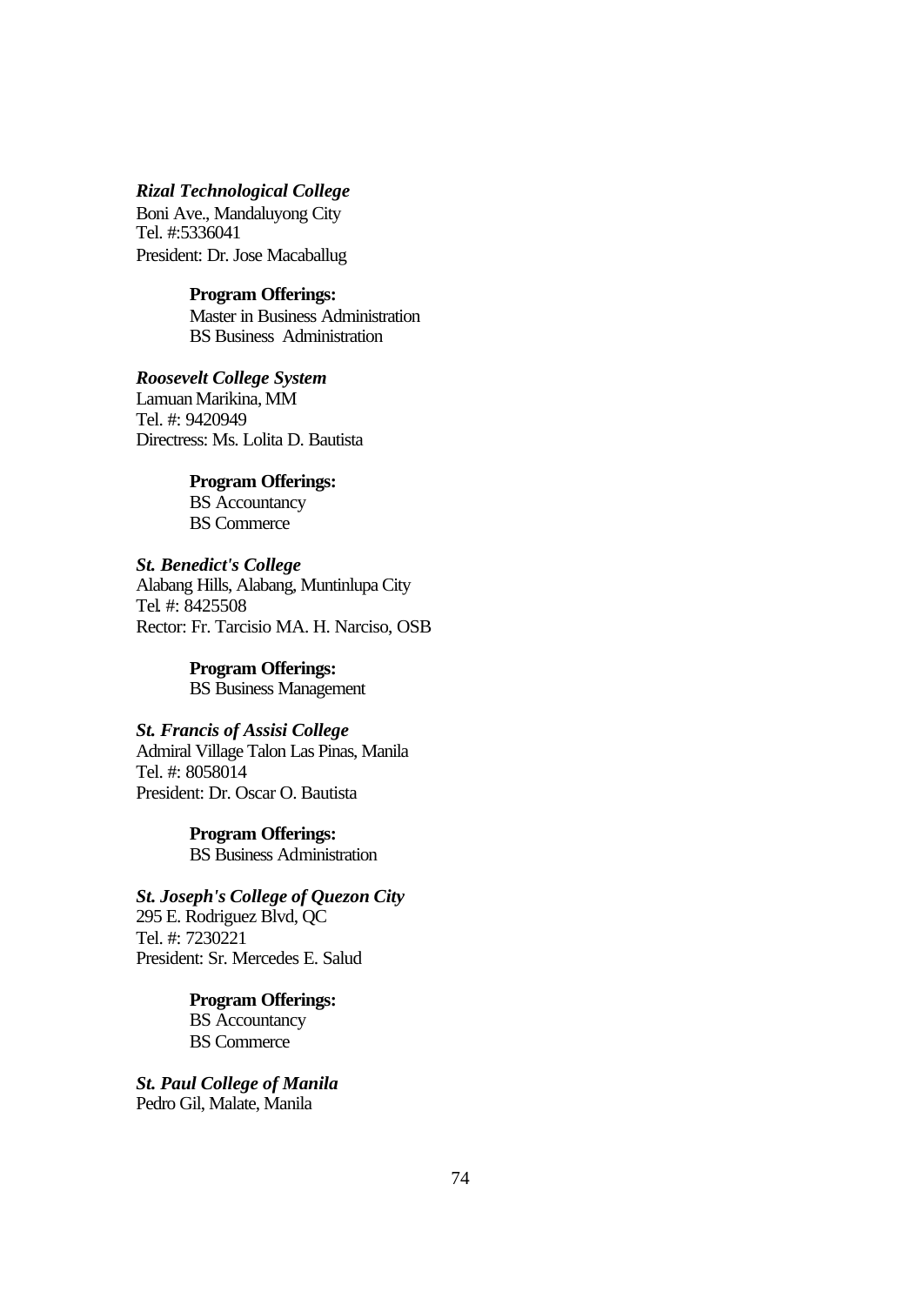Tel. #: 5245687 President: Sr. Natividad de Jesus Feraren, SPC

# **Program Offerings:**

BS Accountancy BS Commerce

# *St. Paul College of Quezon City*

Gilmore Ave. cor. Aurora Blvd., QC Tel. #: 7267986 President: Sr. Lilia Therese Tolentino

# **Program Offerings:**

BS Accountancy BS Commerce

# *St. Rita College of Paranaque*

Dr. A. Santos Ave. Sucat, Pque, MM Directress: Sr. Zosima Tambanillo, AR

> **Program Offerings:** BS Accountancy BS Commerce

# *Saint Scholastica's College*

2560 Leon Guinto St., Malate, Manila Tel. #: 5247686 President: Sr. Mary John Mananzan

#### **Program Offerings:**

BS Accountancy BS Commerce

#### *San Beda College*

638 Mendiola St. San Miguel, Manila Tel. #: 7410021-25 Rector: Rev. Bernardo MA. Perez, OSB

# **Program Offerings:**

BS Accountancy BS Commerce

# *San Sebastian College Recoletos*

CM Recto Ave., Quiapo, Manila Tel. #: 7348931 President: Fr. Dionisio Cachero, OAR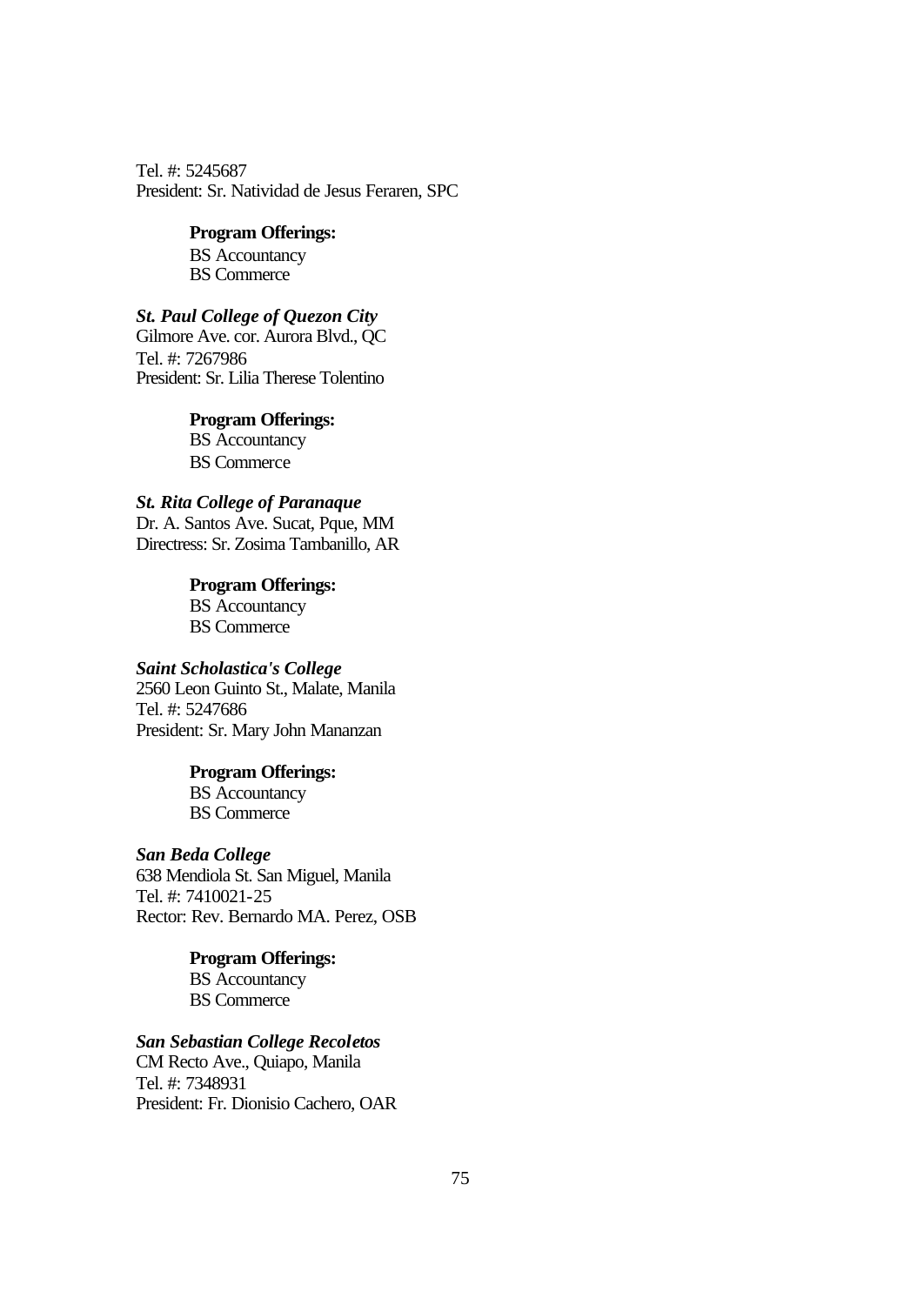Master in Business Administration BS Accountancy BS Banking and Finance BS Commerce

### *Sta. Isabel College*

210 Taft Ave., Manila Tel. #: 575791-96 Directress: Sr. Ma. Myrna C. BAS, DC

#### **Program Offerings:**

BS Accountancy BS Commerce

#### *SIENNA College*

Del Monte Ave., QC Tel. #: 7123668 President: Sr. Teresa Examen, OP

> **Program Offerings:** BS Business Administration

# *Southeastern College*

College Rd., Pasay City Tel. #: 8318484 President: Mr. Oscar H. Manuel

### **Program Offerings:**

BS Business Administration

# *St. Dominic Savio College*

Ciudad Real Subd., Novaliches, QC Tel. #: 4336840 President: Dr. Nestor V. Dela Cruz

> **Program Offerings:** BS Accountancy BS Commerce

# *Technological Institute of the Philippines, Manila*

363 P. Casal St. Quiapo, Manila Tel. #: 7339127 President: Dr. Teresita U. Quirino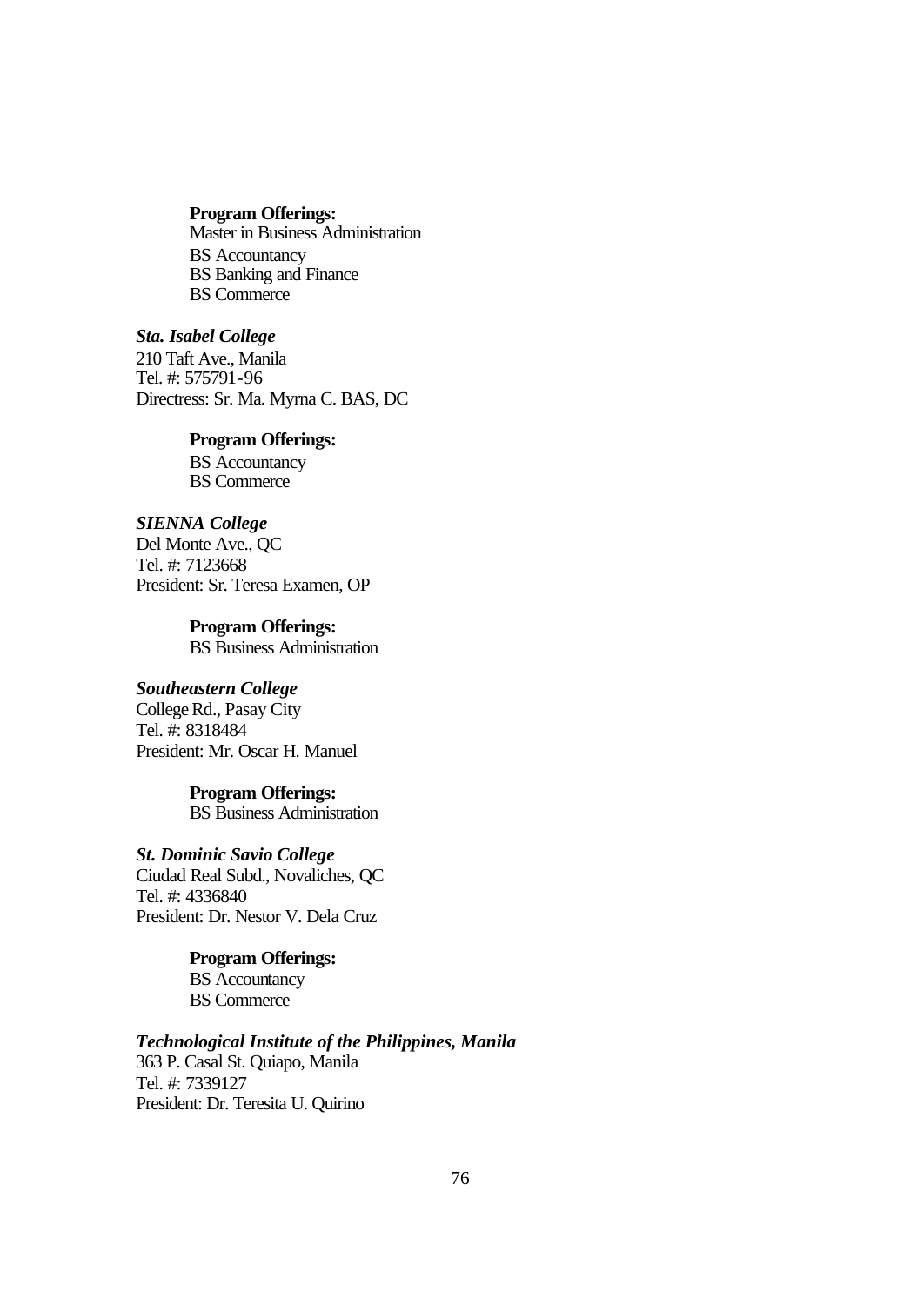BS Accountancy BS Commerce

#### *Technological Institute of the Philippines, QC*

20th Ave. Cubao, QC Tel. #: 9110140 President: Dr. Teresita U. Quirino

#### **Program Offerings:** BS Accountancy

BS Commerce

#### *TRACE Computer College*

Guadalupe Commercial Compex, Makati City Tel. #: 8188644 President: Mr. Efraim C. Genuino

> **Program Offerings:** BS Accountancy

# *Trinity College of Quezon City*

275 E. Rd. Sr. Blvd., QC Tel. #: 7244644 President: Dr. Rafael B. Rodriguez

#### **Program Offerings:**

Master in Management BS in Accountancy BS Business Administration Assoc. in Business Administration

# *University of ASIA and the Pacific*

Pearl Drive, Ortigas Center, Pasig Tel. #: 6342807 Dr. Jesus P. Estanislao

# **Program Offerings:**

MA in applied Business Economics MA in Business Economics MS in Industrial Economics

# *University of Manila*

546 M. V. De Los Santos St. Sampaloc, Manila President: Dr. Virgilio D. De Los Santos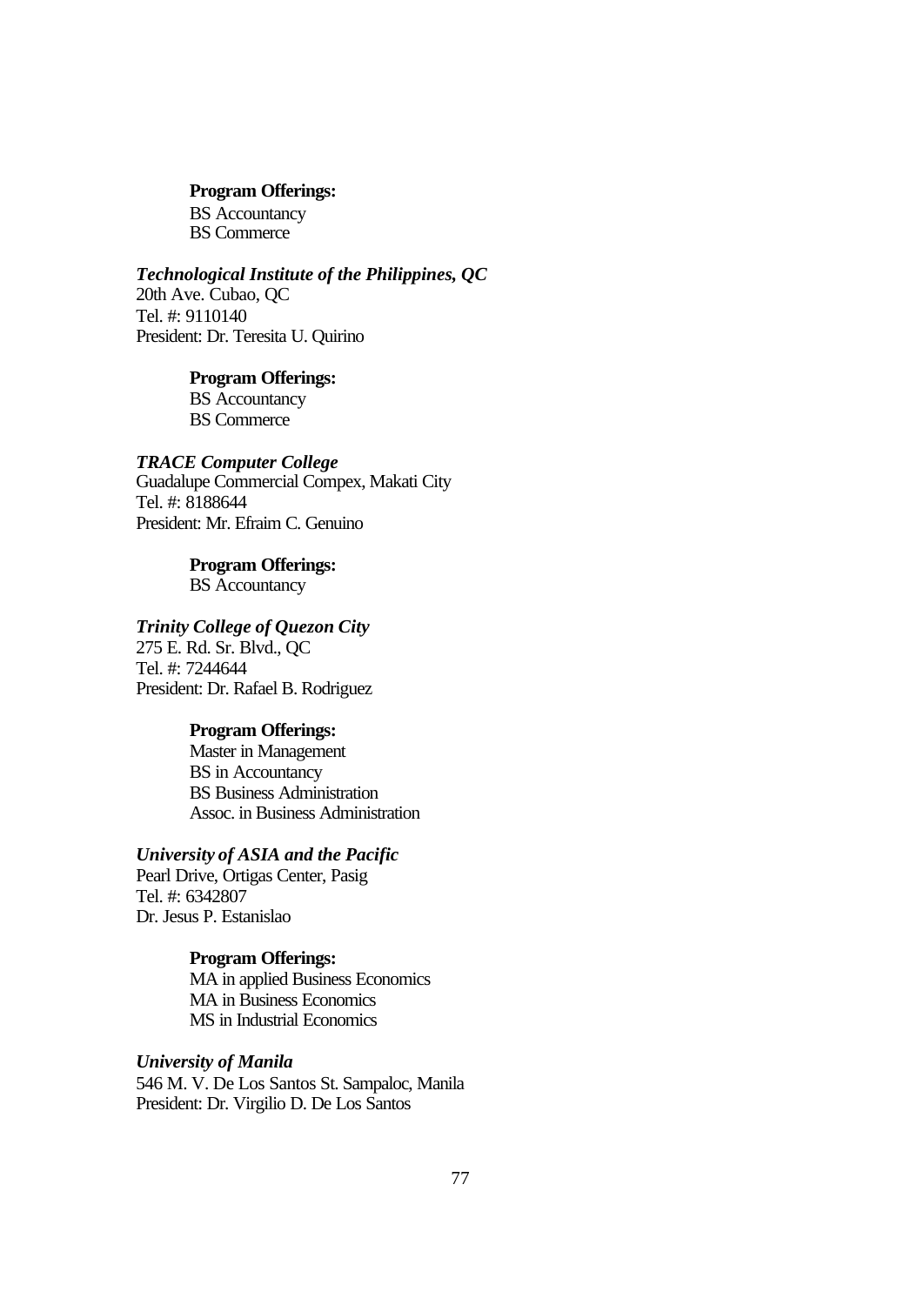Master in Business Administration BS Accountancy BS Business Administration

*University of Sto. Tomas* Espana St., Sampaloc, Manila Tel. #: 7313181 Rector: Rev. Fr. Rolando V. De la Rosa

#### **Program Offerings:**

Master in Business Administration Master Commerce BS Accountancy BS Commerce

# *University of the East*

2219 CM Recto Ave., Manila Tel. #: 7419501 President: Panfilo E. Domingo

# **Program Offerings:**

AB Economics AB Legal Management BS Accounting BS Business Administration

#### *University of the East, Kalookan*

Samson Rd., Kalookan City Tel. #: 3612796 President: Panfilo E. Domingo

#### **Program Offerings:**

BS Accountancy BS Business Administration

# *University of the Philippines, Diliman*

Diliman, Quezon City Tel. #: 9274561 President: Panfilo E. Domingo

# **Program Offerings:**

PHD Business Administration Master in Business Administration BA/BS Economics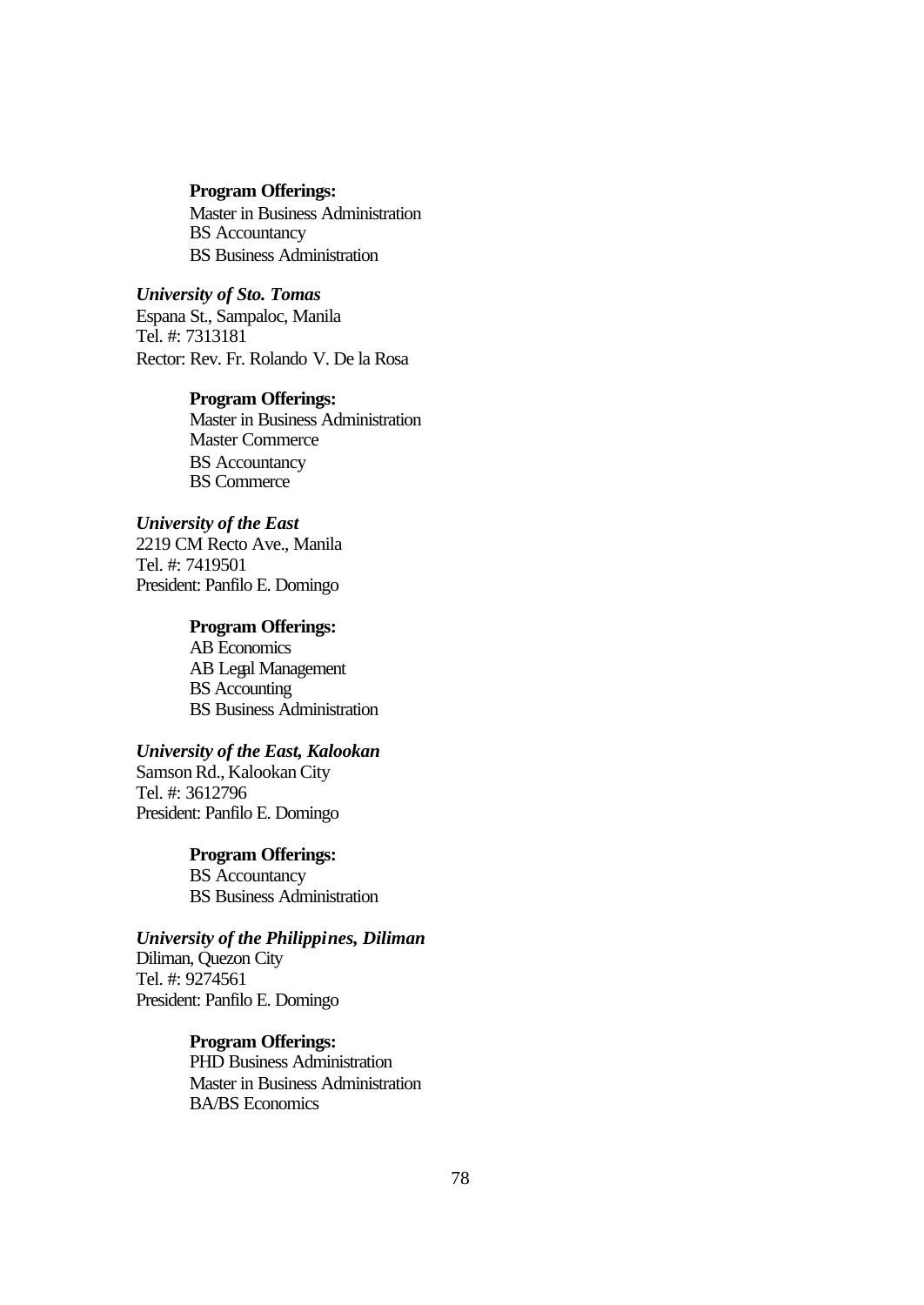BS Business Administration BS in Business Administration and Accountancy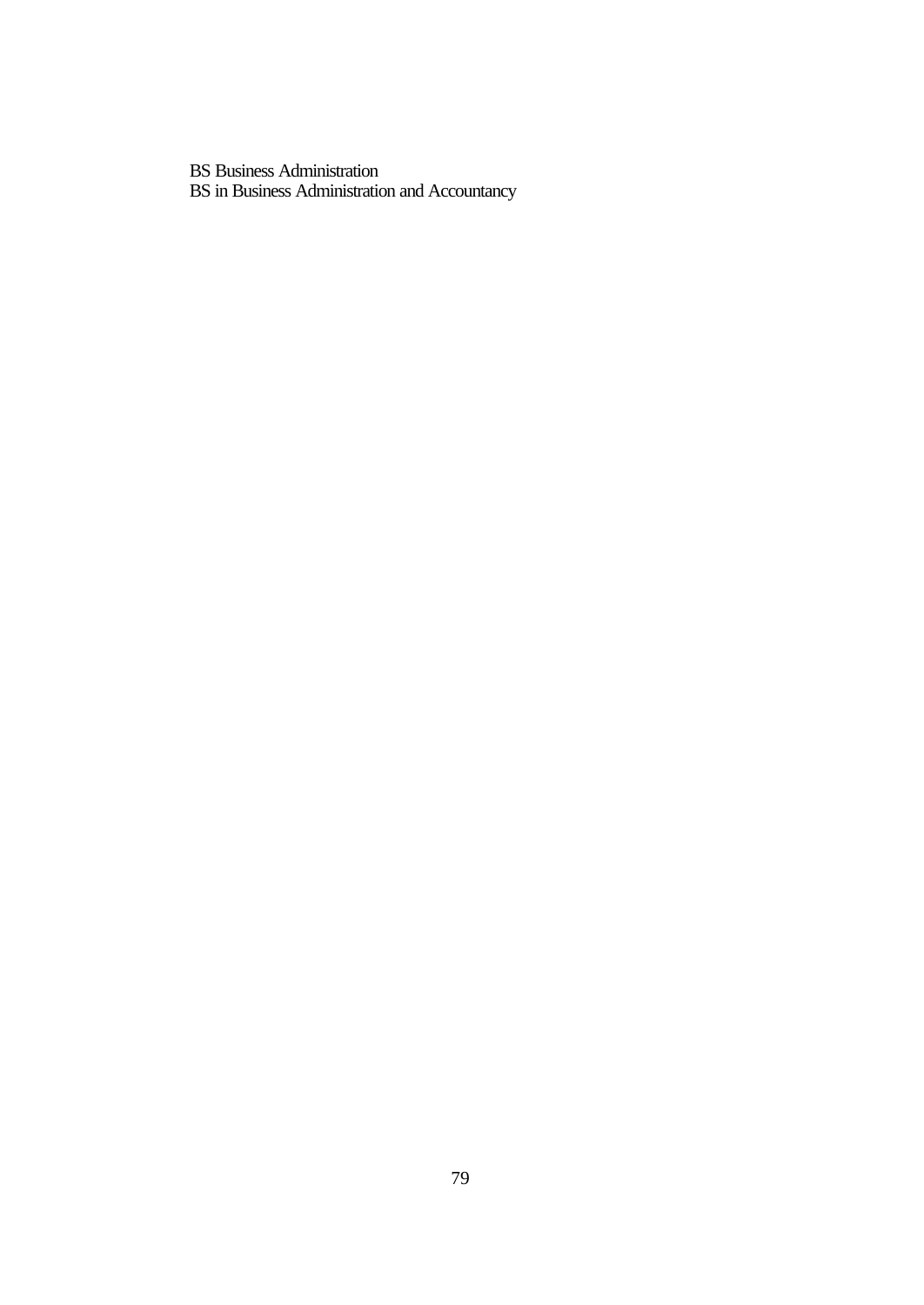# **Appendix 4.2**

# **Professional Regulation Commission Board of Accountancy Top Ranking Schools in the CPA Licensure Examination For the Five-Year Period from 1996-2000**

# **Average of 100 of more examinees:**

| <b>School</b>                             | No. of           | <b>No. Passed</b> | Per Cent      |
|-------------------------------------------|------------------|-------------------|---------------|
|                                           | <b>Examinees</b> |                   | <b>Passed</b> |
| University of Sto. Tomas                  | 2,396            | 909               | 38%           |
| Saint Louis University                    | 1,063            | 349               | 33%           |
| Polytechnic University of the Philippines |                  |                   |               |
|                                           | 4,197            | 817               | 19%           |

# **Average of 51 to 99 examinees:**

| <b>School</b>                                | No. of<br><b>Examinees</b> | <b>No. Passed</b> | Per Cent<br><b>Passed</b> |
|----------------------------------------------|----------------------------|-------------------|---------------------------|
| De La Salle University-Manila                | 786                        | 547               | 70%                       |
| University of the Philippines in the Visayas | 566                        | 214               | $38\%$                    |
| Pamantasan ng Lungsod ng Maynila             | 882                        | 271               | 31%                       |

# **Average of 26 to 50 examinees:**

| <b>School</b>                           | No. of           | <b>No. Passed</b> | Per Cent      |
|-----------------------------------------|------------------|-------------------|---------------|
|                                         | <b>Examinees</b> |                   | <b>Passed</b> |
| University of the Philippines - Diliman | 392              | 374               | 95%           |
| University of Saint La Salle            | 269              | 149               | 55%           |
| San Beda College                        | 481              | 234               | 49%           |

# **Average of 10 to 25 examinees:**

| <b>School</b>                          | No. of<br><b>Examinees</b> | <b>No. Passed</b> | Per Cent<br><b>Passed</b> |
|----------------------------------------|----------------------------|-------------------|---------------------------|
| Silliman University                    | 156                        | 129               | 83%                       |
| University of the Philippines-Tacloban | 145                        | 95                | 66%                       |
| City                                   |                            |                   |                           |
| Xavier University                      | 214                        | $\mathcal{D}$     | 57%                       |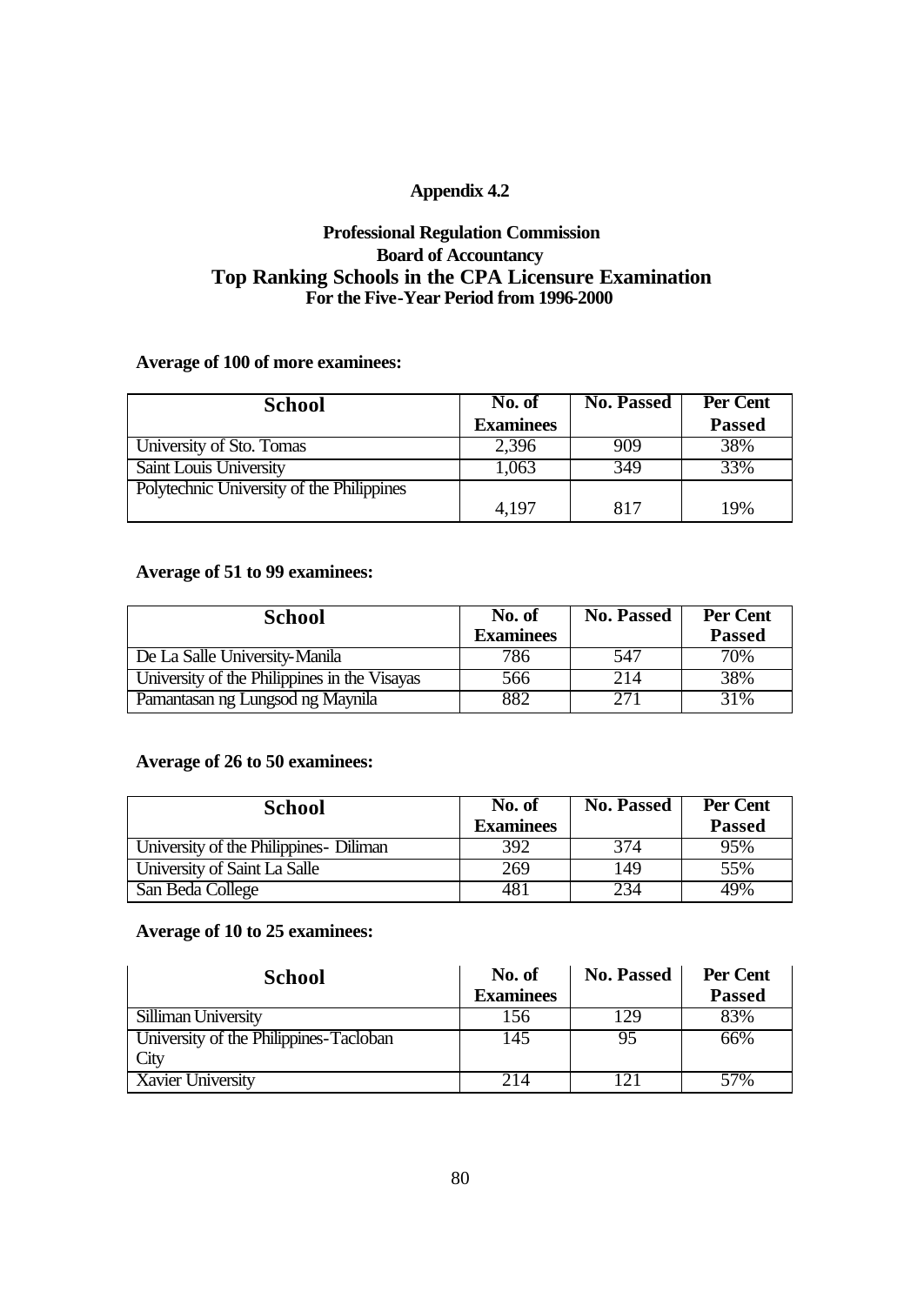# **Appendix 4.3 PACSB Survey on Schools Offering Accountancy/ Finance Programs**

# **BACHELOR OF SCIENCE IN BUSINESS ADMINISTRATION MAJOR IN FINANCE-BANKING FINANCIAL MANAGEMENT ACCOUNTANCY**

|  |                          |             | <b>BSBA</b> | <b>BSBA</b>          | Finance<br>and | Fin'l<br><b>Mgmt</b> | Fin'l<br><b>Mgmt</b> |
|--|--------------------------|-------------|-------------|----------------------|----------------|----------------------|----------------------|
|  |                          |             | A           | A                    | <b>Bankin</b>  | $\blacksquare$       |                      |
|  |                          | <b>CHED</b> |             | School School School |                | Scho                 | Schoo                |
|  |                          | Minimu      | #1          | #2                   | #3             | $ol$ #4              | #5                   |
|  |                          | m           |             |                      |                |                      |                      |
|  |                          | Units       |             |                      |                |                      |                      |
|  | <b>General Education</b> |             |             |                      |                |                      |                      |
|  | <b>SURIECTS</b>          |             |             | <b>IINITS</b>        |                |                      |                      |

|          |          | <b>SUBJECTS</b>                              |   |    | <b>UNITS</b> |    |   |    |
|----------|----------|----------------------------------------------|---|----|--------------|----|---|----|
| English  | Eng. 0   | Integrated Study Skills for Freshmen         |   |    |              |    |   |    |
|          | Eng. 1   | Communication & Study Skills Across          |   | 3  | 3            | 3  | 3 |    |
|          |          | Discipline                                   |   |    |              |    |   |    |
|          | Eng. $2$ | College Reading and Writing                  |   | 3  | 3            | 3  |   |    |
|          | Eng. $3$ | Technical and Research Report Writing and    |   |    | 3            | 3  |   | 3  |
|          |          | <b>Business</b>                              |   |    |              |    |   |    |
|          |          | Correspondence                               |   |    |              |    |   |    |
|          | Eng. $4$ | Speech & Oral Communication /                |   | 3  | 6            | 3  | 3 |    |
|          |          | Argumentation $\&$                           |   |    |              |    |   |    |
|          |          | Debate                                       |   |    |              |    |   |    |
|          | Eng. $5$ | English Elective / Business English (w/      |   | 3  |              |    | 3 |    |
|          |          | Technical                                    |   |    |              |    |   |    |
|          |          | Writing)                                     |   |    |              |    |   |    |
|          |          | Sub-Totals                                   | 6 | 12 | 15           | 18 | 9 | 12 |
| Filipino | Fi1.1    | Sining ng Komunikasyon / Pakikipagtalastasan |   |    | 3            | 3  | 3 |    |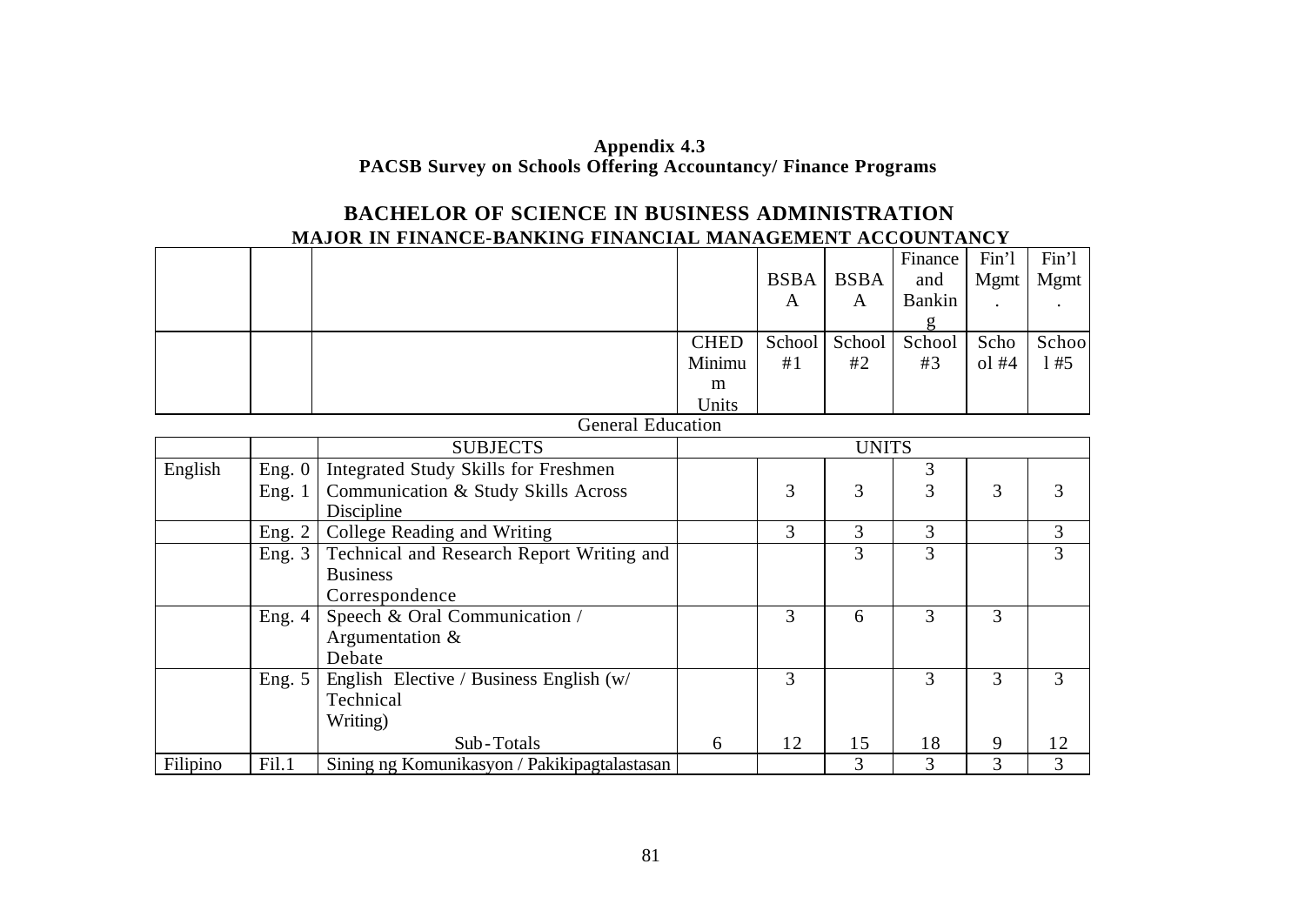|            | Fil. 2 | Pagbasa at Pagsulat sa Iba't-ibang Disiplina  |   |   | 3 | 3  | 3  | 3  |
|------------|--------|-----------------------------------------------|---|---|---|----|----|----|
|            | Fil. 3 | Kasanayan sa Malikhaing Pagpapahayag          |   |   |   | 3  |    |    |
|            |        | Sub-Totals                                    | 6 |   | 6 | 9  | 6  | 6  |
| Philosoph  | Hum.   | Art Appreciation / Art, Man & Society / and   |   | 3 | 3 | 3  |    | 3  |
| y &        |        | Music                                         |   |   |   |    |    |    |
| Humanitie  |        | Appreciation / Humanities                     |   |   |   |    |    |    |
| S          |        |                                               |   |   |   |    |    |    |
|            | Hum.   | Fundamentals of Logic / Ethics (w/ Values     |   |   |   | 3  | 3  | 3  |
|            | 2      | Education)                                    |   |   |   |    |    |    |
|            |        | / Philippine Business Environment w/ Business |   |   |   |    |    |    |
|            |        | Ethics                                        |   |   |   |    |    |    |
|            | Hum.   | Contemporary Philosophy                       |   | 3 |   |    |    | 3  |
|            | 3      |                                               |   |   |   |    |    |    |
|            | Hum.   | Formal Logic and Critical Thinking            |   |   |   |    | 3  |    |
|            | 4      |                                               |   |   |   |    |    |    |
| Literature | Lit. 1 | Philippine Literature / Literature, Man &     |   |   | 3 | 3  | 3  | 3  |
|            |        | Society                                       |   |   |   |    |    |    |
|            | Lit. 2 | Survey of and/or World Literature             |   |   |   | 3  | 3  | 3  |
|            |        | Sub-Totals                                    | 6 | 6 | 6 | 12 | 12 | 15 |

|         |                  |                                       | <b>CHED</b> |    |    | School School School Scho |     | School |
|---------|------------------|---------------------------------------|-------------|----|----|---------------------------|-----|--------|
|         |                  | Subjects                              | Minimu      | #1 | #2 | # $3$                     | οl  |        |
|         |                  |                                       | m           |    |    |                           | # 4 | #5     |
|         |                  |                                       | Units       |    |    |                           |     |        |
| Social  | PSS <sub>1</sub> | General / Business Psychology / Human |             |    |    | ⌒                         |     |        |
| Science |                  | Behavior in                           |             |    |    |                           |     |        |
|         |                  | Organizations                         |             |    |    |                           |     |        |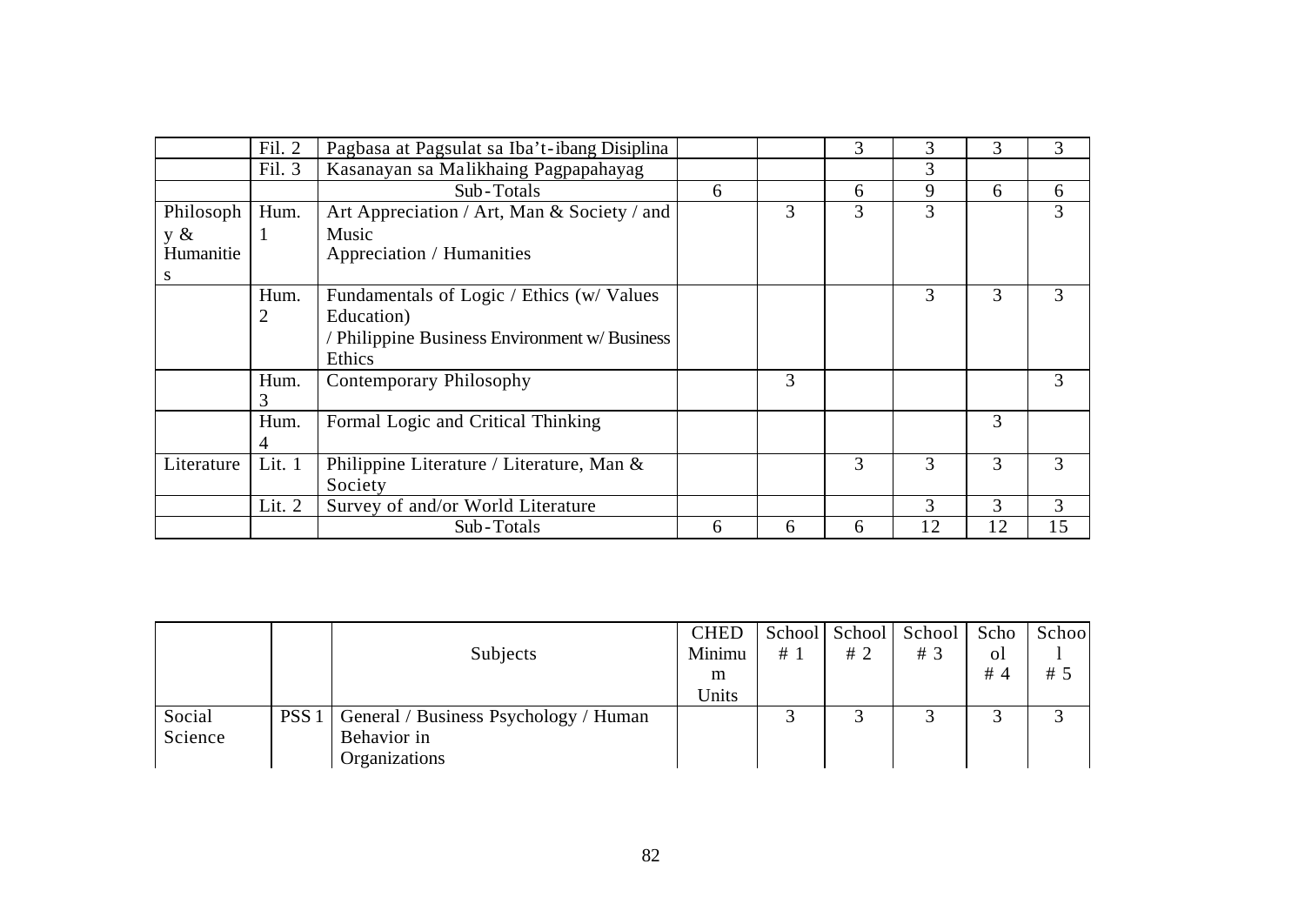|         | PSS <sub>2</sub> | Society and Culture / Sociology            |                |                |                | 3              | 3              | 3              |
|---------|------------------|--------------------------------------------|----------------|----------------|----------------|----------------|----------------|----------------|
|         | PSS <sub>3</sub> | Politics and Governance (w/ Philippine     |                |                | 3              | $\overline{3}$ | $\overline{3}$ | $\overline{3}$ |
|         |                  | Constitution) /                            |                |                |                |                |                |                |
|         |                  | Philippine Government                      |                |                |                |                |                |                |
|         | PSS <sub>4</sub> | Philippine History and Public Service /    |                | $\overline{3}$ | 3              | $\overline{3}$ | 3              | 3              |
|         |                  | Heyograpiya                                |                |                |                |                |                |                |
|         |                  | At Kasaysayan ng Pilipinas                 |                |                |                |                |                |                |
|         | PSS <sub>5</sub> | Behavioral Science Applied to Business and |                | $\overline{3}$ | $\overline{3}$ | $\overline{3}$ |                |                |
|         |                  | Industry /                                 |                |                |                |                |                |                |
|         |                  | <b>Organization Behavior</b>               |                |                |                |                |                |                |
|         | PSS <sub>6</sub> | Women's Studies                            |                |                |                |                |                | 3              |
|         | PSS <sub>7</sub> | Asia and the World                         |                | $\overline{3}$ |                |                |                |                |
|         |                  | Sub-totals                                 | 12             | 12             | 12             | 15             | 12             | 15             |
| Others  | Rizal            | Life and Works of Rizal                    |                | 3              | 3              | $\overline{3}$ | 3              | $\overline{3}$ |
|         |                  | Sub-Totals                                 | $\overline{3}$ | 3              | 3              | 3              | 3              | $\overline{3}$ |
| Science | Sci. 1           | The Biological Sciences / Human Physiology |                | 3              | $\overline{3}$ | 3              |                | $\overline{3}$ |
|         | Sci. 2           | The Physical Sciences / Ecology / Chemical |                | $\overline{3}$ | $\overline{3}$ | $\overline{3}$ |                | $\overline{3}$ |
|         |                  | Science                                    |                |                |                |                |                |                |
|         | Sci. 3           | Science, Technology and Society            |                | $\overline{3}$ |                |                |                |                |
|         | Sci. $4$         | <b>Planetry Physics</b>                    |                |                |                |                | $\overline{3}$ |                |
|         | Sci. $5$         | <b>Environmental Physics</b>               |                |                |                |                | 3              |                |
|         |                  | Sub-Totals                                 | 6              | 9              | 6              | 6              | 6              | 6              |
| Math    | Math             | <b>Preparatory Mathematics</b>             |                |                |                | (3)            |                |                |
|         | $\Omega$         |                                            |                |                |                |                |                |                |
|         | Math             | College Algebra or College Algebra &       |                | 5              | $\overline{3}$ | $\overline{3}$ | 6              | $\overline{3}$ |
|         |                  | Trigonometry                               |                |                |                |                |                |                |
|         | Math             | Mathematics of Investment                  |                |                | 3              | $\overline{3}$ |                |                |
|         | 2                |                                            |                |                |                |                |                |                |
|         | Math             | Mathematical Analysis in Business /        |                | 3              | 3              | $\overline{3}$ | 3              |                |
|         | 3                | <b>Calculus Applied to Business</b>        |                |                |                |                |                |                |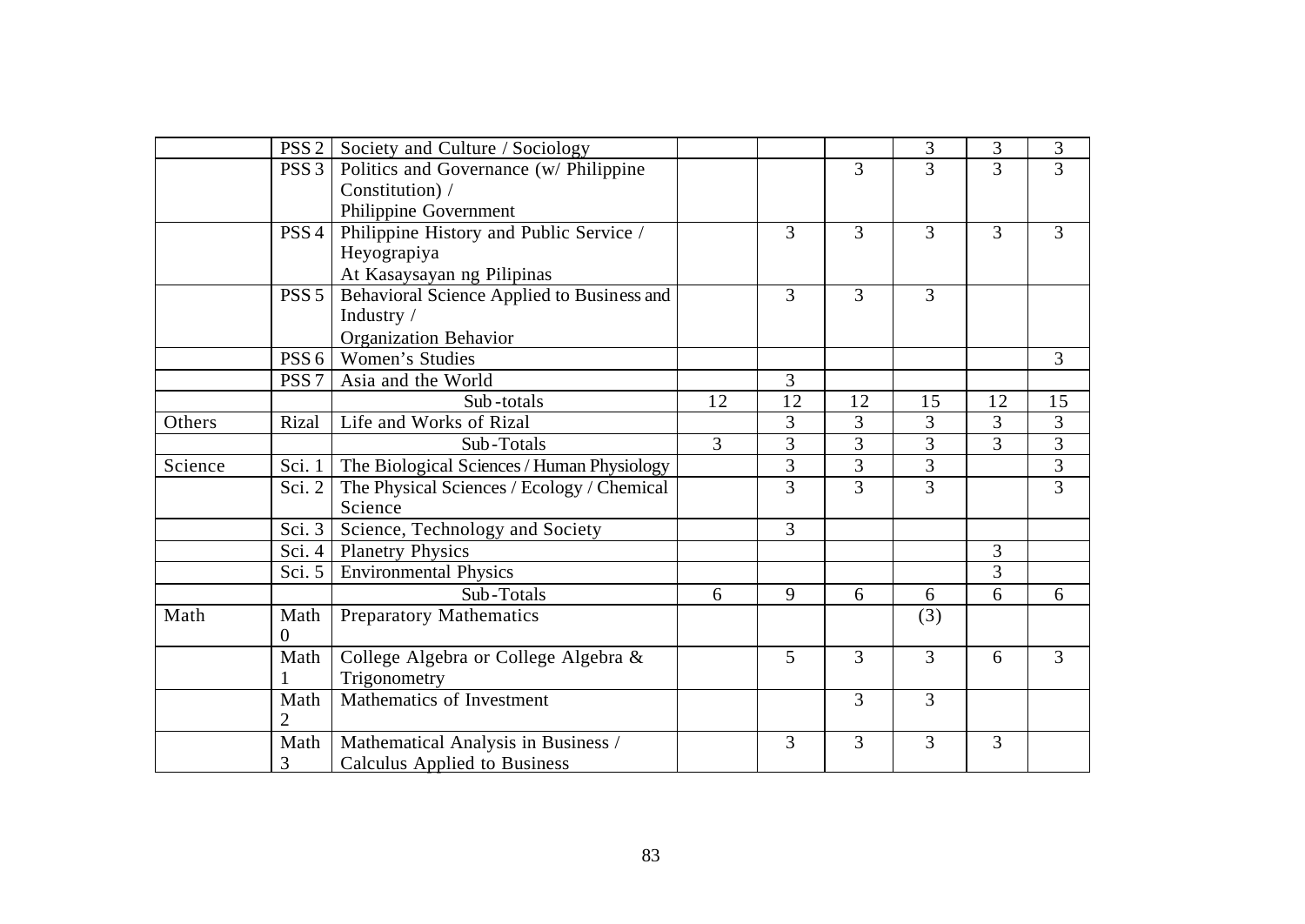|             |                 | Sub-Totals                                 |    |        |           |    |    |
|-------------|-----------------|--------------------------------------------|----|--------|-----------|----|----|
|             |                 |                                            |    |        |           |    |    |
| Information | IT <sub>1</sub> | Introduction to information / and Computer |    | In     |           |    |    |
| Technology  |                 | Applications                               |    | Acctg. |           |    |    |
|             |                 | Sub-Totals                                 |    |        |           |    |    |
|             |                 | <b>Total for General Education</b>         | ჂႩ | 57     | $75+ (3)$ | 60 | 63 |

|           |        | Subjects                                                                                                              | <b>CHED</b><br>Minimu<br>m | Scho<br><sub>o</sub> l<br>#1 | Scho<br>$\Omega$<br>#2 | Scho<br>οl<br>#3 | Scho<br>$\Omega$<br>#4 | Schoo<br>#5 |
|-----------|--------|-----------------------------------------------------------------------------------------------------------------------|----------------------------|------------------------------|------------------------|------------------|------------------------|-------------|
| Economics | Eco. 1 | Principles of/Intro to Economics (w/                                                                                  | Units                      |                              | 3                      | 3                |                        | 6           |
|           |        | Agrarian Reform<br>& Taxation)                                                                                        |                            |                              |                        |                  |                        |             |
|           | Eco. 2 | Introduction to<br>Microeconomics/Macroeconomics w/<br>Price Theory and Policy / Principles of<br>Economic 2          |                            | 3                            |                        | 3                | 3                      | 3           |
|           | Eco. 3 | Cooperative, Agrarian Reform & Social<br>Dev't. / Social, Economic Theory and Policy<br>Contemporary<br>Nat'l. Dev't. |                            | 3                            | 3                      |                  | 3                      |             |
|           | Eco. 4 | <b>Basic Macroeconomics</b>                                                                                           |                            | 3                            | 3                      |                  | 3                      |             |
|           | Eco. 5 | <b>Managerial Economics</b>                                                                                           |                            |                              |                        |                  | 3                      |             |

Business Profesional Courses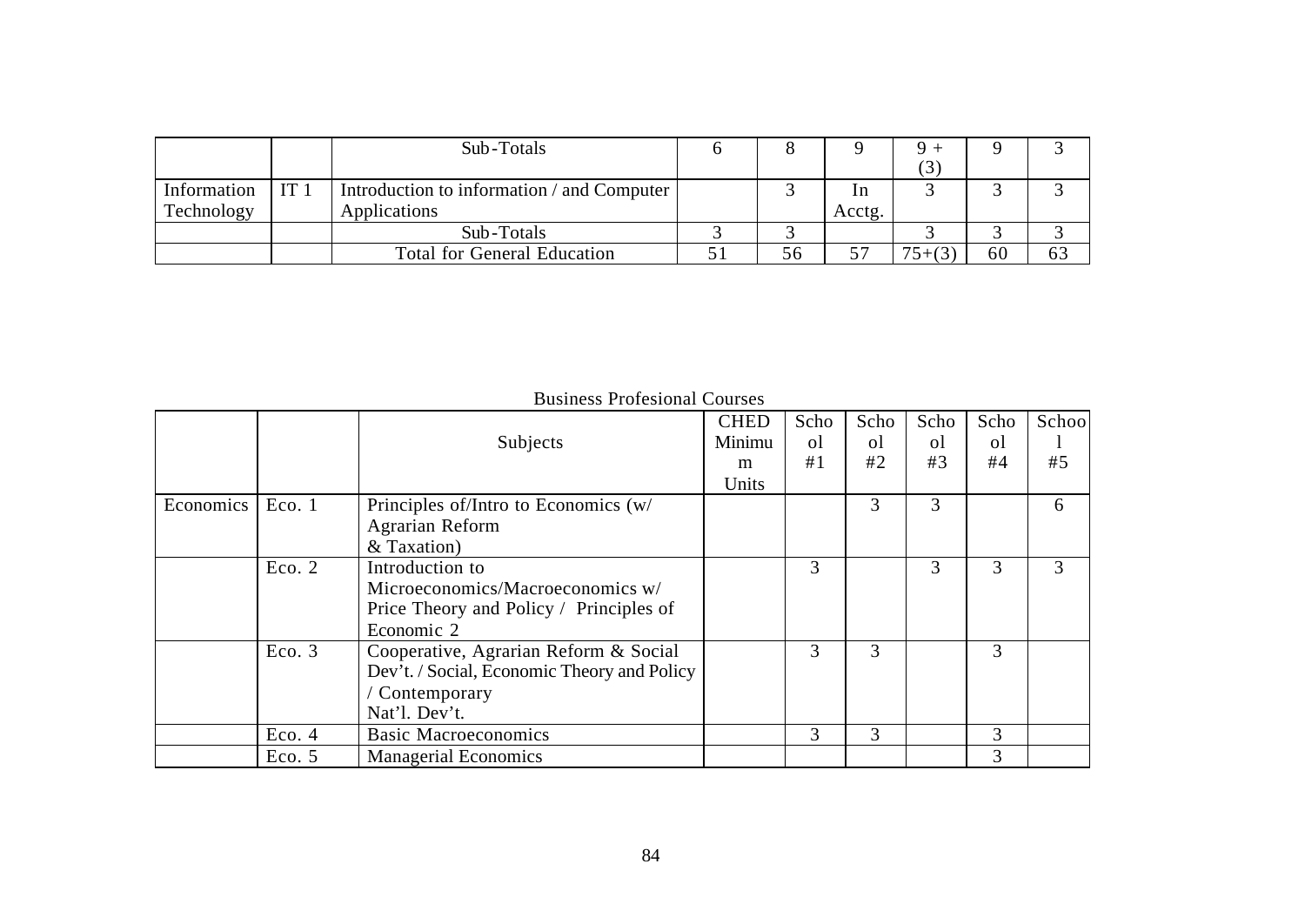|                   |                 | Sub-Totals                               | 3              | 9              | 9              | 6              | 12             | 9              |
|-------------------|-----------------|------------------------------------------|----------------|----------------|----------------|----------------|----------------|----------------|
| <b>Statistics</b> | Stat. 1         | Elementary/ Business/ Statistics         |                | $\overline{3}$ | $\overline{3}$ | $\overline{3}$ | $\overline{3}$ | $\overline{3}$ |
|                   | Stat. 2         | <b>Commerce Statistics 2</b>             |                |                |                |                | 3              |                |
|                   |                 | Sub-Totals                               | 3              | $\overline{3}$ | 3              | 3              | 6              | 3              |
| Operations        | Operations      | Quantitative Techniques in Business /    | 3              | 6              | 3              | $\overline{3}$ | 3              | $\overline{3}$ |
| Research          | Reasearch       | Ouantitative                             |                |                |                |                |                |                |
|                   |                 | Methods I & II                           |                |                |                |                |                |                |
|                   |                 | Sub-Totals                               | 3              | 6              | 3              | 3              | $\mathfrak{Z}$ | $\mathfrak{Z}$ |
| Bus.              | Bus.            | <b>Computer Applications in Business</b> | $\overline{3}$ | $\overline{3}$ | In             | $\overline{3}$ | 3              | 6              |
| Software          | Software        |                                          |                |                | Acctg          |                |                |                |
| Application       | Application     |                                          |                |                |                |                |                |                |
| S                 | s <sub>1</sub>  |                                          |                |                |                |                |                |                |
|                   |                 | Sub-Totals                               | 3              | $\overline{3}$ |                | 3              | 3              | 6              |
| Accounting        | Acctg. $1 \&$   | Fundamentals of Accounting I (Sole       |                | 6              | 6              | 6              | 6              | 6              |
|                   | 2               | Proprietorship)                          |                |                |                |                |                |                |
|                   |                 | Principles of Financial Accounting       |                |                |                |                |                |                |
|                   | Acctg. 3        | Fund. Of Accounting II (Partnership &    |                | 6              | 6              | $\overline{3}$ | $\overline{3}$ | 3              |
|                   |                 | Corporation)                             |                |                |                |                |                |                |
|                   | Acctg. 4        | Management Uses of Accounting /          |                |                |                | $\overline{3}$ | $\overline{3}$ | 3              |
|                   |                 | Introduction to                          |                |                |                |                |                |                |
|                   |                 | <b>Management Accounting</b>             |                |                |                |                |                |                |
|                   | Acctg. 5        | Accounting of Financial Institutions     |                |                |                |                | 3              |                |
|                   |                 | Sub-Totals                               | 12             | 12             | 12             | 12             | 15             | 12             |
| <b>Business</b>   | <b>BM</b> 1     | Introduction to Business Management /    | 3              | 3              | 3              | $\overline{3}$ | 3              | 3              |
| Manageme          |                 | Business Organization and Principles of  |                |                |                |                |                |                |
| nt                |                 | Management                               |                |                |                |                |                |                |
|                   | <b>BM2</b>      | <b>Personnel Administration</b>          |                |                |                | 3              |                |                |
|                   | BM <sub>3</sub> | Development of Enterprises               |                |                |                | 3              |                |                |
|                   | <b>BM4</b>      | <b>DSS/</b> Business Policy              | 3              | 3              | 3              |                | 3              | 3              |
|                   | <b>BM5</b>      | Production / Operations of Management    |                | 3              | 3              |                |                |                |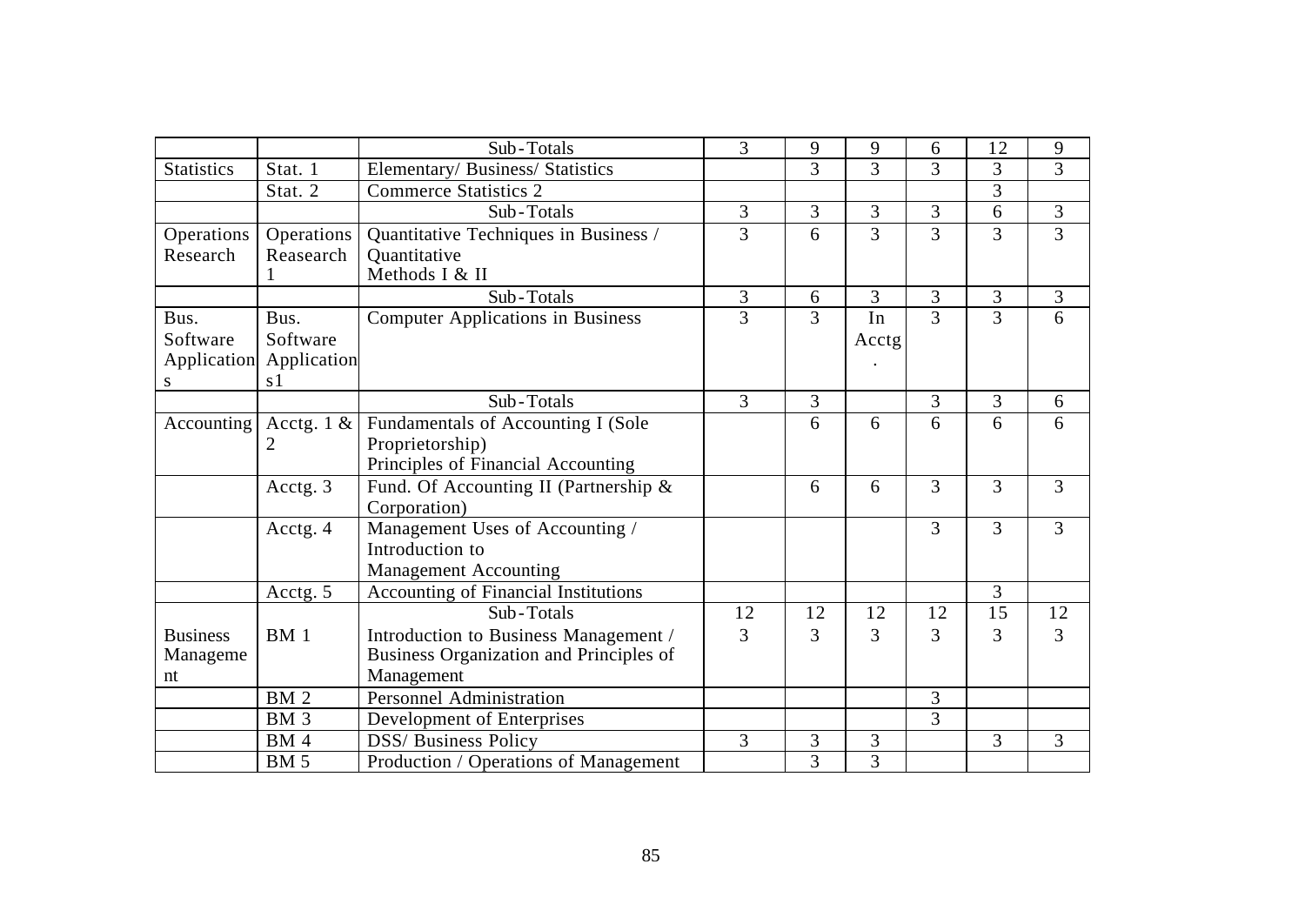|                  |            | Sub-Totals                                  | 6              | 9              | 9              | 9              | 6              | 6              |
|------------------|------------|---------------------------------------------|----------------|----------------|----------------|----------------|----------------|----------------|
|                  |            |                                             |                |                |                |                |                |                |
|                  |            |                                             | <b>CHED</b>    | Scho           | Scho           | Scho           | Scho           | Schoo          |
|                  |            | Subjects                                    | Minimu         | <sub>o</sub> l | <sub>o</sub> l | <sub>o</sub> l | <sub>o</sub> l |                |
|                  |            |                                             | m              | #1             | #2             | #3             | #4             | #5             |
|                  |            |                                             | Units          |                |                |                |                |                |
| Marketing        | Mktg. 1    | Principles / Application of Marketing       |                | 6              | 3              | 3              | 3              | 3              |
|                  |            | Sub-Totals                                  | $\overline{3}$ | 6              | 3              | 3              | $\overline{3}$ | 3              |
| Finance          | Fin. $1$   | Basic Principles in Finance and Banking /   |                | 3              | 3              | 3              | $\overline{3}$ |                |
|                  |            | Money, Public Finance & Dev't Policy /      |                |                |                |                |                |                |
|                  |            | Money, Credit & Banking / Financial Mgmt.   |                |                |                |                |                |                |
|                  |            |                                             |                |                |                |                |                |                |
|                  | Fin. $2$   | Business Finance (Bus. Finance I & II) /    |                | 6              | $\overline{3}$ | 3              | $\overline{3}$ | 3              |
|                  |            | Financial Management 2                      |                |                |                |                |                |                |
|                  | Fin. 3     | Philippine Financial System                 |                |                |                |                |                | 3              |
|                  |            | Sub-Totals                                  | 3              | 9              | 6              | 6              | 6              | 6              |
| <b>Business</b>  | Bus. Law 1 | Obligations and Contract / Fiscal Law       |                | 3              | $\overline{3}$ | 3              | 3              | 3              |
| Law              |            |                                             |                |                |                |                |                |                |
|                  | Bus. Law 2 | Law on Business Organizations / Agency,     |                | 3              | 3              | 3              | 3              | $\overline{3}$ |
|                  |            | Partnership & Corporation Law               |                |                |                |                |                |                |
|                  | Bus. Law 3 | Law on Negotiable Instruments & Other       |                | 3              | 3              | 3              | $\overline{3}$ |                |
|                  |            | Topics                                      |                |                |                |                |                |                |
|                  | Bus. Law 4 | Law on Sales, Agency & Bailments / Law on   |                | 3              | $\overline{3}$ |                |                |                |
|                  |            | <b>Business Transactions</b>                |                |                |                |                |                |                |
|                  |            | Sub-Totals                                  | 6              | 12             | 12             | 9              | 9              | 6              |
| Taxation         | Tax. 1     | Introduction to Tax and Income Tax Laws     |                |                | 3              | 3              | 3              | 3              |
|                  | Tax. 2     | <b>Business Taxation</b>                    |                |                |                |                |                | 3              |
|                  |            | Sub-Totals                                  | 3              |                | 3              | 3              | $\overline{3}$ |                |
|                  |            | <b>Total for Core Professional Subjects</b> | 45             | 69             | 60             | 57             | 66             | 67             |
| Finance (Majors) |            |                                             |                |                |                |                |                |                |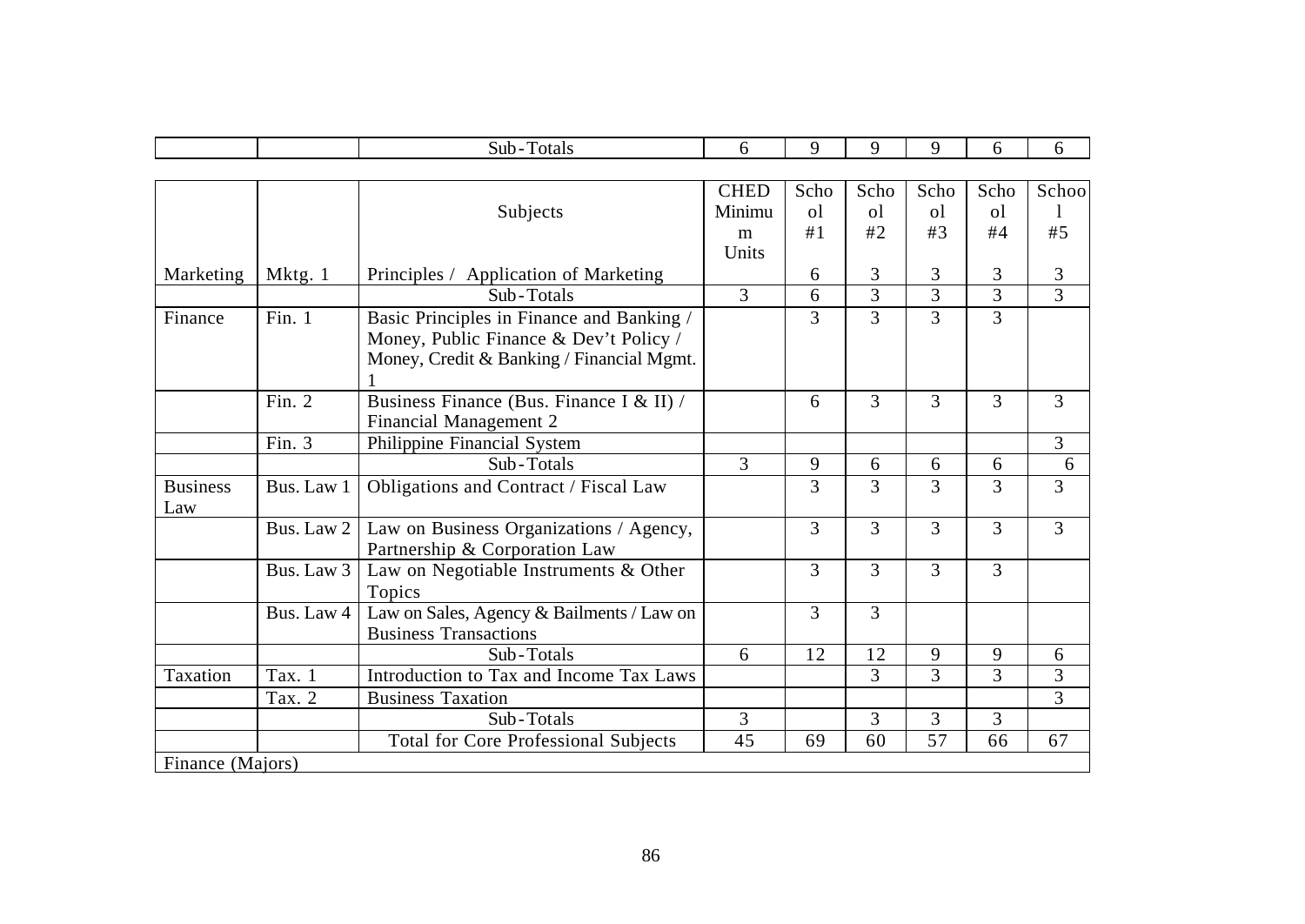| Finance<br>Major | Fin. Maj. 1   | Financial Management I / Management of<br><b>Financial Institution I</b> |  | 3 |   |   |
|------------------|---------------|--------------------------------------------------------------------------|--|---|---|---|
|                  | Fin. Maj. 2   | Financial Management II / Management of<br>Financial Institution 2       |  | 3 |   | 3 |
|                  |               | Fin. Maj. 3   Insurance / Management or Trust Operations                 |  | 3 | 3 |   |
|                  | Fin. Maj. $4$ | Comm'l. Banking Operation and Mgmt. /<br><b>Bank Mgmt</b>                |  | 3 | 3 |   |
|                  | Fin. Maj. $5$ | Investment Principles & Porfolio<br>Management / Investment Management   |  | 3 | 3 | 3 |
|                  |               | Fin. Maj. 6   Credit and Collection                                      |  | 3 |   |   |
|                  |               | Fin. Maj. 7   Central Banking & Monetary Policies                        |  | 3 |   |   |
|                  |               | Fin. Maj. 8   Public Finance                                             |  |   |   |   |
|                  |               | Fin. Maj. $9$ Controllership                                             |  |   |   | 3 |
|                  | Fin. Maj.     | <b>Financial Institution: Operations</b>                                 |  | 3 |   |   |
|                  | 10            | Management                                                               |  |   |   |   |
|                  | Fin. Maj.     | Financial Intermediation                                                 |  |   | 3 |   |

|           |                                         | <b>CHED</b> | Scho | Scho           | Scho | Scho | Schoo |
|-----------|-----------------------------------------|-------------|------|----------------|------|------|-------|
|           | Subjects                                | Minimu      | οl   | <sub>o</sub> l | οl   | οl   |       |
|           |                                         | m           | #1   | #2             | #3   | #4   | #5    |
|           |                                         | Units       |      |                |      |      |       |
| Fin. Maj. | <b>Treasury Management</b>              |             |      |                |      | 3    |       |
| 12        |                                         |             |      |                |      |      |       |
| Fin. Maj. | <b>Financial Strategy</b>               |             |      |                |      |      |       |
| 13        |                                         |             |      |                |      |      |       |
| Fin. Maj. | <b>Electronic Banking Seminar</b>       |             |      |                |      | 3    |       |
| 14        |                                         |             |      |                |      |      |       |
| Fin. Maj. | International Finance, Trade Payments & |             |      |                | 3    |      |       |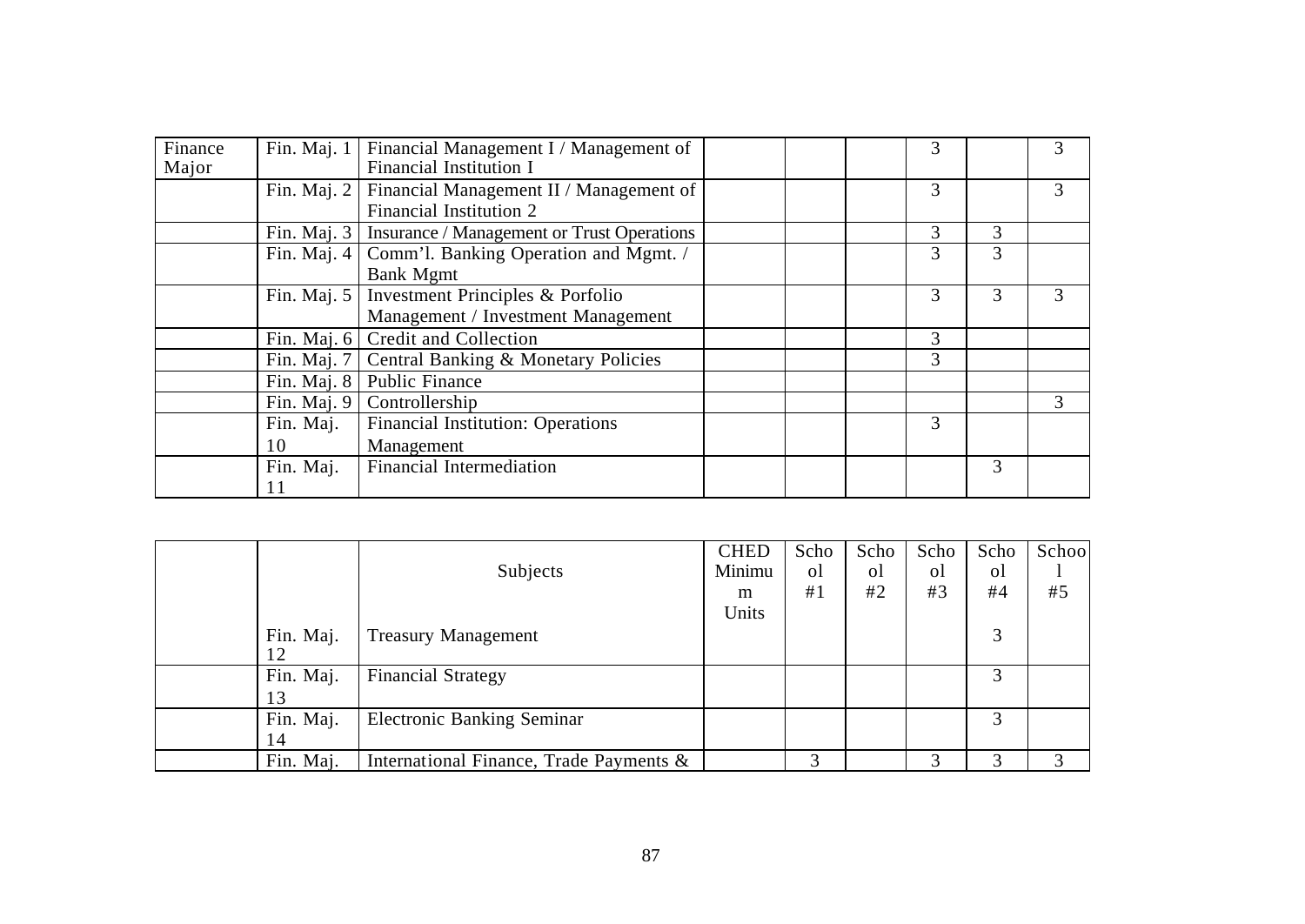|          | 15        | Dev't.                                   |    |   |     |    |   |
|----------|-----------|------------------------------------------|----|---|-----|----|---|
|          | Fin. Maj. | Corporation Audit & Risk Management      |    |   |     |    | 3 |
|          | 16        |                                          |    |   |     |    |   |
|          | Fin. Maj. | Corp. Financial Planning and Strategy I  |    |   |     |    | 3 |
|          | 17        |                                          |    |   |     |    |   |
|          | Fin. Maj. | Corp. Financial Planning and Strategy II |    |   |     |    | 3 |
|          | 18        |                                          |    |   |     |    |   |
|          | Fin. Maj. | Quantitative Methods in Finance          |    |   |     | 3  |   |
|          | 19        |                                          |    |   |     |    |   |
|          | Fin. Maj. | <b>Methods of Research</b>               |    |   | 3   | 3  | 3 |
|          | 20        |                                          |    |   |     |    |   |
|          | Fin. Maj. | Practicum / Office Internship            |    |   | 3   |    |   |
|          | 21        |                                          |    |   |     |    |   |
|          | Fin. Maj. | Practicum / Research Colloquium          |    |   |     |    |   |
|          | 22        |                                          |    |   |     |    |   |
|          |           | Sub-Totals (Major)                       | 21 | 6 | 39  | 33 | 6 |
| Elective | El. 1     | Seminar and Thesis Writing               |    |   |     | 6  | 3 |
|          |           | Sub-Totals                               | 9  |   |     | 6  | 3 |
|          |           | Basic Typing I / Word Processing         |    |   | (3) | 3  |   |
|          |           | Sub-Totals                               |    |   | (3) | 3  |   |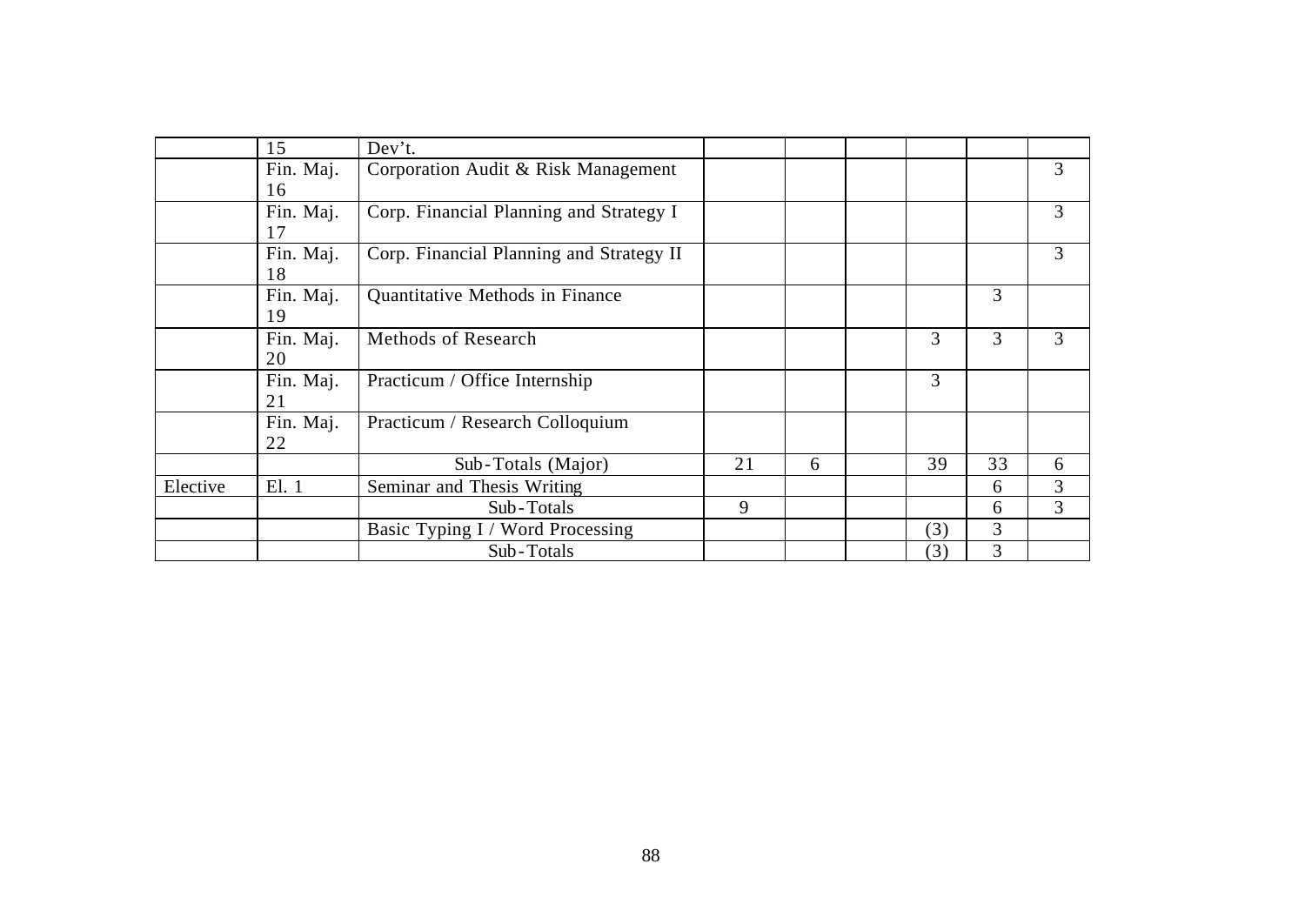#### **Appendix 4.4 MFI Course Description**

# **Bachelor of Science in Commerce major in Management of Financial Institutions**

| 192.5 |                                                                             |
|-------|-----------------------------------------------------------------------------|
|       |                                                                             |
|       | 6.0                                                                         |
| 9.0   |                                                                             |
|       | 6.0                                                                         |
|       |                                                                             |
| 3.0   |                                                                             |
| 3.0   |                                                                             |
|       | 6.0                                                                         |
|       | 18.0                                                                        |
|       |                                                                             |
|       |                                                                             |
|       | 8.0                                                                         |
|       | 12.0<br>3.0                                                                 |
|       |                                                                             |
|       |                                                                             |
|       |                                                                             |
|       |                                                                             |
|       |                                                                             |
|       |                                                                             |
| 3.0   |                                                                             |
|       |                                                                             |
|       |                                                                             |
|       |                                                                             |
|       | 1.5                                                                         |
|       | 6.0                                                                         |
|       | 42.0                                                                        |
|       | 6.0                                                                         |
|       | 3.0                                                                         |
|       | 6.0                                                                         |
|       | 3.0                                                                         |
|       | 3.0                                                                         |
|       | 3.0                                                                         |
|       | 3.0                                                                         |
|       | 3.0                                                                         |
|       | 6.0                                                                         |
|       | 6.0                                                                         |
|       | 24                                                                          |
|       | 3.0                                                                         |
|       | 3.0                                                                         |
|       | 3.0                                                                         |
|       | 6.0<br>3.0<br>0.0<br>12.0<br>3.0<br><b>Reserve Officers Training Course</b> |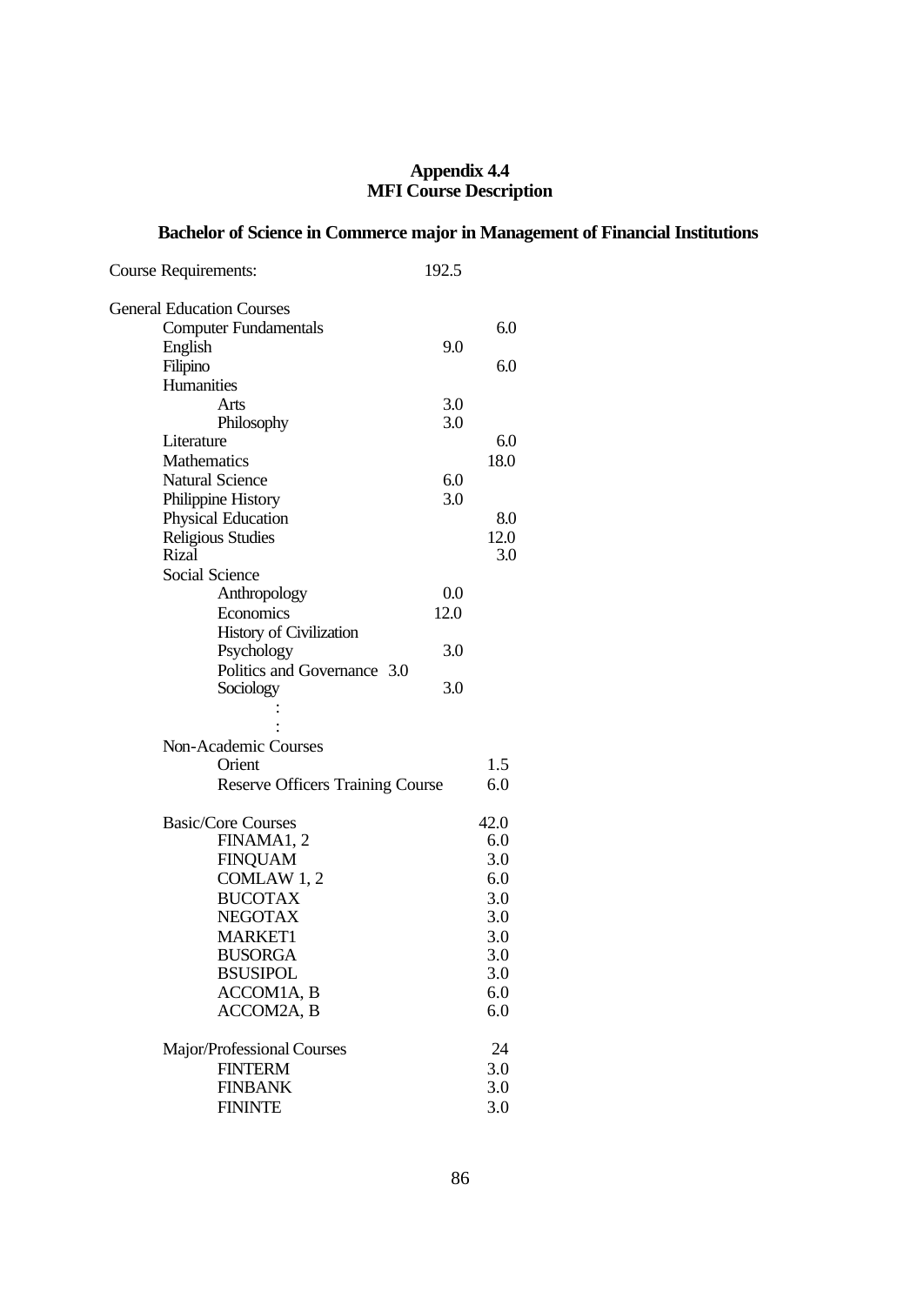| <b>FINVEST</b>               | 3.0 |
|------------------------------|-----|
| <b>FINTREA</b>               | 3.0 |
| <b>FINACCT</b>               | 3.0 |
| <b>FINSTRA</b>               | 3.0 |
| <b>FINARES</b>               | 3.0 |
| Elective Courses (Any three) | 9.0 |
| <b>FINACMA</b>               | 3.0 |
| <b>FINTRUS</b>               | 3.0 |
| <b>FINESBA</b>               | 3.0 |
| <b>FINSURE</b>               | 3.0 |
| <b>FINSPEC</b>               | 3.0 |
| <b>FINCOBO</b>               | 3.0 |
| <b>FINCAPM</b>               | 3.0 |
| Practicum (FINAOJT)          | 3.0 |
| <b>FINACUM</b>               | 3.0 |

#### **BASIC/CORE COURSES (FINANCE)**

FINANCIAL MANAGEMENT 1

FINAMA1

3

This is a basic course in Financial Management concentrating on short-term financial decisions. It provides students with the basic principles, techniques and analytical tools needed in conducting financial analysis, in evaluating and forecasting a business firm's financial performance and managing working capital, with focus on cash, marketable securities, accounts receivable, inventories and short term financing sources.

Business Organization (BUSORGA), Computer 1 & 2 (COMP1FI & COMP2FI), ECONOMICS, BASIC ACCOUNTING (12 UNITS)

FINANCIAL MANAGEMENT 2 FINAMA2

3

This course is a continuation of Financial Management 1. It covers the more complex aspects of financial decisions such as medium to long term investments, capital budgeting under uncertainty, debt versus equity financing, cost of capital, dividend decisions, valuation, lease versus purchase, and stock options/warrants. These concepts are applied to financial and nonfinancial enterprises.

Financial Management 1 (FINAMA1)

QUANTITATIVE METHODS IN FINANCE FINQUAM 3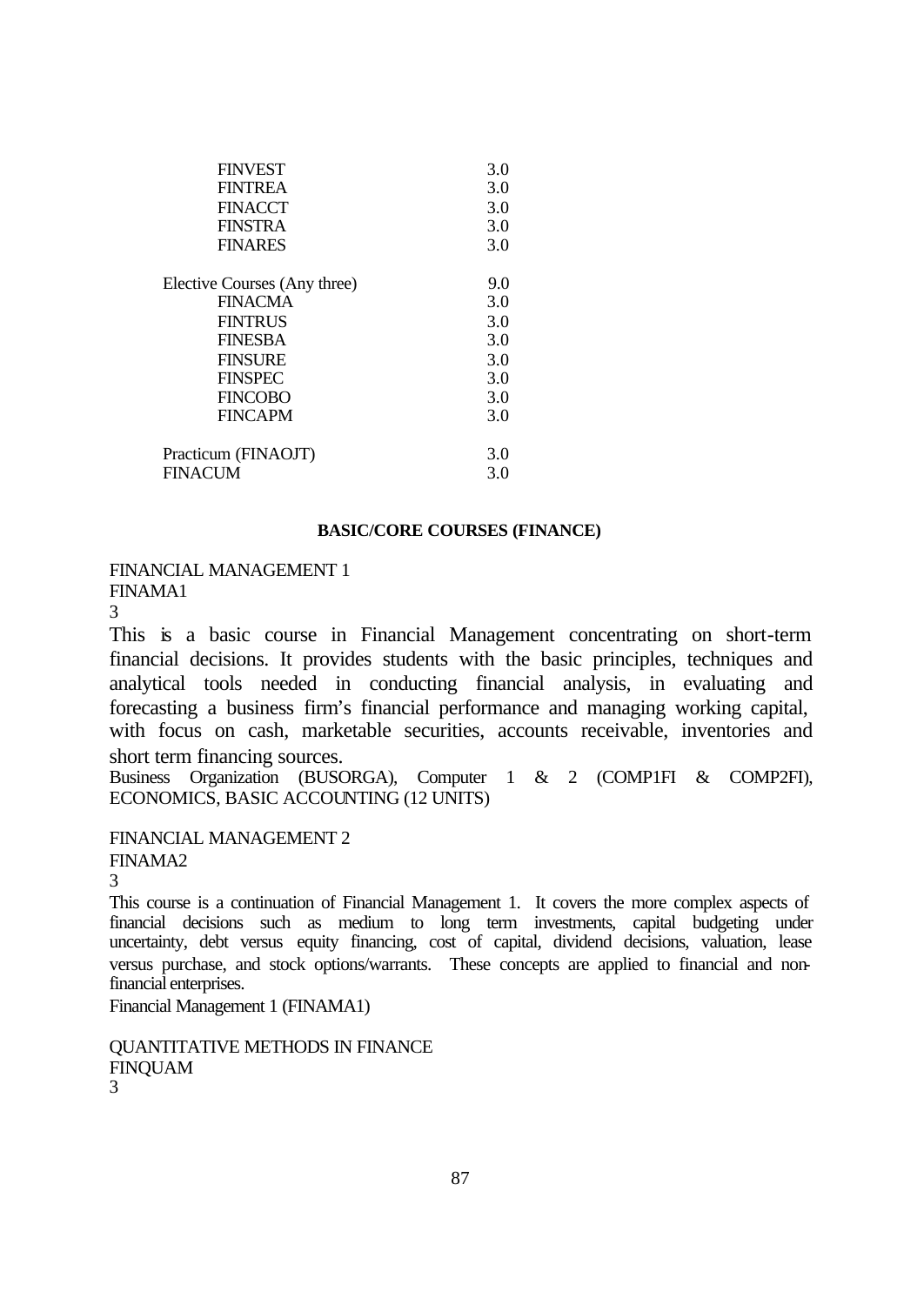This is the feeder course to Financial Research. It is designed to equip the student with the confidence and the competency to create models of operating reality. As such, the command of Fisher statistics and Bayesian theory are credentials that the student is expected to bring in and to use in the applications that he/she is expected to be able to handle.

(COMSTA1), (COMSTA2), Financial Management 1 (FINAMA1), Financial Management 2 (FINAMA2), Written Comprehensive Examination (WCE)

# **MAJOR/PROFESSIONAL COURSES**

#### FINANCIAL MARKETS AND NONBANK FINANCIAL INSTITUTIONS FINTERM

3

This is a study of financial markets and non-bank financial institutions, their structures and their functions. The following financial markets are given particular attention the debt market, where interest rates are determined; the stock market, which greatly affects people's wealth and firms' investment decision; and the foreign exchange market, where fluctuations in the foreign exchange rate have major consequences for the Philippine economy.

Financial Management 1 (FINAMA1), Financial Management 2 (FINAMA2)

#### BANK MANAGEMENT FINBANK

3

Finbank is a major course that firmly equips the students with the necessary concepts, principles, and techniques used in sourcing and allocating bank funds that would maximize profits while maintaining liquidity consistent with acceptable risk levels. It is the end view of bank management to maximize shareholders' wealth, as measured by the market value of the bank's common stock. The course logically begins with familiarizing the students with the financial environment in which bank managers must operate in, that is, the structure, functions and operations of financial intermediaries.

Financial Management 1 (FINAMA1), Financial Management 2 (FINAMA2)

# INTERNATIONAL FINANCE

**FININTE** 

3

Being a major course, International Finance will provide students with an in-depth understanding of trade finance and the international capital/financial markets. The course enhances the students' knowledge of funding options for trade and their knowledge of the basic derivative products used for hedging foreign exchange and interest rate risk.

Financial Management 1 (FINAMA1), Financial Management 2 (FINAMA2)

# INVESTMENT ANALYSIS AND PORTFOLIO MANAGEMENT FINVEST

3

Finvest introduces the basic concepts, techniques, and processes to investment analysis and portfolio management. The concentration of the course is the evaluation of the traditional instruments in the Philippines, in particular, and the world, in general.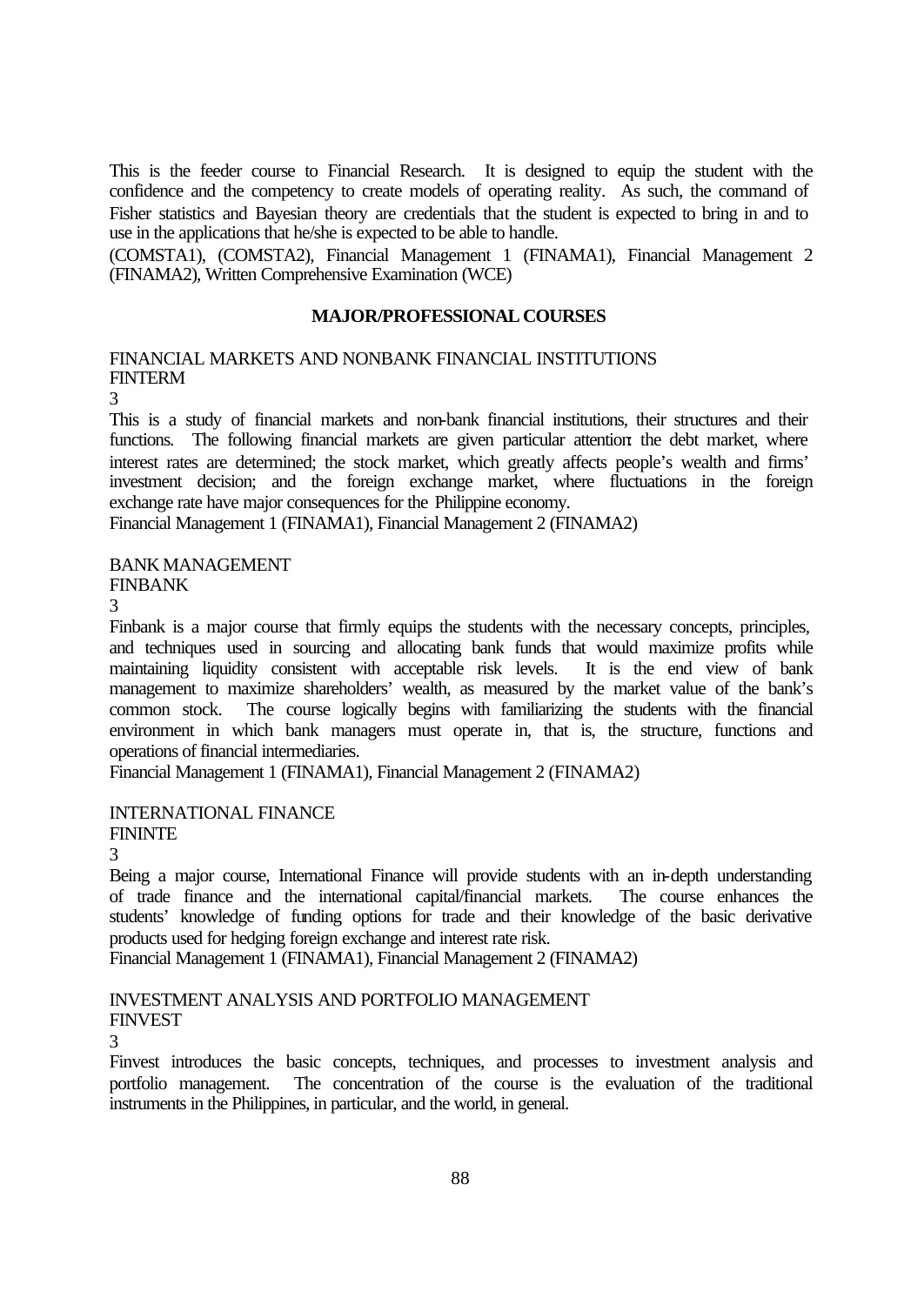Financial Management 1 (FINAMA1), Financial Management 2 (FINAMA2),

# TREASURY MANAGEMENT

# FINTREA

3

The Treasury Management Course is an intensive program on the theoretical concepts and practical applications of Treasury Products of financial intermediaries operating within a deregulated environment. It focuses on two financial markets: currency market and interest rate market. The course includes a simulated trading game on the financial markets to reinforce treasury management concepts.

Financial Management 1 (FINAMA1), Financial Management 2 (FINAMA2), Bank Management (FINBANK), Financial Markets and Nonbank Financial Institutions (FINTERM), International Finance (FININTE)

ACCOUNTING FOR FINANCIAL INSTITUTIONS

**FINACCT** 

3

This is a course in Management of Financial Institutions designed to provide the students with knowledge of the salient features and problems in accounting for financial institutions specifically banks, finance companies, investment houses, stockbrokerage firms and insurance companies. Focus in the analysis of financial statements.

Bank Management (FINBANK), Financial Markets and Nonbank Financial Institutions (FINTERM), International Finance (FININTE)

Financial Management 1 (FINAMA1), Financial Management 2 (FINAMA2)

# METHODS OF FINANCIAL RESEARCH

# (FINARES)

3

Finares is a three-unit course designed to enable students to come up with a research proposal that will eventually become the student's undergraduate thesis.

Passed the Written Comprehensive Examination (WCE), Bank Management (FINBANK), Financial Markets and Nonbank Financial Institutions (FINTERM), Investment Analysis and Portfolio Management (FINVEST), Quantitative Methods in Finance (FINQUAM)

# FINANCIAL STRATEGY

**FINSTRA** 

3

This course is an integration of the major finance subjects which will provide the students with a deeper understanding of the financial environment in which the future financial managers must operate. It will focus on the key principles and analytical techniques used in making sound and logical financial management decisions and strategies. Emphasis of the course is placed upon finance as a function of management, the problems encountered by financial managers, their alternative methods of solution and the rationale of their financial decisions.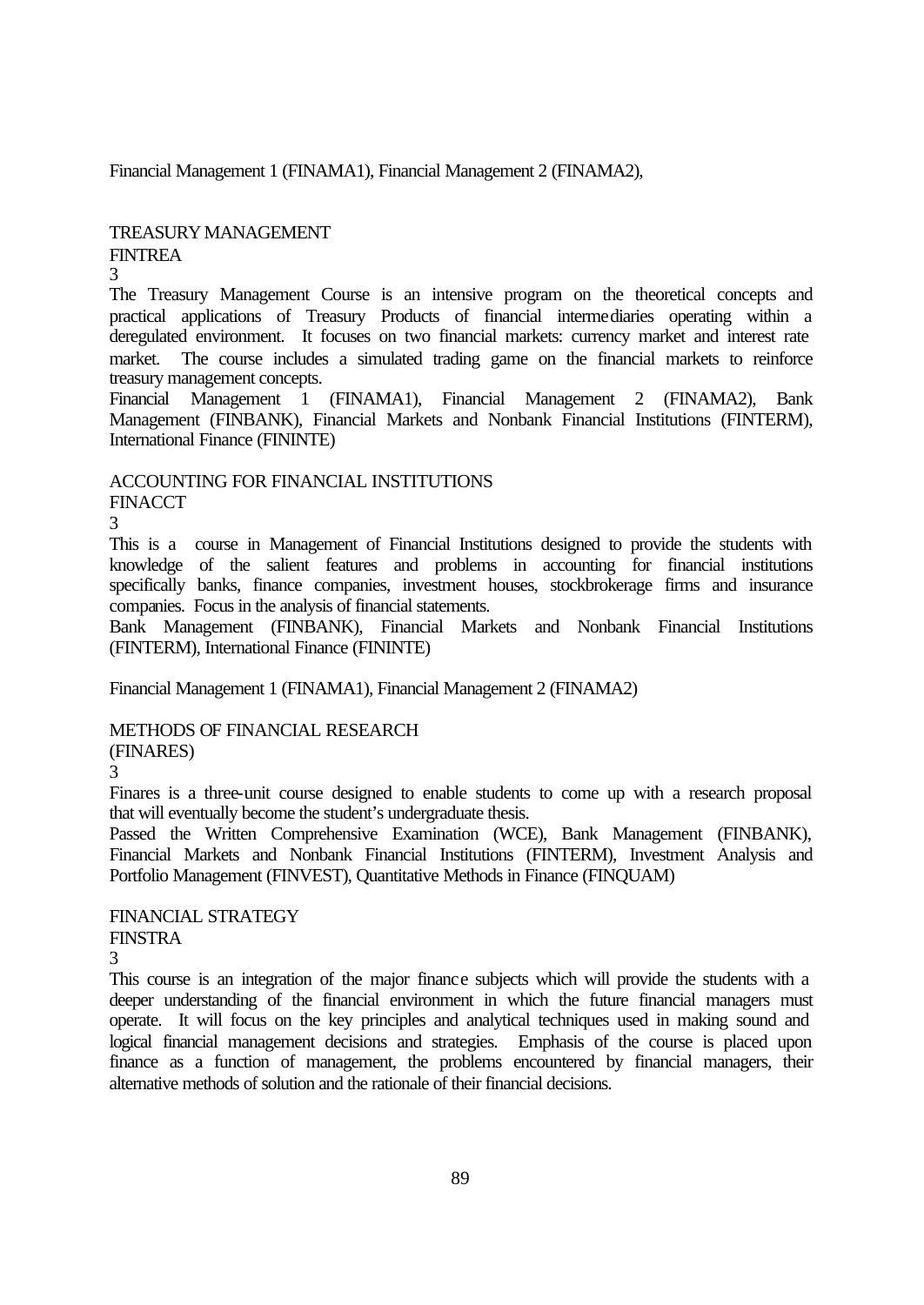Bank Management (FINBANK), Financial Markets and Nonbank Financial Institutions (FINTERM), Investment Analysis and Portfolio Management (FINVEST), Quantitative Methods in Finance (FINQUAM),

Treasury Management (FINTREA), International Finance (FININTE)

#### **ELECTIVES**

# ACCOUNT MANAGEMENT IN BANKING/CORPORATE BANKING FINACMA

3

Account Management in Banking or Corporate Banking deals with credit management of top-tier corporate accounts. The concentration of the course is the traditional commercial credit operations with focus on trade related transactions, corporate finance, loan syndication, and project finance. In addition, the course will also introduce cash management products to fully service the financial requirements of corporate clients. BANK MANAGEMENT (FINBANK)

#### TRUST OPERATIONS IN THE PHILIPPINES (FINTRUS)

3

The course is a comprehensive study of trust and fund management operations, a specialized area of banking of a fiduciary nature, whereby a person, natural or juridical, delivers a property or properties to a trustee, who administers and manages the property/ies for the benefit of designated person/s. The services to be studied in this course will range from the very simple safekeeping to the more complicated management of estates, retirement funds, pre-need trusts, foundations and pooled investment funds, and will look at the techniques of portfolio management for these types of accounts.

BANK MANAGEMENT (FINBANK)

#### CONSUMER BANKING OPERATIONS FINCOBO

3

This course intends to provide the students with information regarding retail side of banking: the financial packages being offered; marketing and promotion efforts; competition arising from globalization; liberalization; regulation: technology; branching; pricing and quality of service. As it initially touches on the history of banking in the country, and the performance and role of the Bangko Sentral ng Pilipinas at a macro level, it would adopt a micro approach in the nature and organizational/structural needs of a "consumer bank" and its various activities, products and services. In the end, the students are expected to come up with a working knowledge in the rationale, and the success factors of retail banking in the overall operations of a bank. BANK MANAGEMENT (FINBANK)

INSURANCE MANAGEMENT FINSURE

3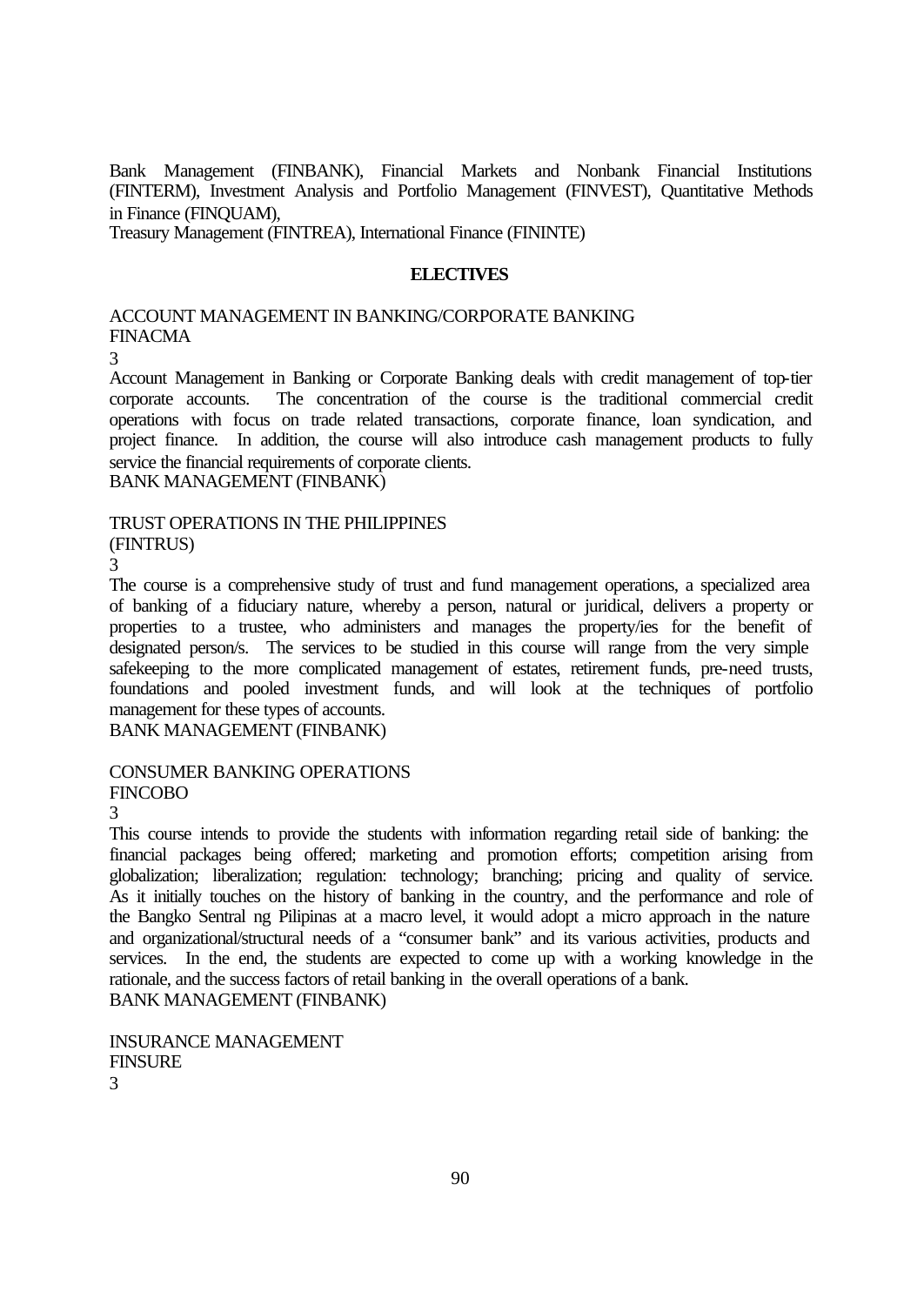Finsure is a major finance course that covers the basic concepts of general and property insurance and life insurance organization and management, funds investments, reinsurances, and insurance legislation. Integrity underwriting and fairness in claims administration are addressed together with technical and managerial competence and introduction to actuarial calculations and valuations. The course is being studied: as a risk management function in the interests of policyholders, insurers, and the society in general being the ultimate beneficiary; and as a financial intermediary contributing to national development through capital formation and allocation.

#### FINANCIAL MARKETS AND NONBANK FINANCIAL INSTITUTIONS (FINTERM)

#### INVESTMENT BANKING FINESBA

3

Finesba provides with an in-depth understanding of the various investment banking products and services such as but not limited to debt and equity underwriting, mergers and acquisition, securitization, venture capital, mutual funds, loan syndication project finance, financial packaging, and financial advisory. The course likewise includes an introduction of modern financial engineering tools such as risk management of derivative products such as swaps, options, forwards, futures, and other balance sheet hedging products. Additionally, a discussion of other special topics such as the Build-Operate Transfer (BOT) schemes and other privatization deals will be covered by the course.

#### **SEMINAR**

SPECIAL TOPICS IN FINANCE FINSPEC

3

This course provides basic knowledge on different areas of financial services. It focuses on hew products/services or trends in the finance industry. It updates the students on the latest developments in Finance.

Bank Management (FINBANK), Financial Markets and Nonbank Financial Institutions (FINTERM), Investment Analysis and Portfolio Management (FINVEST), Treasury Management (FINTREA), International Finance (FININTE) Methods of Financial Research (FINARES), Thesis Writing & Defense (FINACUM)

THE CAPITAL MARKET FINCAPM

3

This course is a study on Philippine financial system. Its focus is on the capital market. It includes modules on the stock market. It explores the bond market and other instruments for investment and financing decisions. Risk management will also be discussed through options, futures and swaps.

Investment Analysis and Portfolio Management (FINVEST)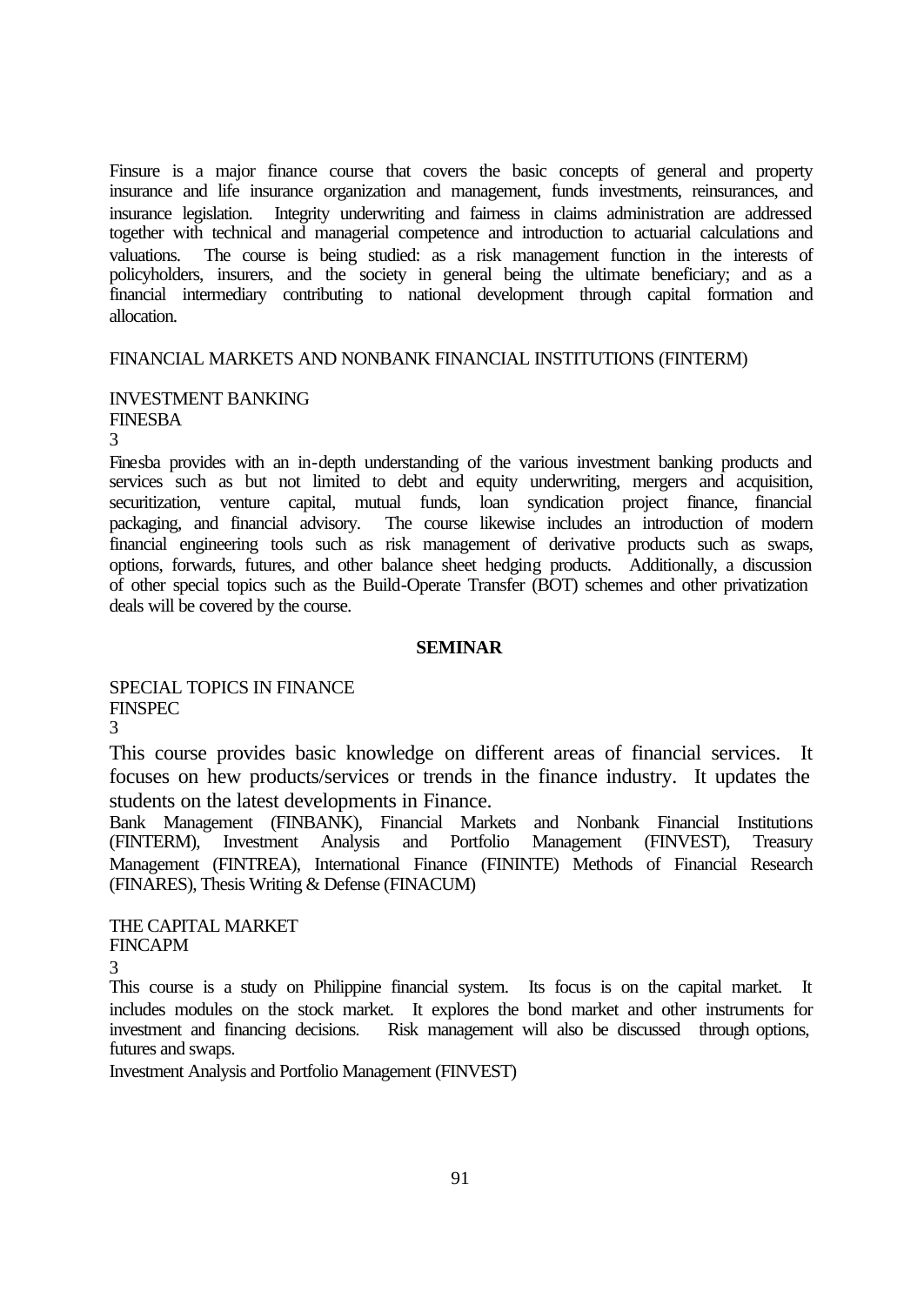# **PRACTICUM**

# ON THE JOB TRAINING FINAOJT

3

This is a course that provides experience to Finance students in reporting, for a minimum of 150 hours, to a company where they are expected to go through activities related to major courses taken.

Bank Management (FINBANK), Financial Markets and Nonbank Financial Institutions (FINTERM), Investment Analysis and Portfolio Management (FINVEST), Treasury Management (FINTREA), International Finance (FININTE) Methods of Financial Research (FINARES), Thesis Writing & Defense (FINACUM)THESIS

THESIS WRITING & DEFENSE

FINACUM

3

Finacum is a three-unit course wherein render the guidance of a mentor, the student groups will complete the thesis, a proposal of which they've prepared and defended in Finares.

# **COURSE OBJECTIVES**

# FINANCIAL MANAGEMENT 1

FINAMA1

- 1. Know the different tools for assessing the firm's financial performance.
- 2. Interpret, analyze and evaluate the firm's performance in terms of its liquidity, profitability, stability position and overall financial performance.
- 3. Know the alternative strategies for managing the firm's current assets & short term liabilities.
- 4. Propose alternatives to improve the firm's financial position, focusing on application of knowledge acquired in the management of cash, marketable securities, accounts receivables, inventories and short term financing sources.
- 5. Understand the financial planning process and prepare a cash budget, a projected income statement and a projected balance sheet.
- 6. Relate new trends to topics covered in the course.
- 7. Be conscious of his social responsibility in making financial decisions.

# FINANCIAL MANAGEMENT 2

FINAMA2

- 1. Understand the role of time value of money and appreciate its applications;
- 2. Describe the key inputs-cash flows (returns), timing and required rate of return (risk) and basic model used in the valuation process;
- 3. Understand the meaning and fundamentals of risk, return and risk preferences;
- 4. Appraise capital investment projects using the non discounted and discounted cash flow techniques;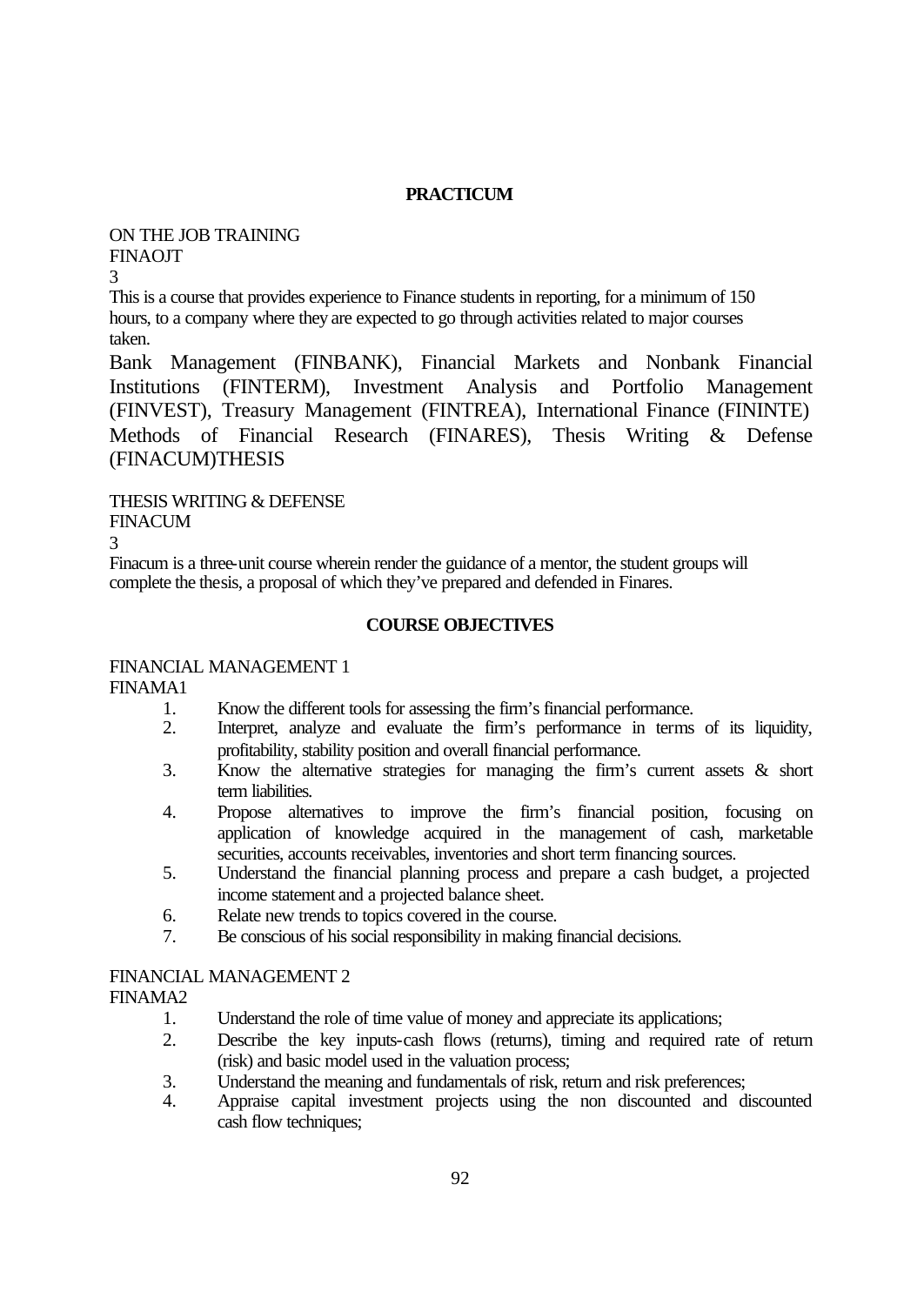- 5. Identify an optimal capital structure in relation to the objective of maximizing the value of the firm;
- 6. Describe theoretical and practical issues in dividend policy;<br>7. Evaluate and distinguish the various sources of long-term fir
- 7. Evaluate and distinguish the various sources of long-term financing
- 8. Relate current developments in the Philippine financial environment to the subject matter

# QUANTITATIVE METHODS IN FINANCE

# FINQUAM

- 1. To know the quantitative methods used in finance.
- 2. To apply quantitative methods in the analysis of financial markets data.<br>3. To appreciate the use of methods in the analysis of financial markets data.
- 3. To appreciate the use of methods in the analysis of financial markets data
- 4. To increase shareholder wealth, with due respect to the rights of others.

# FINANCIAL MARKETS AND NONBANK FINANCIAL INSTITUTIONS **FINTERM**

- 1. To develop a unifying analytic framework that will organize students' thinking so that they will be better able to interact with or operate in financial markets and non-bank financial institutions in the future. The unifying analytic framework is also intended to provide students with the tools to understand trends in the financial marketplace and in key economic variables such as interest rates and foreign exchange rates. At the end of the course, students are expected to have developed an analytic way of thinking about how financial markets and non-bank financial institutions function/operate by using the unifying analytic framework that the course provides.
- 2. To familiarize students with the major types of non-bank financial institutions in the Philippines and their operations.
- 3. To introduce students the real-world problems that managers of non-bank financial institutions have to face and the various tools they can use to solve such problems.

# BANK MANAGEMENT

# FINBANK

- 1. To understand, the role of banks as financial intermediaries and their influence in the Philippine financial system, their organization, operations and functions as financial institutions.
- 2. To know how Central Bank and monetary policy changes impact on the bank's funding risks and earnings as basis for decision-making;
- 3. To understand the major components of bank financial statements:
- 4. To possess the necessary financial skills for thoroughly evaluating a bank's overall performance
- 5. To be aware of the major risks the bank managers normally face and how to effectively manage these banking risks;
- 6. To know the nature of bank sources of funds, both deposits and non-deposits, and the principles governing their management for ensuring bank liquidity, stability and profitability;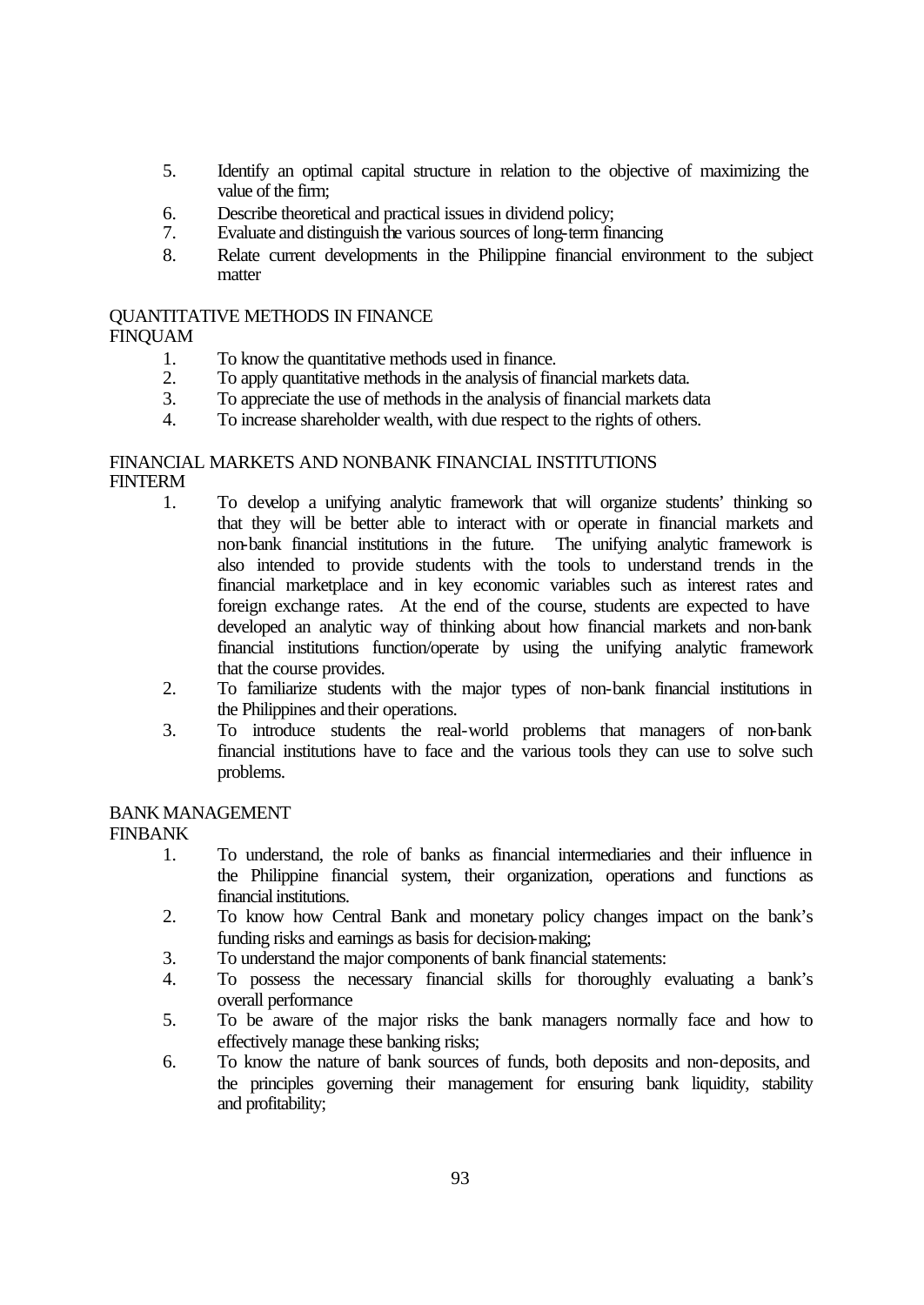- 7. To know how banks, based on fundamental principles, manage the allocation of bank funds among primary and secondary reserves, loans and investments to produce sufficient liquidity and maximize earnings
- 8. To learn the structure of credit risk in banks, and the fundamentals of measuring and managing credit transactions risk;
- 9. To know the international banking services and activities and the problems and challenges facing international banking operations; and
- 10. To learn the asset-liability management techniques and strategies of banks to maximize net interest margins.

#### INVESTMENT ANALYSIS AND PORTFOLIO MANAGEMENT **FINVEST**

- 1. The course aims to develop globally competitive investment managers with a strong sense of justice, dedication, integrity, and community service.
- 2 To develop the awareness of potential investment managers of their role in the development of the Philippine Capital Market and in the country's economic recovery.
- 3. To understand the basic concepts of investment management;<br>4 To know the various investment instruments available in
- To know the various investment instruments available in the Philippines and the world;
- 5. To possess the skills and techniques in the evaluation of the various investment instruments so as to achieve an optimum level of profitability at an acceptable degree of risk;
- 6. To develop and strengthen the skills in the administration and management of an investment portfolio;
- 7. To develop the skills in recognizing warning skills of a potential problems which might arise due to weaknesses in market and economic indicators;
- 8. To appreciate the value of the decision making process involved in investment analysis and portfolio management;
- 9. To see how the values of ethical integrity and work discipline can be applied in performing the function of investment portfolio management.

# INTERNATIONL FINANCE

FININTE

- 1. Understand the various risks associated with international trade and the various tools to manage said risks. Risks associated with the use of hedging products will also be studied and the means to mitigate such risks.
- 2. Provide students with an understanding of international and correspondent banking
- 3. Describe and understand the international financial environment such as the foreign exchange market, the international capital market and the eurocurrency market.
- 4. Relate current developments in the international financial environment to a subject matter.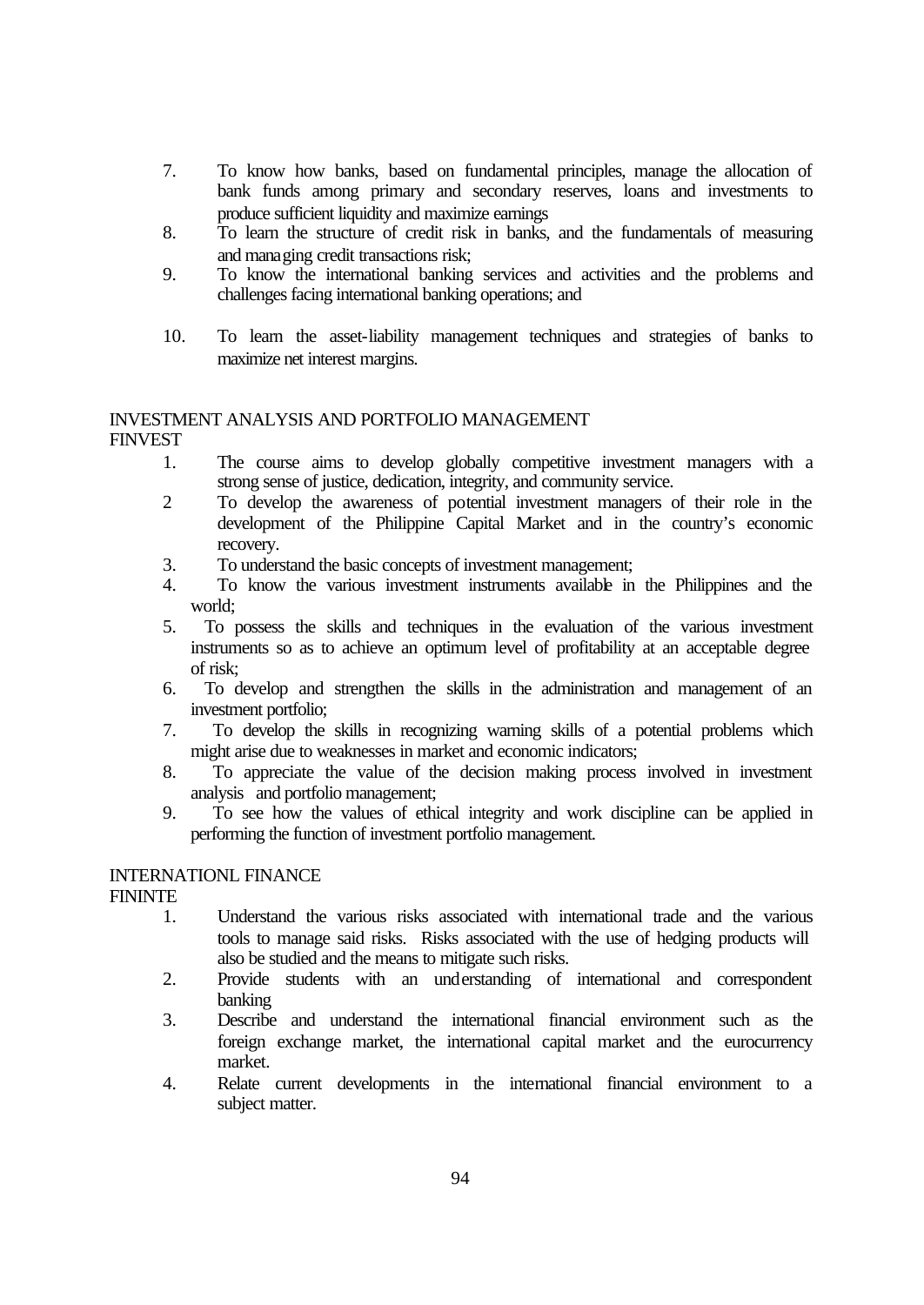# TREASURY MANAGEMENT

FINTREA

- 1. Provide an understanding of market conventions and dealing room terminologies, Treasury concepts and product applications, break-even pricing and rate derivations, and operational processes in both currency and interest rate markets.
- 2. Explain the inextricable linkage between the currency market and the interest rate market and how the two co-affect each other.
- 3. Identify, evaluate, and manage market risks as well as opportunities proactively in a deregulated financial environment; and to formulate and implement risk management strategies in any market scenarios.
- 4. Analyze information and determine factors influencing currency and interest rate changes and trends.
- 5. Acquire the basic concepts to learn and apply other Treasury products such as derivatives.

# METHODS OF FINANCIAL RESEARCH

# (FINARES)

- 1. To acquire the necessary skills in developing a viable research proposal relevant to finance and its related fields.
- 2. To instill the 5C's of CBE: (A) Critical Thinking to able to develop an excellent research proposal based on the students' understanding of important financial theories and concepts, (B) Communication Skills – to convey in clear and concise terms the groups research proposal in both written and oral communication, (C) Computer literacy – to determine the relevant internet/software applications needed to present and communicate the research proposal, (D) Commercial ethics – to select research topics that will promote shareholder value with respect to the rights of others, (E) Community service – to personify the La Sallian values of Religio, Mores, Cultura and to be conscious of the students' social responsibility in developing research proposals.

# FINANCIAL STRATEGY

FINSTRA

- 1. To provide a deeper understanding of the key principles and analytical techniques used in making sound and logical financial management decisions and from there develop appropriate strategies.
- 2. To have a better appreciation and understanding of the important financial concepts and techniques used in the financial/business community

# ACCOUNT MANAGEMENT IN BANKING/CORPORATE BANKING

FINACMA

- 1. To instill the value of prudence as a prospective lending officer in the investment of bank funds.
- 2. To be aware of other financial products to fully service the bank's corporate clients.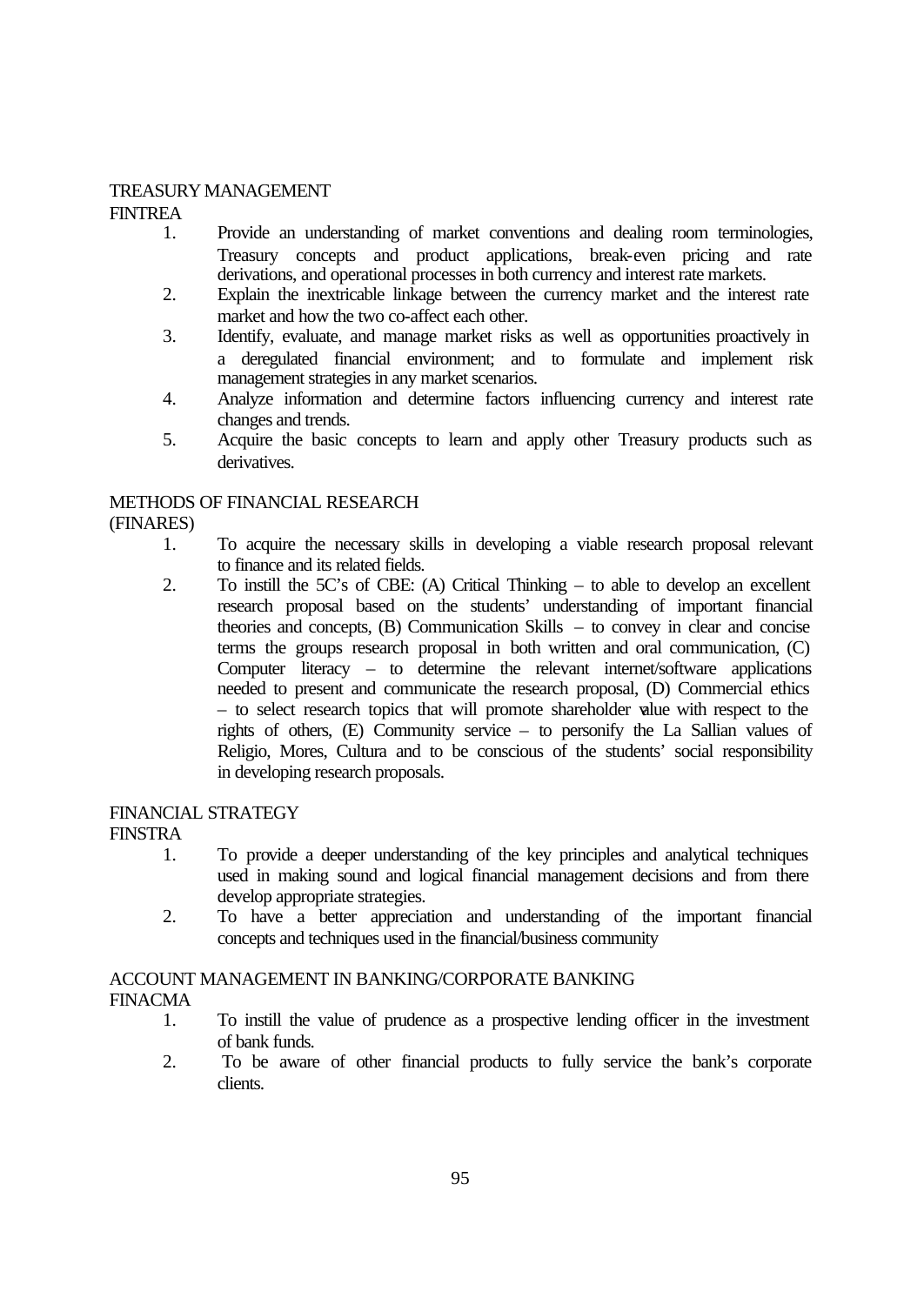3. To enhance a sense of social responsibility by extending banking facilities to government or non-governmental organizations for the country's economic recovery and development.

# TRUST OPERATIONS IN THE PHILIPPINES

# (FINTRUS)

- 1. Understand the major functional areas in trust business.
- 2. Be able to analyze and develop problem-solving abilities involving various aspects of trust operations; and
- 3. Appreciate the role of trusteeship services in planning out an individual's estate and in the financial system

# CONSUMER BANKING OPERATIONS

FINCOBO

- 1. To introduce the concept of consumer banking as a market-oriented segment of the banking business.
- 2. To gain familiarization and appreciation of the various activities, products and services of consumer retail banking.
- 3. To develop an understanding of and interest in current developments in the real banking world where risks, service and profitability are to be taken from a banker's viewpoint.
- 4. To assess the social responsibility implications of marketing a bank's products and services.
- 5. To inculcate values of social responsibility and honesty in all bank dealings working towards the improvement of services for the upliftment of consumers' lives.

# INSURANCE MANAGEMENT

**FINSURE** 

- 1. To Acquire knowledge on Insurance marketing/production, underwriting, risk management, reinsurance, insurable risks, acceptance and rating, claims administration. funds investments, insurance companies as financial administration, funds investments, insurance companies as intermediaries, and the operations and management of insurance companies.
- 2. Awareness and understanding of current business developments, policies, and strategies in the financial markets as influenced by the risk carrying and investment functions of insurance companies.
- 3. To be aware of the major risks that insurance managers encounter and the effective ways of managing such risks.
- 4. To understand the salient features of the insurance companies financial statements and the basic differences between life and non-life insurance companies on the basis of their assets and liabilities; and acquire the necessary skills for evaluating insurance companies overall performing using measures of liquidity, activity, stability and profitability.
- 5. To know the Insurance Commission Office rules and policies affect the insurance companies investments, reserve funds, margin of solvency, claims administration and premiums ratings.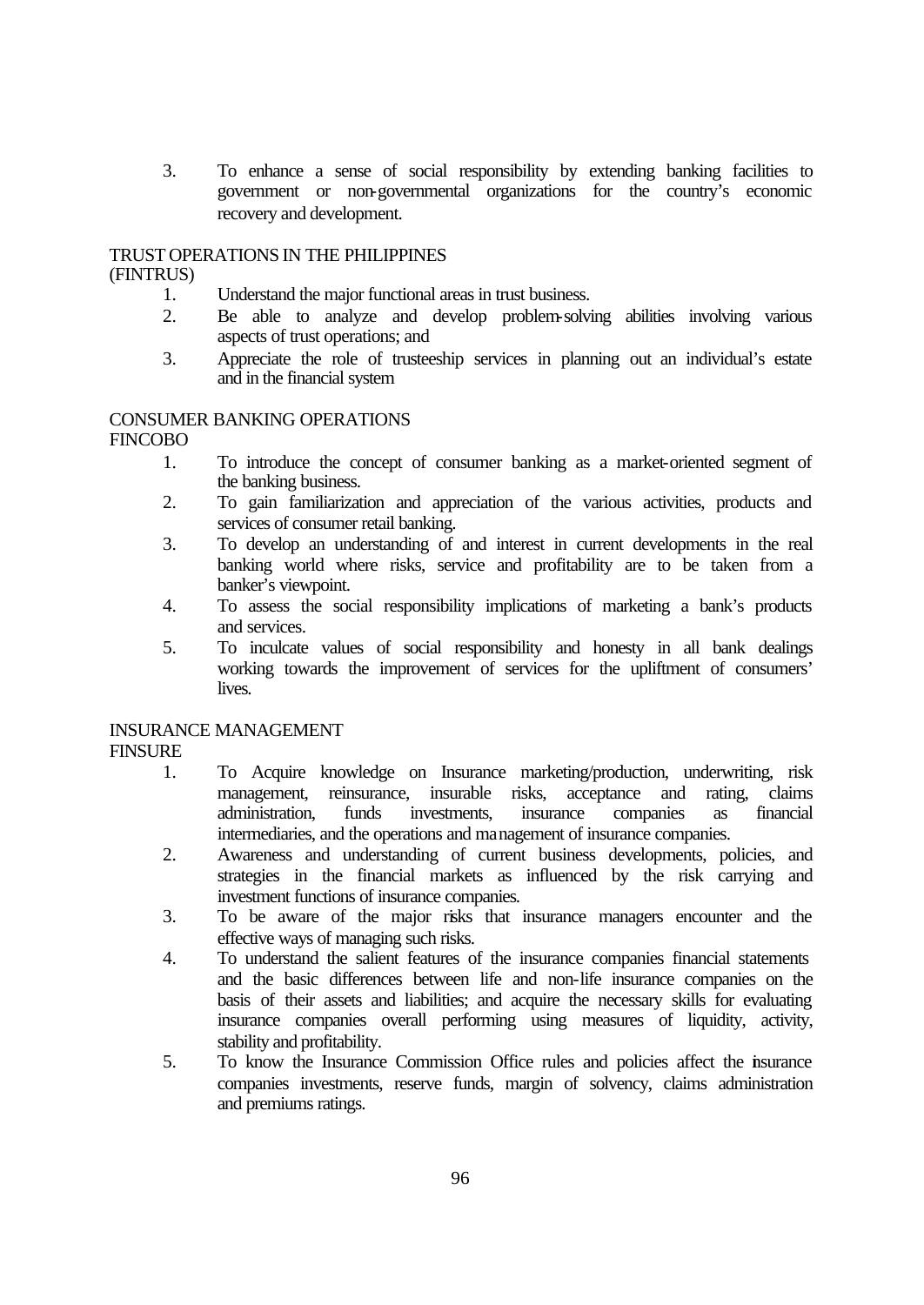# INVESTMENT BANKING

FINESBA

- 1. To apply concepts and principles learned on solving finance cases.
- 2. To integrate financial techniques learned.
- 3. To integrate the qualities of a true La Sallian into the mold of a progressive and globally competitive investment banker.

# THE CAPITAL MARKET

(FINCAPM)

- 1. To understand the Philippine financial system.<br>2. To appreciate the role of each financial intermed
- To appreciate the role of each financial intermediary.
- 3. To explore the development of other products and services that would facilitate the movement of funds.

# SPECIAL TOPICS IN FINANCE

**FINSPEC** 

- 1. To update the students in the current developments in the following areas: Banking, Treasury, Stock, Investment, Real Estate and International Finance.
- 2. To apply the current topics in finance in the Oral Comprehensive Examination.<br>3. To appreciate the special topics in the finance industry.
- To appreciate the special topics in the finance industry.

# ON THE JOB TRAINING

FINAOJT

- 1. To apply knowledge & skills learned from major subjects in the workplace.
- 2. To experience the dynamics of working in an actual business.<br>3. To appreciate the value of work.
- To appreciate the value of work.

# FINACUM

To successfully write and defend a thesis about finance and its related fields.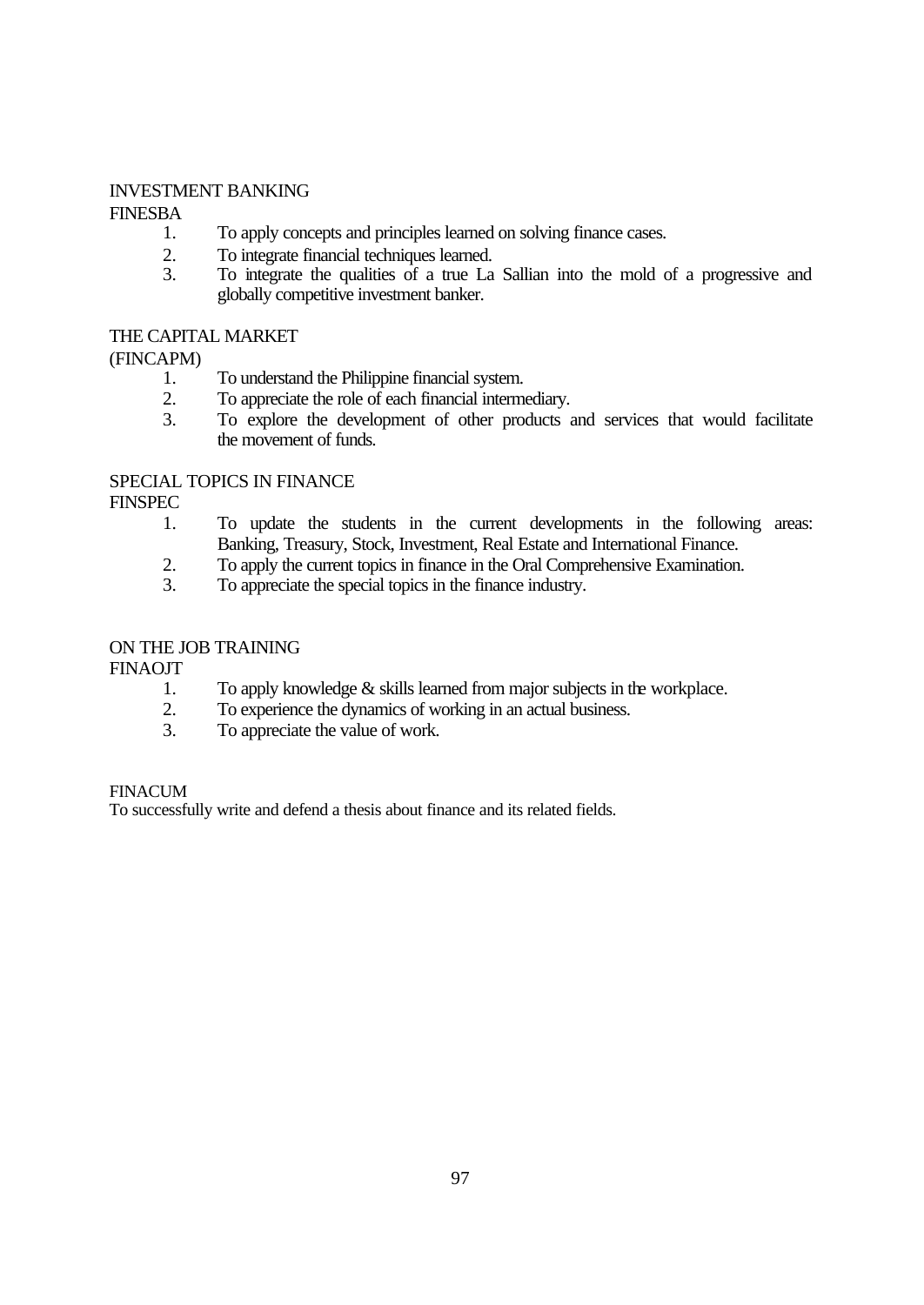# **Appendix 4.5**

# **Master of Science in Finance U.P. College of Business Administration**

## **-Course Requirements**

The MS Finance program is a 30-unit course of study that is designed to be completed in one year (three trimesters) on a full time basis.

# -**Core Courses**

Students are required to take 9 core courses. These courses aim to provide the student with a strong foundation and in-depth coverage of key concept, techniques and topics that are crucial to a deeper understanding of the field of finance.

The core courses are the following:

- Macroeconomics and the Financial System
- Financial Analysis and Reporting
- **Quantitive Methods**
- Financial Institution and Markets
- Corporate Finance I
- Corporate Finance II
- Investment Management
- Financial Derivatives
- Industry Competitive Analysis and Strategic Planning

# **-Elective Courses**

 The student is also required to take 6 electives (12 units) from a list of 14 courses to expose him/her to subjects of specific interest and relevance to a professional career in finance.

The elective courses are as follows:

- International Finance
- Advance Corporate Finance
- Management of Commercial Banks
- Financial Risks Management
- Financial Research
- Marketing Financial Services
- Business Law, Regulation and Business Ethics
- Special Topics in Finance
- Controllership
- Management Information Systems
- Human Behavior in Organizations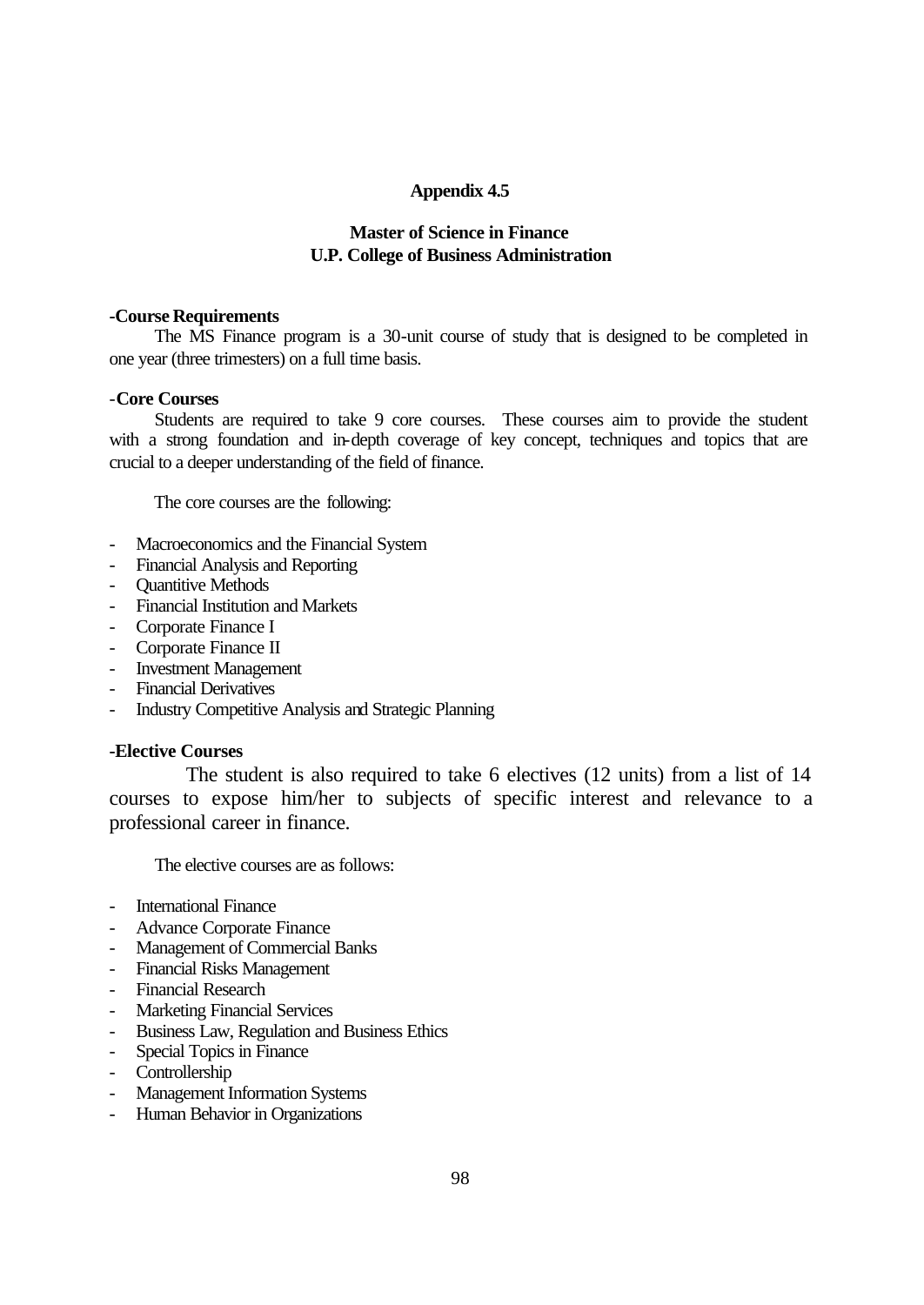- Monetary Theory
- Public Finance
- International Economics

# **-The Comprehensive Examination**

 Each Student shall take the written comprehensive examination after completing all courses in his/her study program. Subject to the rules of maximum residency in the Program, the examination may be retaken only once. The student should pass this test as a prerequisite for being recommended for the degree. The student can be recommended for entitlement to a Certificate of Attendance if he/she fails to pass the comprehensive exam.

Specific guidelines shall govern the comprehensive examination.

# **-Academic Loading/Fees**

The maximum academic load is 5 courses per trimester. Each course in the program has a two unit course credit. The tuition fee is P2,000 per course (at P1,000/unit), plus a miscellaneous fee of about P1,500 per term.

## **-Suggested Program of Study**

October to January Trimester

- Macroeconomics and the Financial System
- Financial Analysis
- **Ouantitative Methods**
- Corporate Finance 1
- Financial Institution and Markets

February to May Trimester

- Corporate Finance II
- Investment Management
- Financial Derivatives
- Elective #1 :Management of Commercial Banks
- Elective #2 :Marketing Financial Services

June to September Trimester

- Industry/Competitive Analysis and Strategic Planning
- Elective #3 :Advanced Corporate Finance
- Elective #4 :International Finance
- Elective #5 :Financial Research
- Elective #6 :Financial Risk Management

#### **-Who Should Apply?**

The target students are those performing (or who shall perform) key managerial functions in firms in the financial service sector, or the counterparts in the non-financial services sectors and in government.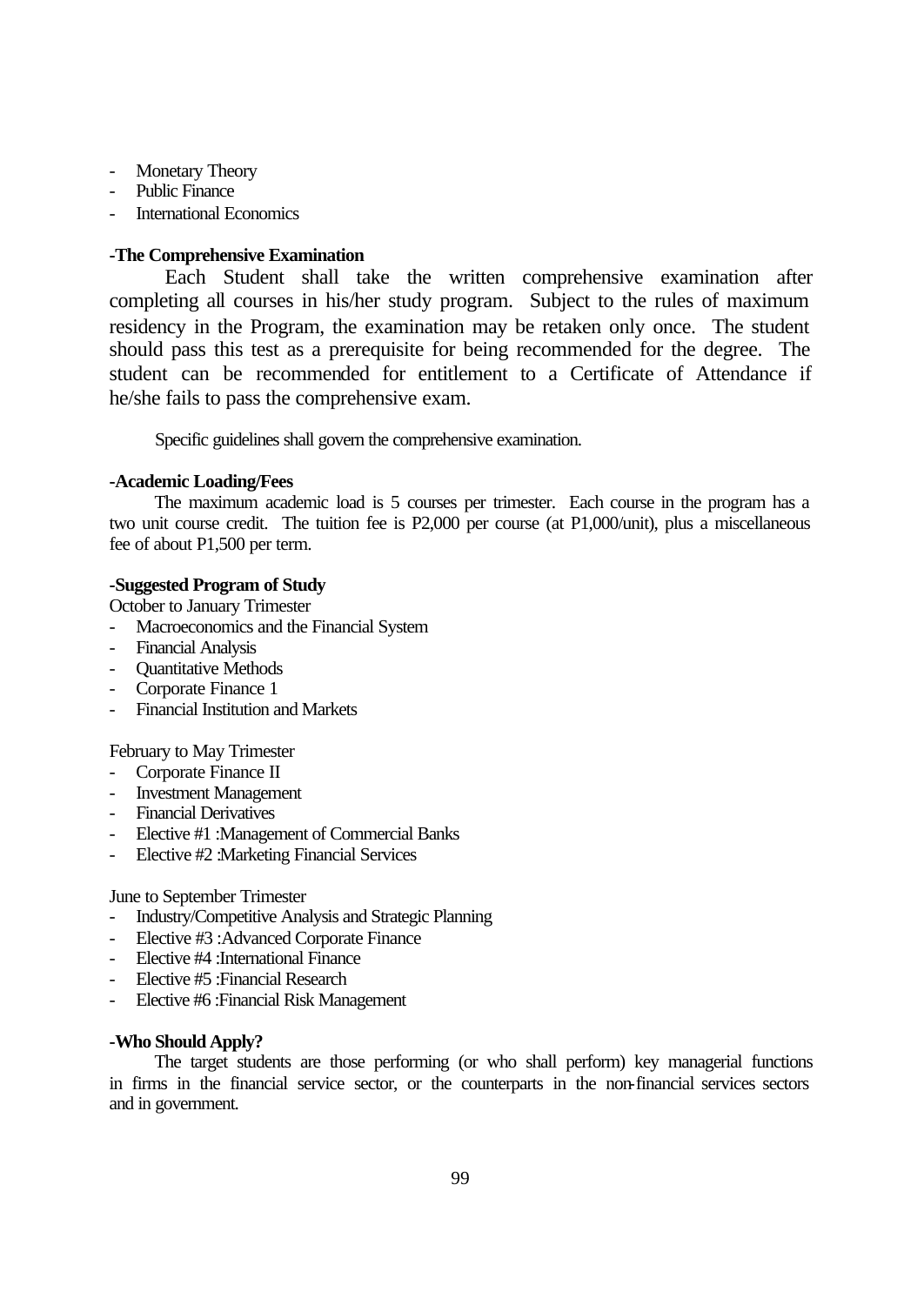# **-Admission Requirements**

An applicant to the Program should:

- Have at least a 4-yr bachelor's degree
- Have a minimum of 2 years experience in work related to financial management, and
- Submit two personal references, the transcript of records for the bachelor's degree, the completed application form, and an acceptable physical medical examination test result.

 Applicants will be required to take the UPCBA Graduate Programs Admission Test (GPAT) or the Graduate Management Admission Test (GMAT). An Applicant from a non-English speaking country or whose baccalaureate education did not use English as the instruction medium shall be further required to submit a Test of English as a Foreign Language (TOEFL) score of at least 500.

 The GPAT is administered in the morning of the second Sunday of August at the UPCBA Building.

Personal interview of the applicant may be required.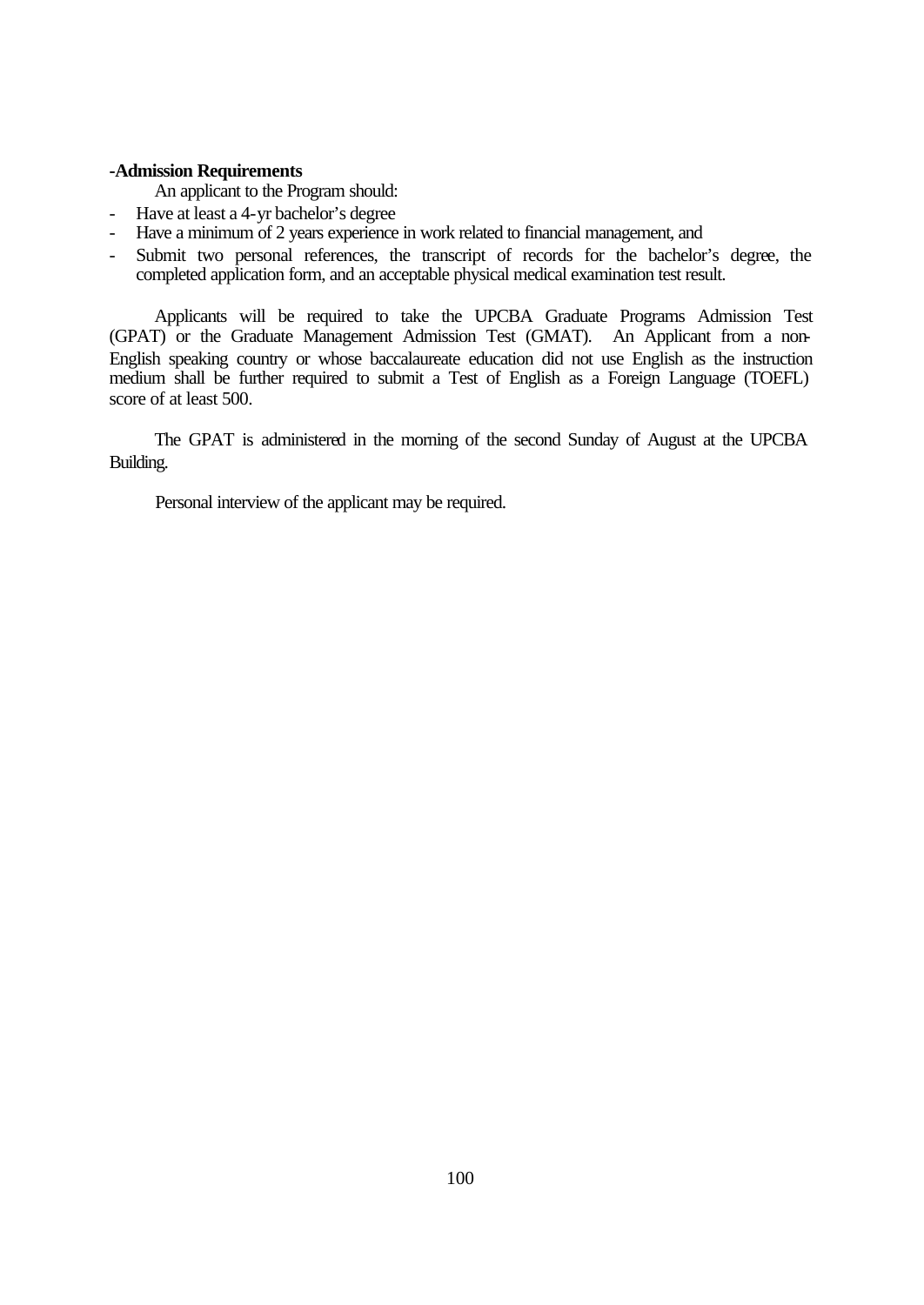#### **Appendix 4.6**

# **The Financial Management and Analysis Test**

#### **PRIMER**

#### - **Background**

The globalization of financial markets and the rapid pace of innovations in financial engineering are both consequences of and contributing factors in the equally dramatic developments in the worldwide markets for products and services. While having produced profound benefits to businesses and consumers around the globe, these changes have likewise geometrically increased the risks and returns of doing business.

 As recent experiences of several firms, including large and well-established ones, have shown, mistakes and errors in judgment, not by owners but by management and employees, can be costly and, at times, even fatal.

 The Financial Management and Analysis Test (FMAT) was conceived to address the need to professionalize the practice of finance in the Philippines. It aims primarily to assist firms in determining the entry level knowledge of applicants to finance positions in the basic concepts and foundation of financial management. The FMAT also halpes firms in identifying the training and development requirements of finance people already in their employ. The test provides corporates with a standardized and objective basis of assessing present and prospective employees.

 The FMAT is a joint undertaking of two leading institutions in the practice and study of financial management in the Philippines- the Financial Executives Institute of the Phil. (FINEX) Research and Development Foundation, Inc. and the Development Center for Finance (DCF) based in College of Business Administration of the University of the Philippines. The project also involves Phil. Ass. Of Collegiate Schools of Business (PACSB) in the overall supervision of and policy formulation for the FMAT as well as in the review of the questions included in the examination.

#### -**Organization**

 Overall responsibility, supervision, and policy formulation for the FMAT is vested in a three-man FMAT Council which has representatives from the FINEX Foundation, the DCF, and PACSB. The FMAT Council appoints Members of the examination committee and ensures the orderly conduct and integrity of the examination.

 The examination committee prepares the FMAT test bank, from which questions for each run of the examination will be taken randomly. The examination committee also determines the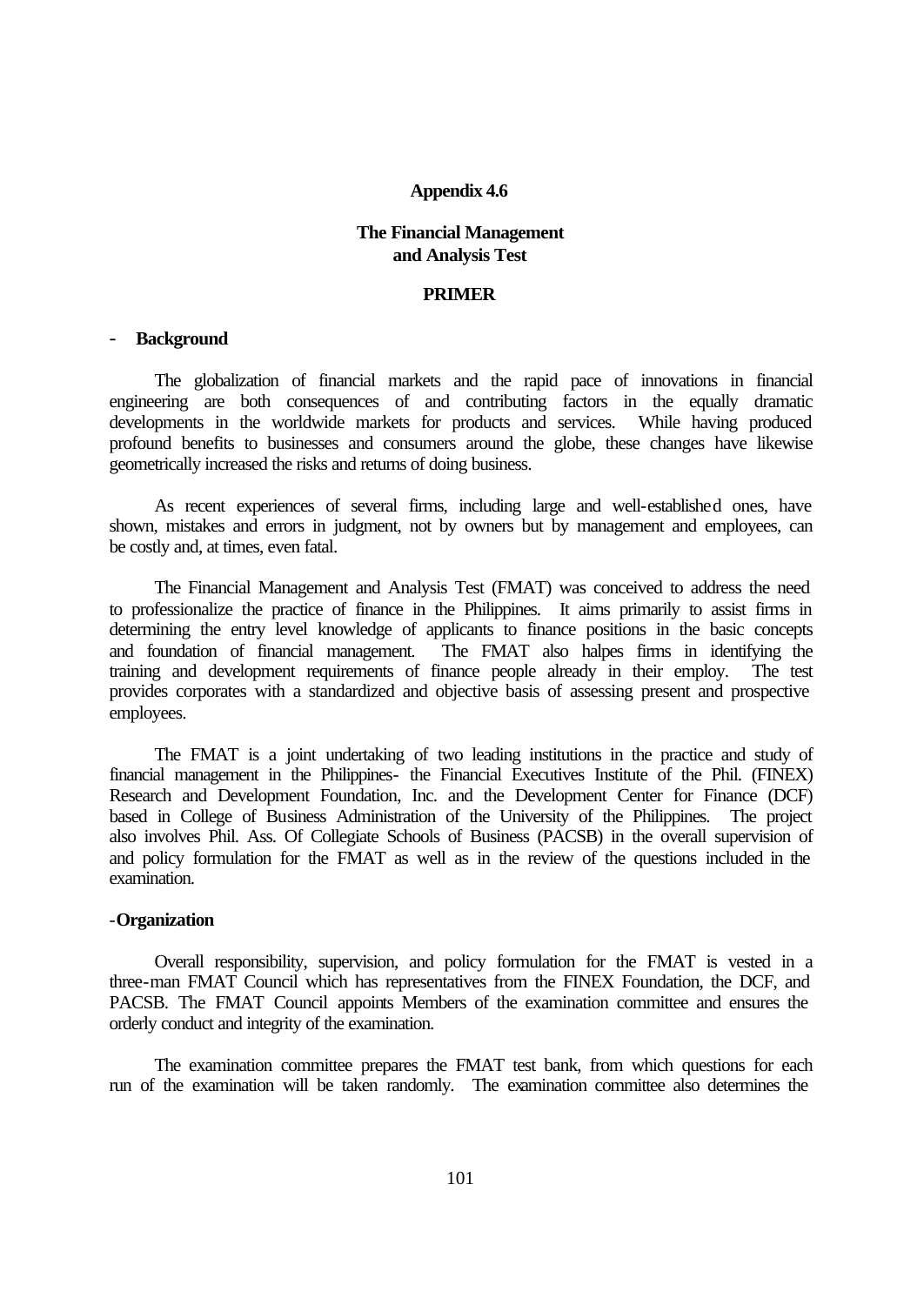rank of examinees and recommends to the FMAT Council the awarding of the Financial Management and Analysis Certificate (FMA Certificate) to successful examinees.

# -**FMAT Objectives**

- To develop the finance profession by providing a means of screening would-be entrants;
- To obtain reassurance that new-hires or employees who are currently performing finance functions have a good grasp of the technical know-how required in this field.
- To determine the level of knowledge of finance practitioners for possible advancement in their present positions;
- To measure how well versed finance individuals are with the plethora of finance theories, concepts and techniques, and with the products being offerd in the money and capital markets; and
- To improve the chances of individuals who would like to have a career in finance or individuals already in the field of getting better job opportunities or getting promoted by passing these examinations, as an addition to their credentials.

# **-Who would benefit?**

 Employer firms can assess the level of finance know-how of applicants to or employees holding a finance position. Employer firms can also determine employees who will be qualified for promotion.

 To determine the mastery of finance related subjects of teachers and regulators, respectively.

To add to their credentials in preparation for a career in finance.

# **-FMAT Modules**

- Financial and Management Accounting
- Corporate Finance I
- Corporate Finance II

# **-Module I (Financial Management Accounting) -Financial Accounting:**

 Will test examinee's knowledge of basic accounting concepts and methods, and financial statements.

#### **TOPICS**

- **The principal Financial Statements and objectives of the firm**
- Basic Principles and Assumptions Underlying Financial Statements
- Balance Sheet GAAP: Methods and Applications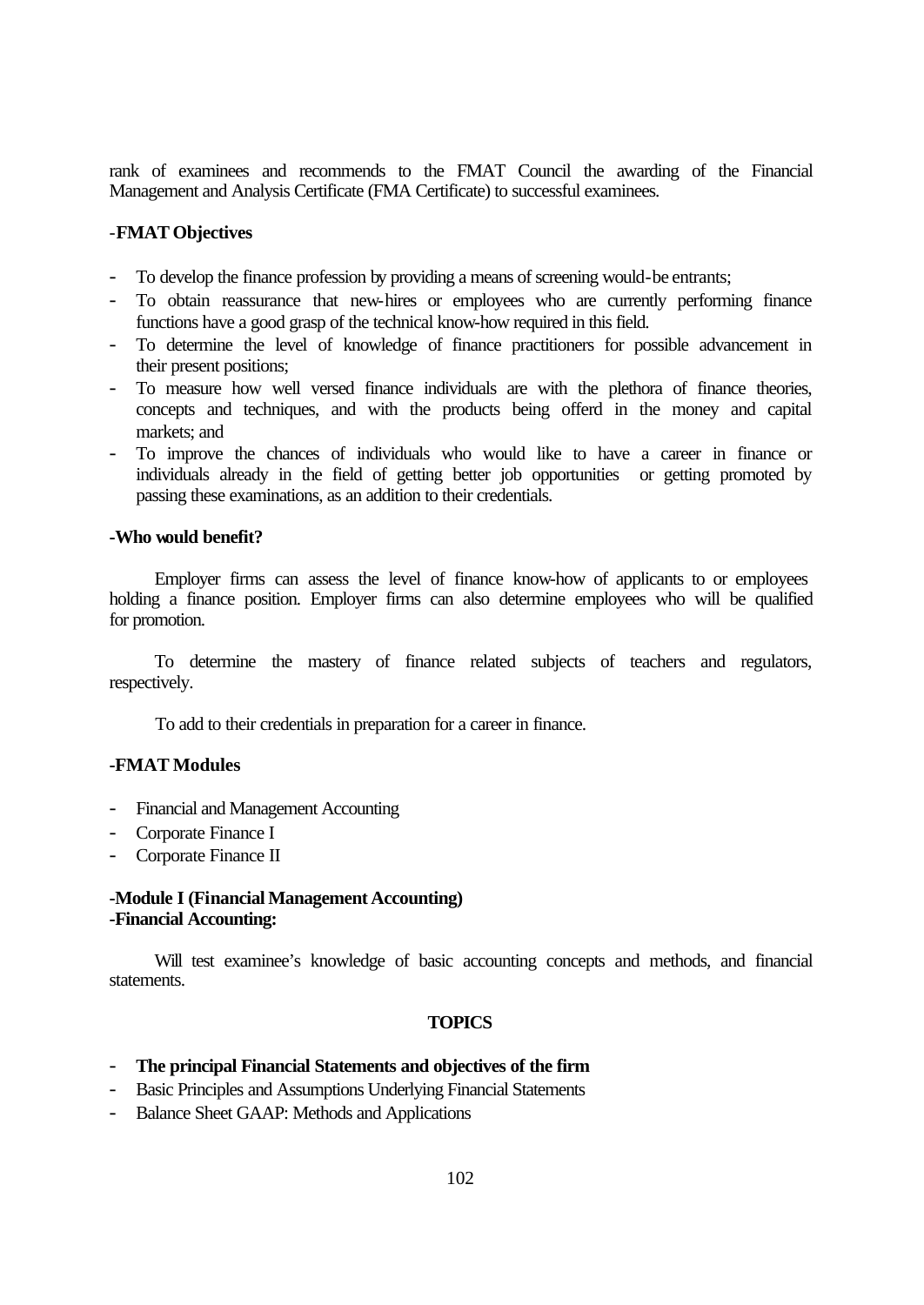### **-Management Accounting :**

 Will assess the examinee's knowledge of methods, tools, and techniques available for managerial planning and control, specifically those relating to: product and service cost accumulation and analysis; budgeting and responsibility accounting; identification of relevant cash flows for pricing, capital investment, and operating decisions; and performance evaluation of business units.

# **TOPICS**

- Fundamentals of cost accounting
- Tools for planning and control
- Cost analysis and Decision making

### **-Module II (Corporate Finance I)**

Will test examinee's knowledge on the following topics: understanding financial statements; financial planning and forecasting; sources of short-termed funds; working capital policy; manage ment of cash, marketable securities, accounts receivable, and inventories.

### **TOPICS**

- Financial Statement Analysis
- Financial Planning and Forecasting
- Working Capital Policy
- Sources of Short-term Funds
- Management of Cash and Marketable Securities
- Management of Account Receivable

## **-Module III (Corporate Finance II) -Economics**

 Will test examinee's understanding of how macroeconomic developments and microeconomic factors affect the working of the financial markets such as the level and behavior of interest rates and monetary conditions.

# **TOPICS**

- **Macroeconomic**
- Microeconomic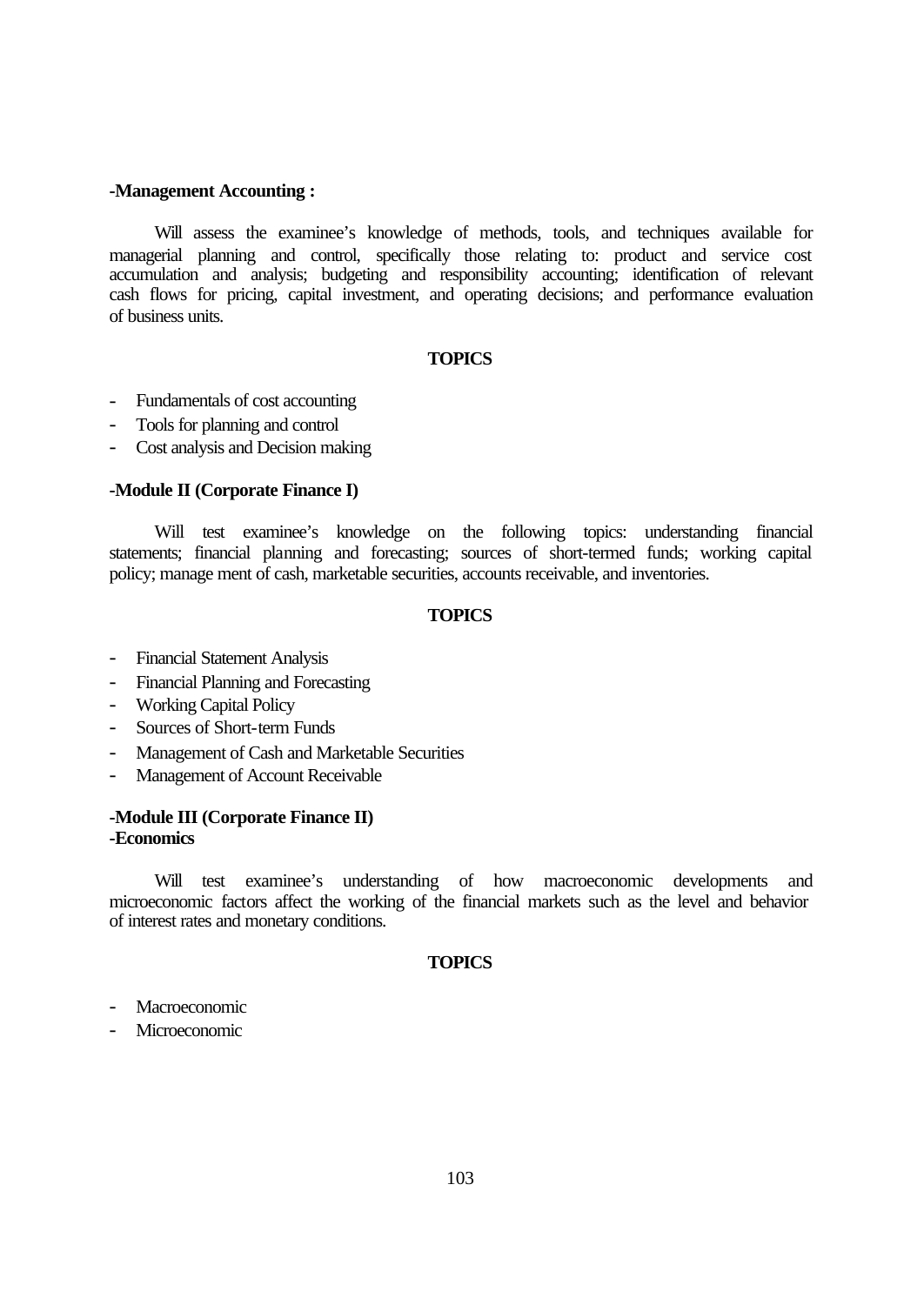## -**Corporate Finance 2**

 Will test examinees in terms of their understanding of basic theories and principles of corporate investment, financing and dividend decisions; understanding and skills in the application of mathematics of discounting and compounding to a range of financial problems; familiarity with, and ability to utilize the key analytic tools and financial measures for diagnosing problem areas and evaluating alternative solutions; and awareness of current market and environmental factors that are relevant to long-term financial management in the Philippines.

#### **-Basic requirements**

To be accepted as candidate, the applicant must:

- have a bachelor's degree
- pay the required examination fees; and
- submit a completed application package

#### -**FMA Certificate**

 The Financial Management and Analysis Certificate will be given jointly by the founding institutions of FMAT – the FINEX Research and Development Foundation, Inc. and the Development Center for Finance.

 To receive the FMA Certificate, the candidate must obtain an average grade of at least 75% in all three modules. He or she must not, however, have obtained a grade of less than 70% in any of the modules.

 Test results will be published in leading newspapers and the names of successful examinees will be forwarded to the Commission on Higher Education.

#### -**Venue**

# **-For individual request**

Venue of the examinations shall be at the College of Business Administration, University of the Philppines, Diliman.

### **-For Institutional request**

 Financial Institutions and other business and government organizations may request for FMAT to be administered for their applicants and employees. Venue shall be arranged by the institutions requiring the FMAT for their employees and applicants.

-For registration and further information, call the Program Secretariat at: c/o Development Center for Finance Room 215-f, College of Business Administration University of the Philippines Diliman, Quezon City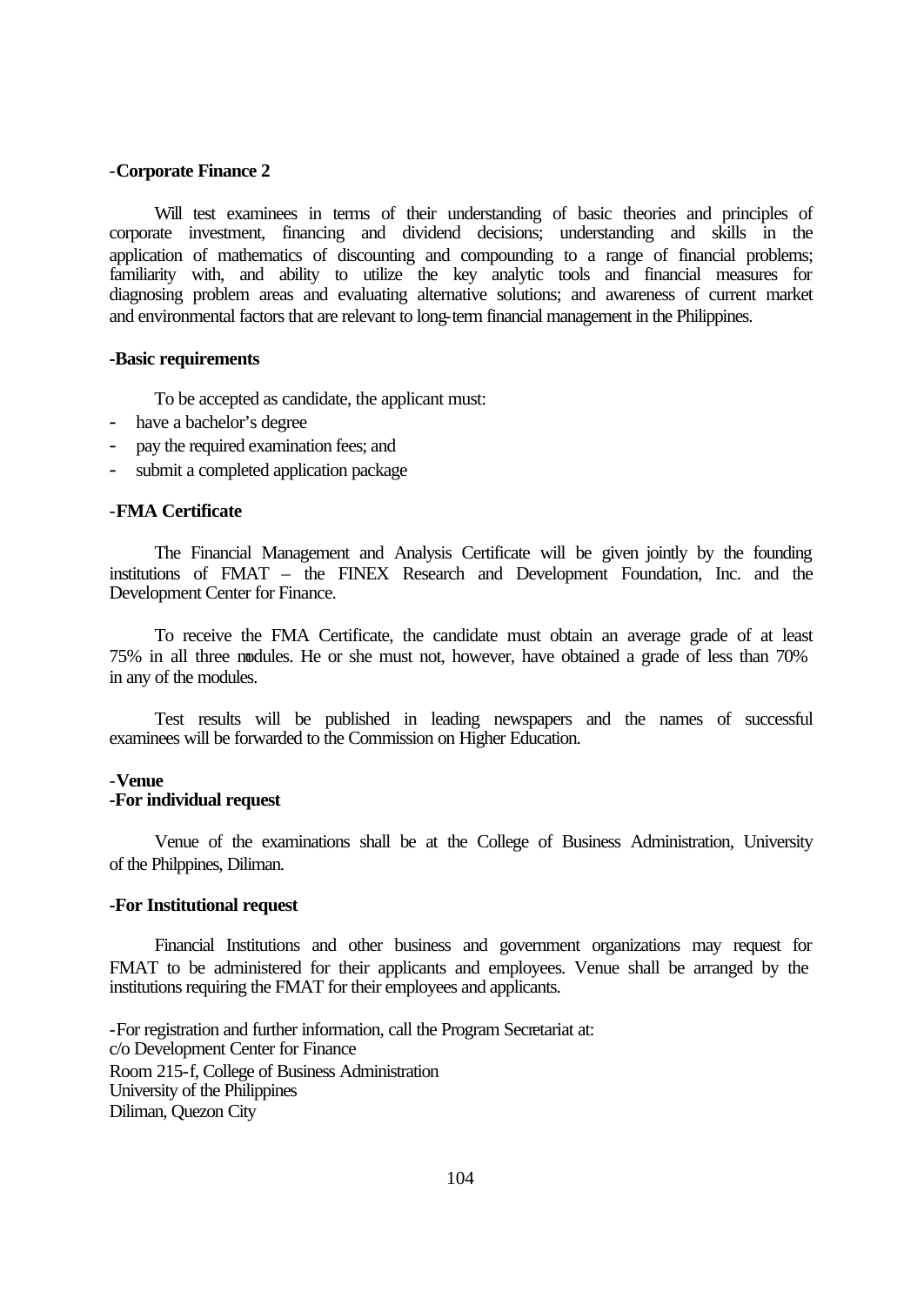Tel. Nos. 920-8025 (direct line) 928-4571 to 76 local 2156 fax no. 922-8544 dcf@cba.upd.edu.ph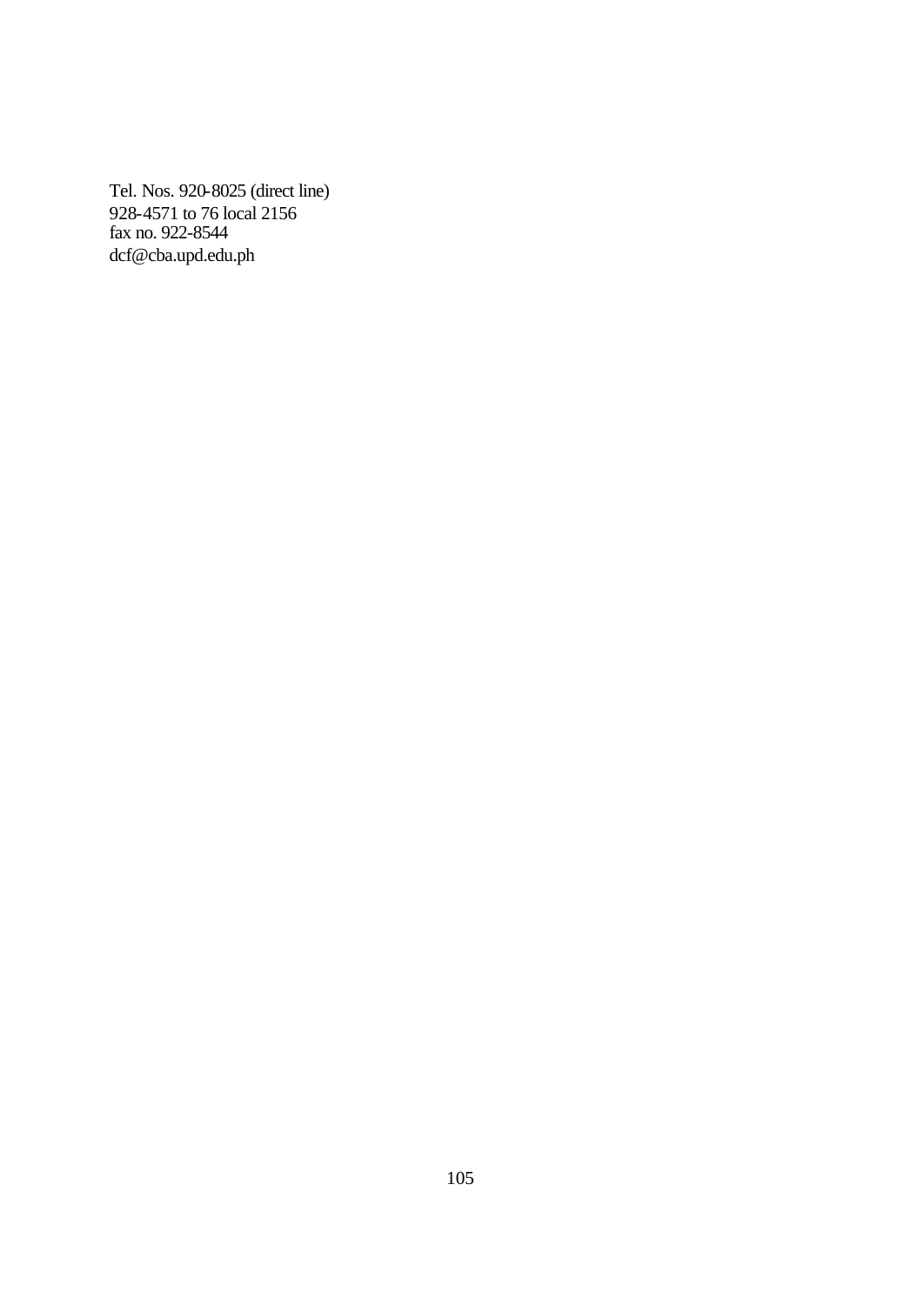# **Appendix 4.7 Training Programs in Financial planning, Insurance, Securities Licensing**

# **The Mike Russ Financial Training Center**

## **Insurance Class Information**

#### **Insurance Pre -Licensing Class Information**

 Mike Russ, California's premier exam preparation specialist for over 15 years, offers the most convenient schedule available to meet your pre-licensing needs. Classes are conducted on both **WEEKENDS** and **WEEKDAYS!**

#### **WEEK-LONG CLASSES:**

 Expedite your completion by attending for 1 week (6 days). Life and Property and Casualty classes are held **EVERY OTHER WEEK.**

#### **WEEKEND CLASSES:**

LIFE- Our unique schedule allows you to begin class on **ANY WEEKEND** and complete the course by attending any 3 consecutive weekends. (Or at your own pace)

### **FLEXIBILITY:**

 With our flexible schedules you may complete classes by "**MIXING and MATCHING"** between the weekend and week-long classes, in order to complete all the individual segments at your convenience.

 Each 52-hour course consists of 9 segments of products (Life or Fire & Casualty) and 3 segments of code and ethics. Week-long and Weekend classes are listed on the location schedules. However, you may mix the classes at your convenience to complete all the individual segments. You may complete classes in any order.

#### **Insurance: Continuing Education**

# **What do I need?**

 If you were licensed before January 1, 1992, the California Insurance Code Sec. 1749.3(a) requires that each licensee complete 30 hours of Continuing Education before each two-year renewal period has expired.

 If you were licensed after January 1, 1992, each licensee is required to complete 25 hours of Continuing Education each year during the first 4 12-month periods from your license issuance date. Thereafter, you will be required to complete 30 hours of continuing education before each 2-year renewal period has expired.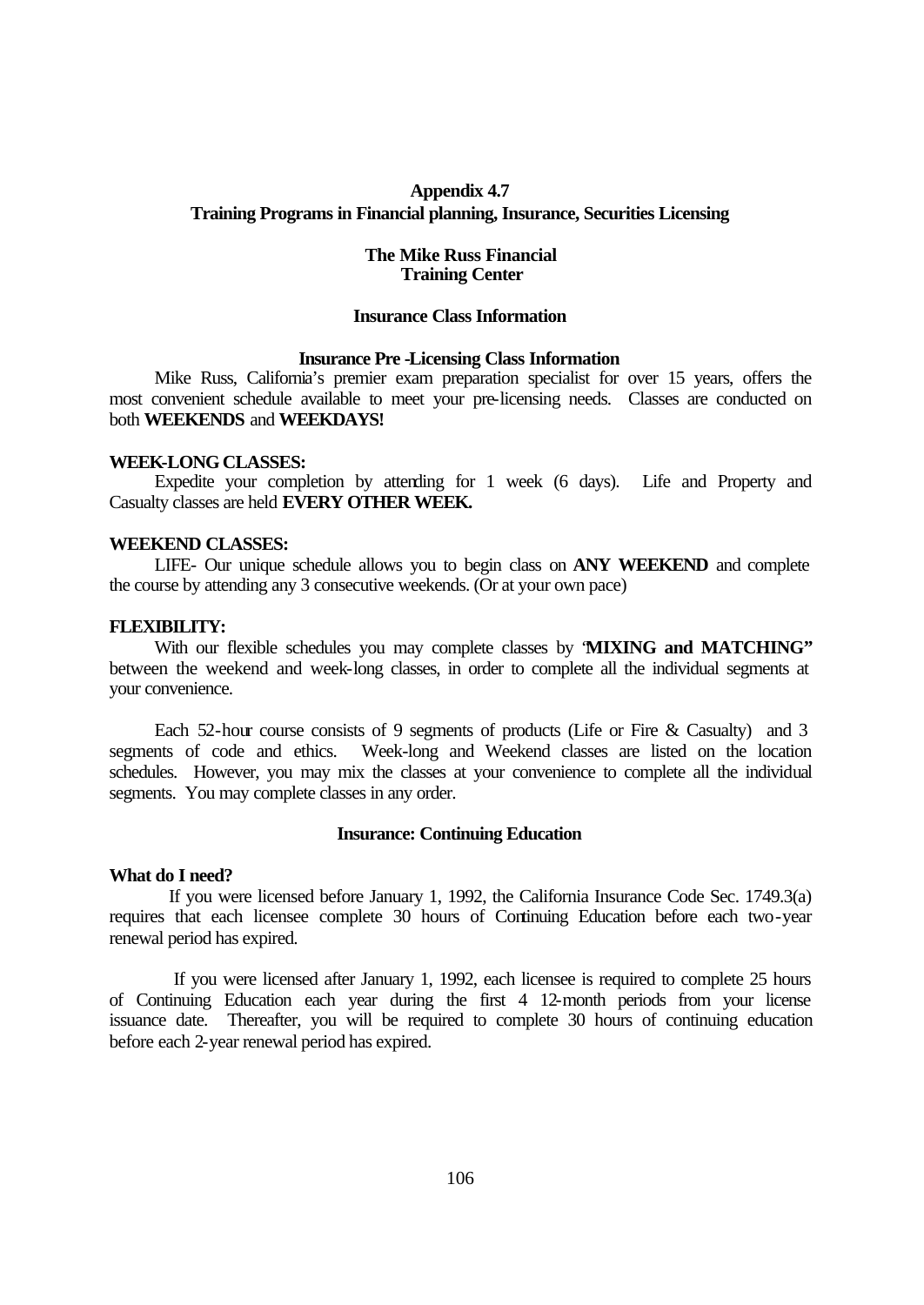## **What do the courses consist of?**

 Each course is a correspondence course consisting of a text and open book multiple choice quiz. Simply complete the quiz and return it for grading. A minimum of 70% is required for passing. You will then be sent a certificate of completion for your records and we will notify the Department of Insurance that you have completed your Continuing Education course(s).

## **Why Mike Russ Financial Training Centers?**

- All books are approved by the California Department of Insurance
- No additional charges for grading
- Toll free 800 number service line
- No recycling of books Yours to keep.
- No additional charge for credit card orders.

### **Insurance: Continuing Education LIVE**

 For agents and brokers who have not been through the code and ethics portion of the 52hr pre-licensing course, with-in the last two years. May sit through the code and ethics a second time and receive 12 hours towards the renewal of their license.

## **MIKE RUSS Financial Training Centers, Inc.**

**M**ike **R**uss **F**inancial **T**raining **C**enters, Inc. began teaching in insurance 19 years ago in San Diego. Today we are a nationwide organization, offering continuing education and licensing preparation in insurance, securities, real estate and other professional fields.

# **Call Today: (800) 724-5661**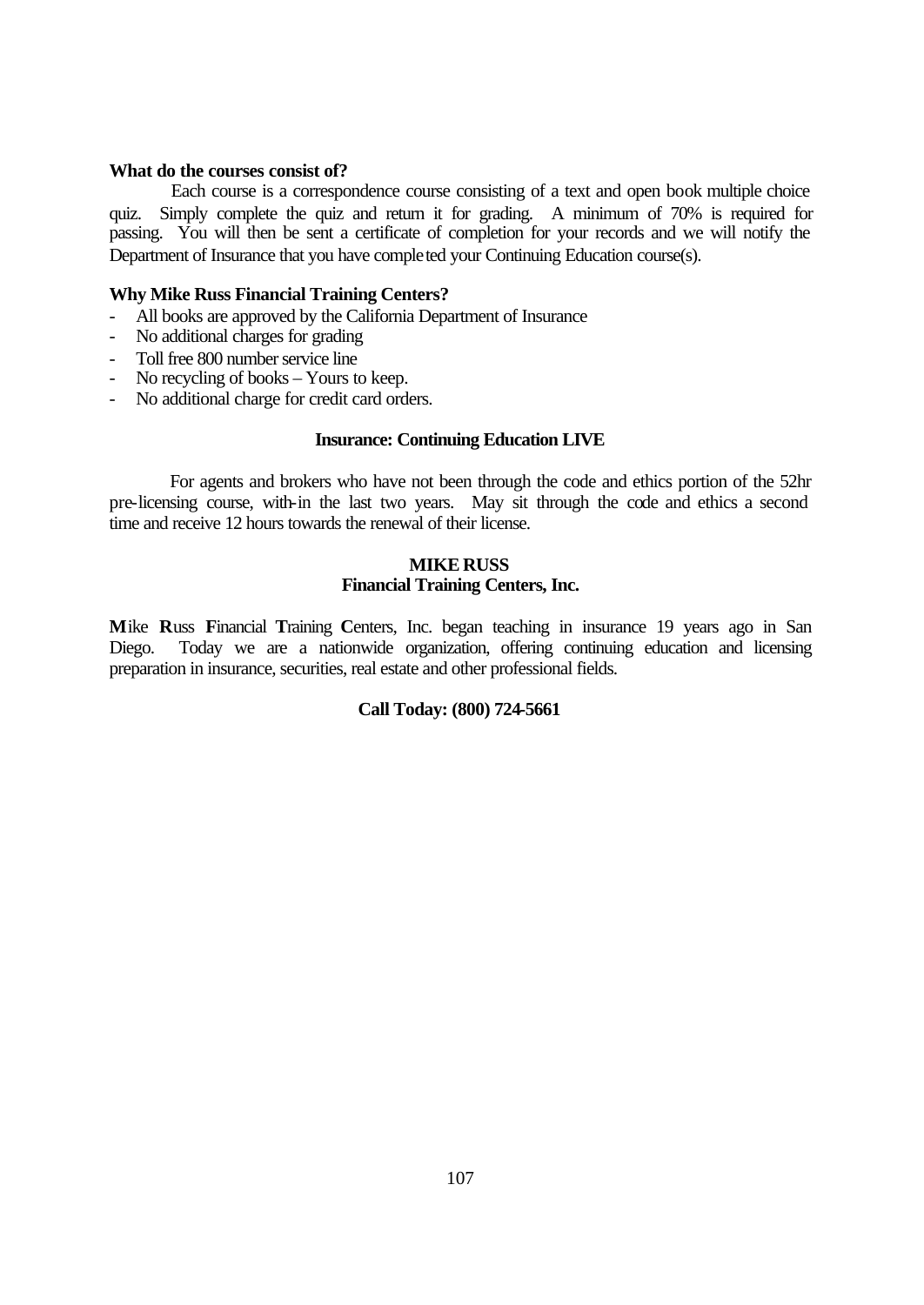# **The Moody's Training And Consultancy**

# **Training, Consultancy and Services**

Moody's Training and Consultancy offers a variety of training programs, methods, and resources to designing comprehensive solutions and optimizing their training investment. These include in-house and public offerings in major cities worldwide, as well as credit skills diagnostics, distance learning, award-winning multimedia training system.

 Clients who seek assistance in organizational planning benefit from the application of Moody's surveys that identify the individual, social, and organizational factors critical to a profitable business.

 Credit-granting institutions worldwide use these tools to discover the strengths that contribute to the effectiveness and identify practical steps to improve performance.

# **Seminar Locations**

Moody's Risk Management Services' courses can be conducted in our office facilities or at your organization's facilities. We also host public seminars several times per year in major cities around the world.

#### **Materials**

 All instructor-led courses include handouts, exercise materials, and comprehensive workbooks that can be used as reference materials after the course.

#### **Instructors**

Instructors are experienced technical support personnel or professionals with prior credit analysis and lending experience. They make the class easy-to-understand, informative, enjoyable and consistently receive high evaluation ratings. Visiting speakers are occasionally invited where we feel it adds value to the instructional element of the program.

## **Customization**

We can easily customize course agendas for your organization. Train the Trainer formats are also available.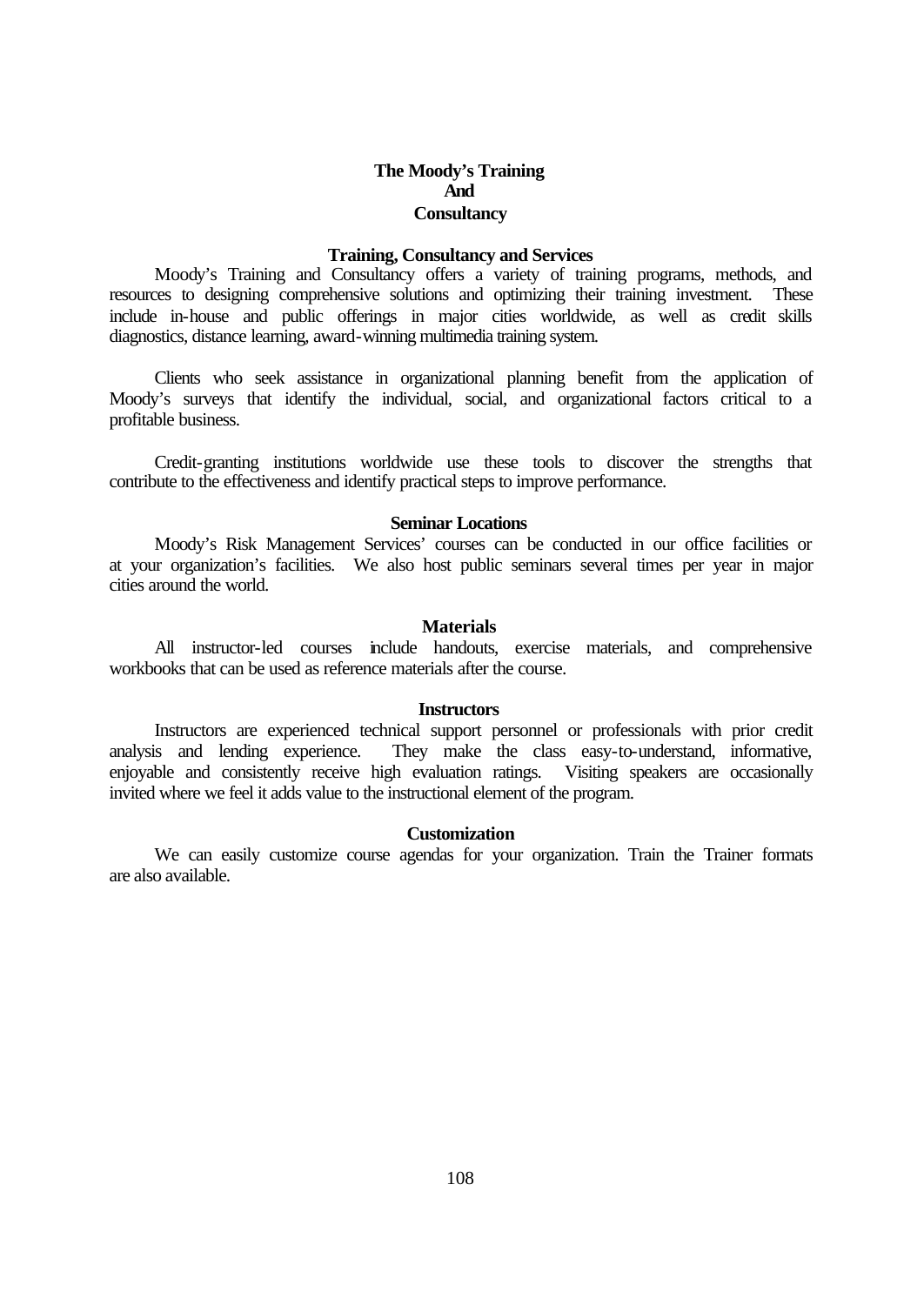# **The Professional Training Services, Inc.**

Insurance and Securities Pre-licensing and Continuing Education, CFP, CPA, CLU, ChFC CE and CFP Certification Exam Review

Professional Training Services, Inc. was formed in 1988 as a service oriented company to help persons entering the financial services industry. As a certified Provider for the State of Illinois, PTS provides such services as insurance pre-licensing and continuing education programs.

 PTS also provides NASD securities licensing preparation, NASD continuing education courses, continuing education courses for Certified Financial Planners as well as the CFP Board required 2 hour Ethics Course.

 Of notable interest are our outstanding licensing exam pass rates and excellent course workbooks. We are the home of the "Get it for \$35", 15 CE hour self-study courses. All of our course prices are competitive with the industry.

 As a note for our Corporate customers – call us and find out about our special Corporate Pricing Structure for substantial users.

 With the lowest prices in the industry with proven results, great course selection, friendly office staff, why not try us?

#### **Broker/Dealer Compliance Live Presentation**

Exciting and factual live compliance presentation gets your registered representatives involved. This multimedia presentation meets the NASD requirement for your annual compliance meeting. Call for details and costs.

# **Special Corporate Opportunities Available**

- On-site classes
- Discounted classes
- Discounted Self-study programs
- Specially structured savings packages to save you time and money for multy priced programs
- 24 hour fax service
- Fast test grading
- Customized training packages
- Friendly office staff

#### **Special On-Site Short Programs**

We can offer a combination of courses, each giving you 3 hours of continuing education credit.

 In addition, with our 3 hour classes no test is required. Call today for a quote and schedule availability!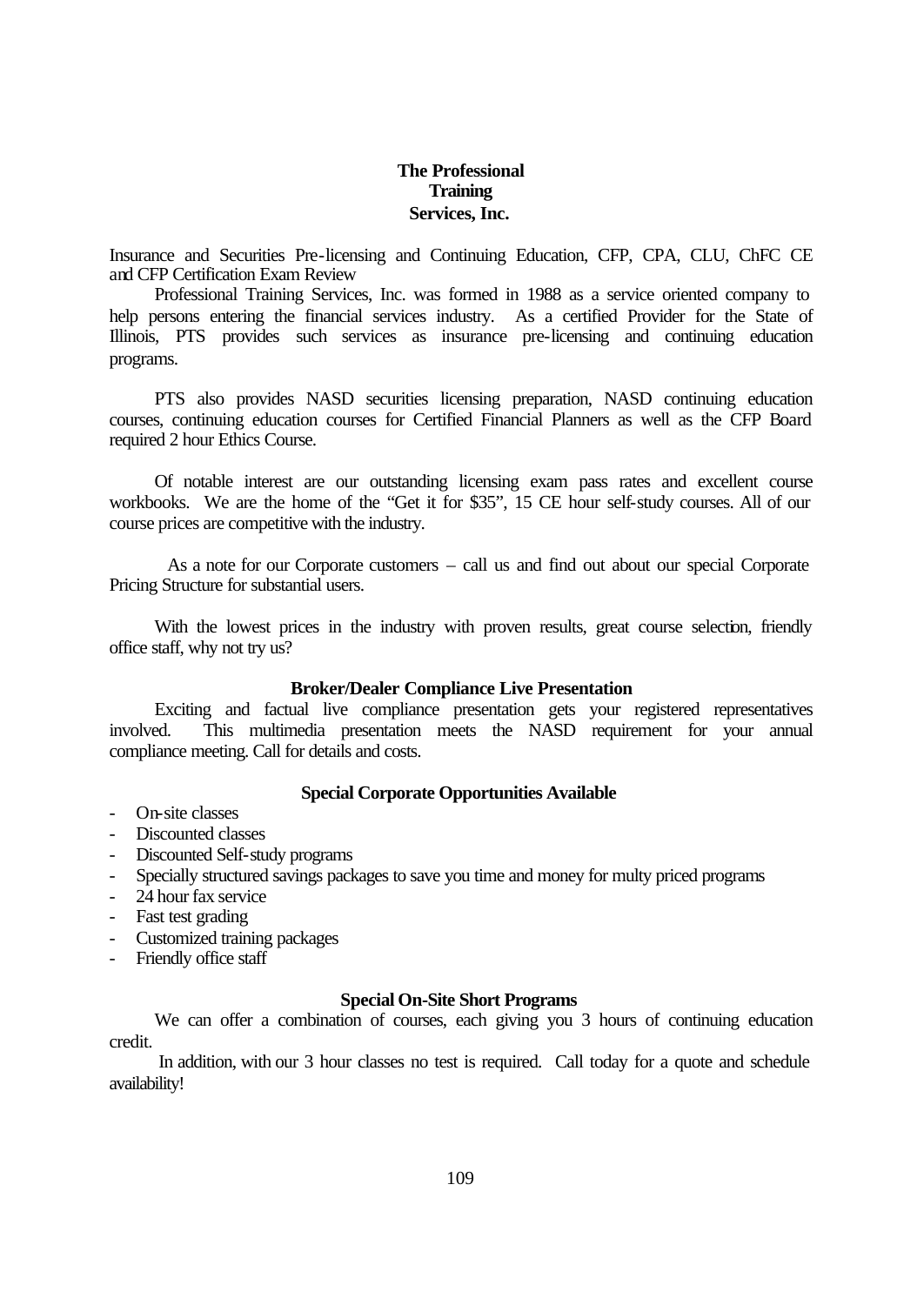# *The course choices are as follows:*

401(k) Plans Charitable Remainder Trusts Equity Index Annuities Group Insurance Basics Individual Retirement Accounts Long Term Care Insurance

# **Register for one of our Operational Product Training Seminars**

Seminar fees: \$425 per person On-Site fees: \$3,000 for up to 10 participants, \$3,500 for 11-20 participants.

Courses:

### **Famas2000**

# **501 Operational Training**

502 Financial Statement Analysis 503 Advanced Operational Training 504 Cash Flow Training

# **WinFAST**

**601 Fundamental Operations Training** 602 Projections Training

# **Famas Encore**

# **101 Operational Training**

102 Financial Statement Training 103 Advanced Operational Training 104 Cash Flow Training 105 Operational Historical 106 Operational Projections

# **Famas Entreprenuer**

**201 Operational Training**

202 Credit Analysis for Small Business Lending

# **Lending Advisor**

401 Operational Training 402 Advanced Operational Training

# **Famas Avanti**

**301 Operational Training** 302 Advanced Operational Training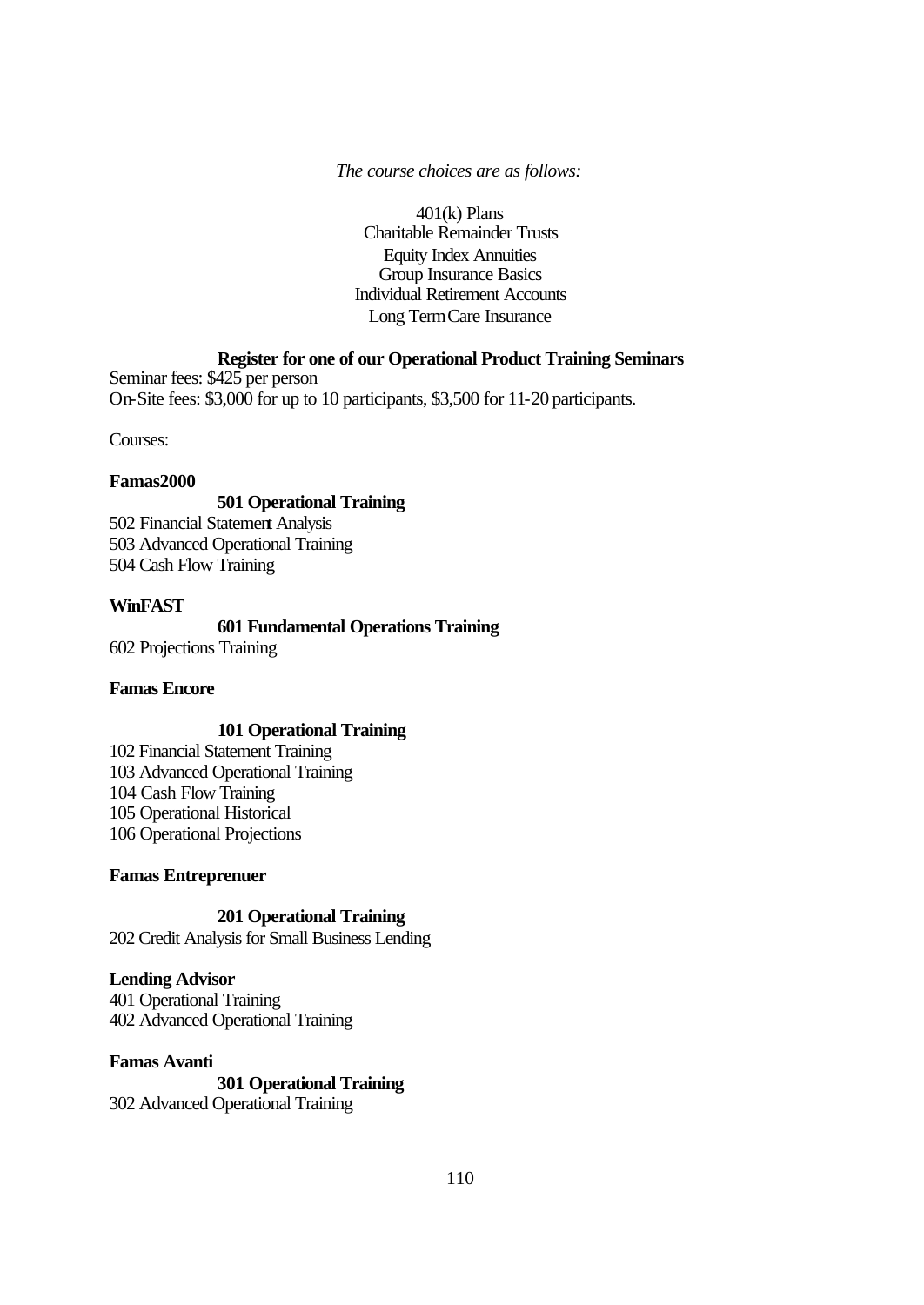# **107 Famas Authoring**

108 Famas Benchmark 403 Lending Advisor Tuning Tool 404 Lending Advisor Reports Author

# **Course 501: Famas2000 Operational Training**

This course is designed to teach the operational capabilities of Famas2000. Whether you are a commercial or small business loan officer, credit analyst, loan review officer, or anyone who uses or supports Famas, this class is for you. You will participate in class discussions, hands-on examples, and independent exercises – all designed to help you leave the class confident with Famas2000's credit analysis flexibility and control.

Duration: 1 day

Prerequisites: We recommend participants have a working knowledge of Microsoft Windows.

Agenda:

Standard Features:

- Displaying and arranging windows
- Identifying Famas2000 screen elements
- Controlling miscellaneous setup option
- Using and changing the Help system

Historical Analysis:

- Creating customers
- Modifying customer, consultant, and RMA information
- Selecting and changing statement rounding
- Adding and deleting statements
- Hiding and displaying statements
- Reconciling statements
- Entering spreadsheet information
- Adding, deleting, and renaming accounts
- Balancing statements
- Creating and modifying footnotes
- Using hints and shortcuts
- Choosing statement order and entry options
- Using cell copy options
- Entering data using the calculator mode

User-defined Analysis

- Adding, deleting, and modifying custom calculations
- Using and creating system macros
- Building calculations
- Understanding formulas in Famas2000
- Entering user-defined compliance values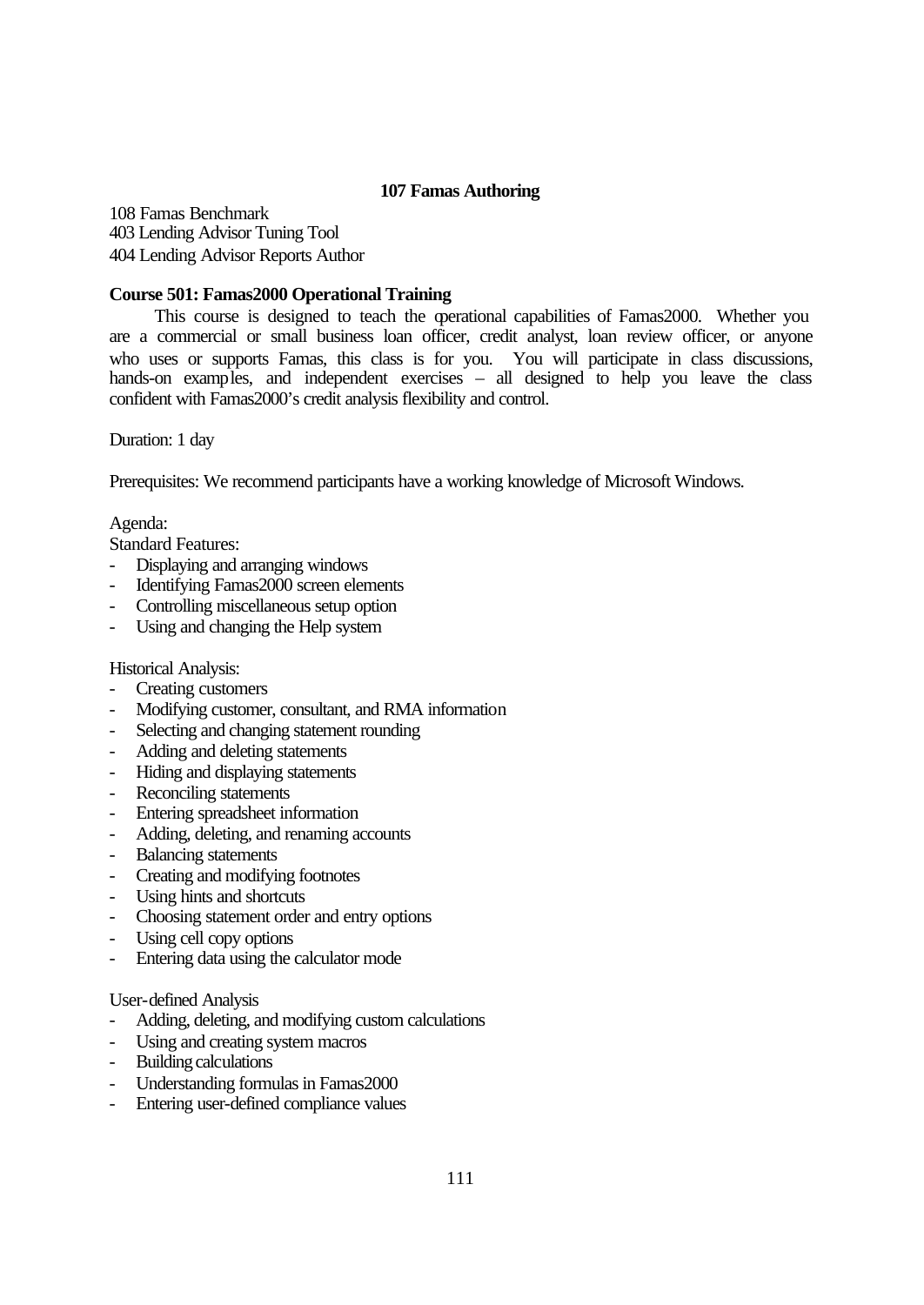Identifying special considerations

# Consolidation Analysis

- Entering, eliminating entries
- Creating detailed and summary consolidation

# **Reporting**

- Selecting historical, consultant, peer comparison, and ratio performance reports
- Selecting report rounding, order, and destination
- Customizing report formats, margins, fonts, and page numbers
- Printing and viewing reports on screen

# Long-term Projection

- Understanding Famas2000's projection methodology
- Creating long-term projection scenario
- Using Famas2000's Quick Assumptions
- Using customer prepared projections in Famas2000
- Choosing account assumption type
- Identifying data entry considerations
- Accessing historical data through projections
- Using assumption reports

# Debt Payment

- Applying a cash surplus or deficit
- Using percentage and priority methods

# **Course 504: Famas2000 Cash Flow Training**

 Cash Flow analysis is an important tool to use when making effective decisions. That's why we offer a course to help improve the credit skills of Famas2000 users. Designed for loan officers, credit analysts, loan review staff, and other credit professionals, this course helps you understand cash flow and how it can be used to determine a borrower's financial health and/or loan repayment ability. You will gain an understanding of the Famas2000 format for presenting cash flow information and the powerful tools within the software to help you interpret cash flow. You will learn how loans are repaid with cash flow, not profits. Practical case studies help show how cash flow analysis can quickly identify the critical issues facing a business borrower.

# Duration: 1 day

Prerequisites:

- Participants should have a basic understanding of business financial statements.
- Minimum of 6 participants required

# Agenda:

# **Introduction to Cash Flow**

- Learning the principles of cash flow accounting
- Understanding the logic and structure of the cash flow statement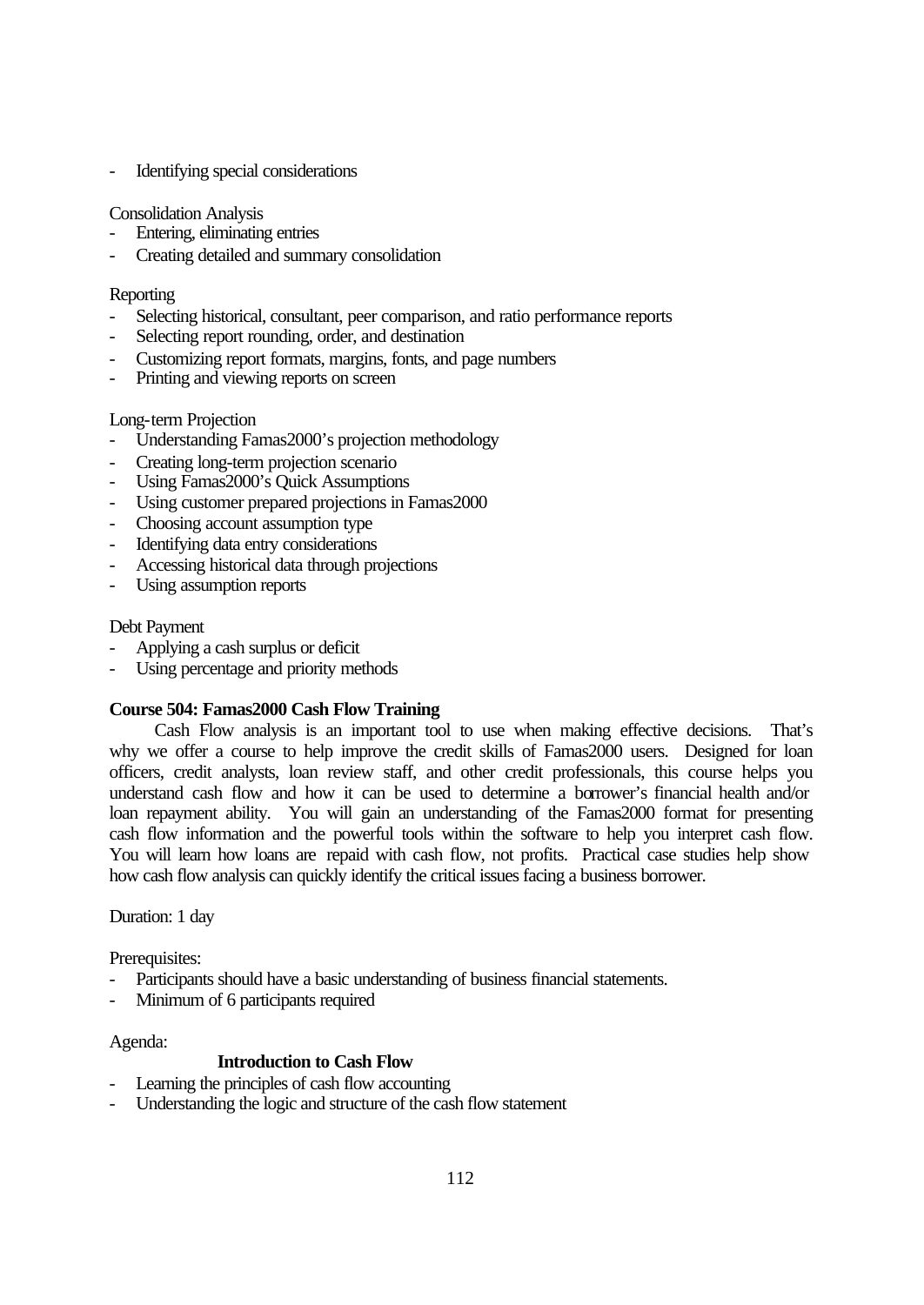# Constructing a cash flow statement

 This session introduces you to the format of Famas2000's cash flow statement and the calculations it uses to remove the effects of accrual accounting to expose inflows and outflows. You will make comparisons between income statement income accounts and the related cash flow statement accounts. You will identify and interpret the differences between these two amounts.

Using and Interpreting Famas2000 Cash Flow Reports

- Identifying and Analyzing trends in cash flow
- Understanding borrowing causes
- Analyzing cash flow variances: using cash flow drivers to identify the causes for changes in operating cash flow

 This session follows a structure approach to help analyze six key cash flow markers on the cash flow statement (a marker is one of six key cash flow sub-totals on the cash flow statement):

- Cash After Operation
- Net Cash After Operations
- Net Cash Income
- Cash After Debt Amortization
- Financing Surplus/Requirements
- Cash After Financing

 A series of questions will emerge from each marker and help you identify the business, management, industry, and economic conditions that influenced cash flow in the past and may have relevance in the future. Through classroom discussion and small group discussion and small group case studies, you will gain insight into the business issues influencing a credit decision. You will examine the following critical areas and their impact on the financing needs of a business:

- Rate of sale growth or decline
- **Expenses**
- Trading account management
- Capital investments
- Financing of cash needs

Projecting Cash Flow in Famas2000

- Identifying the variables needed to create a projected balance sheet, income statement, and cash flow statement
- Determining appropriate financial assumptions for analyzing future cash flow
- Identifying and using key indicators to determine the likely financial success of a business under a given forecast scenarios

 The insights you gain in the first part of the course serve as a basis for creating a forecast of cash flow available for loan repayment. You will evaluate probable future events in terms of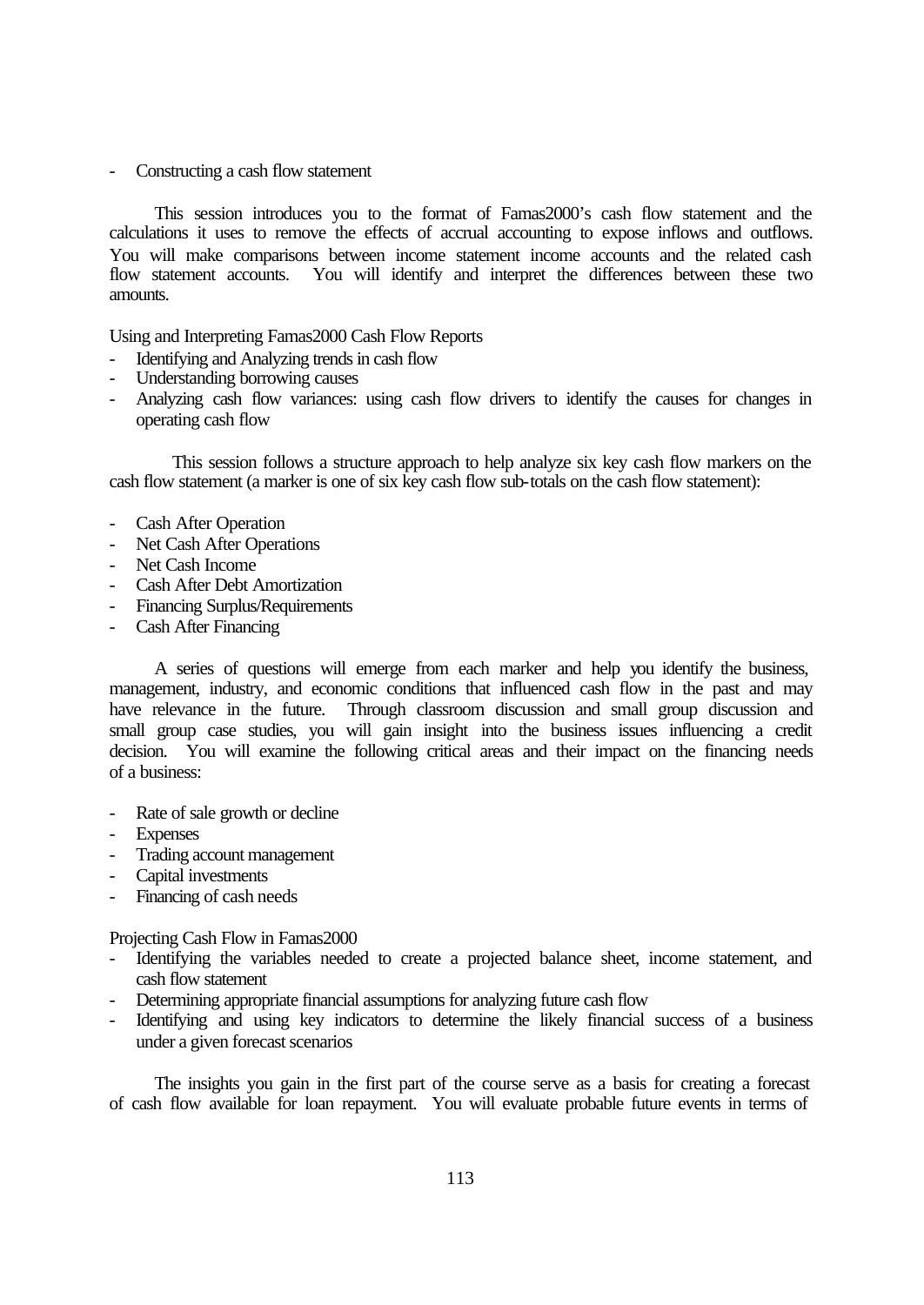how they may affect cash flow. You will use sensitivity analysis to examine the effects of these events on the company's sales, expenses, trading account management, capital investments, and financing. You will create financial projections in Famas2000 to help anticipate the potential range of a borrower's financial performance under varying conditions.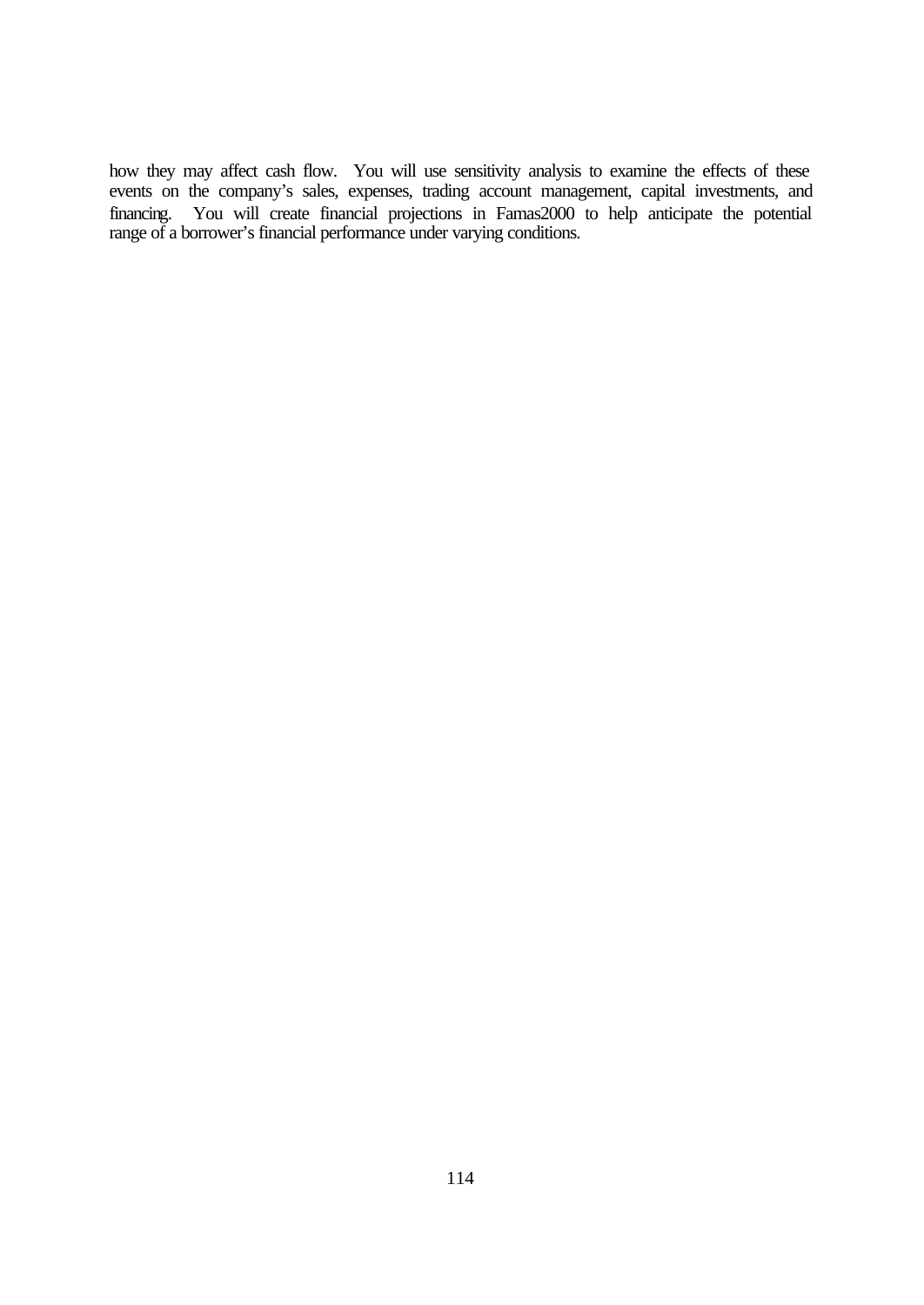# **No grade Elementary Undergraduate Appendix 4.8 1988-1998 Employed Workers in Financial Sector by Educational Attainment**

| <b>Finance Divisions</b> |              |                                  |   |    | <b>Finance Divisions</b> |                                           |       |     |       |
|--------------------------|--------------|----------------------------------|---|----|--------------------------|-------------------------------------------|-------|-----|-------|
| Year                     | <b>Banks</b> | <b>Non-banks Insurance Total</b> |   |    | Year                     | Non-banks Insurance Total<br><b>Banks</b> |       |     |       |
| 1988                     | 0            | 0                                |   | 0  | 1988                     | 0                                         | 0     | 455 | 455   |
| 1989                     | 0            | 0                                | 0 | 0  | 1989                     | 0                                         | 1,150 | 0   | 1,150 |
| 1990                     | 0            | 0                                | 0 |    | 1990                     | 1,707                                     | 2,065 | 693 | 4,465 |
| 1991                     | 0            | 0                                |   |    | 1991                     | 989                                       | 0     | 323 | 1,312 |
| 1992                     | 0            | 0                                | 0 |    | 1992                     | 1,479                                     | 689   | 0   | 2,169 |
| 1993                     | 0            | 0                                | 0 |    | 1993                     | 342                                       | 1,468 | 0   | 1,810 |
| 1994                     | 0            | 0                                |   |    | 1994                     | 0                                         | Ω     | 0   | 0     |
| 1995                     | 0            | 0                                | 0 |    | 1995                     | 0                                         | 1,078 | 0   | 1,078 |
| 1996                     | 0            | 0                                | 0 |    | 1996                     | 1,454                                     | Ω     | 0   | 1,454 |
| 1997                     | ი            | O                                |   |    | 1997                     | 683                                       | 195   | 152 | 1,029 |
| 1998                     | 85           |                                  |   | 85 | 1998                     | 0                                         | 962   | 0   | 962   |

# **Elementary Graduate High School Undergraduate**

|      |              | <b>Finance Divisions</b> |                           |       | <b>Finance Divisions</b> |                                           |       |       |       |  |
|------|--------------|--------------------------|---------------------------|-------|--------------------------|-------------------------------------------|-------|-------|-------|--|
| Year | <b>Banks</b> |                          | Non-banks Insurance Total |       | Year                     | Non-banks Insurance Total<br><b>Banks</b> |       |       |       |  |
| 1988 | 2,573        | 392                      | 2,090                     | 5,055 | 1988                     | 386                                       | 0     | 0     | 386   |  |
| 1989 | 2,044        | 493                      | 1,353                     | 3,891 | 1989                     | 1,089                                     | 1,010 | 638   | 2,736 |  |
| 1990 | 1,858        | 1,163                    | 1,286                     | 4,307 | 1990                     | 2,384                                     | 486   | 615   | 3,485 |  |
| 1991 | 349          | 886                      | 420                       | 1,655 | 1991                     | 2,848                                     | 1,239 | 614   | 4.701 |  |
| 1992 | 1,046        | 0                        | 0                         | 1.046 | 1992                     | 773                                       | 647   | 471   | 1,890 |  |
| 1993 | 1,456        | 1,946                    | 0                         | 3.403 | 1993                     | 1,021                                     | 2,286 | 899   | 4,206 |  |
| 1994 | 1,253        | 995                      | 289                       | 2,537 | 1994                     | 1,169                                     | 2,571 | 1.179 | 4,919 |  |
| 1995 | 1,238        | 855                      | 1,428                     | 3.521 | 1995                     | 3.391                                     | 1.701 | 759   | 5,852 |  |
| 1996 | 1,259        | 1,579                    | 2,236                     | 5,074 | 1996                     | 1,795                                     | 2,142 | 2,093 | 6,031 |  |
| 1997 | 531          | 1,766                    | 1,863                     | 4,160 | 1997                     | 2.609                                     | 2,718 | 1.404 | 6,731 |  |
| 1998 | 261          | 1,185                    | 151                       | 1,597 | 1998                     | 2.751                                     | 3.231 | 1.035 | 7.017 |  |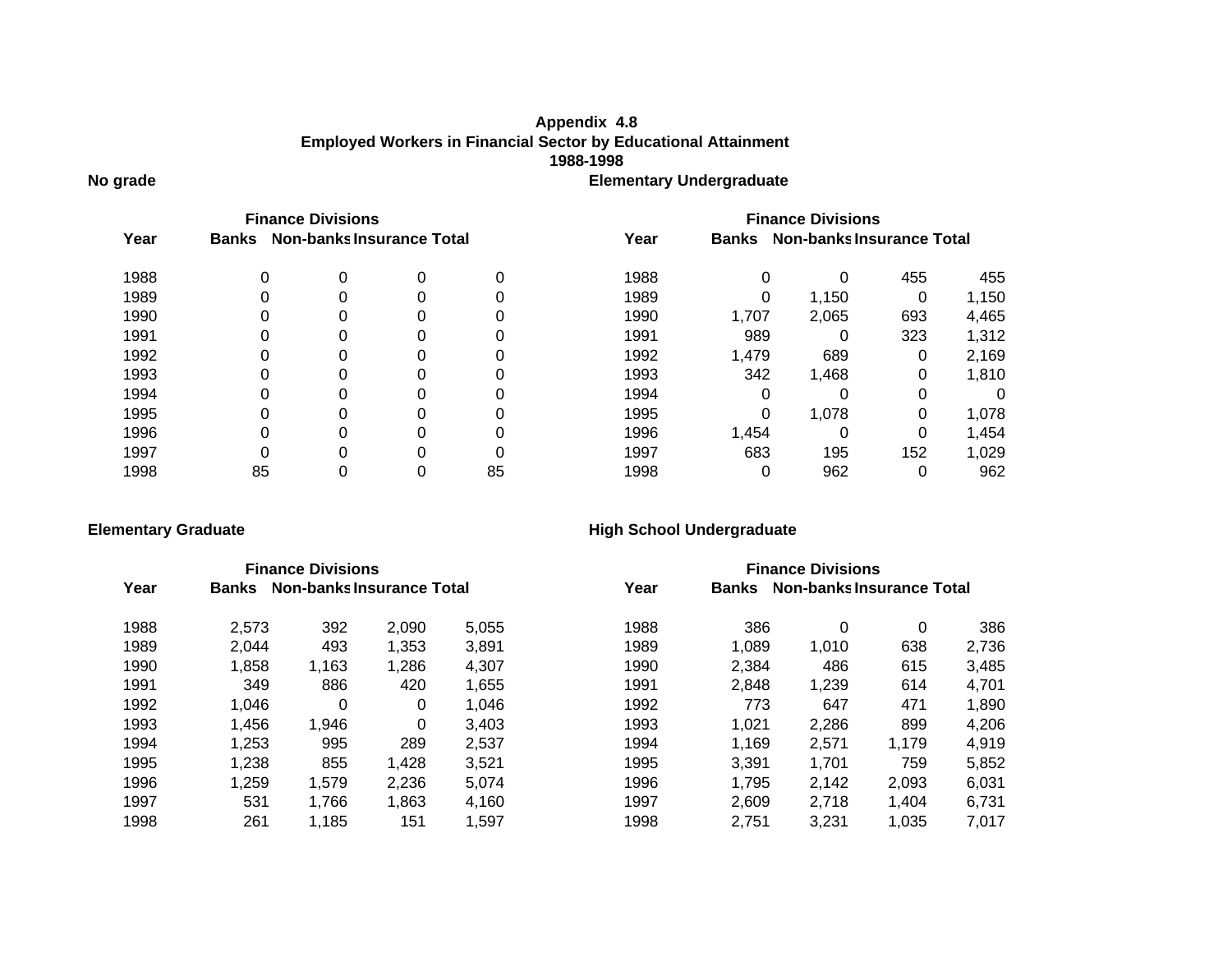# **High School Graduate College Undergraduate**

| <b>Finance Divisions</b>                          |        |       |       |        | <b>Finance Divisions</b>                  |        |        |        |        |  |
|---------------------------------------------------|--------|-------|-------|--------|-------------------------------------------|--------|--------|--------|--------|--|
| Year<br>Non-banks Insurance Total<br><b>Banks</b> |        |       |       | Year   | Non-banks Insurance Total<br><b>Banks</b> |        |        |        |        |  |
| 1988                                              | 6.998  | 1,212 | 5.194 | 13,405 | 1988                                      | 10.646 | 4,480  | 19,028 | 34,155 |  |
| 1989                                              | 10.998 | 2,615 | 5,838 | 19,450 | 1989                                      | 8.726  | 4,762  | 14.878 | 28,366 |  |
| 1990                                              | 12.846 | 1,343 | 5.209 | 19,398 | 1990                                      | 15.763 | 2,863  | 10.883 | 29,509 |  |
| 1991                                              | 7.393  | 3,129 | 4,793 | 15,314 | 1991                                      | 9,837  | 2,978  | 12,215 | 25,030 |  |
| 1992                                              | 10,890 | 2,198 | 5,160 | 18,249 | 1992                                      | 10,032 | 7.578  | 11.797 | 29,407 |  |
| 1993                                              | 11.839 | 5.702 | 2,688 | 20.228 | 1993                                      | 10.798 | 8.814  | 11.178 | 30,790 |  |
| 1994                                              | 14.374 | 7,201 | 4.313 | 25,888 | 1994                                      | 14.554 | 6.990  | 14.870 | 36,414 |  |
| 1995                                              | 13.155 | 6.834 | 5.666 | 25,654 | 1995                                      | 16.593 | 13,365 | 12.266 | 42,224 |  |
| 1996                                              | 15.610 | 8.480 | 3.754 | 27.844 | 1996                                      | 17.647 | 18.116 | 14.986 | 50,749 |  |
| 1997                                              | 17.509 | 7.199 | 5.004 | 29.713 | 1997                                      | 16.800 | 17.267 | 11.485 | 45,552 |  |
| 1998                                              | 13.329 | 5,785 | 4,369 | 23,482 | 1998                                      | 17.997 | 14.704 | 11.805 | 44,506 |  |

# **College Graduate All Levels**

|      |              | <b>Finance Divisions</b>         |        |         |      |              |                                  |        |         |
|------|--------------|----------------------------------|--------|---------|------|--------------|----------------------------------|--------|---------|
| Year | <b>Banks</b> | <b>Non-bank: Insurance Total</b> |        |         | Year | <b>Banks</b> | <b>Non-bank: Insurance Total</b> |        |         |
| 1988 | 74,693       | 9,483                            | 25,400 | 109,576 | 1988 | 95,297       | 15,567                           | 52,168 | 163,032 |
| 1989 | 82.601       | 15.642                           | 24,558 | 122,801 | 1989 | 105.457      | 25,671                           | 47.265 | 178,393 |
| 1990 | 91,081       | 13,986                           | 30,393 | 135.460 | 1990 | 125,639      | 21,905                           | 49.079 | 196,623 |
| 1991 | 81.491       | 14.762                           | 32,034 | 128.287 | 1991 | 102,906      | 22,995                           | 50.399 | 176,300 |
| 1992 | 84.894       | 18,692                           | 28,292 | 131,878 | 1992 | 109,115      | 29,804                           | 45,720 | 184,639 |
| 1993 | 80,300       | 20,323                           | 35,219 | 135,842 | 1993 | 105,756      | 40,539                           | 49.983 | 196,278 |
| 1994 | 87,577       | 18,678                           | 33,178 | 139,433 | 1994 | 118,927      | 36,436                           | 53,828 | 209,191 |
| 1995 | 100.652      | 24,442                           | 24,379 | 149,473 | 1995 | 135,029      | 48,275                           | 44,498 | 227,802 |
| 1996 | 110.964      | 31.293                           | 40,957 | 183.214 | 1996 | 148.729      | 61.610                           | 64.027 | 274,366 |
| 1997 | 108.169      | 35,145                           | 32,656 | 175,970 | 1997 | 146,301      | 64.290                           | 52,564 | 263,155 |
| 1998 | 109.853      | 32,661                           | 40.751 | 183.265 | 1998 | 144.275      | 58,528                           | 58,112 | 260.915 |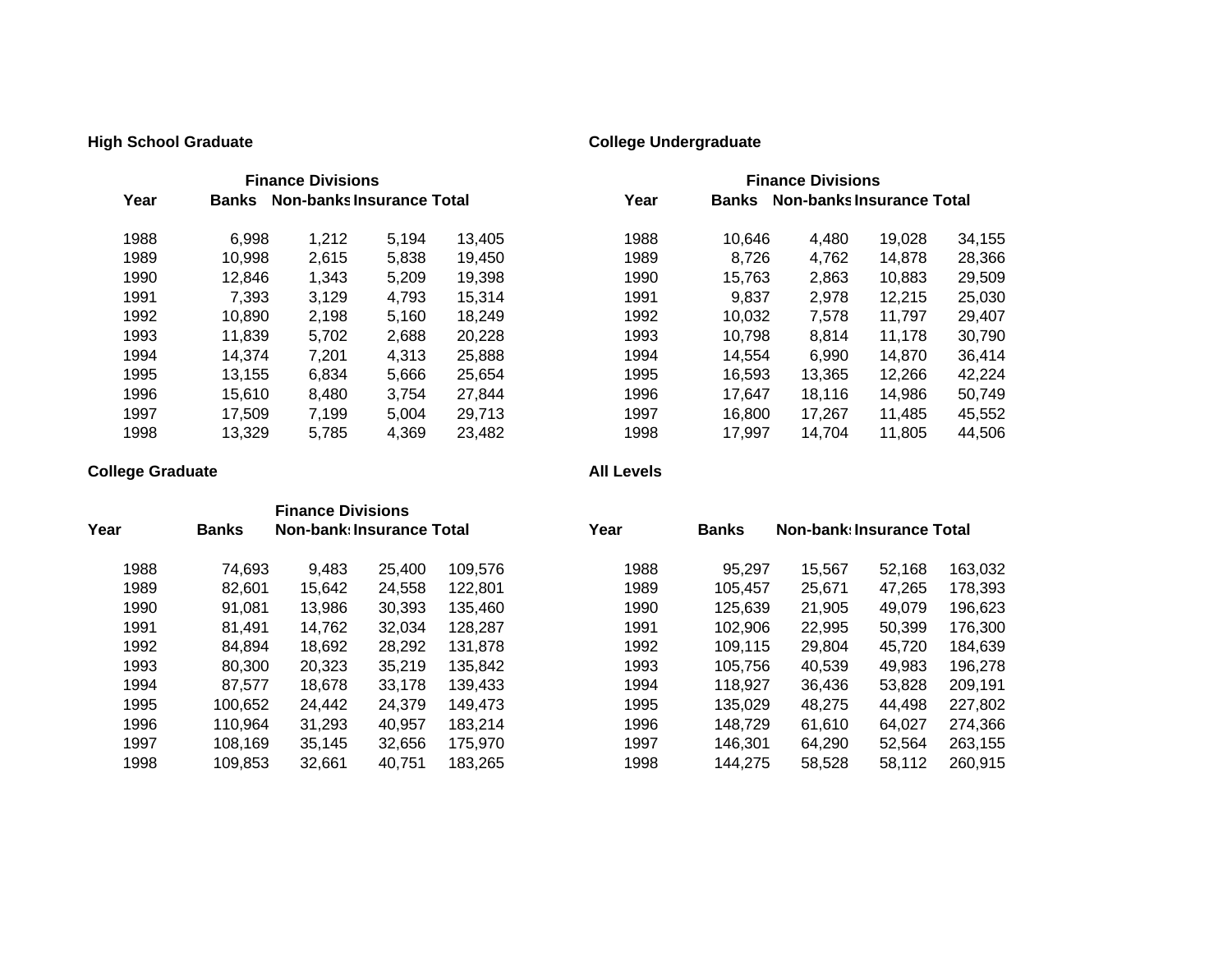# **Appendix 4.9 Demand and Supply of Manpower Financial Sector Selected Years**

|      | <b>Employed in Financial Sector</b> |         |                                 |                                 |                 |                            |                 |
|------|-------------------------------------|---------|---------------------------------|---------------------------------|-----------------|----------------------------|-----------------|
| Year | <b>College Graduates All Levels</b> |         | Demand for College<br>Graduates | Supply of Commerce<br>Graduates | Supply-Demand 1 | Number of CPA<br>Examinees | Supply-Demand 2 |
| 1988 | 109,576                             | 163,032 |                                 |                                 |                 | 21,974                     |                 |
| 1989 | 122.801                             | 178,393 | 13,225                          | 81,575                          | 68,350          | 17,185                     | 3,960           |
| 1990 | 135.460                             | 196,623 | 12,659                          | 89.731                          | 77.072          | 12.410                     | $-249$          |
| 1991 | 128.287                             | 176.300 | $-7.173$                        | 69.211                          | 76,384          | 10.495                     | 17,668          |
| 1992 | 131,878                             | 184,639 | 3,591                           | 61,068                          | 57,477          | 8,984                      | 5,393           |
| 1993 | 135.842                             | 196.278 | 3.964                           | 69.045                          | 65.081          | 9.790                      | 5,826           |
| 1994 | 139.433                             | 209.191 | 3.591                           | 84.592                          | 81.001          | 9,689                      | 6,098           |
| 1995 | 149.473                             | 227.802 | 10.040                          | 87,131                          | 77.091          | 7,654                      | $-2,386$        |
| 1996 | 183.214                             | 274,366 | 33.741                          | 96,665                          | 62,924          | 7,928                      | $-25,813$       |
| 1997 | 175.970                             | 263.155 | $-7.244$                        | 79.297                          | 7,323           | 9,554                      | 16,798          |
| 1998 | 183,265                             | 260.915 | 7,295                           |                                 |                 | 11,955                     | 4,660           |

Sources: Labor Force Survey, Commission on Higher Education, Professional Regulation Commission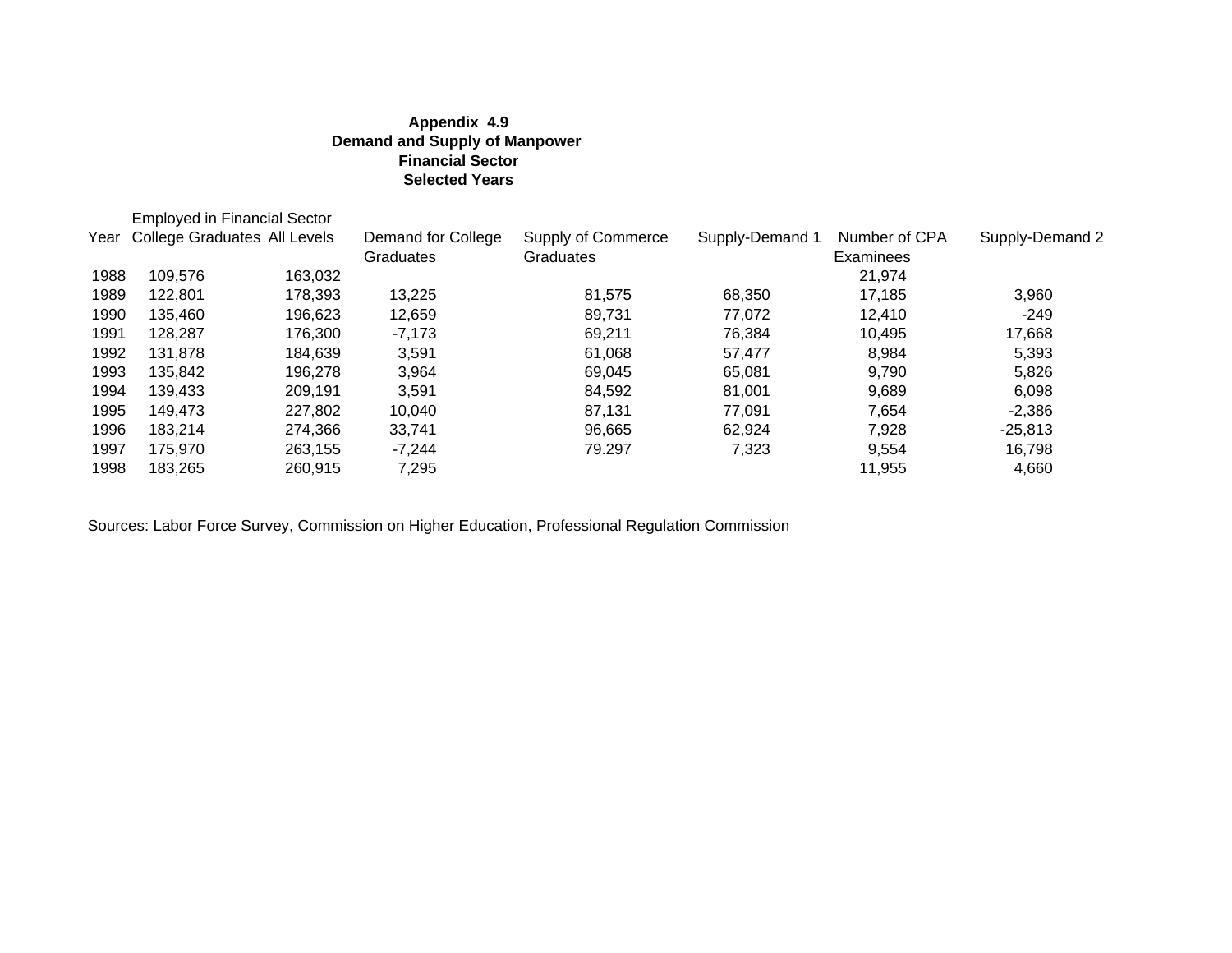**Industry Requirements CHED Curricular Requirements Evaluation Educational Qualifications BS** in Accountancy • BS in Commerce • BS in Computer Science • Banking and Finance • Economics These courses are offered in various colleges and universities throughout the country Although schools follow the CHED minimum requirements, academic programs may differ based on quality of teachers and other educational inputs **Skills and Competencies** • Banking o Communication Skills o Analytical Skills o Computer **Literacy** o Background in Accounting and Finance **Insurance** o Communication Skills o Analytical Skills o Computer **Literacy** o Selling and **Servicing Stock Brokerage** o No specific course requirement o Passing the **Certified Securities** Representative examination • **Communication Skills** o English : 6 units o Filipino:6 units o Philosophy and Humanities: 6 units • **Analytical Skills** o Mathematics : 6 units o Statistics: 3 units o Operations Research: 3 units o Economics: 6 units o Social Science: 12 units o Science: 6 units o Business Law and Taxation: 9 units • **Computer Literacy** o Information Technology: 6 units **Communication Skills (Units: High/Low)** • English 18 /12 • Filipino 9/6 • Philosophy and **Humanities** 15/6 **Analytical Skills** • Mathematics 12 /6 • Statistics  $6/3$ • Operations Research 6/3 • Economics  $12/6$ Social Science 15/12 • Science 9/6 • Business Law and Taxation 15/12 **Computer Literacy** • Information **Technology** 9/6

**Table 5.1 Human Resource Requirements of the Financial Sector and CHED Curricular Requirements**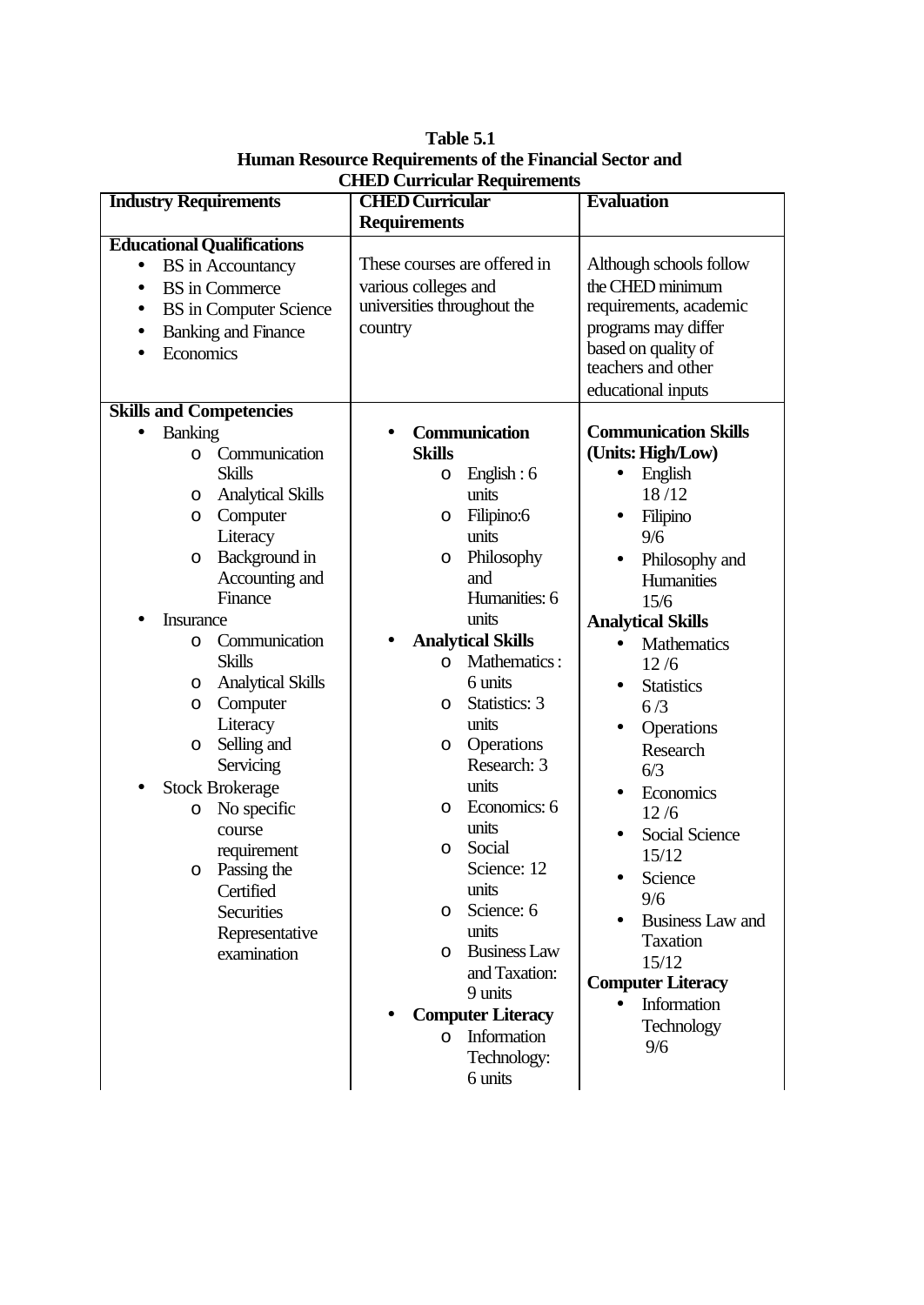|                                                                                                                                                                   | <b>Other Courses</b>                                                                                                                                                                                                                                                                                                                                                                                                                        |
|-------------------------------------------------------------------------------------------------------------------------------------------------------------------|---------------------------------------------------------------------------------------------------------------------------------------------------------------------------------------------------------------------------------------------------------------------------------------------------------------------------------------------------------------------------------------------------------------------------------------------|
| Passing the<br>$\circ$<br><b>MAKTRADE</b><br>examination for<br>licensure for<br>order takers<br>o Knowledge of<br>domestic and<br>international<br>stock markets | Accounting : 12 units<br>$\bullet$ Accounting<br>$\bullet$<br>15/12<br>Finance: 3 units<br>$\bullet$<br>Finance<br>Marketing: 3 units<br>٠<br>6/3<br><b>Business</b><br>$\bullet$<br>Marketing<br>Management: 6 units<br>6/3<br>Rizal: 3 units<br>$\bullet$<br><b>Business</b><br>Major Professional<br>$\bullet$<br>Management<br>Courses:21 units<br>9/6<br><b>Rizal</b><br>3/3<br>Major<br>$\bullet$<br>Professional<br>Courses<br>39/33 |